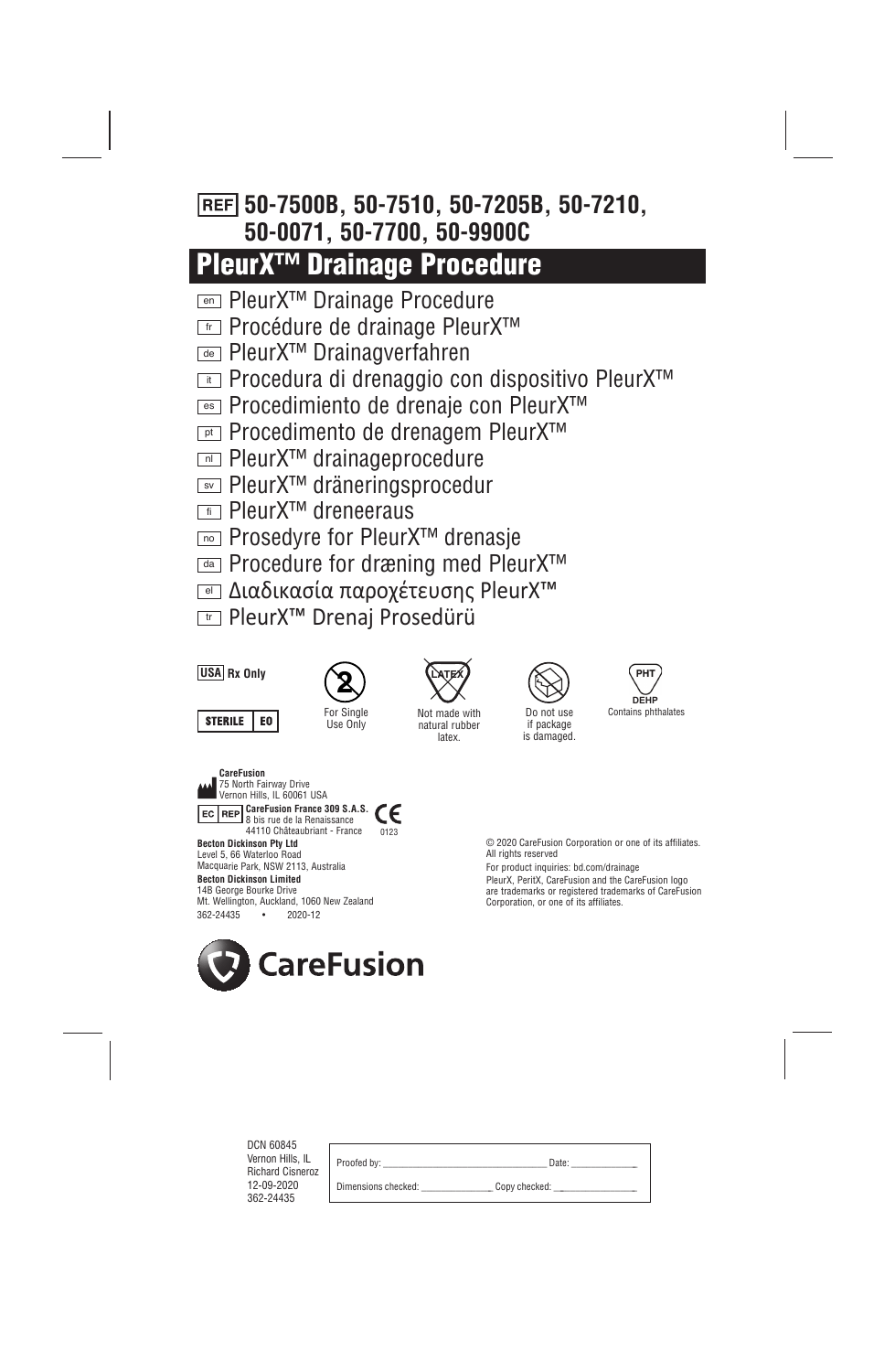## en

#### **Table of Contents**

| How to Drain Using the PleurX™ Vacuum Bottle 2 |  |
|------------------------------------------------|--|
|                                                |  |
|                                                |  |
|                                                |  |

## fr

#### **Table des matières**

| Comment entreprendre le drainage à l'aide                  |  |
|------------------------------------------------------------|--|
|                                                            |  |
| Mise en place d'un nouveau pansement auto-adhésif8         |  |
| Mise au rebut de la/des bouteille(s) de drainage PleurX™ 8 |  |
|                                                            |  |

## de

#### **Inhaltsverzeichnis**

| Anlegen eines neuen selbstklebenden Verbands13 |  |
|------------------------------------------------|--|
|                                                |  |
|                                                |  |

## it

#### **Indice**

| Applicazione di una nuova medicazione autoadesiva 18        |
|-------------------------------------------------------------|
| Smaltimento dei flaconi di drenaggio PleurX <sup>™</sup> 18 |
|                                                             |
|                                                             |



#### **Tabla de contenido**

| Eliminación de una botella de drenaje PleurX™ 23 |  |
|--------------------------------------------------|--|
|                                                  |  |



| Como efectuar a drenagem com o frasco |  |
|---------------------------------------|--|
|                                       |  |
|                                       |  |
|                                       |  |
|                                       |  |

## nl

#### **Inhoudsopgave**

| Werkwijze drainage met de PleurX <sup>™</sup> -vacuümfles 31 |  |
|--------------------------------------------------------------|--|
| Een nieuw zelfklevend verband aanbrengen 32                  |  |
|                                                              |  |
|                                                              |  |



#### **Innehåll**

## fi

#### **Sisällysluettelo**

| Uuden itsekiinnittyvän sidoksen asettaminen 41 |  |
|------------------------------------------------|--|
|                                                |  |
|                                                |  |

## no

#### **Innholdsfortegnelse**

| Drenere ved hjelp av PleurX™-vakuumflasken 44 |  |
|-----------------------------------------------|--|
|                                               |  |
|                                               |  |
|                                               |  |

## da

#### **Indholdsfortegnelse**

| Sådan udføres dræning med PleurX <sup>™</sup> -vakuumflasken 48 |  |
|-----------------------------------------------------------------|--|
|                                                                 |  |
|                                                                 |  |
|                                                                 |  |

## el

#### **Πίνακας περιεχομένων**

| Τρόπος παροχέτευσης με τη Φιάλη κενού PleurX™ 52 |  |
|--------------------------------------------------|--|
| Τοποθέτηση νέου αυτοκόλλητου επιθέματος 54       |  |
| Απόρριψη Φιαλών παροχέτευσης PleurX™ 54          |  |
|                                                  |  |

## tr

#### **İçindekiler**

| PleurX <sup>™</sup> Vakum Şişesini Kullanarak Drenaj Yapma57 |  |
|--------------------------------------------------------------|--|
| Yeni Bir Kendinden Yapışkanlı Bant Yapıştırma 58             |  |
|                                                              |  |
|                                                              |  |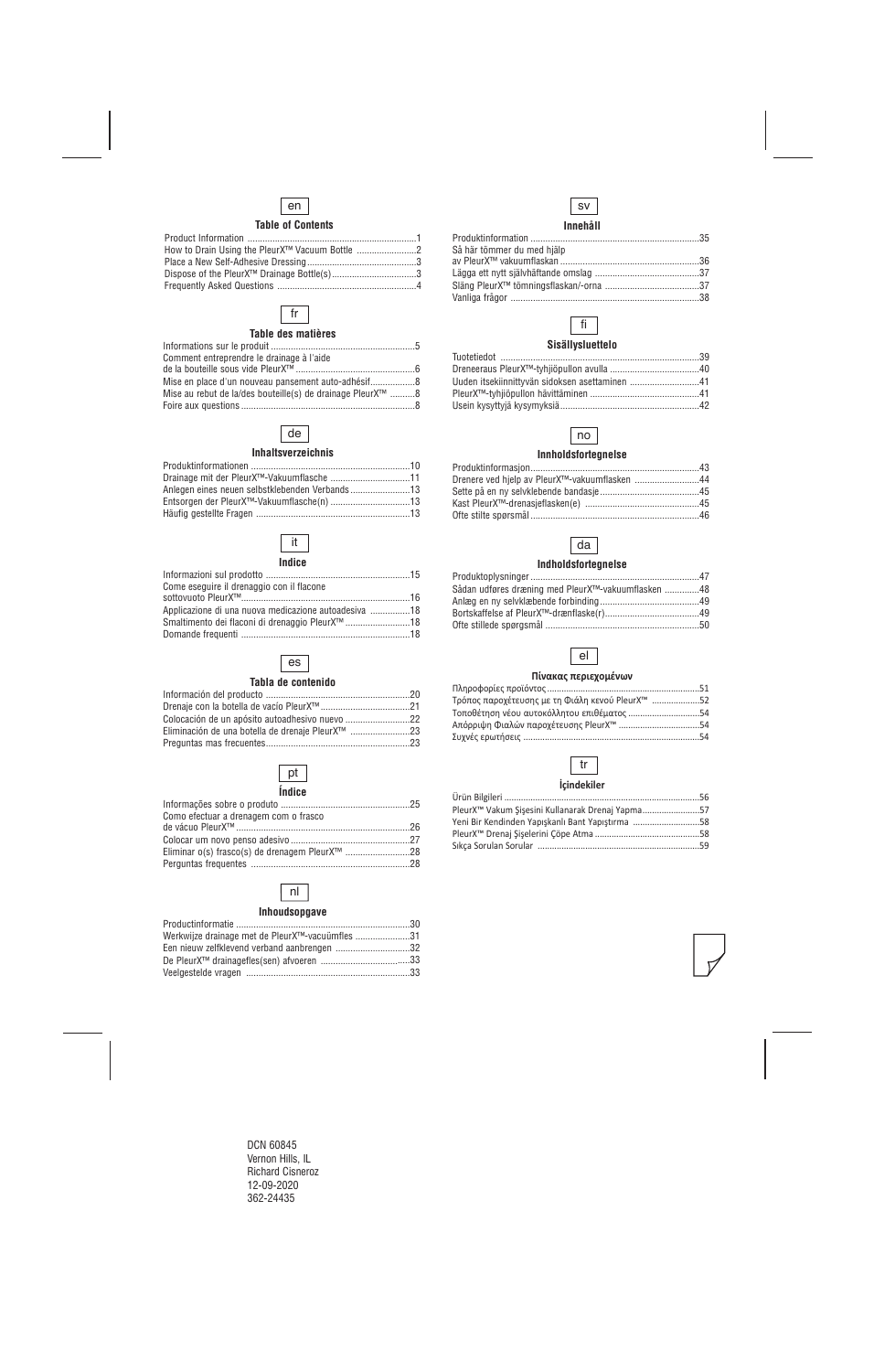## **Figure, Image, Abbildung, Figura, Afbeelding, Kuva, Figur, Εικόνα, Şekil**

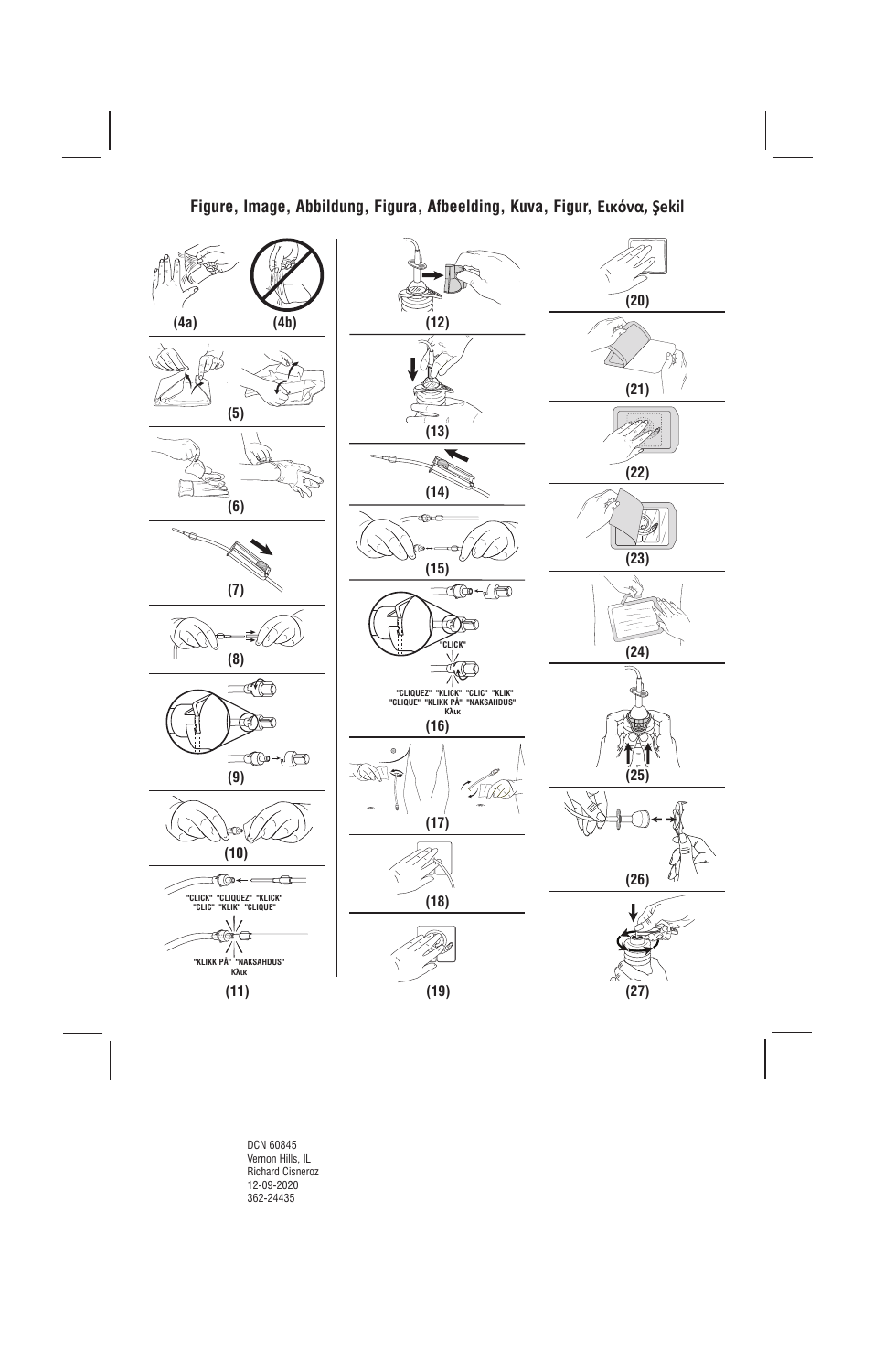**Procedure Pack Trousse de procédure Verfahrensset Pacco procedurale Paquete para procedimientos Pacote de procedimento Procedurepak Procedurpaket Toimenpidepakkaus Prosedyrepakke Procedurepakke Πακέτο εξαρτημάτων διαδικασίας Prosedür Paketi** 





Blue Wrap around the following: **(B)**





Gloves



Catheter Valve Cap



Blue **Emergency** Slide Clamp







Foam Catheter Pad



**Plastic Vacuum Bottle Bouteille sous vide en plastique Plastik-Vakuumflasche Flacone sottovuoto in plastica Botella de vacío de plástico Frasco de vácuo em plástico Plastic vacuümfles Vakuumflaska i plast Muovinen tyhjiöpullo Vakuumflaske av plast Vakuumflaske af plast Πλαστική φιάλη κενού Plastik Vakum Şişesi** 

Flexible Bottle Cap -Bouchon souple de la bouteille Flexibler Flaschendeckel Tappo flessibile del flacone Tapón flexible de la botella Tampa flexível do frasco Flexibele flesdop Böjligt flasklock Taipuisa pullon kapseli Fleksibel flaskehette Fleksibelt flaskelåg Εύκαμπτο πώμα φιάλης Esnek Şişe Kapağı

Foil Seal Opercule Foliensiegel Sigillo laminato Sello de aluminio Vedante laminado Folieafdichting Folieförslutning Lehtimetallikalvo Folieforsegling Φύλλο σφράγισης Folyo Kapak

Pointed end Extrémité pointue spitzes Ende estremità appuntita extremo en punta extremidade afiada puntig uiteinde spetsiga änden terävä pää spiss ende spids ende αιχμηρό άκρο sivri ucunu

Vacuum Bottle Bouteille sous vide Vakuumflasche Flacone sottovuoto Botella de vacío Frasco de vácuo Vacuümfles Vakuumflaska Tyhjiöpullo Vakuumflaske Φιάλη κενού Vakum Şişesi

Linha de drenagem Drainagelijn

παροχέτευσης Drenaj Hattı

Roller Clamp Régulateur de débit à roulette Rollklemme Modulatore di flusso con rotellina Pinza reguladora

Support Clip Pince de soutien Stützklemme Morsa di supporto Gancho de soporte Clipe de apoio Steunklem Stödklämma Tukiklipsi Støtteklemme Støtteclips Κλιπ στήριξης

Bottle Opener **Dispositif**  d'ouverture du flacon Flaschenöffner Apriflacone Abridor de botellas Descapsulador de frascos

**Figure, Image, Abbildung, Figura, Afbeelding, Kuva, Figur, Εικόνα, Şekil (1)**

White "T" Plunger Piston blan c en « T » Weißer T-Kolben Stantuffo bianco a "T"

Êmbolo em "T" branco Witte 'T'-zuiger Vit "T"-kolv Valkoinen T-mäntä Hvitt T-stempel Hvidt "T"-stempel Λευκό έμβολο σχήματος "T" Beyaz "T" Pistonu

Émbolo "T"

Destek Klipsi Flesopener Flasköppnare Pullonavaaja Flaskeåpner Flaskeåbner Ανοιχτήρι φιάλης

Şişe Açacağı

Rounded end Extrémité arrondie abgerundetes Ende estremità arrotondata extremo redondeado extremidade arredondada afgerond uiteinde rundade änden pyöreä pää avrundet ende afrundet ende στρογγυλεμένο άκρο yuvarlak ucunun

Access Tip Cover Capuchon de l'embout d'accès Hülle des Spezialansatzes Copertura punta di accesso Tapa de la punta de acceso Tampa da ponta de acesso Toegangstipdop Åtkomstspetsens hölje Liitinkärjen suojus Deksel for tilgangsspiss Beskyttelse til adgangsspids Κάλυμμα άκρου πρόσβασης Giriş Ucu Kapağı

Access Tip Embout d'accès Spezialansatz Punta di accesso Punta de acceso Ponta de acesso Toegangstip

Åtkomstspets Liitinkärki **Tilgangsspiss** Adgangsspids Άκρο πρόσβασης Giriş Ucu

Grampo regulador Rolklem Rullklämma Rullasuljin Rulleklemme Κυλιόμενος σφιγκτήρας Makara Klemp

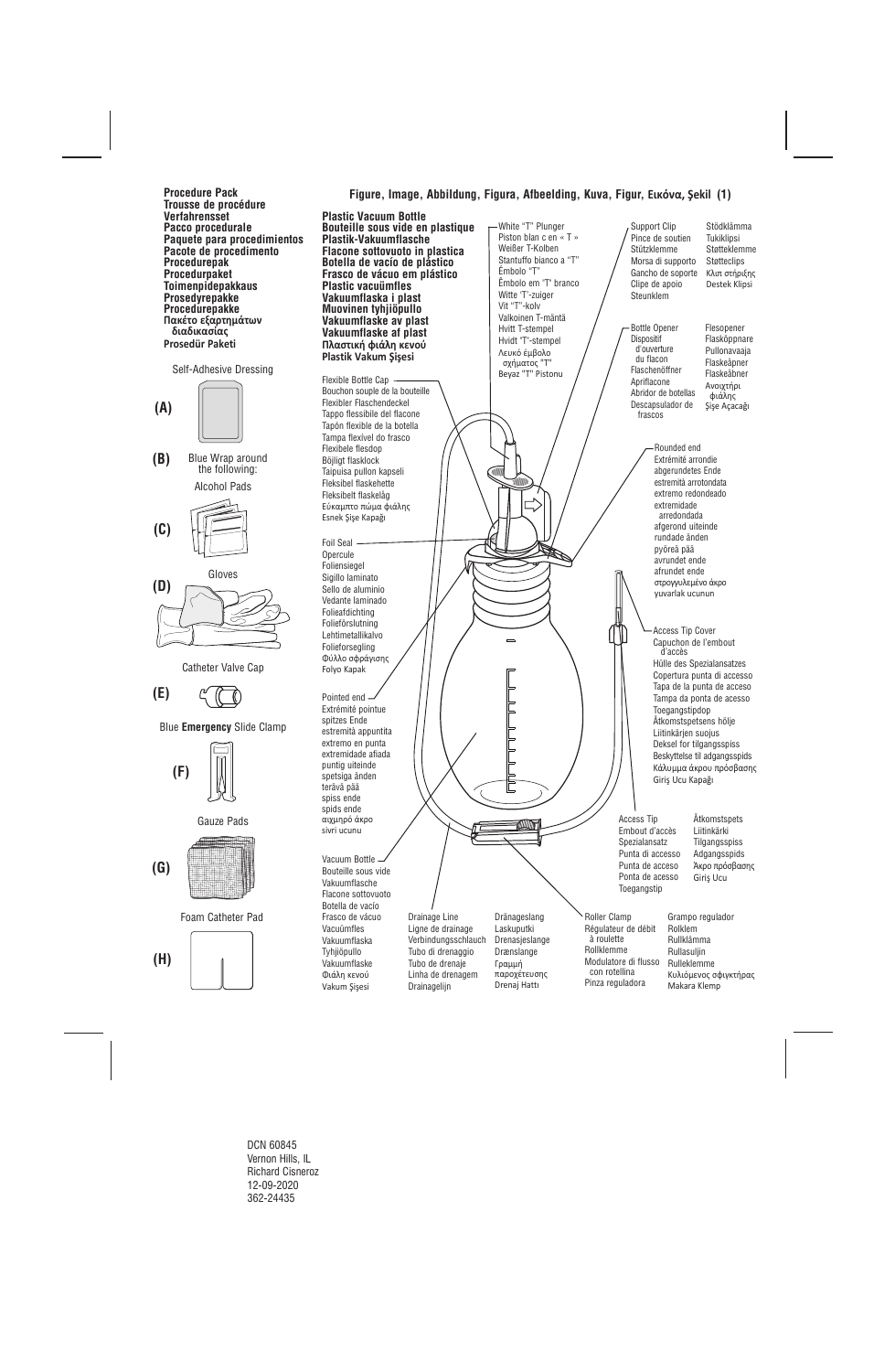

#### **PleurX™ Drainage Procedure Instructions for Use**

You should have been trained by a doctor or nurse in the correct way to use the items in this kit. If you have any problems or questions about draining the fluid, contact your doctor or nurse.

Read this entire pamphlet carefully before draining fluid.

## **Product Information**

The PleurX™ Catheter **(Figure 2)** may be placed in your chest to drain fluid from around your lungs or the PeritX™ Catheter may be placed in your abdomen to drain fluid that builds up in that area. Your doctor has placed the PleurX™ Catheter to allow you to drain fluid from your chest or the PeritX™ Catheter to allow you to drain fluid from your abdomen while you are at home. Part of the catheter is inside your body and has several holes that allow fluid to enter the catheter. The fluid is drained through the outer end of the catheter. There is a valve at the outer end of the catheter that prevents air from entering and fluid from leaking out when you are not draining.

## **PleurX™ Catheter or PeritX™ Catheter**



The PleurX™ Drainage Kit and Vacuum Bottles may be used to drain fluid through the PleurX™ Catheter or PeritX™ Catheter. To provide the best performance and to avoid damage to the catheter, always use the PleurX™ Drainage Supplies for draining fluid through the PleurX™ Catheter or PeritX™ Catheter.

#### **Indications for Use**

The PleurX™ Drainage Kits are indicated for use only with the PleurX™ Catheter and PeritX™ Catheter for intermittent drainage.

#### **Warnings**

#### **If you accidentally cut the catheter or the valve is leaking, follow these steps:**

- a. Pinch the catheter closed between your fingers.
- b. Slip the blue **emergency** slide clamp over the catheter and push the catheter completely into the small end of the clamp. This will close the catheter. **(Figure 3)**
- c. Notify your doctor immediately.



## **Cautions**

For single use only. Re-use may result in a non-functional product or contribute to cross contamination.

Contains Phthalates. The benefit of treatment outweighs the remote possibility of exposure to phthalates.

**Chest:** Potential complications of draining the pleural space include, but may not be limited to, pneumothorax, re-expansion pulmonary edema, hypotension, circulatory collapse and infection.

**Abdomen:** Potential complications of draining fluid from the abdomen include, but may not be limited to, hypotension, circulatory collapse, electrolyte imbalance, protein depletion, ascites leakage, peritonitis, wound infection, intraperitoneal adhesion and loculations of the peritoneal space.

#### **Contact your physician if:**

- You believe vour catheter is infected. Pain, redness (erythema), warmth to touch, swelling (edema), fever, or fluid around the catheter site may indicate your catheter is infected. Some discomfort and redness after insertion is expected but should not persist or worsen.
- Shortness of breath is not relieved after draining 1000 ml from your chest or 2000 ml of fluid from the abdomen at one time.
- You continue to experience symptoms, but little or no fluid drains from the catheter.
- Less than 50 ml of fluid drains in 3 drainage procedures in a row.
- The appearance (color, thickness, etc.) changes significantly between drainages.

## **Sterility**

The Procedure Pack and Vacuum Bottle (with drainage line) have been sterilized. The inside of the bottle and bottle connections are not exposed to sterilant. Samples should not be taken from the bottles. These products are for single use only. Do not re-sterilize.

Do not use if package is damaged.

CareFusion will not be responsible for any product that is resterilized, nor accept for credit or exchange any product that has been opened but not used.

## **PleurX™ Drainage Supplies**

The following supplies are required to complete a drainage procedure: **(Figure 1)**

- 1 Plastic Vacuum Bottle with attached Drainage Line
- 1 Procedure Pack containing the following sterile items:
- 1 Self-Adhesive Dressing **(A)**

Blue Wrap (Wrapped around the following Items) **(B)** 

- 3 Alcohol Pads **(C)**
- 1 Pair of Gloves **(D)**
- 1 Valve Cap **(E)**
- 1 Blue **Emergency** Slide Clamp **(F)**
- 4 Gauze Pads 4" x 4" (10 cm x 10 cm) **(G)**
- 1 Foam Catheter Pad **(H)**

1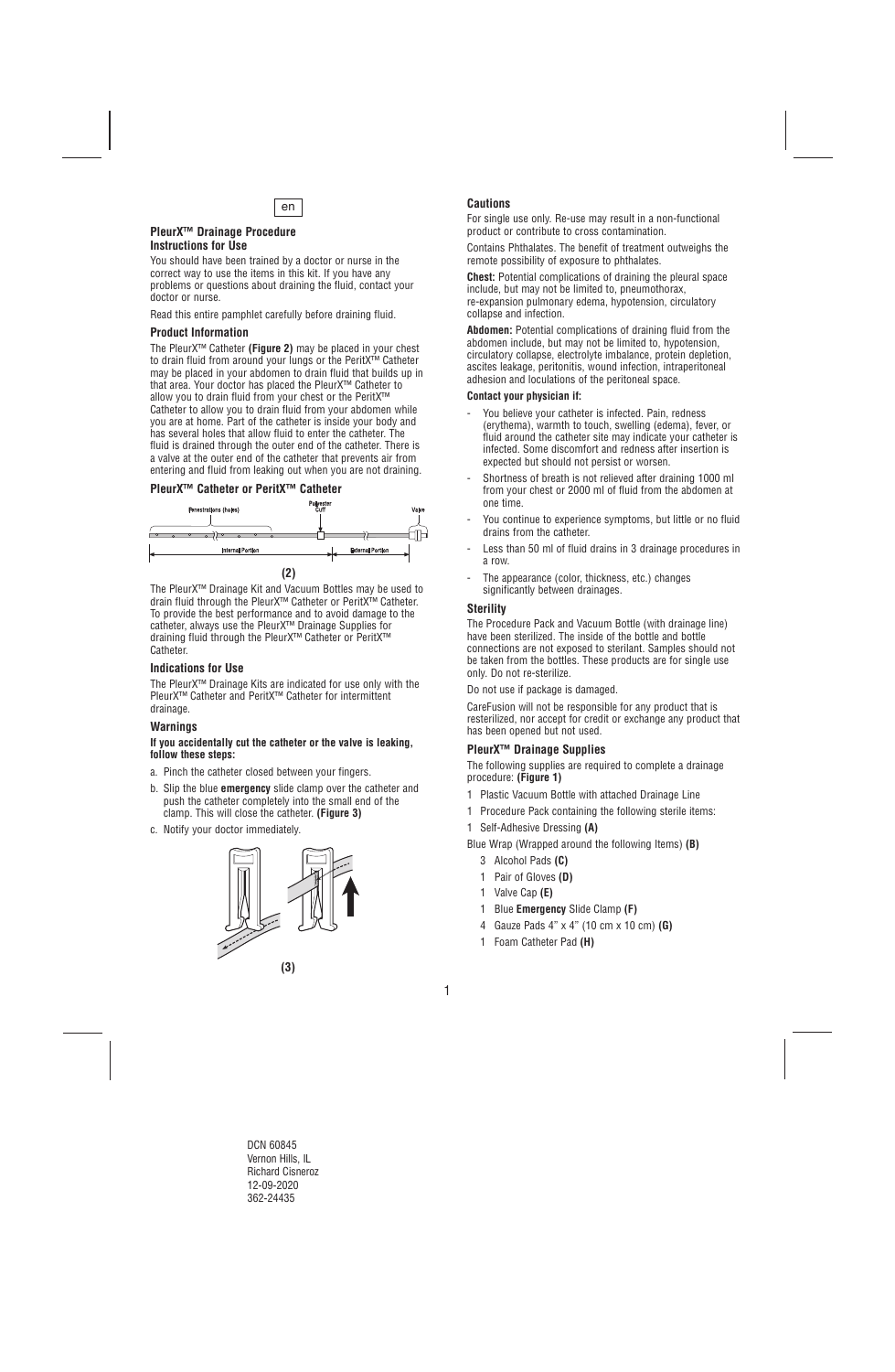## **How to Drain Using the PleurX™ Vaccum Bottle**

Now that your doctor or nurse has trained you on the drainage procedure, you should find it easy to follow these step-by-step instructions. You should drain as directed by your doctor, usually every one to two days. Do not change frequency or drain more fluid than your doctor has recommended without first consulting your doctor.

### **Prepare to Drain**

**Warning:** Do not use scissors or other sharp objects near the catheter.

**Note:** The blue **emergency** slide clamp should be used if you accidentally cut the catheter. **See Warnings (Figure 3)** 

- 1. Set up a clean, clear workspace on a table or counter. Be sure to be near a sink and have a garbage can nearby.
- 2. Place the number of bottles that you plan on using near your workspace.
- 3. Thoroughly wash your hands with soap and water for at least 1 minute.
- 4. Remove the self-adhesive dressing from over your catheter and discard. Be sure not to tug on the catheter: support the skin while removing the self-adhesive dressing, gently grasp one edge and slowly peel the self-adhesive dressing from the skin. **(Figure 4a) Note:** Avoid skin trauma by peeling the self-adhesive dressing back, rather than pulling it from the skin. **(Figure 4b)**

**Caution:** Pain, redness (erythema), warmth to touch, swelling (edema), fever, or fluid around the catheter site may indicate your catheter is infected. Some discomfort and redness after insertion is expected but should not persist or worsen. If you see signs of infection, finish the drainage procedure and consult your doctor or nurse.

- 5. Thoroughly wash your hands again with soap and water for at least 1 minute.
- 6. Open the Drainage Kit bag and remove the Procedure Pack pouch.
- 7. Open the Procedure Pack pouch. Set the self-adhesive dressing aside.
- 8. Set packet with blue wrap on your workspace with the flap side up. Carefully unfold the blue wrap by pulling on the outside of the wrap. Leave the enclosed items on the wrap. The items and the inside of the wrap are sterile. Do not touch them with your ungloved hands or other non-sterile items. **(Figure 5)**
- 9. Remove the bottle with the drainage line from the outer pouch. Set the bottle near the blue wrap and place the access tip on the blue wrap. If the cover has fallen off of the access tip, make sure you do not touch the tip with your hands or anything non-sterile. It is especially important that the access tip remain sterile.
- 10. Remove the paper tape from the drainage line and uncoil the drainage line. Place the access tip back on the blue wrap.
- 11. Pick up the gloves by the folded cuff and put on as shown. **(Figure 6)** Both gloves fit either hand. Be careful not to let the outside of the gloves touch anything non-sterile, such as your skin or clothing.

12. Tear open the three alcohol pads, but do not remove the pads from their pouches. Place them on the blue wrap.

**Caution:** The alcohol pads are flammable. Do not expose the pads to an open flame.

#### **Connect the Drainage Bottle**

**Warning:** Keep the valve on your catheter and the access tip on the drainage line clean. Keep them away from other objects to help avoid contamination.

**Warning:** Do not put anything except the access tip of the drainage line into the catheter valve, since any other device could damage the valve. A damaged valve may allow air into your body or let fluid leak out through the valve when you are not draining.

1. Close the roller clamp completely by rolling the wheel on the roller clamp toward the bottle. **(Figure 7)** 

**Caution:** The roller clamp on the drainage line must be completely closed when not draining or the vacuum in the bottle may be lost.

- 2. Remove the cover from the access tip by twisting it and pulling gently. Discard the cover. Set the access tip back on the sterile blue wrap. **(Figure 8)**
- 3. Hold the base of the catheter valve and remove the cap by twisting it counterclockwise and pulling gently. **(Figure 9)** Discard the cap.
- 4. Clean around the valve opening with an alcohol pad. Discard the alcohol pad. **(Figure 10)**
- 5. Insert the access tip securely into the catheter valve. You will feel and hear a click when the access tip and valve are securely connected. **(Figure 11)**

**Caution:** Make sure that the valve and the access tip are securely connected when draining. If they are accidentally separated, they may become contaminated. If this occurs, clean the valve with an alcohol pad and use a new drainage line to avoid potential contamination.

**Caution:** Precautions should be taken to ensure the drainage line is not tugged or pulled.

## **Drain Fluid**

**Warnings:** It is normal to feel some discomfort or pain when draining fluid. If discomfort or pain is experienced when draining, roll the wheel on the roller clamp toward the bottle to slow or stop the flow of fluid for a few minutes. If you don't feel better after doing this, or the pain is severe, contact your doctor or nurse. Pain may be an indication of infection.

**Warnings:** Do not drain more than 1000 ml of fluid from your chest or 2000 ml of fluid from your abdomen at any one time.

- 1. The support clip on the vacuum bottle ensures that the vacuum seal on the bottle is not broken before you are ready. Remove the support clip by grasping the upper part of the flange and pulling outward in the direction of the arrow. **(Figure 12)**
- 2. Hold the bottle steady with one hand and push the white "T" plunger down with the other hand to puncture the foil seal. The vacuum in the bottle will pull the flexible bottle cap down. **(Figure 13)**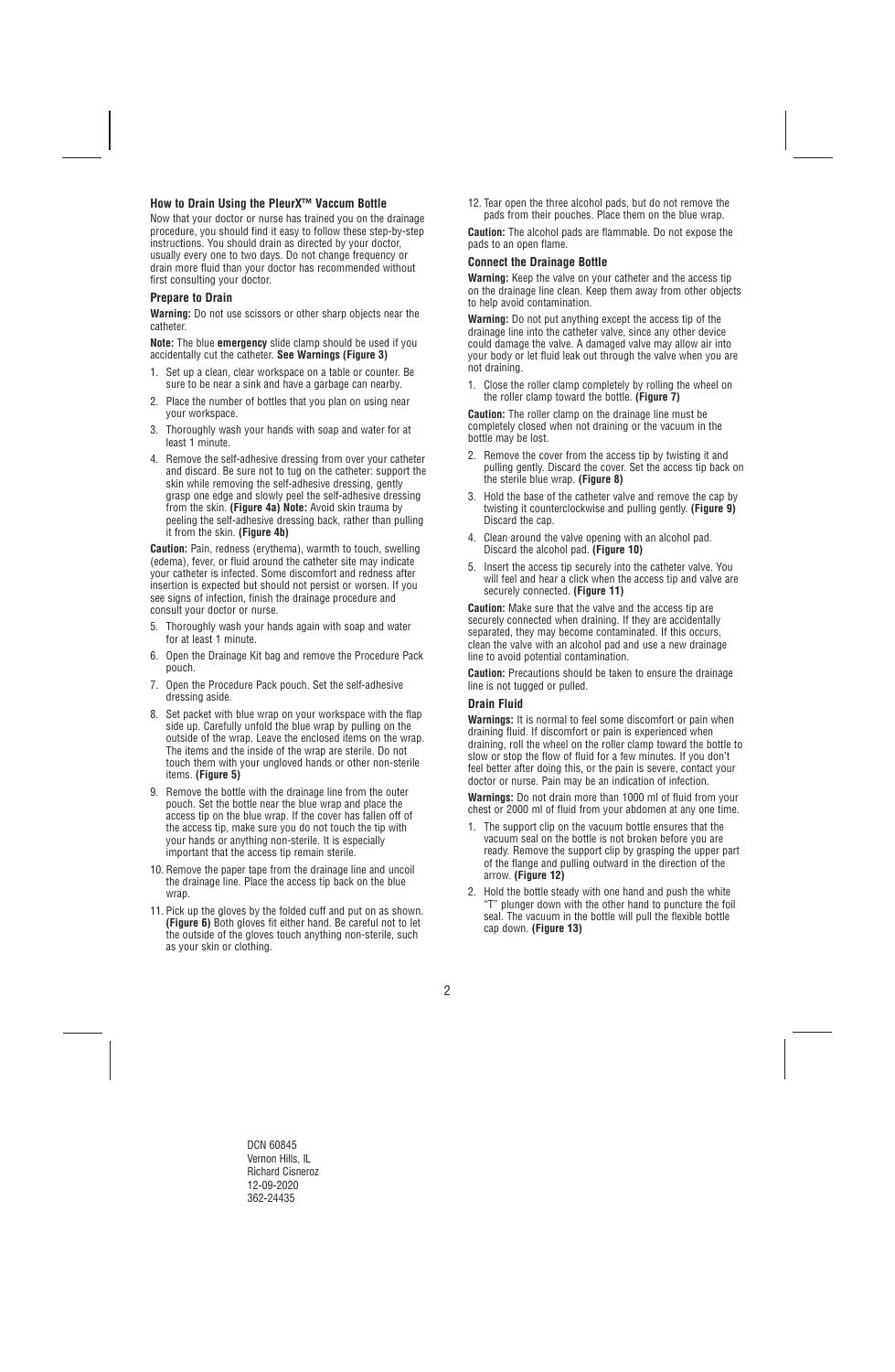- 3. Roll the wheel on the roller clamp away from the vacuum bottle to begin drainage. **(Figure 14)** When fluid begins to flow into the drainage line you may partially close the roller clamp to slow the flow of fluid by rolling the wheel on the roller clamp toward the bottle.
- 4. The flow into the bottle may slow down when the fluid is almost completely drained. When the flow stops or the bottle is filled, completely close the roller clamp by rolling the wheel on the roller clamp toward the bottle. Drainage will usually take 5–15 minutes.

### **Changing the Drainage Bottle**

If you need to change to a new bottle for any reason, the procedure follows the same steps.

- 1. Remove the new bottle with the drainage line from the outer pouch. Set the bottle near the blue wrap and place the access tip on the blue wrap. If the cover has fallen off of the access tip, make sure you do not touch the tip with your hands or anything non-sterile. It is especially important that the access tip remain sterile.
- 2. Remove the paper tape from the drainage line and uncoil the drainage line. Place the access tip on the blue wrap.
- 3. Completely close the roller clamp by rolling the wheel on the roller clamp toward the bottle. **(Figure 7)**
- 4. Remove the cover from the access tip by twisting it and pulling gently. Discard the cover. Set the access tip back on the sterile blue wrap. **(Figure 8)**
- 5. To remove the used bottle, pull the access tip of the used bottle out of the valve in a firm, smooth motion. Set the used drainage line down.
- 6. Pick up the new drainage line and insert the access tip securely into the catheter valve. You will feel and hear a click when the access tip and valve are securely connected.
- 7. Resume following these instructions for use beginning with **Draining Fluid**. You do not need to clean the valve between bottles.

#### **Finish Drainage**

- 1. Pull the access tip out of the valve in a firm, smooth motion. **(Figure 15)** Set the used drainage line down.
- 2. Clean the catheter valve with a new alcohol pad. Discard the alcohol pad.
- 3. Place the new cap over the catheter valve and twist it clockwise until it clicks into its locked position. Cap might feel loose until it is locked into place. **(Figure 16)**

#### **Place a New Self-Adhesive Dressing**

- 1. Clean around the catheter site with a new alcohol pad. **(Figure 17)**
- 2. Place the foam catheter pad around the catheter. **(Figure 18)**
- 3. Wind the catheter into loops and place it over the foam pad. **(Figure 19)**
- 4. Cover the catheter with up to four (4) gauze pads. **(Figure 20)**
- 5. Remove gloves from both hands.
- 6. The self-adhesive dressing has three (3) layers:
	- a. printed liner
	- b. clear wound dressing
	- c. center panel and frame backing
- 7. Peel the printed liner from the self-adhesive dressing, exposing the adhesive surface. **(Figure 21)**
- 8. Center the self-adhesive dressing over the gauze pads and press it down. **(Figure 22) Note:** Do not stretch the selfadhesive dressing during application.
- 9. Remove and discard the center panel from the backing of the self-adhesive dressing. **(Figure 23)**
- 10. Slowly remove the frame while smoothing down the selfadhesive dressing edges. **(Figure 24)**
- 11. Smooth the entire self-adhesive dressing from the center toward the edges using firm pressure to enhance adhesion.

## **Dispose of the PleurX™ Drainage Bottle(s)**

1. Record the volume of drained fluid on drainage chart.

**Note:** Dispose of the drained fluid and the used drainage bottle per applicable local regulations. Used product may present a potential biohazard. Do not reuse.

If the applicable local regulations instruct you to empty the drainage bottle, follow steps 2-7 below.

- 2. Release any vacuum that may be left in the bottle by rolling the wheel on the roller clamp away from the bottle. Then completely close the roller clamp by rolling the wheel toward the bottle.
- 3. Place thumbs under the rounded end of the bottle opener and index fingers on top of the opposite end. Use thumbs to firmly push up to remove the bottle opener and flexible cap from the bottle. **(Figure 25)**
- 4. Remove the bottle opener from the drainage line by squeezing the flexible cap and pulling it through the bottle opener, or lifting the bottle opener over the drainage line. **(Figure 26)**
- 5. The bottle opener may be used to enlarge the hole in the foil seal to help fluid disposal. Hold the bottle steady with one hand and use your thumb to firmly press the pointed end of the bottle opener into the hole of the foil seal. Once inserted, rotate the bottle to make a larger opening in the foil seal. **(Figure 27)**
- 6. Remove the bottle opener from the bottle and empty the bottle into the toilet or sink.
- 7. Place the drainage line, bottle opener, and bottle in a plastic bag, seal tightly, and discard.

**Caution:** If fluid spills, use soap and water to clean skin and use appropriate cleaning agent for all other surfaces.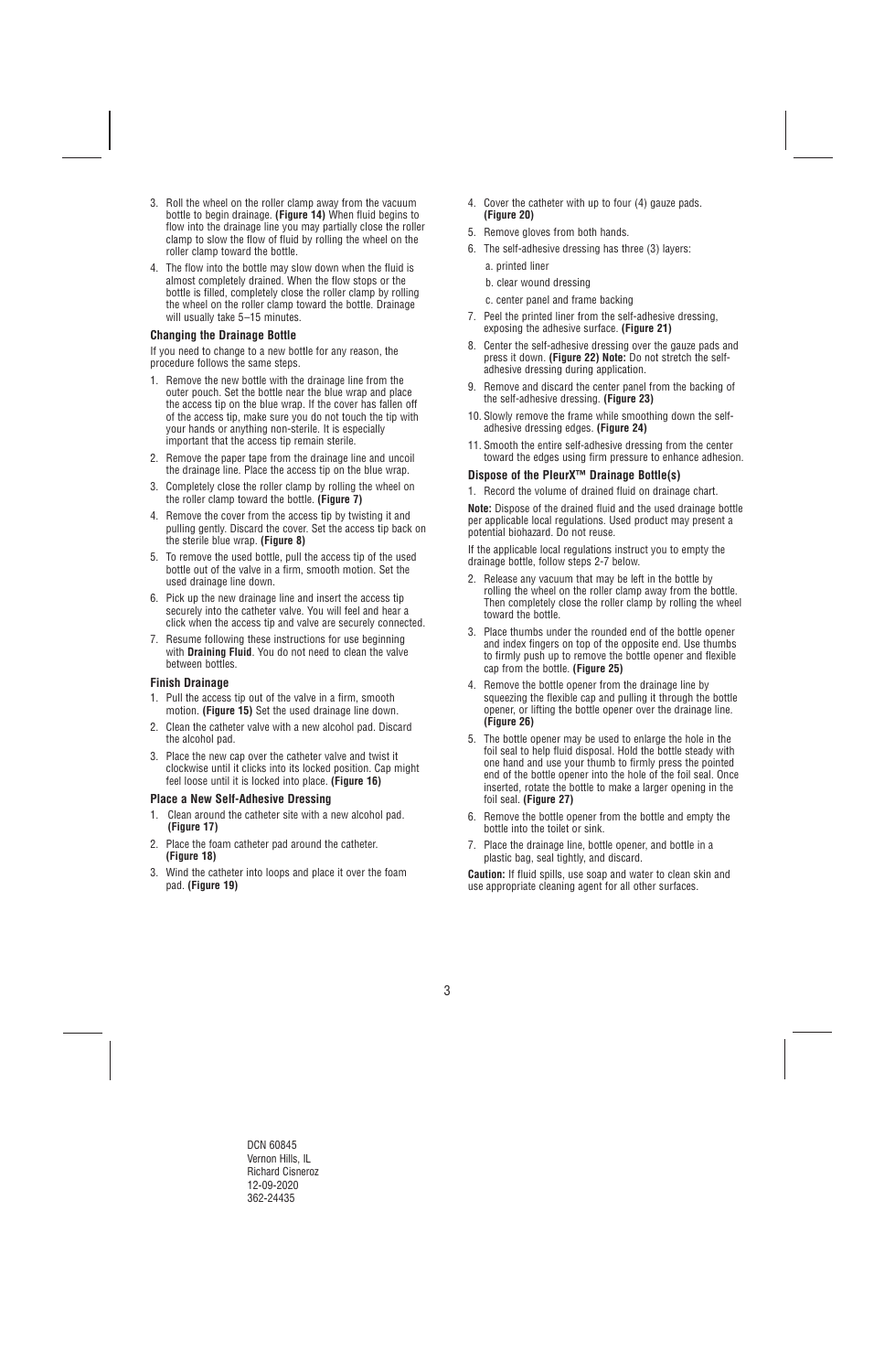## **Frequently Asked Questions**

- Q: How often should I drain the fluid from my chest or abdomen?
- A: You should drain fluid as directed by your doctor, usually every one to two days. Consult your doctor before changing the frequency of your drainage.
- Q: What if I still feel short of breath or experience discomfort after I have finished draining?
- A: Notify your doctor if you continue to feel short of breath or experience discomfort. Do not drain more than 1000 ml of fluid from your chest or 2000 ml of fluid from your abdomen at any one time.
- Q: When will I know that the catheter can be removed?
- A: When you try to drain fluid 3 times in a row, and each time less than 50 ml drains into the bottle, you should see your doctor to find out if the catheter can be removed or if it needs to be replaced. (See next question.)
- Q: What does it mean if the volume of fluid I drain decreases or if I do not drain any fluid?
- A: If the fluid goes away suddenly or if the amount of drainage gradually declines, it is possible that the catheter or drainage line may be clogged. Squeeze the catheter and the drainage line gently. If drainage does not begin, follow the instructions for changing to another bottle. If the drainage does not start when you use a second bottle, call your doctor. If the amount of drainage gradually declines, the fluid may be drying up and it may be time for the catheter to be removed. Refer to question "When will I know that the catheter can be removed?"
- Q: How long will the catheter be in my chest or abdomen?
- A: The catheter will be in until fluid stops draining. The amount of time will vary from patient to patient. Fluid build-up is not likely to stop in the abdomen but may stop in the chest. The catheter may remain in place as long as you need it.
- Q: What should I do if the color of the fluid changes from the usual color?
- A: Any change in the appearance of the fluid should be reported to your doctor.
- Q: Can I take a shower or bath with the catheter in place?
- A: **Shower:** You can take a shower or sponge bath if a selfadhesive dressing like the one in the Procedure Pack is securely attached to your skin. The self-adhesive dressing is designed to keep fluid out. Be sure the self-adhesive dressing is completely and securely attached and that the catheter and gauze pads are all contained underneath it. If the gauze becomes wet when showering, remove the selfadhesive dressing immediately, clean and dry the area, and apply a new self-adhesive dressing as instructed under section "Place a New Self-Adhesive Dressing".
- A: **Bath:** Do not allow the catheter to soak underwater in a tub, bath, pool, etc.
- Q: What happens if the PleurX<sup>™</sup> Catheter or PeritX<sup>™</sup> Catheter is accidentally pulled out?
- A: In the unlikely event that the catheter is pulled out or the cuff becomes exposed, cover the exit site with a sterile self-adhesive dressing and seek immediate medical attention. The PleurX™ Catheter or PeritX™ Catheter has a polyester cuff that is normally under the skin where the catheter is inserted. The cuff and the sutures help keep the catheter in place.
- Q: How will I know if my catheter is infected?
- A: You should contact your doctor immediately if you believe your catheter is infected. Pain, redness (erythema), warmth to touch, swelling (edema), fever or fluid from around the catheter site may indicate your catheter is infected. Some discomfort and redness after insertion is expected but should not persist or worsen.

## **Glossary of Terms**

**Ascites:** liquid that builds up in the abdomen

**Pneumothorax:** air in the space between the lungs and the chest wall

**Circulatory collapse:** sudden drop in blood pressure: shock

**Erythema:** redness of the skin

**Edema:** swelling due to excessive fluid

**Electrolyte imbalance:** change in the normal level of certain chemicals in the body; such as sodium or potassium

**Hypotension:** low blood pressure

**Peritoneum:** membranes that line the inside of the abdomen and surround the abdominal organs

**Peritoneal space:** space in the abdomen formed by the inner and outer membranes of the peritoneum

**Peritonitis:** infection of the peritoneum

**Protein depletion:** reduction in the amount of protein in the blood

**Re-expansion pulmonary edema:** accumulation of fluid in the lung associated with very rapid drainage of a pleural effusion

## **Accessories**

| Lockable Drainage Line | <b>REF</b> 50-7245A |
|------------------------|---------------------|
| Valve Cap              | <b>REF</b> 50-7235A |

Contact your doctor, home health care company, or CareFusion about how to obtain supplies.

#### **Warranty**

CareFusion warrants that this medical device is free from defects in both materials and workmanship. The above warranties are in lieu of all other warranties, either expressed or implied, including any warranty of merchantability or fitness for a particular purpose. Suitability for use of the medical device for any surgical procedure shall be determined by a qualified medical professional. CareFusion shall not be liable for incidental or consequential damages of any kind.

**Note:** Not made with natural rubber latex.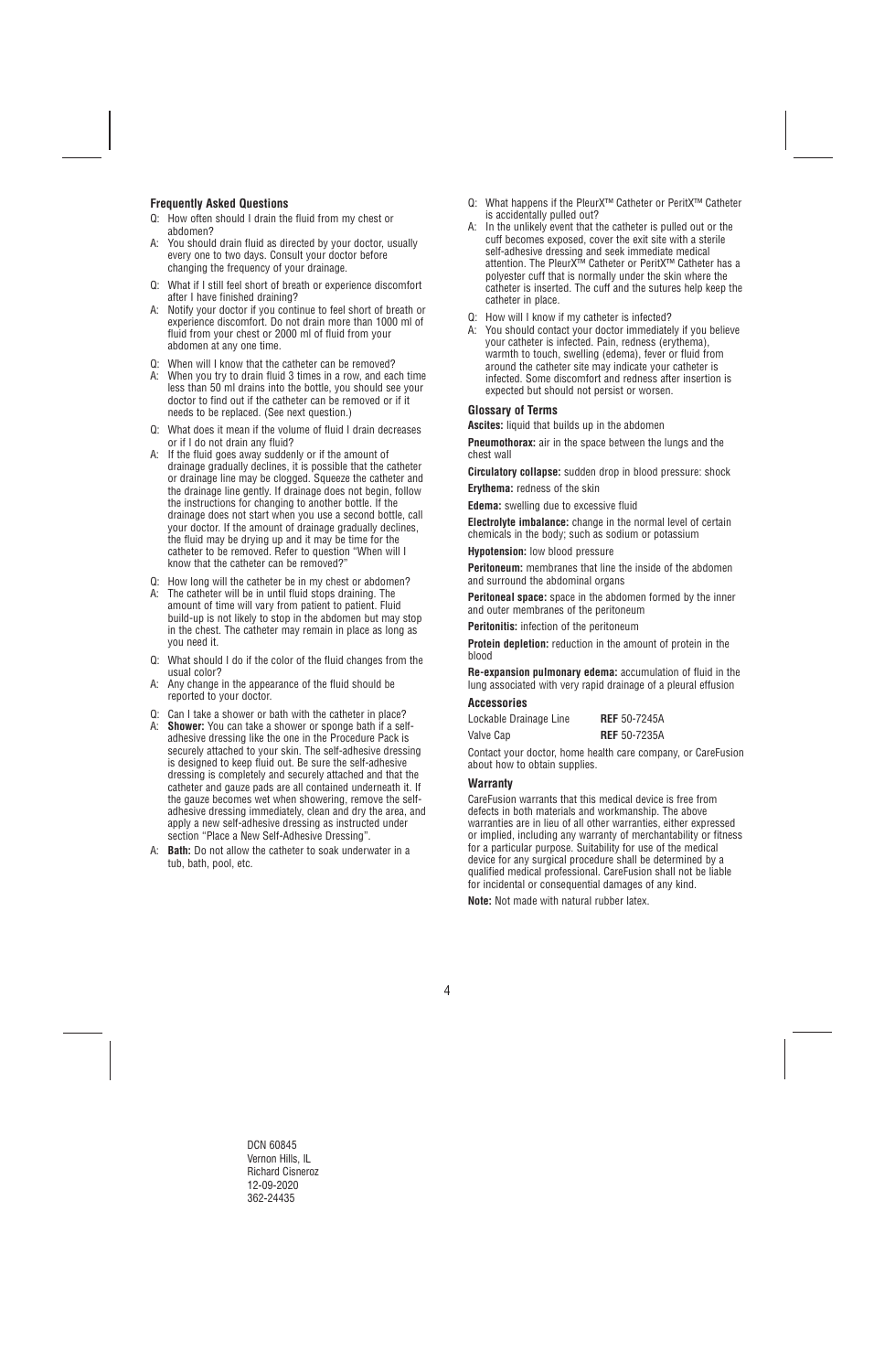

## **Procédure de drainage PleurX™**

## **Instructions d'utilisation**

L'utilisation des éléments de ce kit nécessite une formation préalable par un médecin ou un(e) infirmier/ère. En cas de problèmes ou de questions concernant le drainage du liquide, contacter le médecin ou l'infirmier/ère.

Lire attentivement l'intégralité de cette notice avant de procéder au drainage de liquide.

### **Informations sur le produit**

Le cathéter PleurX™ **(Figure 2)** peut être placé dans le thorax afin de drainer le liquide autour des poumons. Le cathéter PeritX™ peut être placé dans l'abdomen pour drainer le liquide qui s'accumule dans cette zone. Votre médecin a placé le cathéter PleurX™ pour vous permettre de drainer le liquide de votre thorax ou le cathéter PeritX™ pour vous permettre de drainer le liquide de votre abdomen à votre domicile. Une partie du cathéter est à l'intérieur de votre corps : celle-ci est percée de plusieurs orifices permettant au liquide de pénétrer dans le cathéter. Le liquide est drainé via l'extrémité externe du cathéter. La valve à l'extrémité externe du cathéter empêche la pénétration de l'air et la fuite de liquide en dehors des procédures de drainage.

## **Cathéter PleurX™ ou cathéter PeritX™**



Le kit de drainage PleurX™ et les bouteilles sous vide peuvent être utilisés pour drainer le liquide à travers le cathéter PleurX™ ou le cathéter PeritX™. Pour une performance optimale et afin d'éviter d'endommager le cathéter, il convient de toujours utiliser les produits du kit de drainage PleurX™ pour drainer le liquide à travers le cathéter PleurX™ ou le cathéter PeritX™.

## **Indications d'utilisation**

Les kits de drainage PleurX™ sont indiqués uniquement pour une utilisation avec le cathéter PleurX™ ou le cathéter PeritX™ pour le drainage intermittent.

## **Avertissements**

#### **En cas de coupure accidentelle du cathéter ou de fuite de la valve, suivre ces étapes :**

- a. Fermer le cathéter en le serrant entre les doigts.
- b. Faire glisser le clamp à glissière **d'urgence** bleu sur le cathéter et pousser complètement le cathéter dans la partie étroite du clamp. Cela fermera le cathéter. **(Figure 3)**
- c. Prévenir immédiatement votre médecin.



#### **Mises en garde**

Réservé à un usage unique. Une réutilisation peut nuire au fonctionnement du produit ou contribuer à une contamination croisée.

Contient des phtalates. Les bénéfices du traitement l'emportent sur la mince probabilité d'exposition aux phtalates.

**Thorax :** les complications potentielles relatives au drainage de l'espace pleural incluent, sans toutefois s'y limiter, un pneumothorax, un œdème pulmonaire de réexpansion, une hypotension, un collapsus circulatoire et une infection.

**Abdomen :** les complications potentielles relatives au drainage du liquide de l'abdomen incluent, sans toutefois s'y limiter, une hypotension, un collapsus circulatoire, un déséquilibre électrolytique, une déplétion protéique, une fuite d'ascite, une péritonite, une infection des plaies, une adhérence intrapéritonéale et des compartimentations de la cavité péritonéale.

#### **Contacter votre médecin dans les cas suivants :**

- suspicion d'infection du cathéter. Une douleur, une rougeur (érythème), une chaleur au toucher, un gonflement (œdème), une fièvre ou la présence de liquide autour du site du cathéter peut indiquer une infection du cathéter. Une certaine gêne et des rougeurs apparaissent généralement après l'insertion, mais celles-ci ne doivent pas persister ou s'aggraver ;
- l'essoufflement n'est pas soulagé après un drainage de 1 000 ml de liquide du thorax ou de 2 000 ml de liquide de l'abdomen à la fois ;
- persistance des symptômes et quantité de liquide faible ou nulle s'écoulant du cathéter ;
- moins de 50 ml de drainage lors de trois (3) procédures de drainage consécutives ;
- l'aspect (couleur, épaisseur, etc.) du liquide change de façon significative entre les drainages.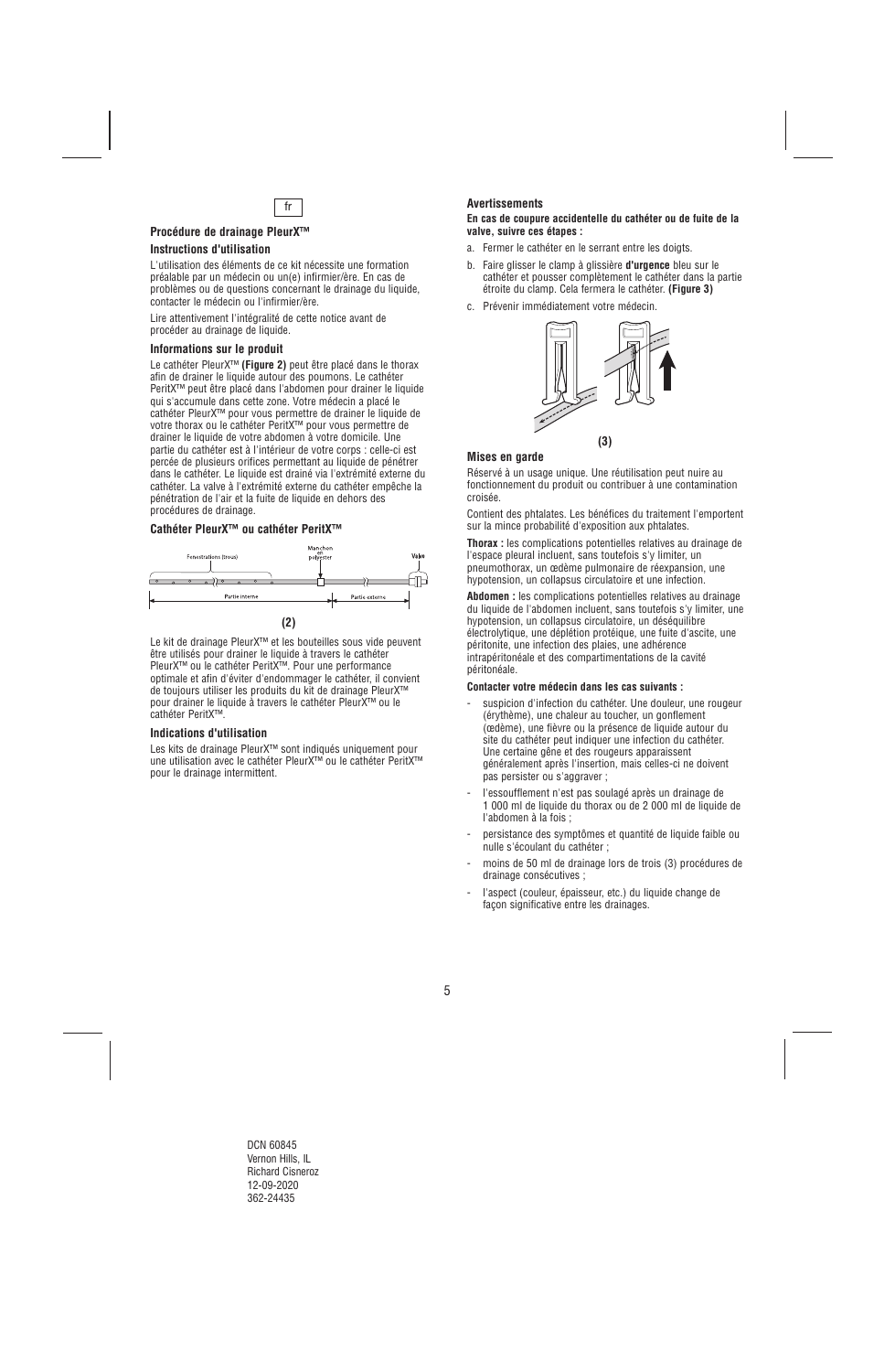## **Stérilité**

La trousse de procédure et la bouteille sous vide (avec ligne de drainage) ont été stérilisées. L'intérieur de la bouteille et les raccords de la bouteille ne sont pas exposés à l'agent stérilisant. Ne pas prélever d'échantillons sur les bouteilles. Ces produits sont exclusivement à usage unique. Ne pas restériliser.

Ne pas utiliser le produit si l'emballage est endommagé.

CareFusion décline toute responsabilité en cas d'utilisation de produit restérilisé et n'accepte aucun remboursement ou échange de produit non utilisé mais dont l'emballage a été ouvert.

## **Matériel de drainage PleurX™**

Le matériel suivant est nécessaire pour effectuer une procédure de drainage : **(Figure 1)**

- 1 Bouteille sous vide en plastique avec ligne de drainage fixée
- 1 Trousse de procédure contenant les éléments stériles suivants :
- 1 Pansement auto-adhésif **(A)**

Champ stérile bleu (enroulé autour des éléments suivants) **(B)** 

- 3 Compresses imbibées d'alcool **(C)**
- 1 Paire de gants **(D)**
- 1 Capuchon de valve **(E)**
- 1 Clamp à glissière **d'urgence** bleu **(F)**
- 4 Compresses de gaze 10 cm x 10 cm (4 po x 4 po) **(G)**
- 1 Coussinet en mousse du cathéter **(H)**

#### **Comment entreprendre le drainage à l'aide de la bouteille sous vide PleurX™**

Maintenant que votre médecin ou votre infirmier/ère vous a formé(e) à la procédure de drainage, il vous sera facile de suivre ces instructions étape par étape. Vous devez procéder au drainage selon les instructions de votre médecin, chaque jour ou tous les deux jours généralement. Ne pas modifier la fréquence ou ne pas procéder au drainage d'une quantité de liquide supérieure aux recommandations du médecin sans consultation préalable.

#### **Préparation au drainage**

**Avertissement :** ne pas utiliser de ciseaux ou d'autres objets tranchants à proximité du cathéter.

**Remarque :** le clamp à glissière **d'urgence** bleu doit être utilisé en cas de coupure accidentelle du cathéter. **Voir les avertissements (Figure 3)** 

- 1. Mettre en place un espace de travail propre et dégagé sur une table ou un comptoir. S'assurer d'être près d'un évier et de disposer d'une poubelle à proximité.
- 2. Placer le nombre de bouteilles à utiliser près de l'espace de travail.
- 3. Se laver soigneusement les mains avec du savon et de l'eau pendant au moins 1 minute.

4. Retirer le pansement auto-adhésif recouvrant le cathéter et le mettre au rebut. Veiller à ne pas tirer sur le cathéter : maintenir la peau tout en retirant le pansement autoadhésif, saisir délicatement un bord et décoller lentement le pansement auto-adhésif de la peau. **(Figure 4a) Remarque :** pour éviter tout traumatisme cutané décoller le pansement auto-adhésif en le repliant vers l'arrière plutôt qu'en le tirant de la peau. **(Figure 4b)**

**Mise en garde :** une douleur, une rougeur (érythème), une chaleur au toucher, un gonflement (œdème), une fièvre ou la présence de liquide autour du site du cathéter peut indiquer une infection du cathéter. Une certaine gêne et des rougeurs apparaissent généralement après l'insertion, mais celles-ci ne doivent pas persister ou s'aggraver. En présence de signes d'infection, terminer la procédure de drainage et consulter votre médecin ou votre infirmier/ère.

- 5. Se laver à nouveau soigneusement les mains avec du savon et de l'eau pendant au moins 1 minute.
- 6. Ouvrir le sac du kit de drainage et retirer la trousse de procédure.
- 7. Ouvrir la trousse de procédure. Mettre le pansement autoadhésif de côté.
- 8. Poser le paquet avec champ stérile bleu sur l'espace de travail avec le rabat vers le haut. Déplier délicatement le champ stérile bleu en tirant sur l'extérieur de l'emballage. **(Figure 5)** Laisser les éléments joints sur l'emballage. Les éléments et l'intérieur de l'emballage sont stériles. Ne pas les toucher à mains nues ou avec d'autres éléments non stériles.
- 9. Retirer la bouteille avec la ligne de drainage de la pochette extérieure. Mettre la bouteille à proximité du champ stérile bleu et placer l'embout d'accès sur le champ stérile bleu. Si le capuchon s'est détaché de l'embout d'accès, veiller à ne pas toucher l'embout avec les mains ou un élément non stérile. Il est notamment essentiel de préserver la stérilité de l'embout d'accès.
- 10. Retirer la bande de papier de la ligne de drainage et dérouler la ligne de drainage. Reposer l'embout d'accès sur le champ stérile bleu.
- 11. Prendre les gants par le revers replié et les mettre comme indiqué sur l'illustration. **(Figure 6)** Les deux gants conviennent à chaque main. Veiller à ne pas laisser la partie extérieure des gants entrer en contact avec un élément non stérile, tel que la peau ou les vêtements.
- 12. Ouvrir les trois tampons imbibés d'alcool sans les retirer de leurs pochettes. Les placer sur le champ stérile bleu.

**Mise en garde :** les compresses imbibées d'alcool sont inflammables. Ne pas exposer les compresses à une flamme nue.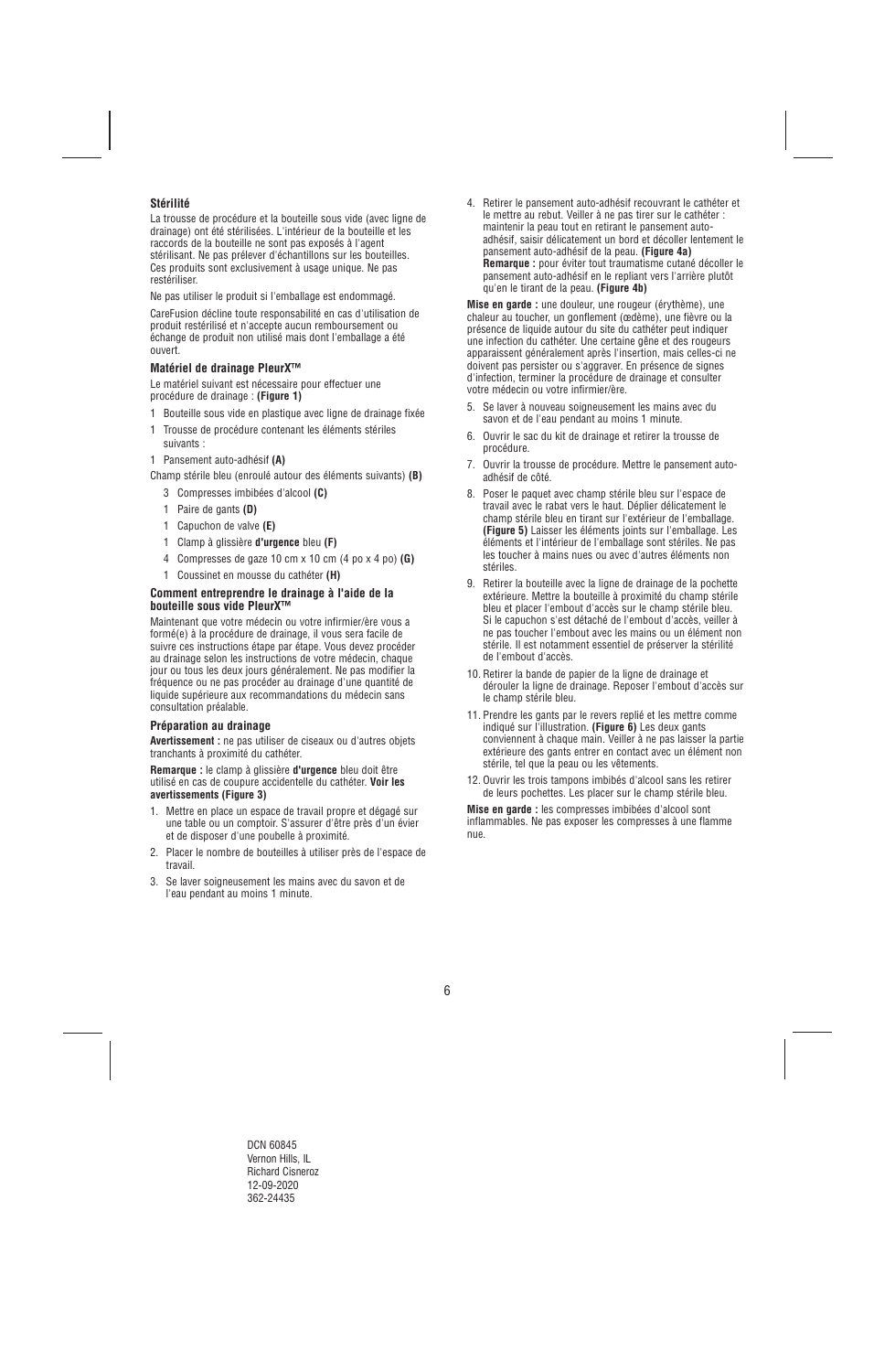## **Raccordement à la bouteille de drainage**

**Avertissement :** veiller à ce que la valve sur votre cathéter et l'embout d'accès verrouillable sur la ligne de drainage restent propres. Afin d'éviter toute contamination, les tenir à distance de tous autres objets.

**Avertissement :** ne rien introduire dans la valve du cathéter à l'exception de l'embout d'accès de la ligne de drainage. Le non-respect de cette précaution pourrait endommager la valve. Une valve endommagée risque de laisser pénétrer de l'air dans le corps ou de provoquer une fuite de liquide hors de la valve en dehors des procédures de drainage.

1. Fermer complètement le régulateur de débit à roulette en déplaçant la roulette vers la bouteille. **(Figure 7)** 

**Mise en garde :** le régulateur de débit à roulette sur la ligne de drainage doit être complètement fermé en dehors des procédures de drainage. Le non-respect de cette précaution peut entraîner la perte du vide de la bouteille.

- 2. Retirer la protection de l'embout d'accès en la tournant et en tirant délicatement. Mettre la protection au rebut. Reposer l'embout d'accès sur le champ stérile bleu. **(Figure 8)**
- 3. Maintenir la base de la valve du cathéter et retirer le capuchon en le tournant dans le sens inverse des aiguilles d'une montre et en tirant délicatement. **(Figure 9)** Mettre au rebut le capuchon.
- 4. Nettoyer autour de l'ouverture de la valve avec une compresse imbibée d'alcool. Jeter la compresse imbibée d'alcool. **(Figure 10)**
- 5. Insérer correctement l'embout d'accès dans la valve du cathéter. Un « clic » est perceptible et audible lorsque l'embout d'accès et la valve sont correctement raccordés. **(Figure 11)**

**Mise en garde :** s'assurer que la valve et l'embout d'accès sont correctement raccordés au moment du drainage. En cas de séparation accidentelle, ils peuvent être exposés à une contamination. Si cela se produit, nettoyer la valve avec une compresse imbibée d'alcool et utiliser une nouvelle ligne de drainage pour éviter toute contamination potentielle.

**Mise en garde :** prendre les précautions nécessaires pour éviter toute déchirure ou toute tension sur la ligne de drainage.

## **Drainage du liquide**

**Avertissements :** il est normal que le patient ressente une légère gêne ou une douleur lors du drainage de liquide. En cas de gêne ou de douleur pendant le drainage, déplacer la roulette du régulateur de débit vers la bouteille pour ralentir ou arrêter le débit de liquide pendant quelques minutes. Si la gêne persiste ou si la douleur est toujours intense, contacter votre médecin ou votre infirmier/ère. La douleur peut indiquer la présence d'une infection.

**Avertissements :** ne pas drainer plus de 1 000 ml de liquide du thorax ou 2 000 ml de liquide de l'abdomen à la fois.

- 1. Le clip de soutien situé sur le flacon sous vide permet d'éviter que le joint hermétique du flacon se brise avant la procédure. Retirer le clip de soutien en saisissant la partie supérieure de la bride et en tirant vers l'extérieur en direction de la flèche. **(Figure 12)**
- 2. Tenir la bouteille fermement d'une main et pousser le piston blanc en « T » vers le bas de l'autre main afin de perforer l'opercule. Le vide de la bouteille tirera le bouchon souple de la bouteille vers le bas. **(Figure 13)**
- 3. Éloigner la roulette du régulateur de débit de la bouteille sous vide afin de commencer le drainage. **(Figure 14)**  Lorsque le liquide commence à circuler dans la ligne de drainage, ralentir l'écoulement de liquide en déplaçant la roulette du régulateur de débit vers la bouteille.
- 4. Le débit dans la bouteille peut ralentir lorsque le liquide est presque entièrement drainé. Lorsque le débit s'arrête ou que la bouteille est remplie, fermer complètement le régulateur de débit en déplaçant la roulette vers la bouteille. Le drainage dure généralement 5 à 15 minutes.

#### **Remplacement de la bouteille de drainage**

Si pour une raison quelconque la bouteille doit être changée, les étapes de la procédure restent identiques.

- 1. Retirer la nouvelle bouteille avec la ligne de drainage de la pochette extérieure. Mettre la bouteille à proximité du champ stérile bleu et placer l'embout d'accès sur le champ stérile bleu. Si le capuchon s'est détaché de l'embout d'accès, veiller à ne pas toucher l'embout avec les mains ou un élément non stérile. Il est notamment essentiel de préserver la stérilité de l'embout d'accès.
- 2. Retirer la bande de papier de la ligne de drainage et dérouler la ligne de drainage. Poser l'embout d'accès sur le champ stérile bleu.
- 3. Fermer complètement le régulateur de débit en déplaçant la roulette vers la bouteille. **(Figure 7)**
- 4. Retirer la protection de l'embout d'accès en la tournant et en tirant délicatement. Mettre la protection au rebut. Reposer l'embout d'accès sur le champ stérile bleu. **(Figure 8)**
- 5. Pour retirer la bouteille usagée, tirer l'embout d'accès de celle-ci hors de la valve délicatement et fermement. Poser la ligne de drainage.
- 6. Prendre la nouvelle ligne de drainage et insérer correctement l'embout d'accès dans la valve du cathéter. Un « clic » est perceptible et audible lorsque l'embout d'accès et la valve sont correctement raccordés.
- 7. Poursuivre en suivant ces instructions d'utilisation à partir de la section **Drainage du liquide.** Il n'est pas nécessaire de nettoyer la valve entre les bouteilles.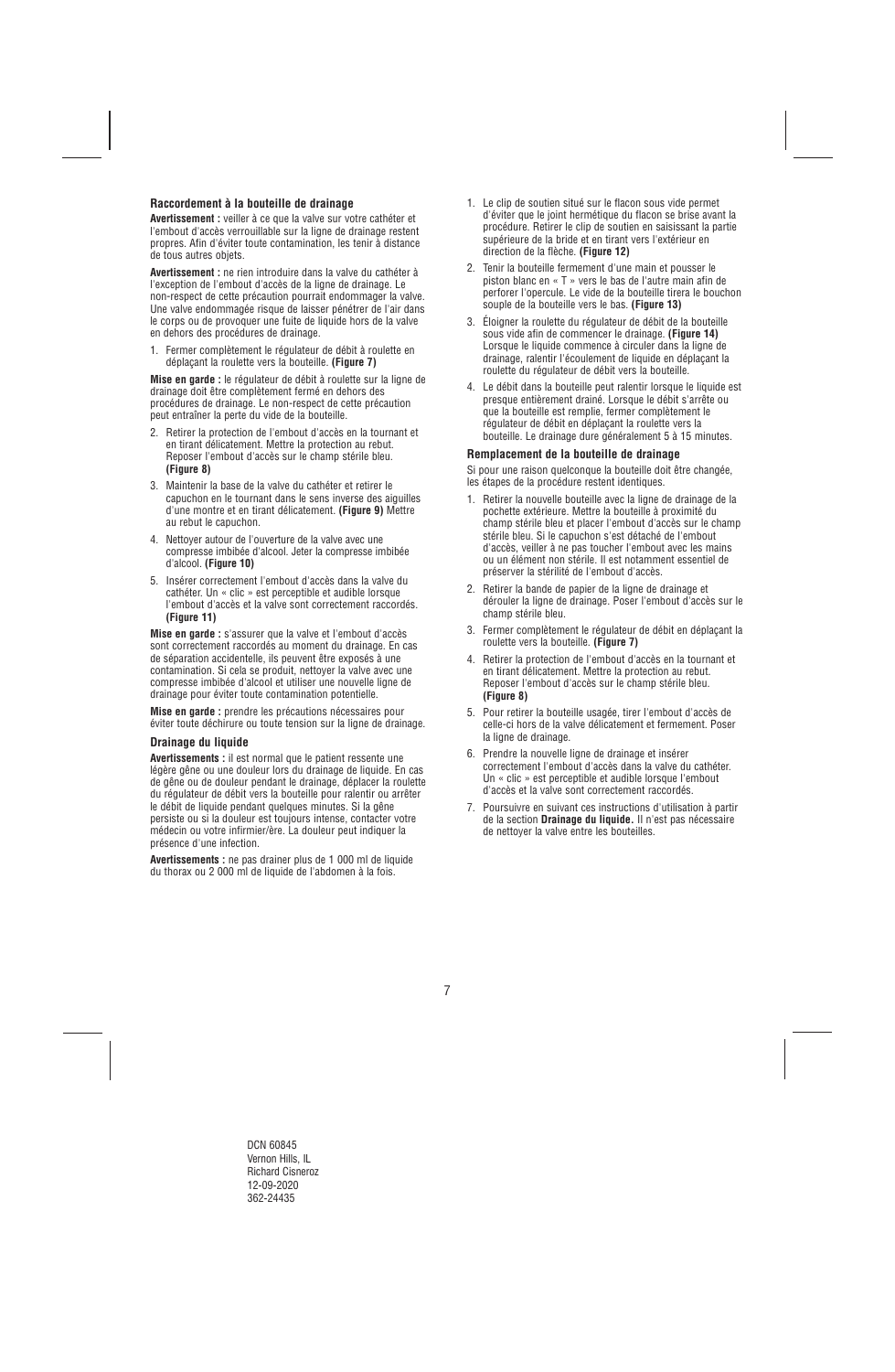## **Fin du drainage**

- 1. Retirer l'embout d'accès de la valve délicatement et fermement. **(Figure 15)** Poser la ligne de drainage utilisée.
- 2. Nettoyer la valve du cathéter avec une compresse imbibée d'alcool propre. Jeter la compresse imbibée d'alcool.
- 3. Placer le nouveau capuchon sur la valve du cathéter et le tourner dans le sens des aiguilles d'une montre jusqu'à ce qu'il s'enclenche en position verrouillée. Le capuchon peut sembler mal fixé tant qu'il n'est pas enclenché. **(Figure 16)**

#### **Mise en place d'un nouveau pansement auto-adhésif**

- 1. Nettoyer autour du site du cathéter avec une compresse imbibée d'alcool propre. **(Figure 17)**
- 2. Placer le coussinet en mousse autour du cathéter. **(Figure 18)**
- 3. Enrouler le cathéter en boucles et le placer sur le coussinet en mousse. **(Figure 19)**
- 4. Couvrir le cathéter avec quatre (4) compresses de gaze maximum. **(Figure 20)**
- 5. Retirer les gants des deux mains.
- 6. Le pansement auto-adhésif est constitué de trois (3) couches :
	- a. une enveloppe imprimée ;
	- b. un pansement transparent ;
	- c. un panneau central avec cadre.
- 7. Retirer l'enveloppe imprimée du pansement auto-adhésif, découvrant ainsi la surface adhésive. **(Figure 21)**
- 8. Centrer le pansement auto-adhésif sur les compresses de gaze et appuyer. **(Figure 22) Remarque :** ne pas étirer le pansement auto-adhésif pendant l'application.
- 9. Retirer et jeter le panneau central du cadre du pansement auto-adhésif. **(Figure 23)**
- 10. Retirer délicatement le cadre tout en lissant les bords du pansement auto-adhésif. **(Figure 24)**
- 11. Lisser l'ensemble du pansement auto-adhésif du centre jusqu'aux bords en appuyant fermement pour améliorer l'adhérence.

#### **Mise au rebut de la/des bouteille(s) de drainage PleurX™**

1. Noter le volume de liquide drainé sur le tableau de drainage.

**Remarque :** mettre au rebut le liquide drainé et le flacon de drainage usagé conformément aux réglementations locales en vigueur. Un produit usagé peut présenter un risque biologique. Ne pas réutiliser.

Si les réglementations locales en vigueur indiquent de vider le flacon de drainage, suivre les étapes 2 à 7 ci-dessous.

2. Afin de libérer le vide susceptible d'être présent dans le flacon, déplacer la roulette de la pince à roulette en l'éloignant du flacon. Fermer complètement la pince à roulette en déplaçant la roulette vers le flacon.

- 3. Placer les pouces sous l'extrémité arrondie du dispositif d'ouverture et les index sur l'extrémité opposée. Utiliser les pouces pour exercer une pression vers le haut et retirer le dispositif d'ouverture et le capuchon flexible du flacon. **(Figure 25)**
- 4. Retirer le dispositif d'ouverture de la ligne de drainage, soit en compressant le capuchon flexible et en le tirant hors du dispositif, soit en levant le dispositif d'ouverture au-dessus de la ligne de drainage. **(Figure 26)**
- 5. Le dispositif d'ouverture du flacon peut être utilisé pour élargir l'orifice dans l'opercule afin de faciliter la mise au rebut du liquide. Tenir le flacon fermement d'une main et utiliser le pouce pour enfoncer l'extrémité pointue du dispositif d'ouverture dans l'orifice de l'opercule. Une fois l'extrémité insérée, faire tourner le flacon pour pratiquer une ouverture plus large dans l'opercule. **(Figure 27)**
- 6. Retirer le dispositif d'ouverture du flacon et vider le flacon dans les toilettes ou dans un évier.
- 7. Mettre la ligne de drainage, le dispositif d'ouverture et le flacon dans un sac en plastique, fermer celui-ci hermétiquement et le mettre au rebut.

**Mise en garde :** si des liquides se répandent, utiliser du savon et de l'eau pour nettoyer la peau ; utiliser un agent nettoyant approprié pour nettoyer les autres surfaces.

#### **Foire aux questions**

- Q : À quelle fréquence dois-je procéder au drainage du liquide du thorax ou de l'abdomen ?
- R : Vous devez procéder au drainage du liquide selon les instructions de votre médecin, chaque jour ou tous les deux jours généralement. Consultez votre médecin avant de modifier la fréquence du drainage.
- Q : Que dois-je faire si j'ai toujours du mal à respirer ou si je ressens une gêne après la fin du drainage ?
- R : Informez votre médecin en cas d'essoufflement ou de gêne persistants. Ne pas drainer plus de 1 000 ml de liquide du thorax ou 2 000 ml de liquide de l'abdomen à la fois.
- Q : Comment savoir si le cathéter peut être retiré ?
- R : Lorsque vous essayez de drainer le liquide 3 fois de suite et qu'une quantité inférieure à 50 ml s'écoule dans la bouteille, vous devez consulter votre médecin afin de déterminer si le cathéter peut être retiré ou s'il doit être remplacé. (Voir la question suivante)
- Q : Que signifie la diminution du volume ou l'absence de fluide drainé ?
- R : Si le liquide disparaît soudainement ou si la quantité de liquide drainé diminue progressivement, il est possible que le cathéter ou la ligne de drainage soit obstrué(e). Appuyez doucement sur le cathéter et sur la ligne de drainage. Si le drainage ne démarre pas, suivez les instructions relatives au remplacement de la bouteille. Si le drainage ne démarre pas en cas d'utilisation d'une seconde bouteille, contactez votre médecin. Si la quantité de fluide drainé diminue progressivement, le liquide peut se tarir, ce qui indique que le cathéter a peut-être besoin d'être retiré. Reportez-vous à la question : « Comment savoir si le cathéter peut être retiré ? »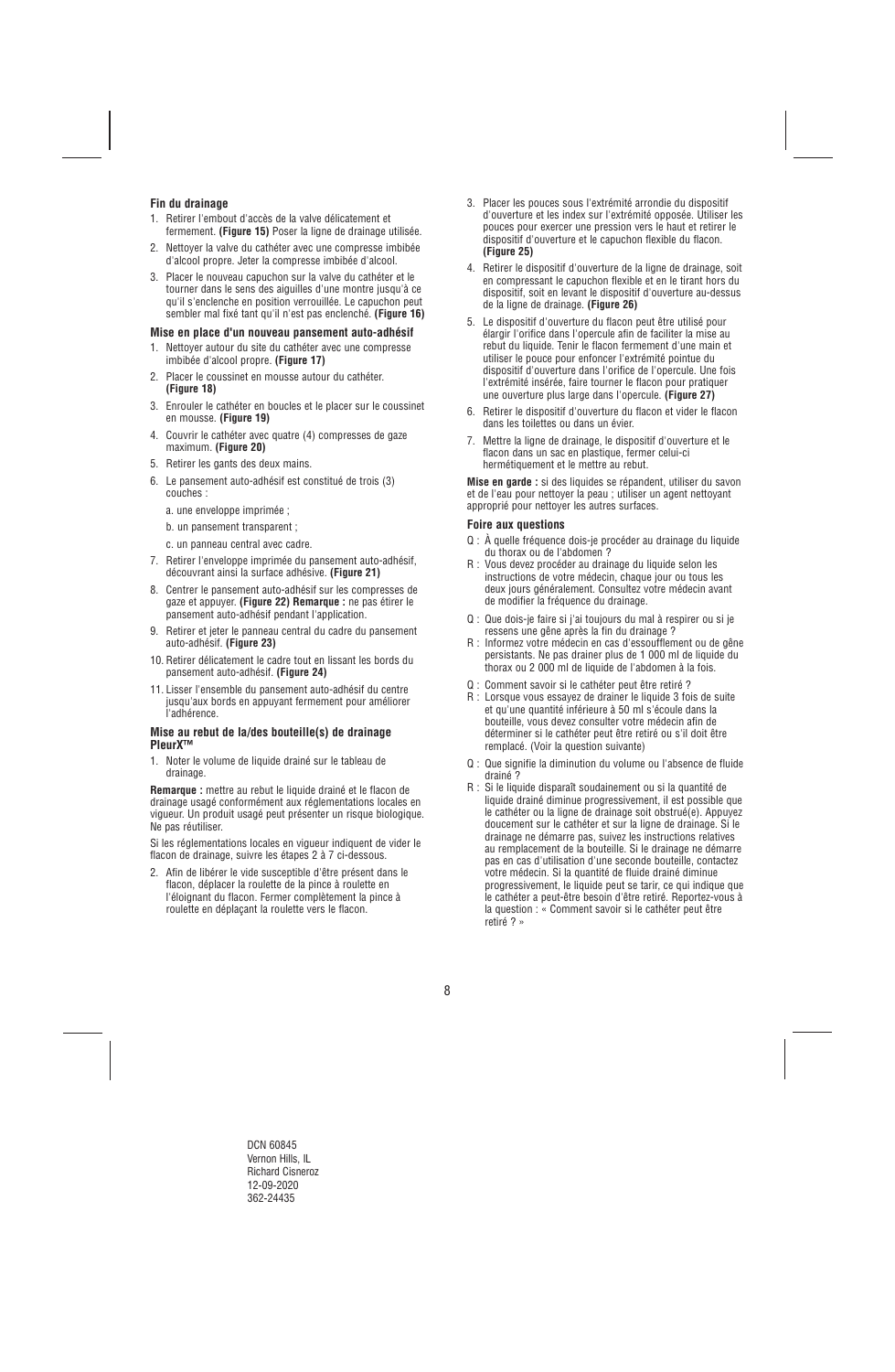- Q : Combien de temps le cathéter restera-t-il dans mon thorax ou dans mon abdomen ?
- R : Le cathéter restera en place jusqu'à l'arrêt de l'écoulement du liquide. Le délai varie d'un patient à un autre. L'accumulation de liquide n'est pas susceptible de s'arrêter dans l'abdomen mais peut l'être dans le thorax. Le cathéter peut rester en place tant que vous en avez besoin.
- Q : Que dois-je faire si la couleur du liquide change par rapport à la couleur habituelle ?
- R : Tout changement dans l'aspect du liquide doit être signalé à votre médecin.
- Q : Puis-je prendre une douche ou un bain avec le cathéter en place ?
- R : **Douche :** vous pouvez prendre une douche ou faire une toilette à l'éponge si un pansement auto-adhésif tel que celui fourni dans la trousse de procédure est correctement fixé sur votre peau. Le pansement auto-adhésif est conçu pour empêcher toute pénétration de liquide. Assurez-vous que le pansement auto-adhésif est complètement et correctement fixé et que le cathéter et les compresses de gaze sont sous le pansement. Si la gaze devient humide lorsque vous prenez une douche, retirez immédiatement le pansement auto-adhésif, nettoyez et séchez la zone puis appliquez un nouveau pansement auto-adhésif comme indiqué dans la section « Mise en place d'un nouveau pansement auto-adhésif ».
- R : **Bain :** ne laissez pas le cathéter tremper sous l'eau dans une baignoire, une piscine, etc.
- Q : Que se passe-t-il si le cathéter PleurX™ ou le cathéter PeritX™ se détache accidentellement ?
- R : Dans le cas peu probable où le cathéter se détache ou si le manchon est exposé, couvrez le site de sortie avec un pansement auto-adhésif stérile et consultez immédiatement un médecin. Le cathéter PleurX™ et le cathéter PeritX™ comportent un manchon polyester qui est normalement placé sous la peau, au niveau du site d'insertion du cathéter. Le manchon et les sutures permettent de maintenir le cathéter en place.
- Q : Comment savoir si le cathéter est infecté ?
- R : Vous devez immédiatement contacter votre médecin en cas de suspicion d'infection du cathéter. Une douleur, une rougeur (érythème), une chaleur au toucher, un gonflement (œdème), une fièvre ou la présence de liquide autour du site du cathéter peut indiquer une infection du cathéter. Une certaine gêne et des rougeurs apparaissent généralement après l'insertion, mais celles-ci ne doivent pas persister ou s'aggraver.

## **Glossaire**

**Ascite :** accumulation de liquide dans l'abdomen

**Pneumothorax :** présence d'air entre les poumons et la paroi thoracique

**Collapsus circulatoire :** baisse subite de la pression artérielle : choc

**Érythème :** rougeur de la peau

**Œdème :** gonflement dû à une surcharge hydrique

**Déséquilibre électrolytique :** modification du niveau normal de certaines substances chimiques dans l'organisme, telles que le sodium ou le potassium

**Hypotension :** diminution de la pression artérielle

**Péritoine :** membranes tapissant les parois internes de l'abdomen et enveloppant les organes abdominaux

**Cavité péritonéale :** espace situé dans l'abdomen et formé par les membranes interne et externe du péritoine

**Péritonite :** infection du péritoine

**Déplétion protéique :** diminution de la quantité de protéines contenues dans le sang

**Œdème pulmonaire de réexpansion :** accumulation de liquide dans les poumons associée à un drainage très rapide d'un épanchement pleural

#### **Accessoires**

| Ligne de drainage verrouillable | <b>REF</b> 50-7245A |  |
|---------------------------------|---------------------|--|
| Capuchon de valve               | <b>REF</b> 50-7235A |  |

Contactez votre médecin, un prestataire de soins à domicile ou CareFusion pour obtenir nos produits.

#### **Garantie**

CareFusion garantit ce dispositif médical contre tout défaut matériel et tout vice de fabrication. La présente garantie remplace toute autre garantie, explicite ou implicite, notamment toute garantie de valeur marchande ou d'adéquation à un usage particulier. Il incombe à un professionnel de santé confirmé de déterminer si l'utilisation du dispositif médical est appropriée dans le cas d'une intervention chirurgicale. CareFusion ne saurait être tenu responsable de dommages directs ou indirects de quelque nature que ce soit.

**Remarque :** ne contient pas de latex de caoutchouc naturel.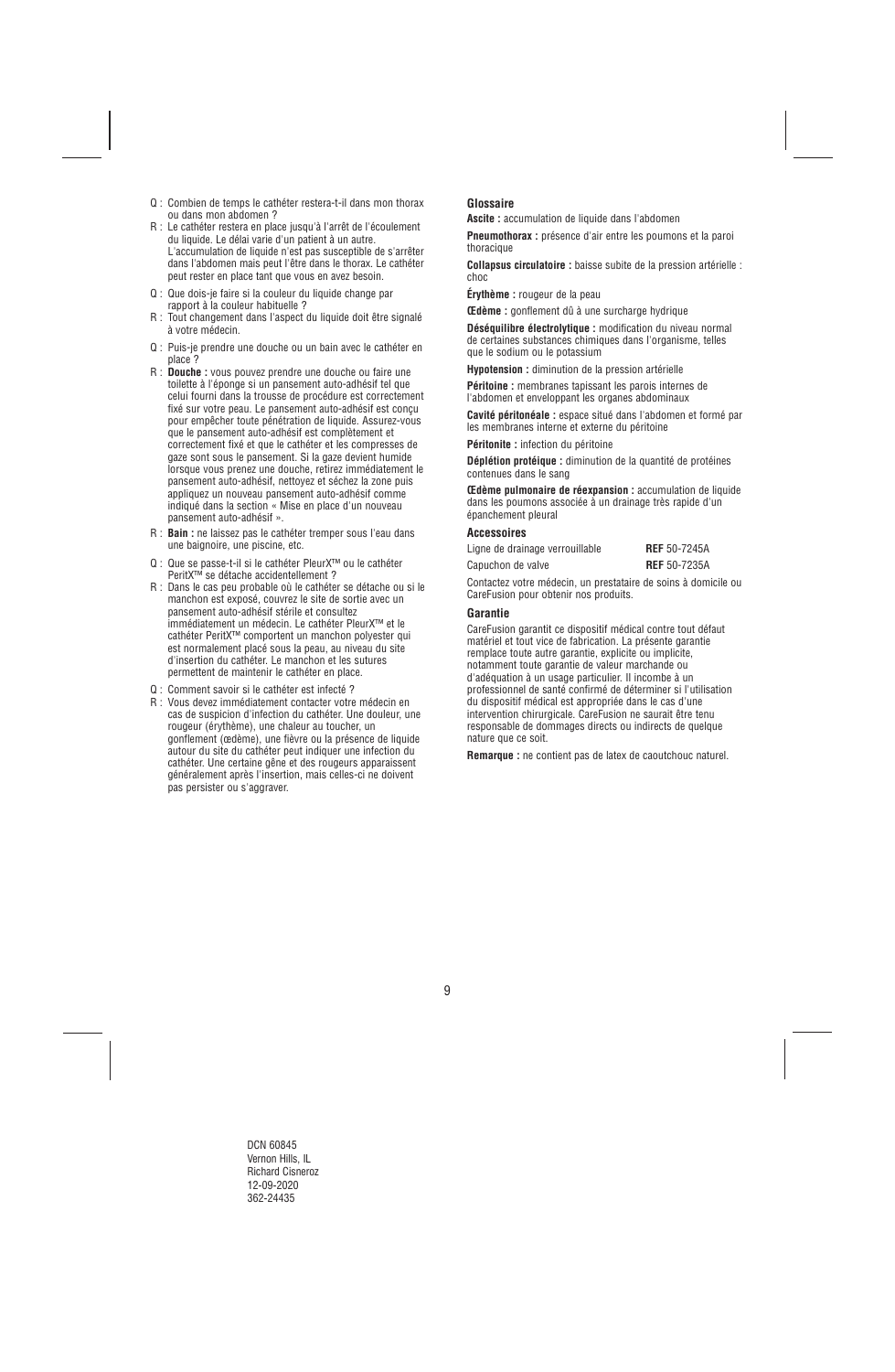

## **PleurX™-Drainageverfahren**

#### **Gebrauchsanweisung**

Dieses Kit und alle Bestandteile dürfen erst nach der Unterweisung durch Ihren Arzt oder das Pflegepersonal verwendet werden. Bei Problemen oder Fragen zur Flüssigkeitsdrainage wenden Sie sich an Ihren Arzt oder das Pflegepersonal.

Lesen Sie vor der Flüssigkeitsdrainage diese Anweisung sorgfältig durch.

#### **Produktinformationen**

Der PleurX™-Katheter **(Abbildung 2)** kann in Ihrer Brust eingesetzt werden, um Flüssigkeit aus der Lunge abzuleiten; der PeritX™-Katheter hingegen kann zum Entfernen von Flüssigkeit aus dem Abdomen verwendet werden. Ihr Arzt hat Ihnen den PleurX™-Katheter eingesetzt, damit Sie zu Hause Flüssigkeit aus der Brust entfernen können, bzw. hat er Ihnen den PeritX™-Katheter eingesetzt, um Flüssigkeit aus dem Abdomen ableiten zu können. Ein Teil des Katheters befindet sich im Körper und hat mehrere Öffnungen, durch die Flüssigkeit in den Katheter gelangt. Die Flüssigkeit wird durch das äußere Katheterende abgeleitet. Am äußeren Ende des Katheters befindet sich ein Ventil, das verhindert, dass Luft in den Körper gelangt bzw. Flüssigkeit austritt, wenn keine Drainage stattfindet.

#### **PleurX™-Katheter oder PeritX™-Katheter**



Zur Drainage von Flüssigkeit durch den PleurX™-Katheter oder PeritX™-Katheter können ein PleurX™-Drainageset und Vakuumflaschen verwendet werden. Für das beste Ergebnis und um eine Beschädigung des Katheters zu vermeiden, verwenden Sie zur Flüssigkeitsdrainage durch den PleurX™- Katheter oder PeritX™-Katheter immer das PleurX™- Drainagezubehör.

#### **Indikationen für die Verwendung**

Die PleurX™-Drainagekits sind ausschließlich für den Einsatz mit dem PleurX™-Katheter und PeritX™-Katheter zur intermittierenden Drainage indiziert.

## **Warnhinweise**

#### **Sollten Sie den Katheter versehentlich durchschneiden, oder falls das Ventil undicht ist, gehen Sie wie folgt vor:**

- a. Den Katheter mit den Fingern zudrücken.
- b. Die blaue **Notfall-**Schiebeklemme über den Katheter schieben, und den Katheter vollständig in das schmale Ende der Klemme drücken. Der Katheter ist jetzt geschlossen. **(Abbildung 3)**
- c. Umgehend den Arzt verständigen.



#### **Vorsichtshinweise**

Nur für den einmaligen Gebrauch. Bei einer Wiederverwendung kann das Produkt funktionsuntüchtig werden oder es kann zu einer Kreuzkontamination kommen.

Enthält Phthalate. Die Vorteile der Behandlung überwiegen gegenüber der geringen Wahrscheinlichkeit einer Phthalatexposition.

**Brust:** Mögliche Komplikationen einer Drainage des Pleuraraums umfassen u. a. Pneumothorax, erneute Expansion des Lungenödems, Hypotonie, Kreislaufkollaps und Infektion.

**Abdomen:** Mögliche Komplikationen einer Flüssigkeitsdrainage aus dem Abdomen sind u. a. Hypotonie, Kreislaufkollaps, Störung des Elektrolythaushalts, Proteindepletion, Austreten von Aszitesflüssigkeit, Peritonitis, Wundinfektion, intraperitoneale Adhäsion und Kammerbildung in der Bauchhöhle.

#### **Wenden Sie sich an Ihren Arzt, wenn:**

- Sie glauben, dass Ihr Katheter infiziert ist. Schmerzen, Hautrötungen (Erytheme), Wärmegefühl, Schwellungen (Ödeme), Fieber oder Flüssigkeitsansammlungen um die Katheteraustrittsstelle können auf einen infizierten Katheter hinweisen. Nach dem Einführen kann es zu einem unangenehmen Gefühl und Hautrötungen kommen, diese sollten jedoch nicht anhalten oder sich verschlimmern.
- die Kurzatmigkeit nach der Drainage von jeweils 1000 ml aus der Brust bzw. von 2000 ml Flüssigkeit aus dem Abdomen nicht gelindert werden kann.
- Sie weiterhin unter Symptomen leiden, aber wenig oder gar keine Flüssigkeit aus dem Katheter abfließt.
- bei drei aufeinanderfolgenden Drainageverfahren weniger als 50 ml Flüssigkeit abfließt.
- sich das Aussehen (Farbe, Konsistenz usw.) der Flüssigkeit zwischen den Drainageverfahren erheblich verändert.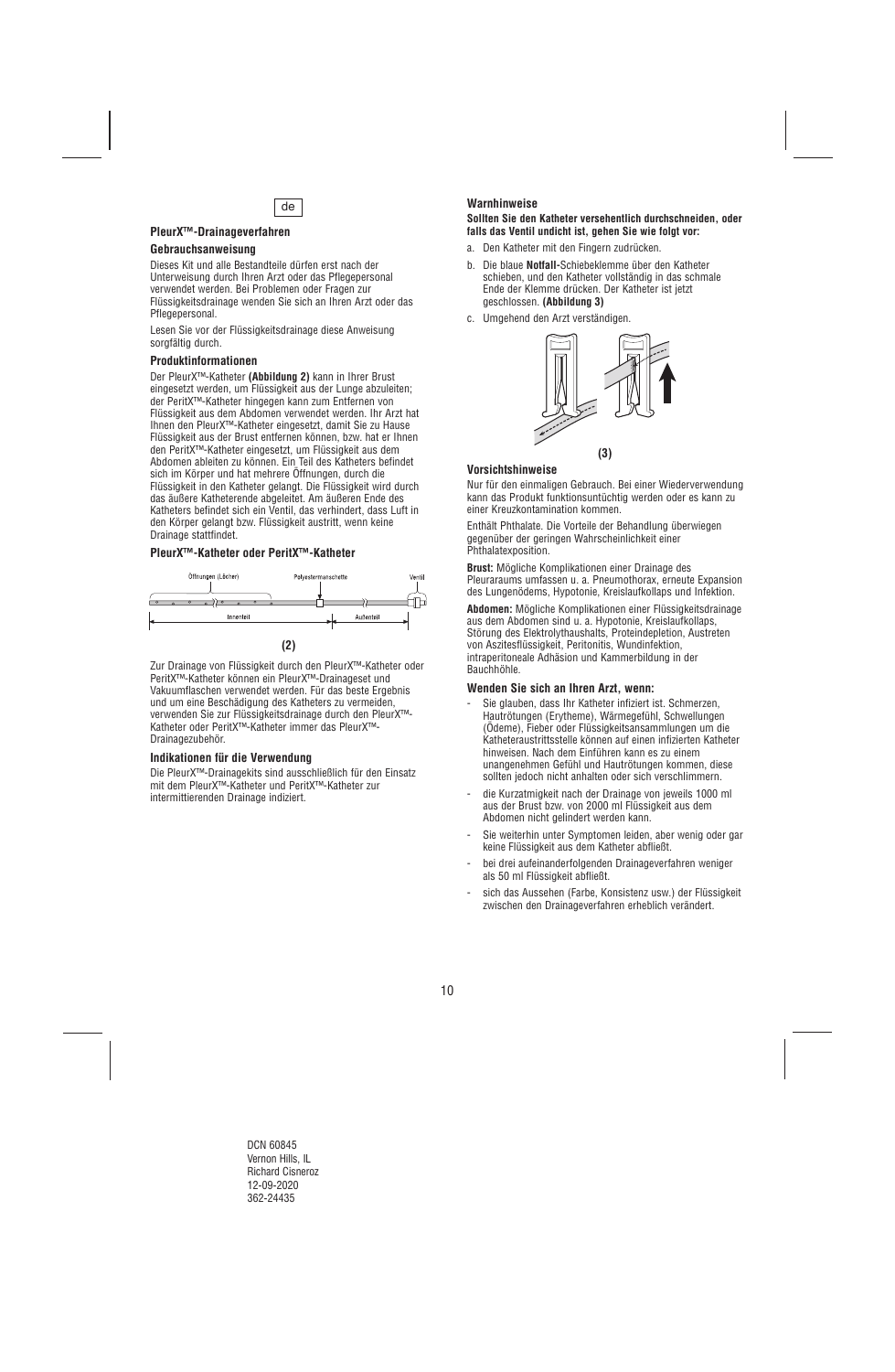## **Sterilität**

Das Verfahrensset und die Vakuumflasche (mit Drainageschlauch) sind sterilisiert. Das Flascheninnere und die Flaschenanschlüsse wurden nicht mit Sterilisationsmittel behandelt. Nehmen Sie keine Proben aus den Flaschen. Diese Produkte sind nur für den einmaligen Gebrauch bestimmt. Nicht resterilisieren.

Nicht verwenden, wenn die Verpackung beschädigt ist.

CareFusion übernimmt keine Verantwortung für Produkte, die erneut sterilisiert wurden. Für geöffnete und unbenutzte Produkte besteht kein Anspruch auf Gutschrift oder Umtausch.

## **PleurX™-Drainagezubehör**

Für ein Drainageverfahren ist folgendes Zubehör erforderlich. **(Abbildung 1)**

- 1 Kunststoff-Vakuumflasche mit angeschlossenem Drainageschlauch
- 1 Verfahrensset mit folgendem sterilem Inhalt:
- 1 selbstklebender Wundverband **(A)**
- blaue Verpackungsfolie (um die folgenden Artikel gewickelt): **(B)**
	- 3 Alkoholtupfer **(C)**
	- 1 Paar Handschuhe **(D)**
	- 1 Ventilkappe **(E)**
	- 1 blaue **Notfall-**Schiebeklemme **(F)**
	- 4 Mullkompressen, 10 cm x 10 cm **(G)**
	- 1 Katheterschaumpolster **(H)**

## **Drainage mit der PleurX™-Vakuumflasche**

Nach der Unterweisung durch Ihren Arzt bzw. das Pflegepersonal zur Durchführung der Drainage können Sie ganz einfach nach dieser schrittweisen Anleitung vorgehen. Führen Sie die Drainage wie von Ihrem Arzt angegeben durch, normalerweise alle 1-2 Tage. Die Häufigkeit oder Menge der Drainage darf nur nach Rücksprache mit Ihrem Arzt geändert werden.

#### **Vorbereiten der Drainage**

**Warnhinweis:** In der Nähe des Katheters nicht mit spitzen Gegenständen (Schere usw.) hantieren.

**Hinweis:** Verwenden Sie die blaue **Notfall**-Schiebeklemme, wenn Sie den Katheter versehentlich durchschneiden. **Siehe Warnhinweise (Abbildung 3).**

- 1. Auf einem Tisch oder einer ähnlichen Oberfläche einen sauberen, leeren Arbeitsbereich wählen. In der Nähe müssen sich ein Waschbecken und ein Mülleimer befinden.
- 2. Stellen Sie die Flaschen, die Sie verwenden möchten, neben Ihren Arbeitsbereich.
- 3. Hände mindestens eine Minute lang gründlich mit Wasser und Seife waschen.

4. Den selbstklebenden Verband vom Katheter entfernen und entsorgen. Dabei nicht am Katheter ziehen: Haut festhalten, während Sie den Verband entfernen. Eine Ecke vorsichtig lösen und langsam den Verband von der Haut ziehen. **(Abbildung 4a) Hinweis:** Selbstklebenden Verband nicht ruckartig abreißen, sondern vorsichtig von der Haut ziehen, um Hautverletzungen zu vermeiden. **(Abbildung 4b)** 

**Achtung:** Schmerzen, Hautrötungen (Erytheme), Wärmegefühl, Schwellungen (Ödeme), Fieber oder

Flüssigkeitsansammlungen um die Katheteraustrittsstelle können auf einen infizierten Katheter hinweisen. Nach dem Einführen kann es zu einem unangenehmen Gefühl und Hautrötungen kommen, diese sollten jedoch nicht anhalten oder sich verschlimmern. Bei Anzeichen einer Infektion die Drainage zu Ende führen, und den Arzt bzw. das Pflegepersonal verständigen.

- 5. Hände erneut mindestens eine Minute lang gründlich mit Wasser und Seife waschen.
- 6. Die Verpackung des Drainagesystems öffnen, und den Beutel mit dem Verfahrensset herausnehmen.
- 7. Den Beutel mit dem Verfahrensset öffnen. Den selbstklebenden Verband beiseitelegen.
- 8. Das Paket mit der blauen Verpackungsfolie mit der Lasche nach oben auf die Arbeitsfläche legen. Die blaue Verpackungsfolie vorsichtig entfernen; dabei nur die Außenseite berühren. **(Abbildung 5)** Die enthaltenen Teile auf der Verpackungsfolie liegen lassen. Die Teile und das Innere der Verpackungsfolie sind steril. Nicht mit bloßen Händen oder nicht sterilen Gegenständen berühren.
- 9. Die Flasche mit dem Drainageschlauch aus dem äußeren Beutel nehmen. Die Flasche neben die blaue Verpackungsfolie stellen, und die Zugangsspitze auf die blaue Verpackungsfolie legen. Falls die Abdeckung der Zugangsspitze abgefallen ist, die Spitze nicht mit den Händen oder nicht sterilen Gegenständen berühren. Es ist sehr wichtig, dass die Zugangsspitze steril bleibt.
- 10. Das Papierband vom Drainageschlauch entfernen, und den Drainageschlauch auseinanderrollen. Die Zugangsspitze wieder auf die blaue Verpackungsfolie legen.
- 11. Die Handschuhe an der gefalteten Manschette wie gezeigt aufnehmen. **(Abbildung 6)** Jeder Handschuh passt an beide Hände. Darauf achten, dass mit der Außenseite der Handschuhe keine nicht sterilen Gegenstände wie z. B. Haut oder Kleidung berührt werden.
- 12. Die Verpackung der drei Alkoholtupfer aufreißen, diese aber noch nicht herausnehmen. Auf die blaue Verpackungsfolie legen.

**Achtung:** Die Alkoholtupfer sind entflammbar. Die Tupfer nicht bei offenem Feuer verwenden.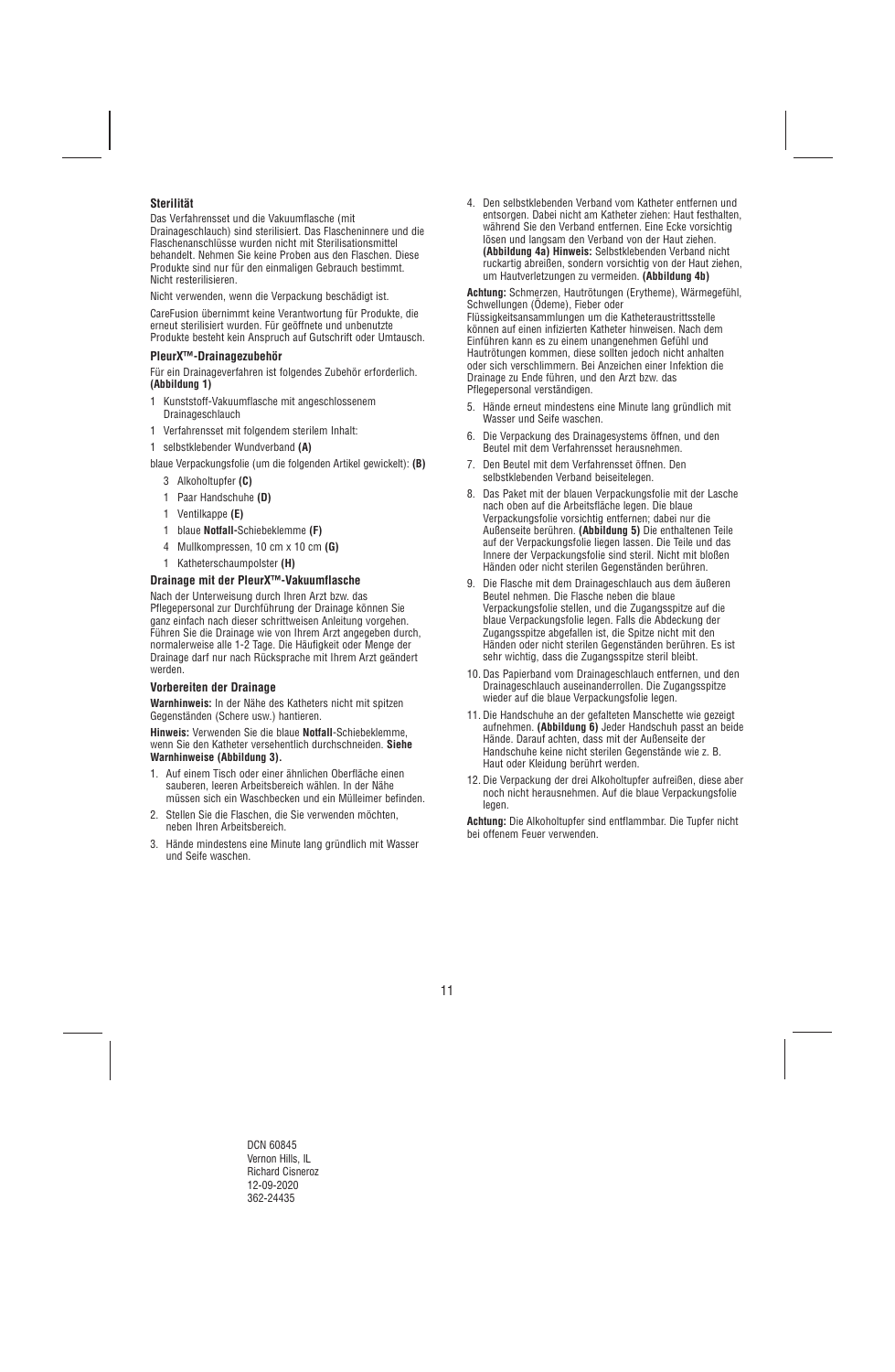## **Anschließen der Drainageflasche**

**Warnhinweis:** Das Ventil am Katheter und die Zugangsspitze am Drainageschlauch sind stets sauber zu halten. Von anderen Gegenständen fernhalten, um eine Kontamination zu vermeiden.

**Warnhinweis:** Es darf ausschließlich die Zugangsspitze des Drainageschlauchs in das Katheterventil eingeführt werden, da das Ventil durch jedes andere Gerät beschädigt werden kann. Ein beschädigtes Ventil kann dazu führen, dass Luft in den Körper gelangt oder Flüssigkeit auch dann durch das Ventil austritt, wenn keine Drainage stattfindet.

1. Rad an der Rollklemme in Richtung Flasche drehen, um die Klemme vollständig zu schließen. **(Abbildung 7)** 

**Achtung:** Wenn keine Drainage erfolgt, muss die Rollklemme am Drainageschlauch vollständig geschlossen sein, da es sonst zu einem Verlust des Vakuums in der Flasche kommen kann.

- 2. Die Abdeckung durch Drehen und leichtes Ziehen von der Zugangsspitze entfernen. Die Abdeckung entsorgen. Die Zugangsspitze wieder auf die sterile blaue Verpackungsfolie legen. **(Abbildung 8)**
- 3. Das Katheterventil unten festhalten und die Kappe durch Drehen gegen den Uhrzeigersinn und leichtes Ziehen entfernen. **(Abbildung 9)** Die Kappe entsorgen.
- 4. Den Bereich um die Ventilöffnung mit einem Alkoholtupfer reinigen. Den Tupfer entsorgen. **(Abbildung 10)**
- 5. Die Zugangsspitze fest in das Katheterventil einführen. Wenn die Zugangsspitze und das Ventil sicher verbunden sind, rastet die Zugangsspitze hörbar und fühlbar ein. **(Abbildung 11)**

**Achtung:** Darauf achten, dass Ventil und Zugangsspitze während der Drainage sicher verbunden sind. Wenn sie versehentlich getrennt werden, kann es zu einer Kontamination kommen. In diesem Fall das Ventil mit einem Alkoholtupfer reinigen und einen neuen Drainageschlauch verwenden, um eine Kontamination zu vermeiden.

**Achtung:** Es sind entsprechende Vorkehrungen zu treffen, um ein versehentliches Herausziehen des Drainageschlauchs zu verhindern.

#### **Drainage von Flüssigkeit**

**Warnhinweise:** Es ist normal, dass das Ablaufen der Flüssigkeit für den Patienten unangenehm oder schmerzhaft ist. Wenn die Drainage unangenehm oder schmerzhaft ist, das Rad an der Rollklemme in Richtung Flasche drehen, um das Ablaufen der Flüssigkeit zu verlangsamen bzw. für einige Minuten anzuhalten. Wenn sich danach keine Besserung einstellt oder die Schmerzen sehr groß sind, wenden Sie sich an Ihren Arzt bzw. das Pflegepersonal. Schmerzen können ein Hinweis auf eine Infektion sein.

**Warnhinweise:** Es dürfen jeweils höchstens 1000 ml Flüssigkeit aus der Brust bzw. 2000 ml Flüssigkeit aus dem Bauchraum entfernt werden.

- 1. Die Sicherungskappe auf der Vakuumflasche stellt sicher, dass das Vakuumsiegel an der Flasche erst dann aufgebrochen wird, wenn Sie bereit sind. Zum Entfernen der Sicherungskappe den oberen Teil des Flansches fassen und in Pfeilrichtung nach außen ziehen. **(Abbildung 12)**
- 2. Die Flasche mit einer Hand halten und mit der anderen Hand den weißen Einführdorn vorsichtig nach unten drücken, um das Foliensiegel zu durchstechen. Das Vakuum in der Flasche zieht den flexiblen Flaschendeckel nach unten. **(Abbildung 13)**
- 3. Das Rad an der Rollklemme von der Vakuumflasche wegdrehen, um mit der Drainage zu beginnen. **(Abbildung 14)** Sobald die Flüssigkeit in den Drainageschlauch fließt, kann der Flüssigkeitsstrom durch teilweises Schließen der Rollklemme verlangsamt werden. Dafür das Rad der Rollklemme in Richtung Absaugquelle drehen.
- 4. Der Flüssigkeitsstrom in die Flasche kann langsamer werden, wenn die Flüssigkeit fast vollständig abgeleitet ist. Wenn keine Flüssigkeit mehr fließt oder die Flasche gefüllt ist, die Rollklemme vollständig schließen, indem das Rad an der Rollklemme in Richtung Flasche gedreht wird. Die Drainage dauert in der Regel 5-15 Minuten.

## **Wechseln der Drainageflasche**

Falls Sie die Flasche wechseln und eine neue Flasche anschließen müssen, gehen Sie nach den gleichen Schritten vor:

- 1. Die neue Flasche mit dem Drainageschlauch aus dem äußeren Beutel nehmen. Die Flasche neben die blaue Verpackungsfolie stellen, und die Zugangsspitze auf die blaue Verpackungsfolie legen. Falls die Abdeckung der Zugangsspitze abgefallen ist, die Spitze nicht mit den Händen oder nicht sterilen Gegenständen berühren. Es ist sehr wichtig, dass die Zugangsspitze steril bleibt.
- 2. Das Papierband vom Drainageschlauch entfernen, und den Drainageschlauch auseinanderrollen. Die Zugangsspitze auf die blaue Verpackungsfolie legen.
- 3. Das Rad an der Rollklemme in Richtung Flasche drehen, um die Klemme vollständig zu schließen. **(Abbildung 7)**
- 4. Die Abdeckung durch Drehen und leichtes Ziehen von der Zugangsspitze entfernen. Die Abdeckung entsorgen. Die Zugangsspitze wieder auf die sterile blaue Verpackungsfolie legen. **(Abbildung 8)**
- 5. Um die gebrauchte Flasche zu entfernen, die Zugangsspitze der gebrauchten Flasche in einer festen, gleichmäßigen Bewegung aus dem Ventil ziehen. Den benutzten Drainageschlauch zur Seite legen.
- 6. Den neuen Drainageschlauch aufnehmen und die Zugangsspitze sicher in das Katheterventil einführen. Wenn die Zugangsspitze und das Ventil sicher verbunden sind, rastet die Zugangsspitze hörbar und fühlbar ein.
- 7. Die weiteren Anweisungen ab **Drainage von Flüssigkeit**  befolgen. Das Ventil muss zwischen zwei Flaschen nicht gereinigt werden.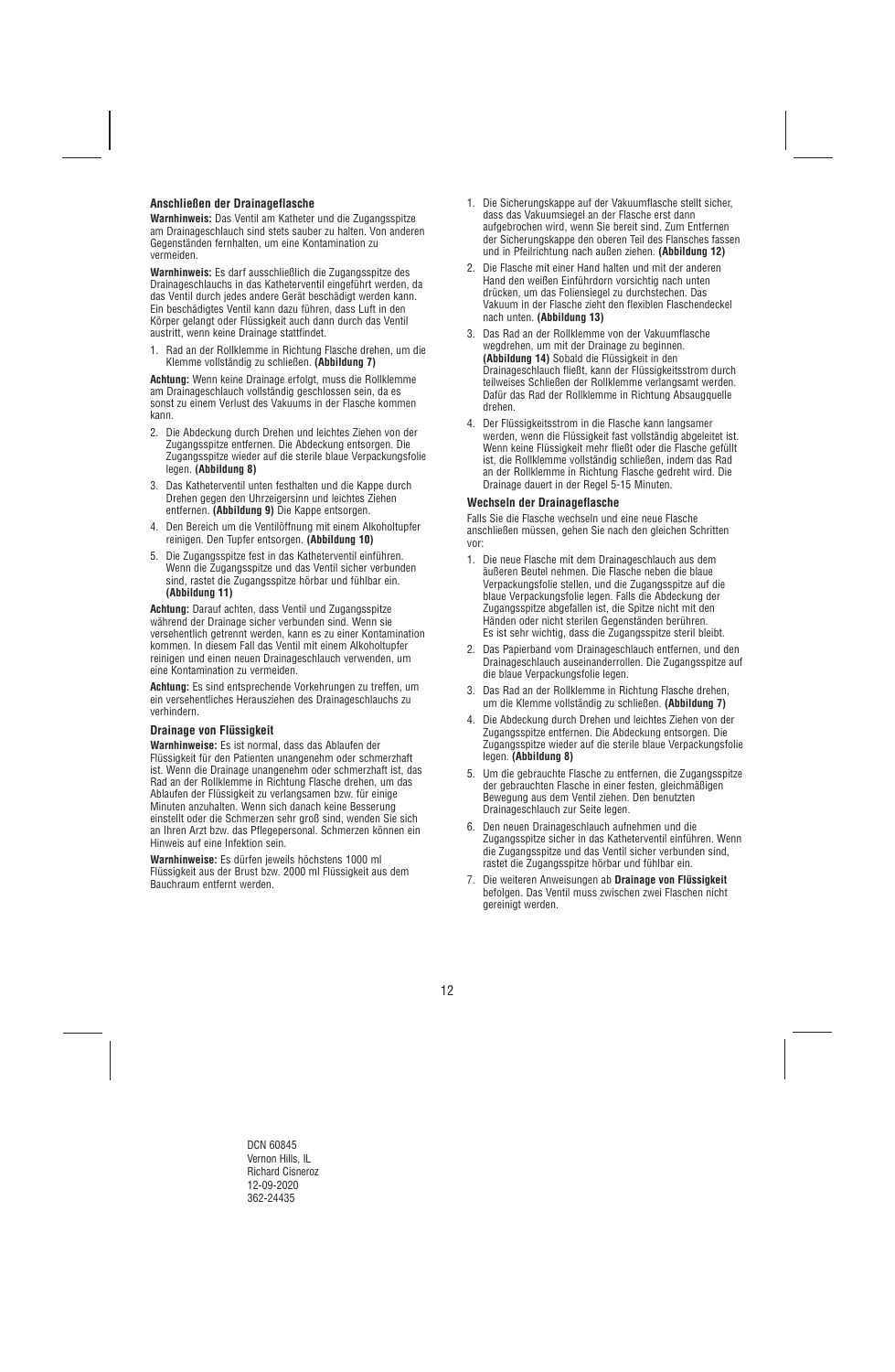## **Beenden der Drainage**

- 1. Die Zugangsspitze mit einer festen, gleichmäßigen Bewegung aus dem Ventil ziehen. **(Abbildung 15)** Den benutzten Drainageschlauch zur Seite legen.
- 2. Das Katheterventil mit einem neuen Alkoholtupfer reinigen. Den Tupfer entsorgen.
- 3. Die neue Kappe auf das Katheterventil setzen und im Uhrzeigersinn drehen, bis sie hörbar einrastet. Die Kappe sitzt möglicherweise locker, wenn sie noch nicht eingerastet ist. **(Abbildung 16)**

### **Anlegen eines neuen selbstklebenden Verbands**

- 1. Den Bereich um die Katheteraustrittsstelle mit einem neuen Alkoholtupfer reinigen. **(Abbildung 17)**
- 2. Das Katheterschaumpolster um den Katheter legen. **(Abbildung 18)**
- 3. Den Katheter aufrollen und über das Schaumpolster legen. **(Abbildung 19)**
- 4. Den Katheter mit bis zu vier (4) Mullkompressen bedecken. **(Abbildung 20)**
- 5. Handschuhe von beiden Händen abnehmen.
- 6. Der selbstklebende Verband besteht aus drei (3) Lagen:
	- a. Bedruckte Folie
	- b. Durchsichtiger Wundverband
	- c. Rückseite mit Mittelteil und Rahmen
- 7. Die bedruckte Folie vom selbstklebenden Verband abziehen, um die selbstklebende Oberfläche freizulegen. **(Abbildung 21)**
- 8. Den selbstklebenden Verband über den Mullkompressen zentrieren und festdrücken. **(Abbildung 22) Hinweis:** Den Verband während des Anlegens nicht auseinanderziehen.
- 9. Den Mittelteil der Rückseite des selbstklebenden Verbands lösen und entsorgen. **(Abbildung 23)**
- 10. Den Rahmen der Rückseite vorsichtig entfernen und die Ränder des selbstklebenden Verbandes glattstreichen. **(Abbildung 24)**
- 11. Den gesamten selbstklebenden Verband von der Mitte zu den Rändern festdrücken und glattstreichen.

#### **Entsorgen der PleurX™-Vakuumflasche(n)**

1. Die Menge der entfernten Flüssigkeit in der Drainagetabelle notieren.

**Hinweis:** Entsorgen Sie die abgeleitete Flüssigkeit und die gebrauchte Drainageflasche entsprechend den örtlichen Bestimmungen. Gebrauchte Produkte stellen möglicherweise biologisch gefährliches Material dar. Nicht wiederverwenden.

Wenn Sie die Drainageflasche gemäß den örtlichen Bestimmungen leeren müssen, befolgen Sie die nachfolgenden Schritte 2 bis 7.

2. Um ein eventuelles Restvakuum in der Flasche zu lösen, das Rad an der Rollklemme von der Flasche wegdrehen. Anschließend das Rad in Richtung Flasche drehen, um die Klemme vollständig zu schließen.

- 3. Daumen unter das abgerundete Ende des Flaschenöffners legen und Zeigefinger oben auf das gegenüberliegende Ende legen. Mit den Daumen fest nach oben drücken, um den Flaschenöffner und den flexiblen Deckel von der Flasche zu entfernen. **(Abbildung 25)**
- 4. Durch Drücken des flexiblen Deckels und Ziehen des Deckels durch den Flaschenöffner wird der Flaschenöffner vom Drainageschlauch entfernt. Oder den Flaschenöffner über den Drainageschlauch heben. (**Abbildung 26)**
- 5. Der Flaschenöffner kann zum Vergrößern des Lochs in der Folienversiegelung verwendet werden, um die Flüssigkeitsabgabe zu erleichtern. Die Flasche fest mit einer Hand halten und mit dem Daumen das gepunktete Ende des Flaschenöffners fest in die Öffnung der Folienversiegelung drücken. Nach dem Einführen die Flasche drehen, um die Öffnung in der Folienversiegelung zu vergrößern. **(Abbildung 27)**
- 6. Den Flaschenöffner von der Flasche entfernen und den gesamten Flascheninhalt in eine Toilette oder ein Waschbecken gießen.
- 7. Drainageschlauch, Flaschenöffner und Flasche in eine Plastiktüte geben, diese fest verschließen und anschließend entsorgen.

**Achtung:** Wenn Flüssigkeit ausläuft, reinigen Sie Ihre Haut mit Wasser und Seife, und verwenden für die Oberflächen ein geeignetes Reinigungsmittel.

### **Häufig gestellte Fragen**

- F: Wie oft muss ich die Flüssigkeit aus der Brust oder dem Abdomen entfernen?
- A: Führen Sie die Flüssigkeitsdrainage wie von Ihrem Arzt angegeben durch, normalerweise alle 1-2 Tage. Die Häufigkeit der Drainage darf nur nach Rücksprache mit Ihrem Arzt geändert werden.
- F. Was soll ich tun, wenn ich nach der Drainage immer noch kurzatmig bin oder mich schlecht fühle?
- A: Verständigen Sie Ihren Arzt, wenn Sie immer noch kurzatmig sind oder sich schlecht fühlen. Es dürfen jeweils höchstens 1000 ml Flüssigkeit aus der Brust bzw. 2000 ml Flüssigkeit aus dem Bauchraum entfernt werden.
- F: Woher weiß ich, wann der Katheter entfernt werden kann?
- A: Wenn bei drei aufeinanderfolgenden Drainageversuchen jeweils weniger als 50 ml Flüssigkeit in die Drainageflasche laufen, wenden Sie sich an Ihren Arzt. Dieser kann Ihnen sagen, ob der Katheter entfernt werden kann oder ersetzt werden muss. (Siehe nächste Frage.)
- F: Was bedeutet es, wenn immer weniger oder gar keine Flüssigkeit abläuft?
- A: Wenn plötzlich keine Flüssigkeit mehr abläuft oder sich die Menge nach und nach verringert, kann es sein, dass Katheter oder Drainageschlauch verstopft sind. Drücken Sie den Katheter und den Drainageschlauch leicht. Falls die Drainage nicht einsetzt, befolgen Sie die Anleitung zum Wechsel zu einer neuen Flasche. Falls die Drainage auch mit einer zweiten Flasche nicht funktioniert, verständigen Sie Ihren Arzt. Wenn die entfernte Flüssigkeitsmenge nach und nach weniger wird, kann es auch sein, dass die Flüssigkeit austrocknet und der Katheter entfernt werden kann. Siehe auch die Frage "Woher weiß ich, wann der Katheter entfernt werden kann?"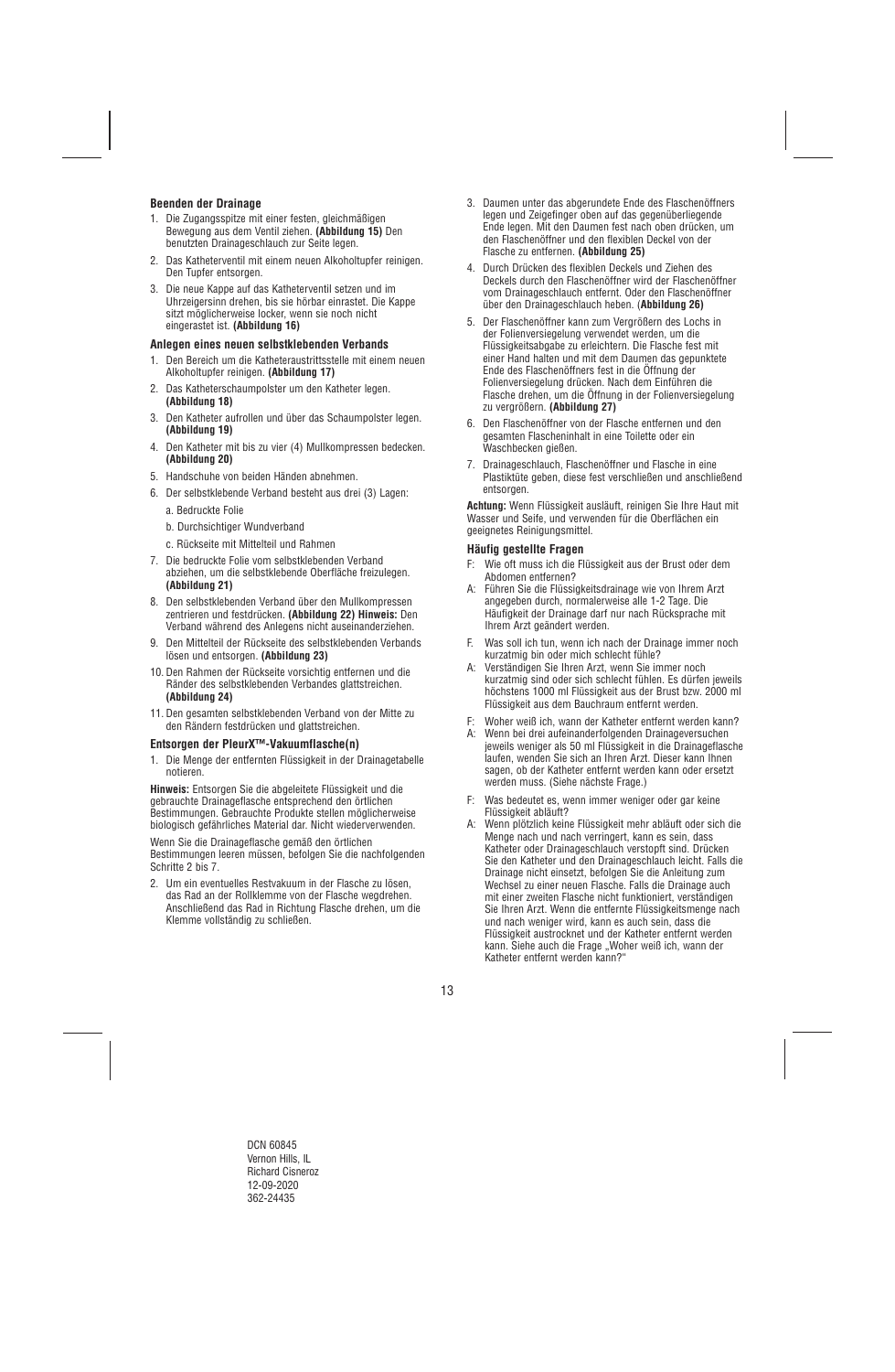- F: Wie lange bleibt der Katheter in der Brust oder im Abdomen?
- A: Der Katheter verbleibt solange im Körper, bis keine Flüssigkeit mehr abläuft. Wie lange das genau dauert, ist unterschiedlich. Es ist unwahrscheinlich, dass eine Flüssigkeitsansammlung im Abdomen aufhört, im Brustbereich ist dies jedoch möglich. Der Katheter kann so lange verbleiben, wie er benötigt wird.
- F: Was soll ich tun, wenn die Farbe der Flüssigkeit anders als sonst ist?
- A: Informieren Sie Ihren Arzt über alle Veränderungen der Flüssigkeit.
- F: Kann ich mit dem Katheter duschen oder baden?<br>A: **Duschen:** Sie können duschen oder sich mit eine
- **Duschen:** Sie können duschen oder sich mit einem Schwamm waschen, wenn ein selbstklebender Verband (z. B. aus dem Verfahrensset) sicher auf der Haut angebracht ist. Der selbstklebende Verband hält Flüssigkeit vom Katheter ab. Achten Sie darauf, dass der selbstklebende Verband vollständig und sicher befestigt ist und dass Katheter und Mullkompressen komplett abgedeckt sind und sich darunter befinden. Wenn die Mullkompressen beim Duschen nass werden, müssen Sie den Verband sofort entfernen, den Bereich reinigen und trocknen, und wie im Abschnitt Anlegen eines neuen Verbands beschrieben, einen neuen Verband anlegen.
- A: **Baden:** Der Katheter darf in Badewanne, Whirlpool, Schwimmbad usw. nicht in Wasser getaucht werden.
- F: Was passiert, wenn der PleurX™-Katheter oder PeritX™- Katheter versehentlich herausgezogen wird?
- A: Im unwahrscheinlichen Fall, dass der Katheter herausgezogen wird oder die Manschette nach außen tritt, decken Sie die Austrittsstelle mit einem sterilen selbstklebenden Verband ab, und suchen Sie umgehend einen Arzt auf. Der PleurX™-Katheter bzw. PeritX™- Katheter hat eine Polyestermanschette, die beim Einsetzen des Katheters normalerweise unter der Haut liegt. Manschette und Nähte fixieren den Katheter an der richtigen Stelle.
- F: Woran kann ich erkennen, ob mein Katheter infiziert ist?
- A: Wenden Sie sich umgehend an Ihren Arzt, wenn Sie glauben, dass Ihr Katheter infiziert ist. Schmerzen, Hautrötungen (Erytheme), Wärmegefühl, Schwellungen (Ödeme), Fieber oder Flüssigkeitsansammlungen um die Katheteraustrittsstelle können auf einen infizierten Katheter hinweisen. Nach dem Einführen kann es zu einem unangenehmen Gefühl und Hautrötungen kommen, diese sollten jedoch nicht anhalten oder sich verschlimmern.

## **Glossar**

**Aszites:** Flüssigkeit, die sich im Abdomen ansammelt

**Pneumothorax:** Luft im Raum zwischen der Lunge und der Brustwand

**Kreislaufkollaps:** plötzlicher Blutdruckabfall: Schock

**Erythem:** Hautrötung

**Ödem:** Schwellung aufgrund übermäßiger Flüssigkeitsansammlung

**Störung des Elektrolythaushalts:** Veränderung der normalen Menge bestimmter Chemikalien im Körper (z. B. Natrium oder Kalium)

**Hypotonie:** niedriger Blutdruck

**Peritoneum:** Membranen, die das Innere des Abdomens auskleiden und die Abdominalorgane umgeben

**Bauchhöhle:** Raum im Abdomen, der durch die inneren und äußeren Membranen des Peritoneums gebildet wird

**Peritonitis:** Infektion des Peritoneums

**Proteindepletion:** Verringerung des Proteingehalts im Blut

**Erneute Expansion des Lungenödems:** Ansammlung von Flüssigkeit in der Lunge in Verbindung mit schneller Pleuraerguss-Drainage

#### **Zubehör**

| Arretierbarer Drainageschlauch | <b>REF</b> 50-7245A |
|--------------------------------|---------------------|
| Ventilkappe                    | <b>REF</b> 50-7235A |

Weitere Informationen zum Erwerb dieser Zubehörartikel erhalten Sie bei Ihrem Arzt, Ihrem Pflegedienst oder direkt bei CareFusion.

## **Garantie**

CareFusion gewährleistet, dass dieses Medizinprodukt keine Material- oder Verarbeitungsfehler aufweist. Die oben genannten Garantien gelten anstelle aller anderen ausdrücklichen oder stillschweigenden Garantien, einschließlich Garantien zur Marktgängigkeit oder Eignung für einen bestimmten Zweck. Die Eignung des Medizingeräts für chirurgische Eingriffe ist durch qualifiziertes medizinisches Fachpersonal festzustellen. CareFusion ist nicht haftbar für jegliche Kosten aus Neben- und Folgeschäden.

**Hinweis:** Ohne Naturkautschuklatex.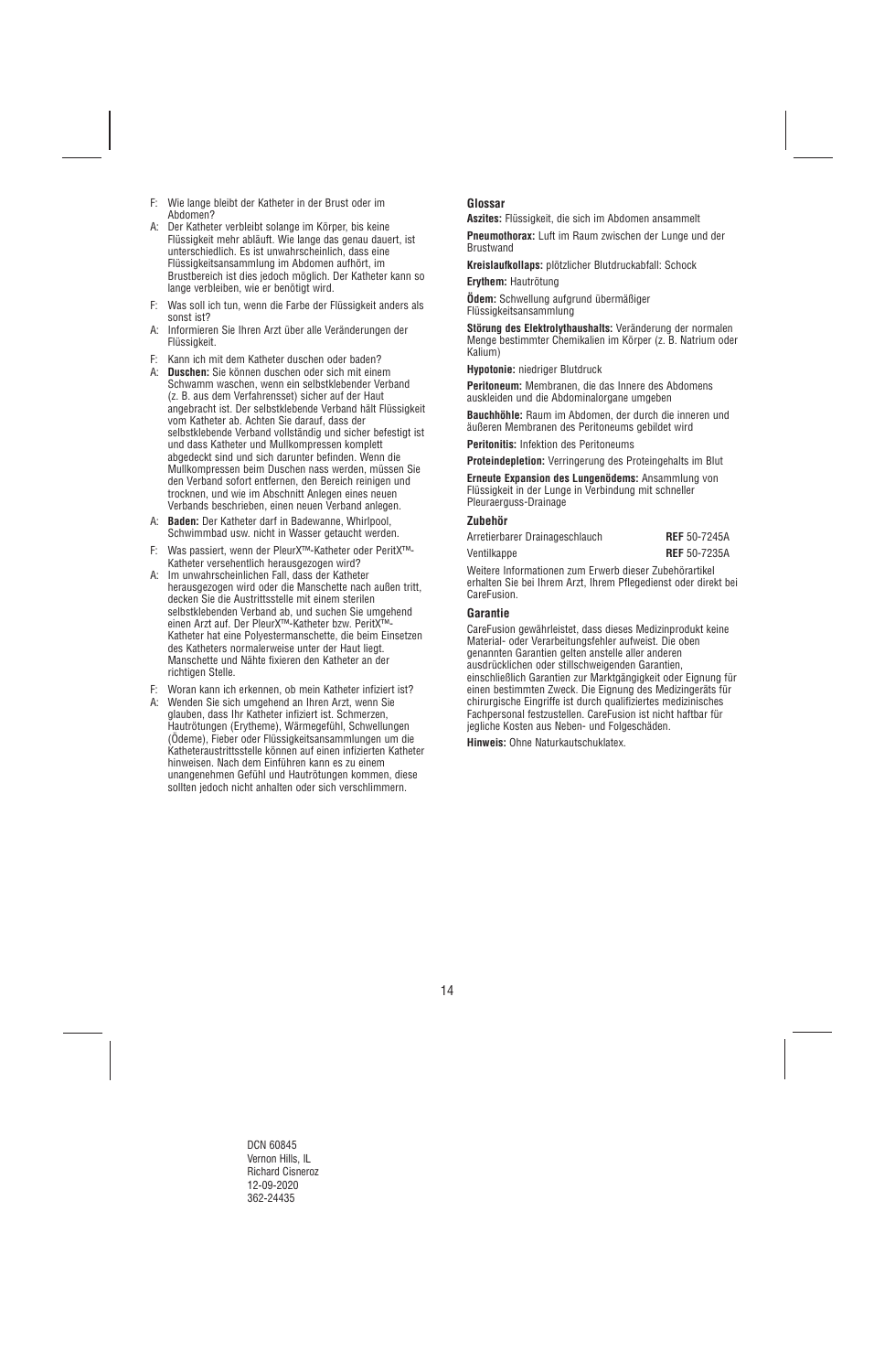

## **Procedura di drenaggio con dispositivo PleurX™**

## **Istruzioni per l'uso**

L'utente deve ricevere istruzioni adeguate da un medico o infermiere relativamente alle modalità di utilizzo corrette dei componenti del kit. In caso di problemi o domande relative alla procedura di drenaggio del liquido, contattare il proprio medico o infermiere.

Leggere attentamente l'intero opuscolo prima di eseguire l'operazione di drenaggio.

## **Informazioni sul prodotto**

Il catetere PleurX™ **(Figura 2)** può essere introdotto nel torace per aspirare il liquido nello spazio pleurico oppure il catetere PeritX™ può essere introdotto nell'addome per il drenaggio dei liquidi che si accumulano in quest'area. Il medico ha previamente impiantato il catetere PleurX™ per consentirLe di drenare i liquidi dal torace o il catetere PeritX™ per consentirLe di drenare i liquidi dall'addome direttamente da casa. La parte del catetere che si trova all'interno del corpo presenta vari fori attraverso i quali viene aspirato il liquido nel catetere. Il liquido viene drenato attraverso l'estremità esterna del catetere su cui è presente una valvola che evita la penetrazione dell'aria e la fuoriuscita di liquido quando il dispositivo non sta drenando.

## **Catetere PleurX™ o catetere PeritX™**



Il kit di drenaggio PleurX™ e i flaconi sottovuoto possono essere utilizzati per drenare il liquido mediante il catetere PleurX™ o il catetere PeritX™. Al fine di assicurare le migliori prestazioni e per evitare di danneggiare il catetere, utilizzare sempre i componenti di drenaggio PleurX™ con il catetere PleurX™ o il catetere PeritX™.

## **Indicazioni per l'uso**

I kit di drenaggio PleurX™ sono indicati per essere utilizzati esclusivamente con il catetere PleurX™ e il catetere PeritX™ per il drenaggio intermittente.

## **Avvertenze**

#### **Se accidentalmente si taglia il catetere o se la valvola perde, seguire questi passaggi:**

- a. Afferrare il catetere con le dita.
- b. Far scivolare il morsetto scorrevole blu di **emergenza** sul catetere e spingere il catetere completamente nell'estremità piccola del morsetto. In questo modo il catetere viene chiuso. **(Figura 3)**
- c. Avvisare immediatamente il medico.



## **Note di attenzione**

Esclusivamente monouso. Il riutilizzo può rendere non funzionale il prodotto o contribuire alla contaminazione crociata.

Contiene ftalati. I vantaggi del trattamento sono sicuramente superiori ai rischi derivanti dall'esposizione agli ftalati, che risultano comunque remoti.

**Torace:** le potenziali complicanze derivanti dal drenaggio dei liquidi nello spazio pleurico includono, tra le altre, pneumotorace, edema polmonare da riespansione, ipotensione, collasso circolatorio e infezioni.

**Addome:** le potenziali complicanze del drenaggio dei liquidi nell'addome includono, tra le altre, ipotensione, collasso circolatorio, squilibrio elettrolitico, deplezione proteica, perdita di liquido ascitico, peritonite, infezione della ferita, adesione intraperitoneale e loculazione della cavità peritoneale.

#### **Contattare il proprio medico se:**

- Si ritiene che il catetere sia infettato. La presenza di dolore, arrossamento (eritema), calore al tatto, gonfiore (edema), febbre o trasudazione nell'area del sito del catetere può indicare che il catetere si è infettato. È normale avvertire un certo senso di disagio e arrossamento dopo l'inserimento del catetere, che deve comunque attenuarsi fino a scomparire.
- Il respiro affannoso non migliora dopo avere drenato 1000 ml di liquido dal torace o 2000 ml dall'addome in un'unica seduta.
- Il paziente continua a manifestare sintomi, ma il catetere non drena più liquidi oppure la quantità aspirata è minima.
- La quantità di liquido aspirato in 3 procedure di drenaggio di seguito è inferiore a 50 ml.
- L'aspetto (colore, densità, ecc.) del liquido cambia significativamente tra un drenaggio e l'altro.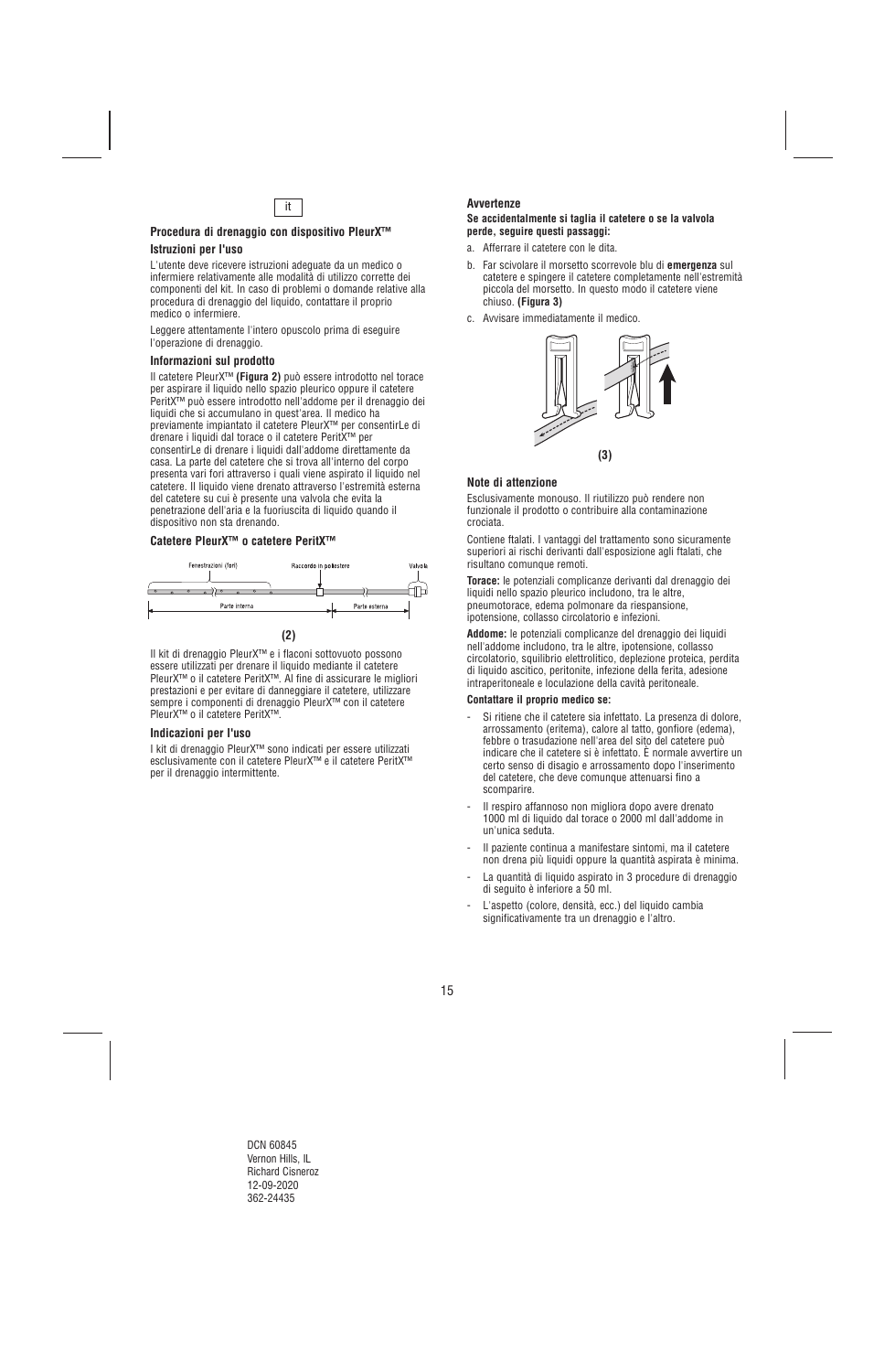## **Sterilità**

La pacco procedurale e il flacone sottovuoto (con tubo di drenaggio) sono stati sterilizzati. Tuttavia l'interno del flacone e i componenti di collegamento dello stesso non sono esposti all'azione degli agenti sterilizzanti. Evitare quindi di prelevare campioni di liquido dai flaconi. Questi prodotti sono esclusivamente monouso. Non risterilizzare.

Non utilizzare se la confezione appare danneggiata.

CareFusion non è responsabile di prodotti risterilizzati, né accetta prodotti aperti ma non ancora utilizzati a titolo di credito o di sostituzione.

## **Componenti di drenaggio PleurX™**

Per eseguire una procedura di drenaggio è necessario disporre dei seguenti componenti: **(Figura 1)** 

- 1 Flacone sottovuoto in plastica con tubo di drenaggio collegato
- 1 Pacco procedurale contenente i seguenti componenti sterili:
- 1 medicazione autoadesiva **(A)**
- Involucro blu (contenente i seguenti componenti) **(B)** 
	- 3 Tamponi imbevuti di alcool **(C)**
	- 1 Paio di guanti **(D)**
	- 1 Tappo della valvola **(E)**
	- 1 Morsetto scorrevole di **emergenza** blu **(F)**
	- 4 Tamponi di garza, 10 cm x 10 cm **(G)**
	- 1 Cuscinetto in schiuma per catetere **(H)**

#### **Come eseguire il drenaggio con il flacone sottovuoto PleurX™**

Una volta ricevute le istruzioni dal proprio medico o infermiere su come eseguire la procedura di drenaggio, non dovrebbe avere difficoltà a seguire queste istruzioni passo-passo. La frequenza di drenaggio deve essere stabilità dal proprio medico, in genere ogni uno o due giorni. Non eseguire il drenaggio con una frequenza e un volume di liquido aspirato diversi da quanto indicato dal proprio medico senza averlo prima consultato.

## **Preparazione al drenaggio**

**Avvertenza:** non utilizzare forbici o altri oggetti appuntiti nelle vicinanze del catetere.

**Nota:** il morsetto scorrevole blu di emergenza deve essere utilizzato se si taglia il catetere accidentalmente. **Vedere le Avvertenze (Figura 3)** 

- 1. Predisporre un'area di lavoro su un tavolo un bancone, assicurandosi che sia pulita e sgombra. Accertarsi di avere a disposizione una bacinella e un contenitore dei rifiuti.
- 2. Predisporre nell'area di lavoro il numero di flaconi che si prevede di utilizzare.
- 3. Lavare accuratamente le mani con acqua e sapone per almeno 1 minuto.

4. Rimuovere la medicazione autoadesiva dal catetere e smaltirla. Non tirare il catetere: tenere ferma la cute durante la rimozione della medicazione autoadesiva, afferrare delicatamente un bordo e staccare delicatamente la medicazione dalla cute. **(Figura 4a) Nota:** per evitare traumi alla cute, non tirare la medicazione autoadesiva, ma staccarla delicatamente dalla cute. **(Figura 4b)**

**Attenzione:** la presenza di dolore, arrossamento (eritema), calore al tatto, gonfiore (edema), febbre o trasudazione nell'area del sito del catetere può indicare che il catetere si è infettato. È normale avvertire un certo senso di disagio e arrossamento dopo l'inserimento del catetere, che deve comunque attenuarsi fino a scomparire. Se si notano segni di infezione, terminare il drenaggio e consultare il proprio medico o infermiere.

- 5. Lavare di nuovo accuratamente le mani con acqua e sapone per almeno 1 minuto.
- 6. Aprire il sacchetto del kit di drenaggio ed estrarre la custodia della pacco procedurale.
- 7. Aprire la custodia della pacco procedurale. Mettere da parte la medicazione autoadesiva.
- 8. Sistemare la confezione con l'involucro blu sull'area di lavoro con la linguetta rivolta verso l'alto. Aprire delicatamente l'involucro blu tirando la parte esterna. **(Figura 5)** Non rimuovere il contenuto della confezione dal relativo involucro, ma lasciarlo poggiato su di esso. Tutte le parti contenute nell'involucro sono sterili. Non toccarle senza avere indossato i guanti o con altri componenti non sterili.
- 9. Togliere il flacone con il tubo di drenaggio dalla custodia esterna. Sistemare il flacone vicino all'involucro blu e appoggiare la punta di accesso su quest'ultimo. Se la copertura protettiva si stacca dalla punta di accesso, assicurarsi di non toccare la punta con le mani o con altri componenti non sterili. È fondamentale che la punta di accesso rimanga sterile.
- 10. Rimuovere la carta dal tubo di drenaggio e srotolarlo. Appoggiare nuovamente la punta di accesso sull'involucro blu.
- 11. Prendere i guanti dal polsino ripiegato e indossarli come indicato. **(Figura 6)** I guanti possono essere indossati indistintamente sulla mano destra o sinistra. Evitare che la parte esterna dei guanti entri in contatto con parti non sterili, come ad esempi la cute o gli abiti.
- 12. Aprire i tre tamponi imbevuti di alcol, ma non rimuoverli dalla confezione. Posizionarli sull'involucro blu.

**Attenzione:** i tamponi imbevuti di alcool sono infiammabili. Non esporli a fiamme vive.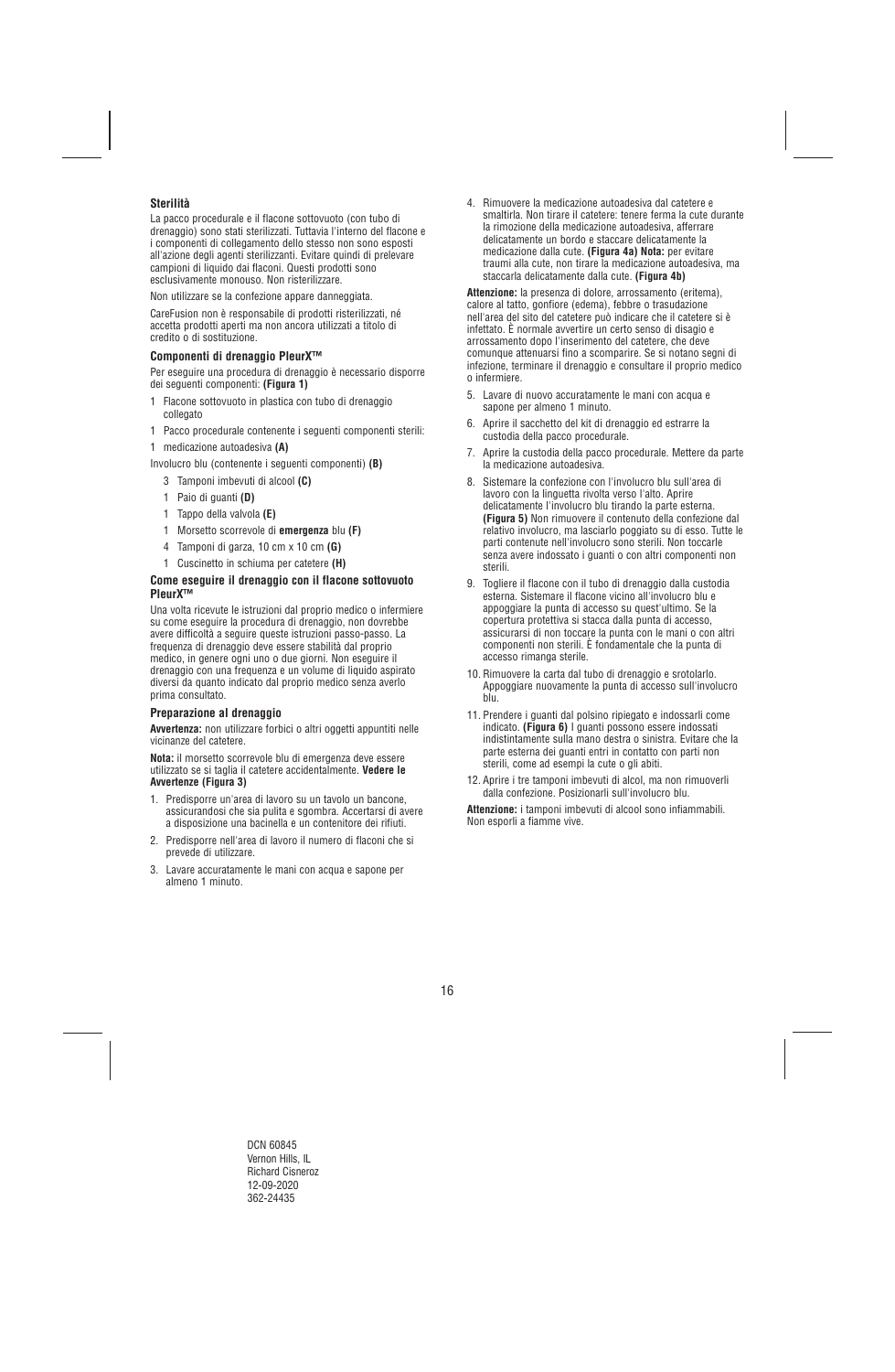## **Collegamento del flacone di drenaggio**

**Avvertenza:** verificare sempre che la valvola del catetere e la punta di accesso del tubo di drenaggio siano pulite. Evitare che entrino in contatto con altri oggetti al fine di prevenirne la contaminazione.

**Avvertenza:** non inserire nella valvola del catetere dispositivi diversi dalla punta di accesso del tubo di drenaggio per evitare di danneggiarla. Il danneggiamento della valvola potrebbe determinare la penetrazione di aria nel corpo o la fuoriuscita di liquidi dalla valvola stessa quando non è in corso il drenaggio.

1. Chiudere il modulatore di flusso completamente ruotando la rotellina di cui è dotato verso il flacone. **(Figura 7)** 

**Attenzione:** il modulatore di flusso sul tubo di drenaggio deve essere completamente chiuso quando non è in corso il drenaggio onde evitare la perdita della condizione di vuoto del flacone.

- 2. Rimuovere la copertura dalla punta di accesso ruotandola e tirandola delicatamente. Smaltire la copertura. Appoggiare nuovamente la punta di accesso sull'involucro blu sterile. **(Figura 8)**
- 3. Tenere ferma la base della valvola del catetere e rimuovere il tappo girandolo in senso antiorario e tirandolo con delicatezza. **(Figura 9)** Smaltire il tappo.
- 4. Pulire attorno all'apertura della valvola con un tampone imbevuto di alcool. Smaltire il tampone. **(Figura 10)**
- 5. Inserire saldamente la punta di accesso nella valvola del catetere. Se la punta di accesso e la valvola sono state collegate correttamente, si dovrebbe percepire uno scatto. **(Figura 11)**

**Attenzione:** durante la procedura di drenaggio, assicurarsi che la valvola e la punta di accesso siano collegate correttamente. Il distacco accidentale di questi componenti potrebbe provocarne la contaminazione. In tale eventualità, pulire la valvola con un tampone imbevuto di alcool e utilizzare un nuovo tubo di drenaggio per evitare una potenziale contaminazione.

**Attenzione:** adottare le precauzioni del caso onde evitare di rimuovere o tirare il tubo di drenaggio.

## **Drenaggio dei liquidi**

**Avvertenze:** durante l'operazione di drenaggio, il paziente potrebbe avvertire una sensazione di disagio o dolore. Se ciò accade, ruotare la rotellina sul modulatore di flusso verso il flacone per rallentare o interrompere il flusso di liquido per alcuni minuti. Se la sensazione di disagio non migliora o il dolore diventa intenso, contattare il proprio medico o infermiere poiché tale circostanza potrebbe indicare un'infezione in corso.

**Avvertenze:** non aspirare più di 1000 ml di liquido dal torace o di 2000 ml dall'addome in un'unica seduta.

1. La morsa di supporto sul flacone sottovuoto assicura che sia mantenuta la tenuta del vuoto del flacone fino all'inizio della procedura. Rimuovere la morsa di supporto afferrando la parte superiore della flangia e tirando verso l'esterno nella direzione della freccia. **(Figura 12)** 

- 2. Tenere il flacone saldamente con una mano e spingere lo stantuffo bianco a "T" verso il basso con l'altra mano per perforare il sigillo laminato. Il vuoto all'interno del flacone farà cadere il tappo flessibile del flacone. **(Figura 13)**
- 3. Per iniziare l'operazione di drenaggio, ruotare la rotellina sul modulatore di flusso dalla parte opposta del flacone sottovuoto. **(Figura 14)** Quando il liquido comincia a scorrere nel tubo di drenaggio, è possibile chiudere parzialmente il modulatore di flusso ruotandone la rotellina verso il flacone.
- 4. Il flusso all'interno del flacone può rallentare quando il liquido è stato quasi completamente drenato. Quando il flusso si interrompe o il flacone è pieno, chiudere completamente il modulatore di flusso ruotandone la rotellina verso il flacone. Il tempo di drenaggio varia generalmente da 5 a 15 minuti.

## **Sostituzione del flacone di drenaggio**

Se per qualsiasi motivo è necessario sostituire il flacone con uno nuovo, la procedura è la medesima.

- 1. Togliere il nuovo flacone con il tubo di drenaggio dalla custodia esterna. Sistemare il flacone vicino all'involucro blu e appoggiare la punta di accesso su quest'ultimo. Se la copertura protettiva si stacca dalla punta di accesso, assicurarsi di non toccare la punta con le mani o con altri componenti non sterili. È fondamentale che la punta di accesso rimanga sterile.
- 2. Rimuovere la carta dal tubo di drenaggio e srotolarlo. Appoggiare la punta di accesso sull'involucro blu.
- 3. Chiudere il modulatore di flusso completamente ruotando la rotellina di cui è dotato verso il flacone. **(Figura 7)**
- 4. Rimuovere la copertura dalla punta di accesso ruotandola e tirandola delicatamente. Smaltire la copertura. Appoggiare nuovamente la punta di accesso sull'involucro blu sterile. **(Figura 8)**
- 5. Per rimuovere il flacone usato, estrarre la punta di accesso del flacone utilizzato dalla valvola con una manovra decisa. Appoggiare il tubo di drenaggio usato.
- 6. Prelevare il nuovo tubo di drenaggio e inserire saldamente la punta di accesso nella valvola del catetere. Se la punta di accesso e la valvola sono state collegate correttamente, si dovrebbe percepire uno scatto.
- 7. Riprendere l'operazione seguendo queste istruzioni per l'uso a partire dalla sezione relativa al **drenaggio dei liquidi**. Non è necessario pulire la valvola durante l'operazione di sostituzione dei flaconi.

#### **Completamento del drenaggio**

- 1. Estrarre la punta di accesso dalla valvola con una manovra decisa. **(Figura 15).** Riporre il tubo di drenaggio usato.
- 2. Pulire la valvola del catetere con un tampone imbevuto di alcool nuovo. Smaltire il tampone.
- 3. Inserire il nuovo tappo sulla valvola del catetere e ruotarlo in senso orario fino a quando non si avverte un clic ad indicarne il blocco in posizione. Il tappo potrebbe sembrare allentato fino a quando non si blocca in posizione. **(Figura 16)**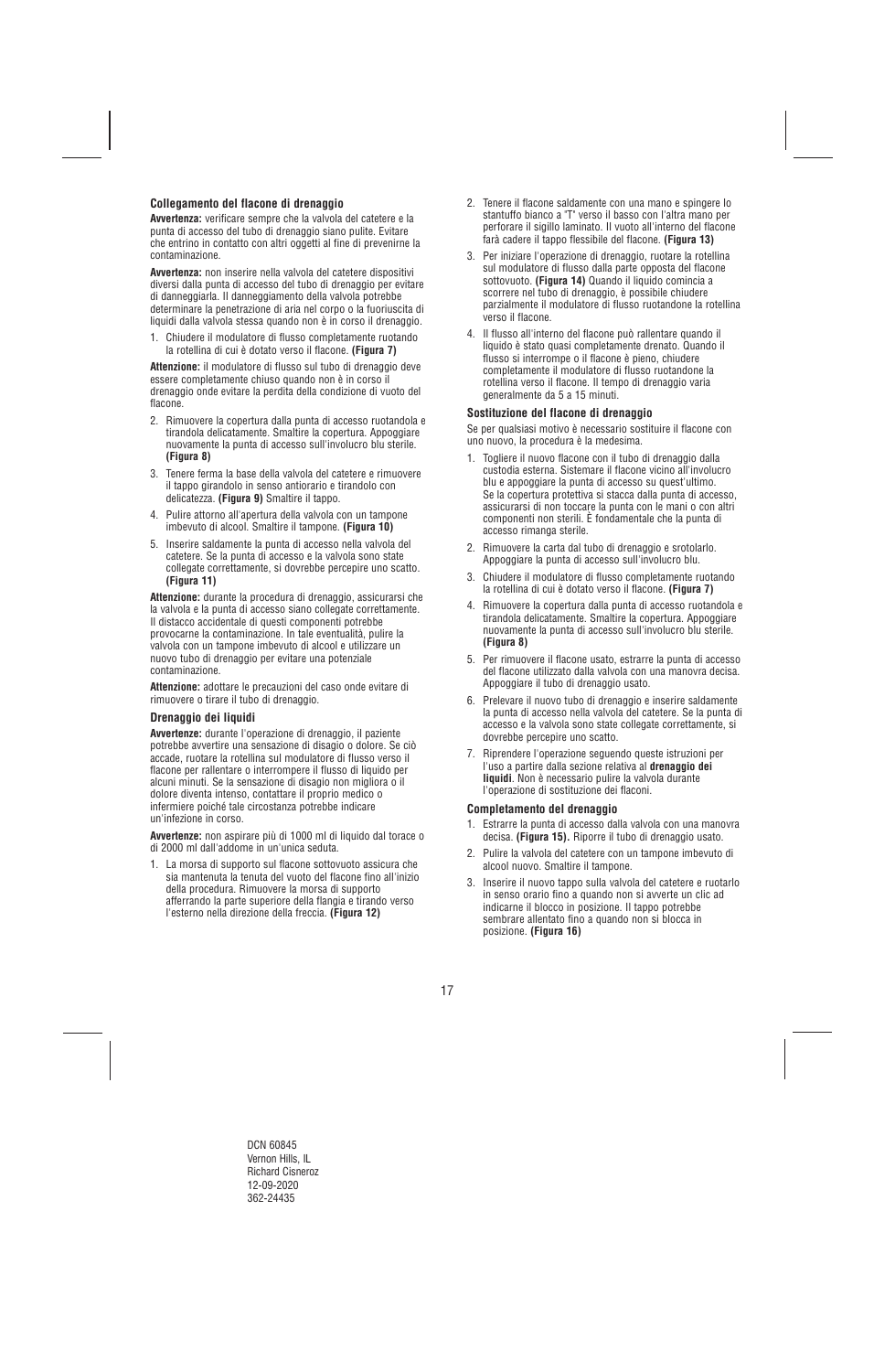## **Applicazione di una nuova medicazione autoadesiva**

- 1. Pulire l'area circostante il sito di inserimento del catetere con un nuovo tampone imbevuto di alcool. **(Figura 17)**
- 2. Posizionare il cuscinetto di protezione in schiuma intorno a catetere. **(Figura 18)**
- 3. Avvolgere il catetere e appoggiarlo sul cuscinetto in schiuma. **(Figura 19)**
- 4. Coprire il catetere con un massimo di quattro (4) tamponi in garza. **(Figura 20)**
- 5. Togliere i guanti da entrambe le mani.
- 6. La medicazione autoadesiva è composta da tre (3) strati:
	- a. rivestimento stampato
	- b. cerotto trasparente per la ferita
	- c. tampone centrale con bordo di supporto
- 7. Staccare il rivestimento stampato dalla medicazione autoadesiva, esponendo la superficie adesiva. **(Figura 21)**
- 8. Centrare la medicazione autoadesiva sui tamponi in garza premendo energicamente per farla aderire. **(Figura 22) Nota:** fare attenzione a non allungare la medicazione autoadesiva durante l'applicazione.
- 9. Staccare il tampone centrale dal relativo bordo della medicazione autoadesiva e smaltirlo. **(Figura 23)**
- 10. Rimuovere lentamente il bordo premendo leggermente sulle estremità della medicazione autoadesiva. **(Figura 24)**
- 11. Per garantire la perfetta aderenza della medicazione autoadesiva, spianarla partendo dal centro verso i bordi con una pressione decisa.

#### **Smaltimento dei flaconi di drenaggio PleurX™**

1. Registrare il volume di fluido drenato sul registro di drenaggio.

**Nota:** smaltire il fluido drenato e il flacone di drenaggio usato in conformità con le norme locali applicabili. Il prodotto usato può presentare un rischio biologico. Non riutilizzare.

Se le norme locali applicabili richiedono di svuotare il flacone di drenaggio, seguire la procedura indicata nei punti 2-7 di seguito.

- 2. Rilasciare l'eventuale vuoto presente nel flacone ruotando la rotellina sul modulatore di flusso dalla parte opposta del flacone. Chiudere completamente il modulatore di flusso ruotando la rotellina verso il flacone.
- 3. Posizionare i pollici sotto l'estremità arrotondata dell'apriflacone e gli indici sulla parte superiore del lato opposto. Usare i pollici per spingere con forza fino a rimuovere l'apriflacone e il tappo flessibile dal flacone. **(Figura 25)**
- 4. Rimuovere l'apriflacone dal tubo di drenaggio schiacciando il tappo flessibile e tirandolo attraverso l'apriflacone, oppure sollevando l'apriflacone sopra il tubo di drenaggio. **(Figura 26)**
- 5. L'apriflacone può essere utilizzato per ingrandire il foro nel sigillo laminato al fine di favorire lo smaltimento del fluido. Tenere il flacone fermo con una mano e utilizzare il pollice per premere con forza l'estremità appuntita dell'apriflacone nel foro del sigillo laminato. Una volta inserita, ruotare il flacone per ingrandire l'apertura nel sigillo laminato. **(Figura 27)**
- 6. Rimuovere l'apriflacone dal flacone e svuotare il flacone nel water o nel lavandino.
- 7. Riporre il tubo di drenaggio, l'apriflacone e il flacone in un sacchetto di plastica, sigillare e smaltire.

**Attenzione:** in caso di travasi di liquido, utilizzare acqua e sapone per pulire la cute e un agente detergente appropriato per tutte le altre superfici.

#### **Domande frequenti**

- D: Con quale frequenza devo drenare i liquidi dal torace o dall'addome?
- R: La frequenza di drenaggio deve essere stabilità dal proprio medico, in genere ogni uno o due giorni. Consultare il proprio medico prima di modificare la frequenza del drenaggio.
- D: Che succede se il mio respiro diventa affannoso o se avverto disagio al termine del drenaggio?
- R: Informare il proprio medico se queste condizioni perdurano. Non aspirare più di 1000 ml di liquido dal torace o di 2000 ml dall'addome in un'unica seduta.
- D: Come faccio a capire quando il catetere può essere rimosso?
- R: Se, dopo avere eseguito il drenaggio per 3 volte consecutive, il volume aspirato all'interno del flacone ogni volta è inferiore a 50 ml, è necessario rivolgersi al proprio medico per capire se il catetere può essere rimosso o se debba essere sostituito. (Vedi domanda successiva.)
- D: Cosa significa se il volume di liquido drenato diminuisce o se non viene drenato liquido?
- R: Se non viene drenato più liquido o se il volume diminuisce gradualmente, è possibile che il catetere o il tubo di drenaggio sia ostruito. Comprimere delicatamente il catetere e il tubo di drenaggio. Se il drenaggio non riprende, seguire le istruzioni per la sostituzione del flacone. Se, anche dopo avere sostituito il flacone, il drenaggio non riprende, rivolgersi al proprio medico. Se la quantità di liquido di drenaggio diminuisce gradualmente, è possibile che il liquido si stia ritirando e in questo caso il catetere può essere rimosso. Fare riferimento alla domanda "Come faccio a capire quando il catetere può essere rimosso?"
- D: Per quanto tempo il catetere rimarrà impiantato nel mio torace o addome?
- R: Il catetere rimarrà in situ finché non viene più drenato liquido. Il tempo necessario per tale operazione varia da paziente a paziente. L'accumulo di liquidi potrebbe non arrestarsi nell'addome, mentre ciò può succedere nel torace. Il catetere può rimanere in situ finché necessario.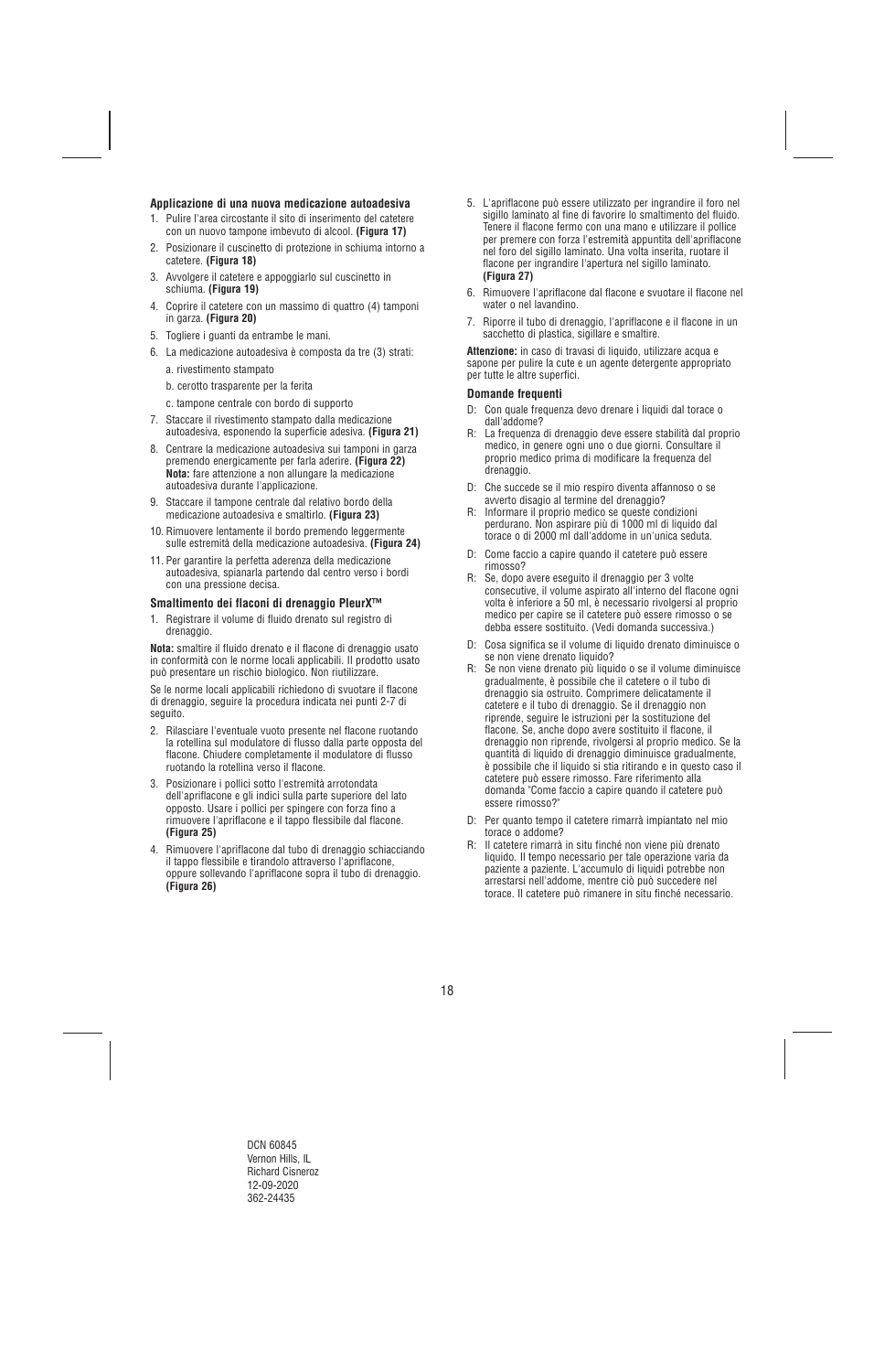- D: Cosa devo fare se il colore del liquido cambia rispetto al colore normale?
- R: Ogni eventuale cambiamento nell'aspetto del liquido deve essere segnalato al proprio medico.
- D: Posso fare una doccia o un bagno con il catetere in situ?
- R: **Doccia:** è possibile fare una doccia o lavarsi con le spugnature se la cute è protetta con una medicazione autoadesiva come quella presente nella pacco procedurale. La medicazione autoadesiva è impermeabile. Assicurarsi che la medicazione autoadesiva abbia aderito perfettamente alla cute e che copra completamente il catetere e i tamponi in garza. Se la garza si bagna quando si fa la doccia, rimuovere la medicazione autoadesiva immediatamente, pulire e asciugare l'area e applicare una nuova medicazione autoadesiva come indicato nella sezione "Applicazione di una nuova medicazione autoadesiva".
- R: **Bagno:** se si fa il bagno in una vasca, una piscina ecc, evitare che il catetere venga immerso nell'acqua.
- D: Che cosa accade se il catetere PleurX™ o il catetere PeritX™ viene staccato accidentalmente?
- R: Nel caso improbabile che il catetere venga estratto o il manicotto venga esposto, coprire il sito di uscita con un bendaggio sterile autoadesivo e richiedere l'immediato intervento di un medico. Il catetere PleurX™ e il catetere PeritX™ sono dotati di un manicotto in poliestere inserito sotto la cute in corrispondenza del sito di inserimento del catetere. Il manicotto e i punti di sutura aiutano a mantenere il catetere in posizione.
- D: Come faccio a capire se il mio catetere si è infettato?
- R: Se si ha la sensazione che il proprio catetere si sia infettato, è necessario contattare immediatamente il proprio medico. La presenza di dolore, arrossamento (eritema), calore al tatto, gonfiore (edema), febbre o trasudazione nell'area del sito del catetere può indicare che il catetere si è infettato. È normale avvertire un certo senso di disagio e arrossamento dopo l'inserimento del catetere, che deve comunque attenuarsi fino a scomparire.

## **Glossario dei termini**

**Ascite:** accumulo di liquido nell'addome

**Pneumotorace:** accumulo di aria nello spazio compreso tra i polmoni e la parete toracica

**Collasso circolatorio:** improvvisa diminuzione della pressione sanguigna, shock

**Eritema:** arrossamento della pelle

**Edema:** gonfiore causato da una quantità eccessiva di liquido

**Squilibrio elettrolitico:** alterazione del livello normale di alcune sostanze chimiche presenti nel corpo, ad esempio sodio o potassio

**Ipotensione:** pressione sanguigna bassa

**Peritoneo:** membrana che ricopre la parte interna dell'addome e avvolge gli organi addominali

**Cavità peritoneale:** lo spazio nell'addome formato dalle membrane interna ed esterna del peritoneo

**Peritonite:** infezione del peritoneo

**Deplezione proteica:** riduzione del livello di proteina nel sangue

**Edema polmonare da riespansione:** accumulo di liquido nel polmone associato a drenaggio molto rapido di un versamento pleurico

#### **Accessori**

| Tubo di drenaggio bloccabile | <b>REF</b> 50-7245A |
|------------------------------|---------------------|
| Tappo della valvola          | <b>REF</b> 50-7235A |

Per informazioni su come ricevere gli accessori, contattare il proprio medico, un'azienda specializzata nell'assistenza a domicilio o CareFusion.

#### **Garanzia**

CareFusion garantisce che questo dispositivo medico è privo di difetti di materiali o di lavorazione. Tale garanzia sostituisce qualsiasi altra, espressa o implicita, compresa l'eventuale garanzia di commerciabilità o idoneità a uno scopo particolare. L'idoneità del dispositivo medico a una qualsiasi procedura chirurgica deve essere stabilita da un medico professionista qualificato. CareFusion non può essere ritenuta responsabile di qualsivoglia danno incidentale o consequenziale.

**Nota:** non contiene lattice di gomma naturale.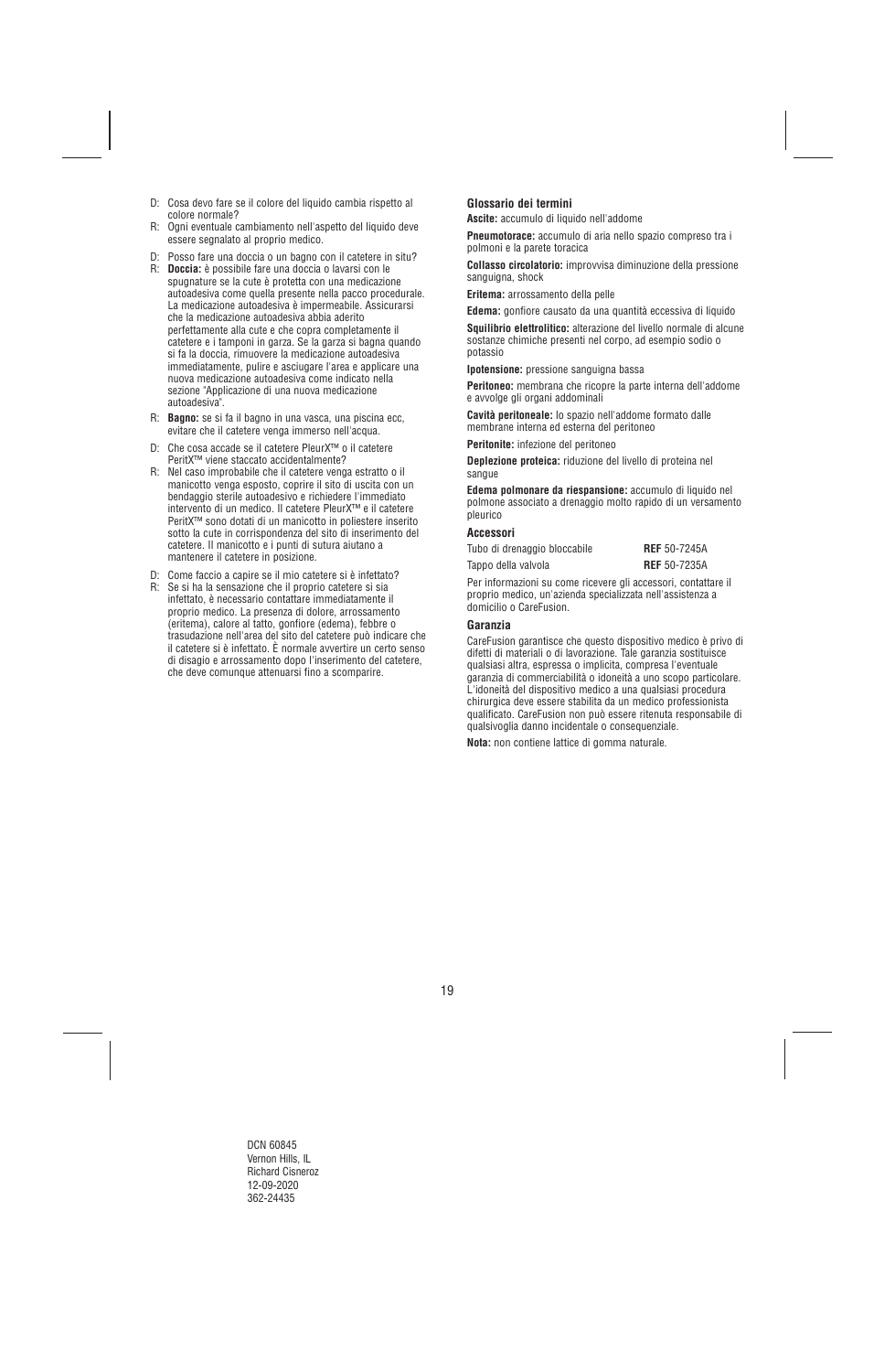

## **Procedimiento de drenaje con PleurX™**

#### **Instrucciones de uso**

Debe hacer recibido formación por parte de un médico o del personal de enfermería acerca del uso correcto de los componentes de este kit. Si tiene algún problema o duda acerca del drenaje de líquidos, póngase en contacto con su médico o el personal de enfermería correspondiente.

Lea atentamente este folleto en su totalidad antes de drenar líquidos.

#### **Información del producto**

El catéter PleurX™ **(Figura 2)** se puede colocar en el tórax para drenar líquido de los pulmones o el catéter PeritX™ en el abdomen para drenar líquido que se acumula en esa zona. Su médico le ha colocado el catéter PleurX™ para que pueda drenar el líquido del tórax o el catéter PeritX™ para drenar el líquido del abdomen mientras está en casa. Una parte del catéter se encuentra dentro de su cuerpo y tiene varios orificios que permiten la entrada de líquido en el catéter. El líquido se drena a través del extremo exterior del catéter. Hay una válvula en el extremo exterior del catéter que evita la entrada de aire y la fuga de líquido mientras no se está utilizando para el drenaje.

## **Catéter PleurX™ o catéter PeritX™**



Las botellas de vacío y el kit de drenaje PleurX™ se pueden usar para drenar líquido a través del catéter PleurX™ o el catéter PeritX™. Con el fin de obtener los mejores resultados y evitar daños en el catéter, debe utilizar siempre los suministros de drenaje PleurX™ con los catéteres PleurX™ o PeritX™.

#### **Indicaciones de uso**

Los kits de drenaje PleurX™ están indicados exclusivamente para los catéteres PleurX™ y PeritX™ empleados para el drenaje discontinuo.

### **Advertencias**

#### **Si corta el catéter de forma accidental o la válvula presenta alguna fuga, siga estos pasos:**

- a. Sujete el catéter con los dedos para mantenerlo cerrado.
- b. Deslice la pinza reguladora azul de **emergencia** por el catéter y empuje el catéter de forma que se sitúe en el extremo pequeño de la pinza. Así se cerrará el catéter. **(Figura 3)**
- c. Avise al médico de inmediato.



#### **Precauciones**

Para un solo uso. Si se reutiliza, puede que el producto no funcione correctamente o que contribuya a la contaminación cruzada.

Contiene ftalatos. El beneficio del tratamiento es mayor que la posibilidad remota de la exposición a ftalatos.

**Tórax:** entre las posibles complicaciones del drenaje del espacio pleural se incluyen, entre otras, neumotórax, edema pulmonar por reexpansión, hipotensión, colapso circulatorio e infección.

**Abdomen:** entre las posibles complicaciones del drenaje de líquido del abdomen se incluyen, entre otras, hipotensión, colapso circulatorio, desequilibrio electrolítico, disminución de proteínas, fuga de líquido ascítico, peritonitis, infección de la herida, adherencia intraperitoneal y loculaciones de la cavidad pleural.

#### **Póngase en contacto con su médico si:**

- Cree que el catéter está infectado. Si le duele, observa rojez (eritema), nota que la zona está caliente, observa hinchazón (edema), presenta fiebre o detecta líquido alrededor de la zona del catéter, es posible que el catéter esté infectado. Es normal que note molestias y que la zona esté roja después de introducir el catéter, pero no debería persistir ni empeorar.
- La disnea no mejora después de haber drenado 1000 ml del tórax o 2000 ml del abdomen de una vez.
- Sigue presentando síntomas, pero el líquido que se drena mediante el catéter es mínimo o nulo.
- Se han drenado menos de 50 ml de líquido en 3 procedimientos de drenaje seguidos.
- El aspecto (color, espesor, etc.) del líquido cambia considerablemente entre los drenajes.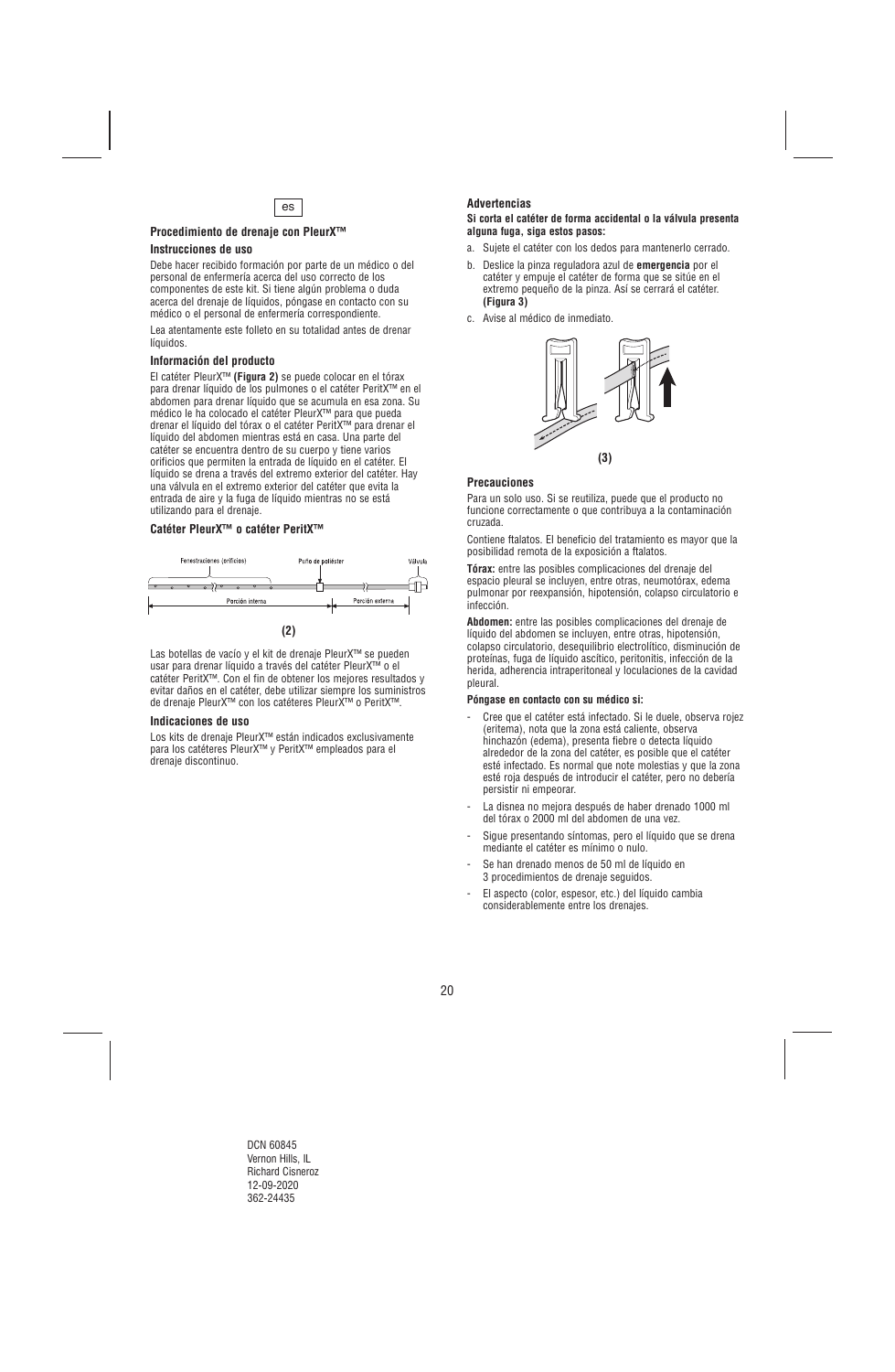## **Esterilización**

El paquete para procedimientos y la botella de vacío (con el tubo de drenaje) se han esterilizado. La parte interior de la botella y las conexiones de la botella no se han esterilizado. No se deben tomar muestras de las botellas. Estos productos son de un solo uso. No volver a esterilizar.

No utilizar si el envase está dañado.

CareFusion no se responsabilizará por cualquier producto que se haya vuelto esterilizar ni rembolsará o cambiará cualquier producto que se haya abierto y no se haya usado.

## **Suministros para drenaje PleurX™**

Se necesitan los siguientes suministros para realizar un procedimiento de drenaje: **(Figura 1)**

- 1 Botella de vacío de plástico con tubo de drenaje conectado
- 1 Paquete para procedimientos con los siguientes artículos esterilizados:
- 1 Apósito autoadhesivo **(A)**

Envoltorio azul (en el que se han envuelto los siguientes artículos) **(B)**

- 3 Toallitas impregnadas en alcohol **(C)**
- 1 Guantes **(D)**
- 1 Tapón de la válvula **(E)**
- 1 Pinza reguladora de **emergencia** azul **(F)**
- 4 Compresas de gasa de 10 cm x 10 cm (4" x 4") **(G)**
- 1 Almohadilla de espuma para catéter **(H)**

## **Drenaje con la botella de vacío PleurX™**

Su médico o el personal de enfermería le habrán enseñado el procedimiento de drenaje, así que le será fácil seguir estas sencillas instrucciones. Debe realizar el drenaje de acuerdo con las instrucciones de su médico, normalmente cada uno o dos días. No cambie la frecuencia de drenaje ni drene más líquido del que le ha recomendado el médico sin consultarle primero.

#### **Preparación del drenaje**

**Advertencia:** no utilice tijeras ni otros objetos afilados cerca del catéter.

**Nota:** debe usar la pinza reguladora de **emergencia** azul si corta el catéter de forma accidental. **Consulte las advertencias (Figura 3)** 

- 1. Prepare un espacio de trabajo limpio y despejado sobre una mesa o un tablero. Debe tener cerca un fregadero o lavabo, así como una papelera.
- 2. Coloque las botellas que va a utilizar cerca de su espacio de trabajo.
- 3. Lávese bien las manos con agua y jabón durante 1 minuto como mínimo.
- 4. Quite el apósito autoadhesivo del catéter y deséchelo. No tire del catéter: sujete la piel cuando retire el apósito autoadhesivo. Agarre suavemente un extremo y despegue con cuidado el apósito de la piel. **(Figura 4a) Nota:** para evitar daños en la piel, despegue el apósito autoadhesivo con cuidado en lugar de tirar de él bruscamente. **(Figura 4b)**

**Precaución:** si le duele, observa rojez (eritema), nota que la zona está caliente, observa hinchazón (edema), presenta fiebre o detecta líquido alrededor de la zona del catéter, es posible que el catéter esté infectado. Es normal que note molestias y que la zona esté roja después de introducir el catéter, pero no debería persistir ni empeorar. Si observa indicios de infección, finalice el procedimiento de drenaje y consulte a su médico o al personal de enfermería.

- 5. Lávese bien las manos con agua y jabón de nuevo durante 1 minuto como mínimo.
- 6. Abra la bolsa del kit de drenaje y saque la bolsita del paquete para procedimientos.
- 7. Abra la bolsita del paquete para procedimientos. Reserve el apósito autoadhesivo.
- 8. Coloque el paquete con el envoltorio azul en su espacio de trabajo con la tapa hacia arriba. Con cuidado, abra el envoltorio azul tirando de la parte exterior de este. **(Figura 5)** Deje los artículos cerrados en el envoltorio. Los artículos y el interior del envoltorio están esterilizados. No los toque sin guantes ni con otros artículos no esterilizados.
- 9. Saque de la bolsita exterior la botella con el tubo de drenaje. Sitúe la botella cerca del envoltorio azul y coloque la punta de acceso en el envoltorio azul. Si se ha caído la cubierta de la punta de acceso, asegúrese de que no la toca con las manos ni con ningún artículo sin esterilizar. Es muy importante que la punta de acceso siga esterilizada.
- 10. Retire la cinta de papel del tubo de drenaje y desenrolle el tubo de drenaje. Vuelva a colocar la punta de acceso en el envoltorio azul.
- 11. Coja los guantes por el puño doblado y póngaselos tal como se muestra. **(Figura 6)** Los guantes son válidos para ambas manos. No deje que la parte exterior de los guantes entre en contacto con ningún elemento no esterilizado, como su piel o ropa.
- 12. Abra tres toallitas impregnadas en alcohol, pero no las saque de las bolsitas. Colóquelas en el envoltorio azul.

**Precaución:** las toallitas impregnadas en alcohol son inflamables. No exponga las toallitas a una llama abierta.

#### **Conexión de la botella de drenaje**

**Advertencia:** mantenga limpia la válvula del catéter y la punta de acceso del tubo de drenaje. Manténgalas lejos de otros objetos para evitar que se contaminen.

**Advertencia:** coloque solamente la punta de acceso del tubo de drenaje en la válvula del catéter, ya que otros artículos podrían dañar la válvula. Una válvula dañada puede dejar que entre aire en el cuerpo o hacer que escape líquido a través de la válvula cuando no esté drenando.

1. Cierre por completo la pinza reguladora girando la rueda de esta hacia la botella. **(Figura 7)** 

**Precaución:** la pinza reguladora del tubo de drenaje debe estar cerrada por completo si no está drenando o ya no habrá vacío en la botella.

2. Retire la cubierta de la punta de acceso girando y tirando con suavidad. Deseche la cubierta. Vuelva a colocar la punta de acceso en el envoltorio azul esterilizado. **(Figura 8)**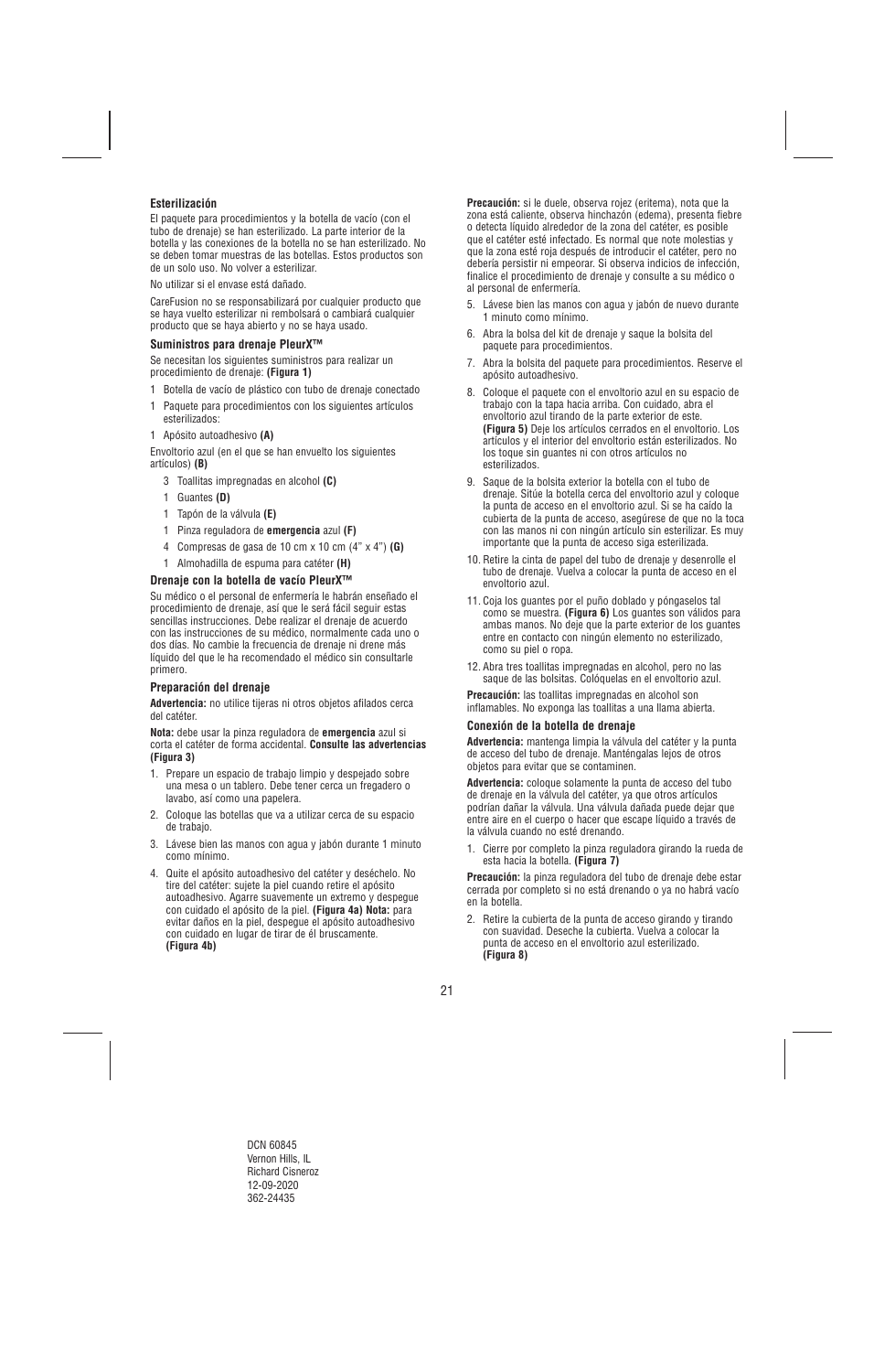- 3. Sujete la base de la válvula del catéter, gire el tapón hacia la izquierda y tire de él suavemente para quitarlo. **(Figura 9)** Deseche el tapón.
- 4. Limpie la zona de alrededor de la abertura de la válvula con una toallita impregnada en alcohol. Deseche la toallita impregnada en alcohol. **(Figura 10)**
- 5. Introduzca la punta de acceso correctamente en la válvula del catéter. Notará y oirá un clic en el momento en que la punta de acceso esté correctamente encajada en la válvula. **(Figura 11)**

**Precaución:** asegúrese de que la válvula y la punta de acceso están correctamente conectadas durante el drenaje. Si se separasen accidentalmente, podrían contaminarse. Si esto ocurre, limpie la válvula con una toallita impregnada en alcohol y utilice un nuevo tubo de drenaje para evitar la posible contaminación.

**Precaución:** se deben tomar precauciones para asegurarse de que no se tira del tubo de drenaje ni se arrastra.

## **Drenaje de líquidos**

**Advertencia:** es normal sentir alguna molestia o dolor durante el drenaje de líquidos. Si siente alguna molestia o dolor durante el drenaje de líquidos, gire la rueda de la pinza reguladora hacia la botella para ralentizar o detener el flujo de líquido durante unos minutos. Si no se siente mejor después de hacer esto, o el dolor es muy agudo, póngase en contacto con su médico o el personal de enfermería. El dolor puede ser un indicio de infección.

**Advertencias:** no drene más de 1000 ml de líquido del tórax o 2000 ml de líquido del abdomen de una vez.

- 1. El gancho de soporte de la botella de vacío garantiza que no se rompa el sello de vacío de la botella antes de que esté listo para comenzar. Quite el gancho de soporte. Para ello, sujete la parte superior del borde y tire hacia fuera en la dirección de la flecha. **(Figura 12)**
- 2. Sujete la botella con una mano y presione el émbolo blanco "T" con la otra mano para perforar el sello de aluminio. El vacío de la botella tirará hacia abajo del tapón flexible de la botella. **(Figura 13)**
- 3. Gire la rueda de la pinza reguladora de forma que se aleje de la botella de vacío para comenzar el drenaje. **(Figura 14)**  Cuando el líquido comience a fluir hacia el tubo de drenaje, puede cerrar parcialmente la pinza reguladora para ralentizar el flujo de líquido. Para ello, debe girar la rueda de la pinza reguladora hacia la botella.
- 4. Es posible que el flujo que va hacia la botella se ralentice cuando haya finalizado prácticamente el drenaje. Cuando el flujo se detenga o la botella se haya llenado, cierre por completo la pinza reguladora girando la rueda de esta hacia la botella. El drenaje suele realizarse en entre 5 y 15 minutos.

## **Cambio de la botella de drenaje**

Si por algún motivo debe cambiar la botella, debe seguir los mismos pasos.

- 1. Saque de la bolsita exterior la botella nueva con el tubo de drenaje. Sitúe la botella cerca del envoltorio azul y coloque la punta de acceso en el envoltorio azul. Si se ha caído la cubierta de la punta de acceso, asegúrese de que no la toca con las manos ni con ningún artículo sin esterilizar. Es muy importante que la punta de acceso siga esterilizada.
- 2. Retire la cinta de papel del tubo de drenaje y desenrolle el tubo de drenaje. Coloque la punta de acceso en el envoltorio azul.
- 3. Cierre por completo la pinza reguladora girando la rueda de esta hacia la botella. **(Figura 7)**
- 4. Retire la cubierta de la punta de acceso girando y tirando con suavidad. Deseche la cubierta. Vuelva a colocar la punta de acceso en el envoltorio azul esterilizado. **(Figura 8)**
- 5. Para quitar la botella usada, saque la punta de acceso de la válvula de la botella usada con un movimiento suave y firme. Deposite el tubo de drenaje usado.
- 6. Coja el tubo de drenaje nuevo e introduzca la punta de acceso correctamente en la válvula del catéter. Notará y oirá un clic en el momento en que la punta de acceso esté correctamente encajada en la válvula.
- 7. Continúe con las instrucciones que comienzan en **Drenaje de líquidos.** No es necesario que limpie la válvula cuando cambie de botella.

## **Finalización del drenaje**

- 1. Tire de la punta de acceso para extraerla de la válvula con un movimiento suave pero firme. **(Figura 15)** Deposite el tubo de drenaje usado.
- 2. Limpie la válvula del catéter con una toallita impregnada en alcohol nueva. Deseche la toallita impregnada en alcohol.
- 3. Coloque el tapón protector nuevo sobre la válvula del catéter, girándolo en el sentido de las agujas del reloj hasta que se fije en su posición de bloqueo. Es posible que el tapón parezca suelto hasta que se bloquea en su posición. **(Figura 16)**

#### **Colocación de un apósito autoadhesivo nuevo**

- 1. Utilice una toallita impregnada en alcohol nueva para limpiar el área circundante de la zona del catéter. **(Figura 17)**
- 2. Coloque la almohadilla de espuma alrededor del catéter. **(Figura 18)**
- 3. Enrolle el catéter en círculos y colóquelo sobre la almohadilla de espuma. **(Figura 19)**
- 4. Cubra el catéter con hasta cuatro (4) compresas de gasa. **(Figura 20)**
- 5. Quítese los guantes.
- 6. El apósito autoadhesivo tiene tres (3) capas:
	- a. papel protector con texto
	- b. apósito limpio para heridas
	- c. panel central y protección posterior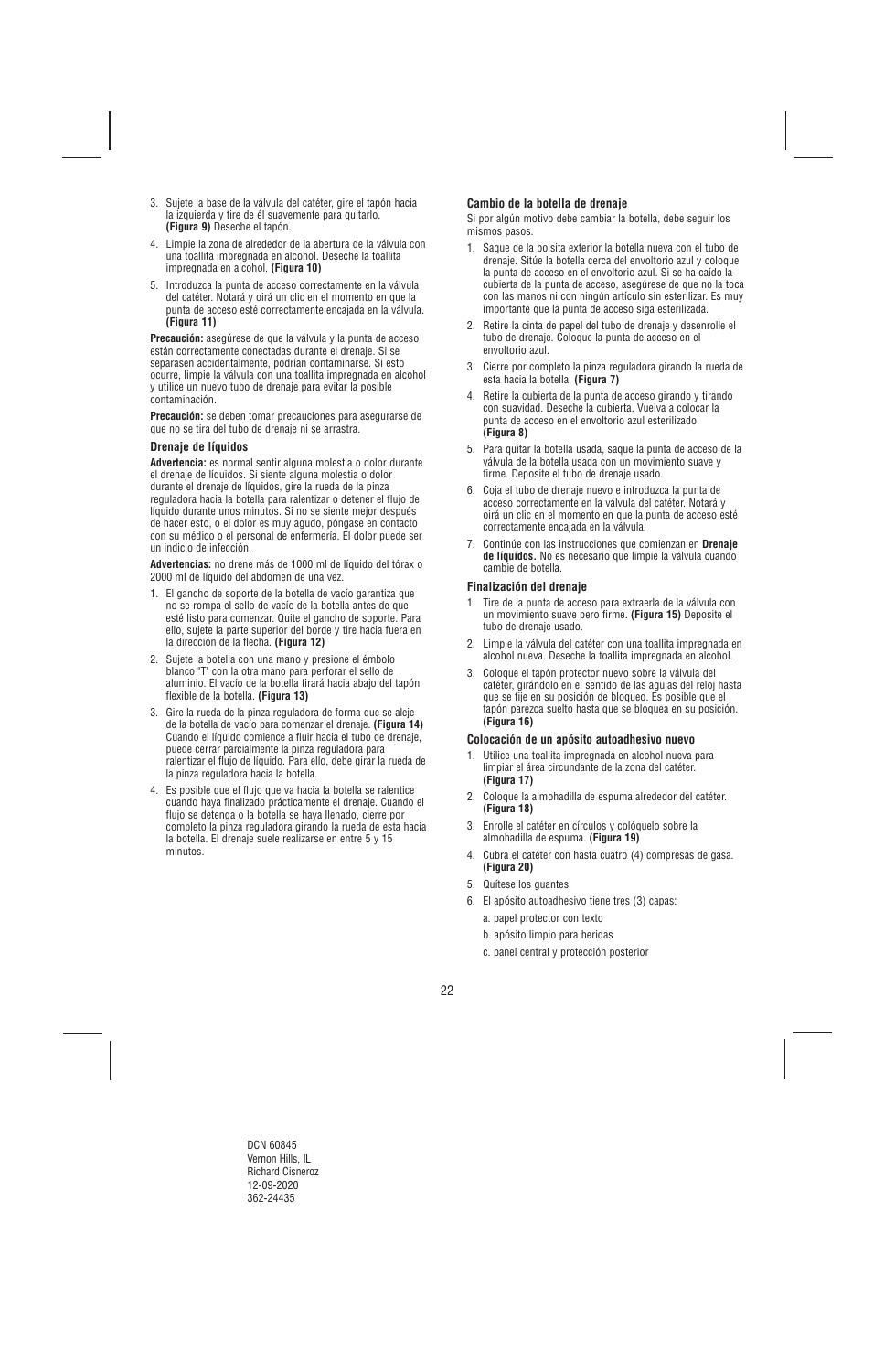- 7. Despegue el papel protector con texto del apósito autoadhesivo, de modo que quede al descubierto la superficie adhesiva. **(Figura 21)**
- 8. Centre el apósito autoadhesivo en las compresas de gasa y presiónelo. **(Figura 22) Nota:** no estire el apósito autoadhesivo al colocarlo.
- 9. Retire y deseche el panel central de la protección posterior del apósito autoadhesivo. **(Figura 23)**
- 10. Retire lentamente la protección posterior al tiempo que alisa los bordes del apósito autoadhesivo. **(Figura 24)**
- 11. Alise todo el apósito autoadhesivo desde el centro hacia los bordes. Presione con firmeza para mejorar la adhesión.

#### **Eliminación de una botella de drenaje PleurX™**

1. Anote el volumen de líquido drenado en una tabla de registro.

**Nota:** deseche el líquido drenado y el recipiente utilizado a tal efecto según las regulaciones locales pertinentes. Los productos usados pueden representar un riesgo biológico potencial. No lo vuelva a utilizar.

Si las regulaciones locales pertinentes le piden que vacíe el recipiente de drenaje, siga los pasos de 2 a 7 que se indican a continuación.

- 2. Libere el vacío que pueda haber en la botella girando la rueda de la pinza reguladora de forma que se aleje de la botella. A continuación, cierre por completo la pinza reguladora girando la rueda hacia la botella.
- 3. Coloque los pulgares en el extremo redondeado del abridor de botellas y los dedos índice en la parte superior del extremo opuesto. Utilice los pulgares para empujar firmemente y retirar el abridor de botellas y el tapón flexible de la botella. **(Figura 25)**
- 4. Retire el abridor de botellas del tubo de drenaje apretando el tapón flexible y tirando de él a través del abridor de botellas o levantando el abridor de botellas sobre el tubo de drenaje. **(Figura 26)**
- 5. El abridor de botellas puede utilizarse para agrandar el orificio del sello de aluminio para facilitar la eliminación de líquidos. Sujete la botella firmemente con una mano y utilice el pulgar para presionar con firmeza el extremo en punta del abridor de botellas en el orificio del sello de aluminio. Una vez insertado, gire la botella para agrandar la abertura del sello de aluminio. **(Figura 27)**
- 6. Retire el abridor de botellas de la botella y vacíe la botella en el inodoro o en el desagüe.
- 7. Coloque el tubo de drenaje, el abridor de botellas y la botella en una bolsa de plástico, ciérrela correctamente y deséchela.

**Precaución:** si se derrama líquido, utilice jabón y agua para limpiar la piel y use un producto de limpieza adecuado para las otras superficies.

## **Preguntas más frecuentes**

- P: ¿Con qué frecuencia debo drenar el líquido del tórax o del abdomen?
- R: Debe drenar el líquido de acuerdo con las instrucciones de su médico, normalmente cada uno o dos días. Consulte a su médico antes de cambiar la frecuencia de drenaje.
- P: ¿Qué debo hacer si sigo notando molestias o disnea después del drenaje?
- R: Informe a su médico en caso de que siga notando molestias o disnea. No drene más de 1000 ml de líquido del tórax o 2000 ml de líquido del abdomen de una vez.
- P: ¿Cómo sé que se puede retirar el catéter?<br>R: Si intenta drenar líquido 3 veces sequidas
- Si intenta drenar líquido 3 veces seguidas y drena menos de 50 ml en la botella cada una de las veces, debe acudir al médico para saber si lo puede retirar o si hay que sustituirlo (consulte la siguiente pregunta).
- P: ¿Qué ocurre si desciende el volumen de líquido o si no se drena ningún líquido?
- R: Si deja de drenar líquido de repente o la cantidad de líquido desciende gradualmente, es posible que el catéter o el tubo de drenaje estén obstruidos. Apriete suavemente el catéter y el tubo de drenaje. Si no se inicia el drenaje, siga las instrucciones para cambiar de botella. Si no se inicia el drenaje al cambiar de botella, avise al médico. Si el volumen de líquido drenado se reduce gradualmente, es posible que se esté agotando el líquido y sea el momento de quitar el catéter. Consulte la pregunta "¿Cómo sé que se puede retirar el catéter?"
- P: ¿Cuánto tiempo tendré el catéter en el tórax o el abdomen?
- R: Tendrá puesto el catéter hasta que no se drene líquido. El tiempo varía de un paciente a otro. No es probable que se detenga la acumulación de líquido en el abdomen, pero sí podría detenerse en el tórax. El catéter puede permanecer insertado el tiempo que haga falta.
- P: ¿Qué debo hacer si el color del líquido cambia con respecto al color habitual?
- R: Debe informar a su médico de cualquier cambio que se produzca en el aspecto del líquido.
- P: ¿Puedo ducharme o darme un baño con el catéter?
- R: **Ducha:** puede ducharse y usar una esponja siempre que tenga adherido correctamente a la piel un apósito autoadhesivo como el del paquete para procedimientos. El apósito autoadhesivo protegerá la zona del agua. Asegúrese de que el apósito autoadhesivo está correctamente adherido y de que el catéter y las compresas de gasa están debajo de este. Si la gasa se humedece al ducharse, despegue el apósito autoadhesivo inmediatamente, limpie y seque la zona y coloque un apósito autoadhesivo nuevo de acuerdo con las instrucciones del apartado "Colocación de un apósito autoadhesivo nuevo".
- R: **Baño:** no debe sumergir el catéter en una bañera, piscina, etc.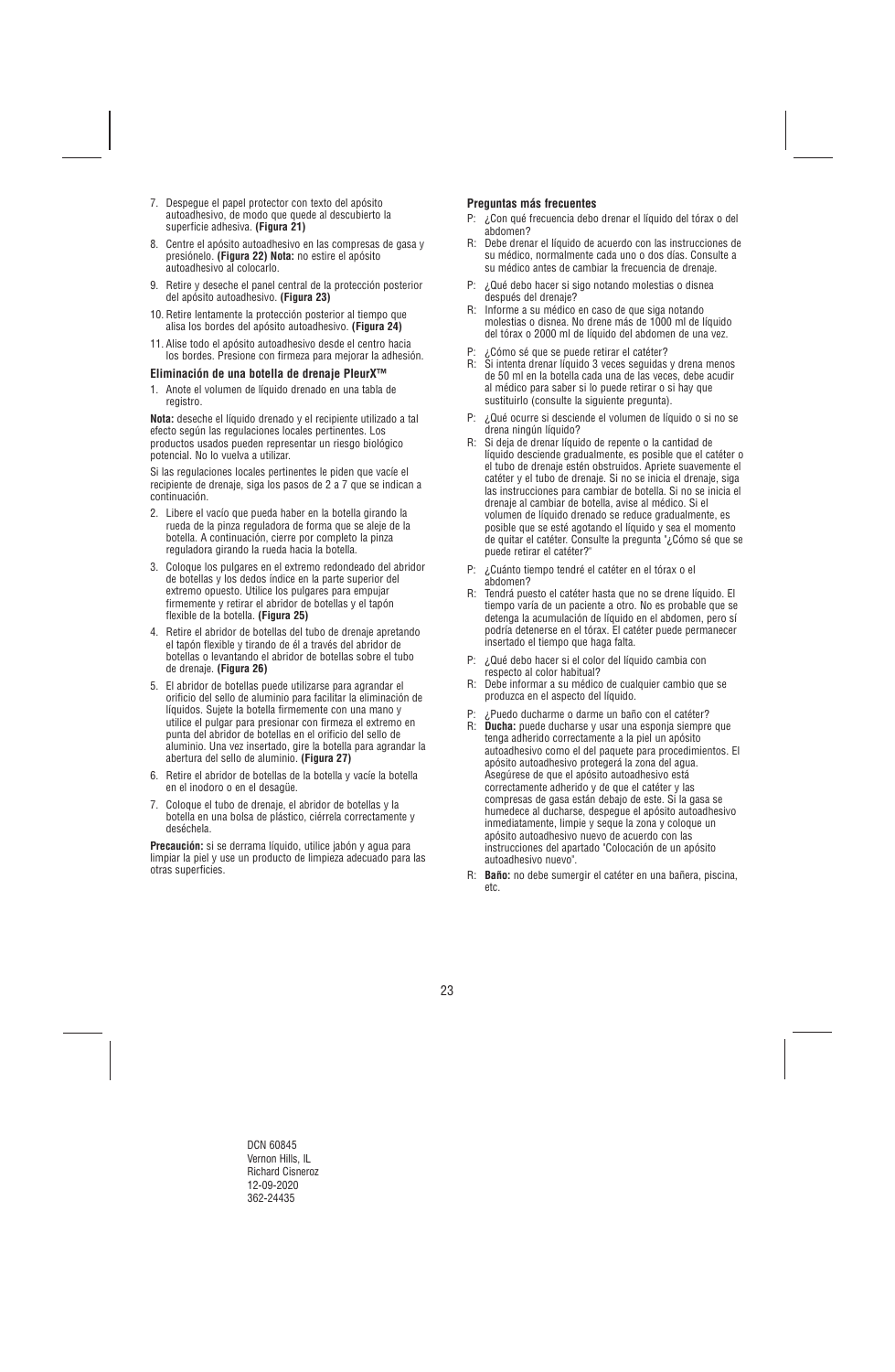- P: ¿Qué ocurre si el catéter PleurX™ o el catéter PeritX™ se sale accidentalmente?
- R: En el improbable caso de que el catéter se salga o de que se vea el manguito, cubra la zona de salida con un apósito autoadhesivo y solicite asistencia médica inmediatamente. El catéter PleurX™ y el catéter PeritX™ tienen un manguito de poliéster que normalmente se encuentra bajo la piel. El manguito y los puntos permiten mantener el catéter en su posición.
- P: ¿Cómo puedo saber si el catéter está infectado?
- R: Debe ponerse en contacto con su médico inmediatamente si cree que el catéter está infectado. Si le duele, observa rojez (eritema), nota que la zona está caliente, observa hinchazón (edema), presenta fiebre o detecta líquido alrededor de la zona del catéter, es posible que el catéter esté infectado. Es normal que note molestias y que la zona esté roja después de introducir el catéter, pero no debería persistir ni empeorar.

## **Glosario de términos**

**Ascitis:** líquido que se acumula en el abdomen

**Neumotórax:** aire en el espacio situado entre los pulmones y la pared torácica

**Colapso circulatorio:** descenso repentino de la tensión arterial: shock

**Eritema:** rojez de la piel

**Edema:** hinchazón debido a un exceso de líquido

**Desequilibrio electrolítico:** cambio en la concentración normal de algunos elementos químicos del cuerpo, como el sodio o el potasio

**Hipotensión:** tensión arterial baja

**Peritoneo:** membranas que protegen el interior del abdomen y rodean los órganos abdominales

**Cavidad peritoneal:** espacio del abdomen formado por las membranas interior y exterior del peritoneo

**Peritonitis:** infección del peritoneo

**Disminución de proteínas:** reducción de la cantidad de proteínas en la sangre

**Edema pulmonar por reexpansión:** acumulación de líquido en el pulmón relacionada con el drenaje muy rápido de un derrame pleural

#### **Accesorios de**

| Tubo de drenaje bloqueable |  | <b>REF</b> 50-7245A |
|----------------------------|--|---------------------|
| Tapón de la válvula        |  | <b>REF</b> 50-7235A |
|                            |  |                     |

Póngase en contacto con su médico, la empresa de atención sanitaria que le atiende en su domicilio o CareFusion para adquirir suministros.

#### **Garantía**

CareFusion garantiza que este dispositivo médico no presenta defectos ni en los materiales ni en la fabricación. La garantía anterior sustituye a cualquier garantía, expresa o implícita incluidas las garantías de comercialización o idoneidad para un propósito particular. La conveniencia de uso del dispositivo médico para cualquier procedimiento quirúrgico debe determinarla un profesional médico cualificado. CareFusion no será responsable por ningún daño consecuente o indirecto.

**Nota:** no contiene látex de caucho natural.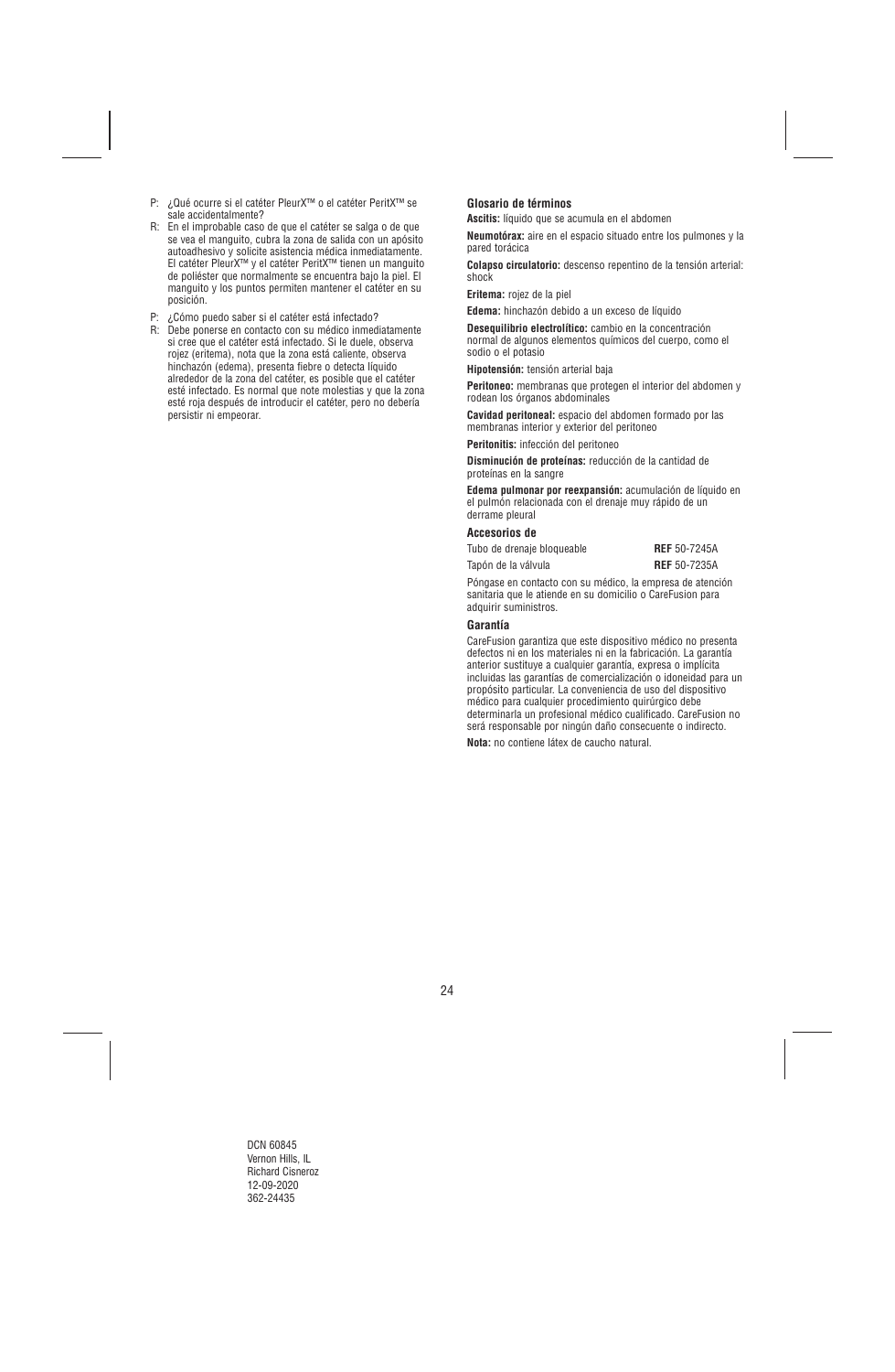

## **Procedimento de drenagem PleurX™**

### **Instruções de utilização**

O utilizador deve receber formação da parte de um médico ou enfermeiro sobre como utilizar correctamente os objectos deste kit. Se tiver problemas ou perguntas sobre a drenagem do fluido, contacte o médico ou enfermeiro responsável.

Leia atentamente este folheto na íntegra antes de proceder à drenagem de fluidos.

#### **Informações sobre o produto**

O cateter PleurX™ **(Figura 2)** pode ser colocado no tórax para drenar fluidos em volta dos pulmões e o cateter PeritX™ pode ser colocado no seu abdómen para drenar fluidos acumulados nessa área. O seu médico colocou o cateter PleurX™ para permitir a drenagem de fluidos do tórax ou colocou o cateter PeritX™ para permitir a drenagem de fluidos do abdómen quando estiver em casa. Parte do cateter encontra-se dentro do seu corpo e tem vários orifícios que permitem a entrada de fluido no cateter. O fluido é drenado através da extremidade exterior do cateter. A extremidade exterior do cateter tem uma válvula que evita a entrada do ar e a fuga do líquido quando não estiver a drenar.

## **Cateter PleurX™ ou cateter PeritX™**



O kit de drenagem e os frascos de vácuo PleurX™ podem ser utilizados para drenar fluidos através do cateter PleurX™ ou do cateter PeritX™. Para garantir o melhor desempenho e evitar danos no cateter, utilize sempre os acessórios de drenagem PleurX™ para drenar fluidos através do cateter PleurX™ ou do cateter PeritX™.

#### **Indicações de utilização**

Os kits de drenagem PleurX™ são indicados para drenagem intermitente exclusivamente com o cateter PleurX™ e o cateter PeritX™.

#### **Avisos**

#### **Siga estes passos se cortar acidentalmente o cateter ou se a válvula apresentar fugas:**

- a. Aperte o cateter fechado com os dedos.
- b. Passe a pinça deslizante de **emergência** azul sobre o cateter e empurre completamente o cateter na direcção da extremidade pequena da pinça. Isto faz com que o cateter se feche. **(Figura 3)**
- c. Notifique o seu médico de imediato.



#### **Precauções**

Para uma única utilização. A sua reutilização pode dar origem a um produto não-funcional ou contribuir para a contaminação cruzada.

Contém ftalatos. O benefício do tratamento supera a remota possibilidade de exposição aos ftalatos.

**Tórax:** as possíveis complicações da drenagem do espaço pleural incluem, entre outras, pneumotórax, edema pulmonar de reexpansão, hipotensão, colapso circulatório e infecção.

**Abdómen:** as possíveis complicações da drenagem de fluidos do abdómen incluem, entre outras, hipotensão, colapso circulatório, desequilíbrio eletrolítico, falta de proteínas, escorrência de ascite, peritonite, infeção de feridas, aderência intraperitoneal e loculações da cavidade peritoneal.

#### **Contacte o seu médico se:**

- achar que o seu cateter se encontra infectado. Sintomas como dor, vermelhidão (eritema), quente ao toque, inchaço (edema), febre ou fluido à volta do local do cateter podem indicar que o cateter está infectado. Apesar de se esperar algum desconforto e alguma vermelhidão depois da inserção, estes sintomas não devem persistir nem piorar.
- a falta de ar não melhorar depois de drenar 1000 ml de fluido do tórax ou 2000 ml de fluido do abdómen de uma só vez.
- continuar a apresentar sintomas, mas pouco ou nenhum fluido for drenado do cateter.
- drenar menos de 50 ml de fluido em 3 procedimentos de drenagem consecutivos.
- o aspecto (cor, espessura, etc.) mudar significativamente entre drenagens.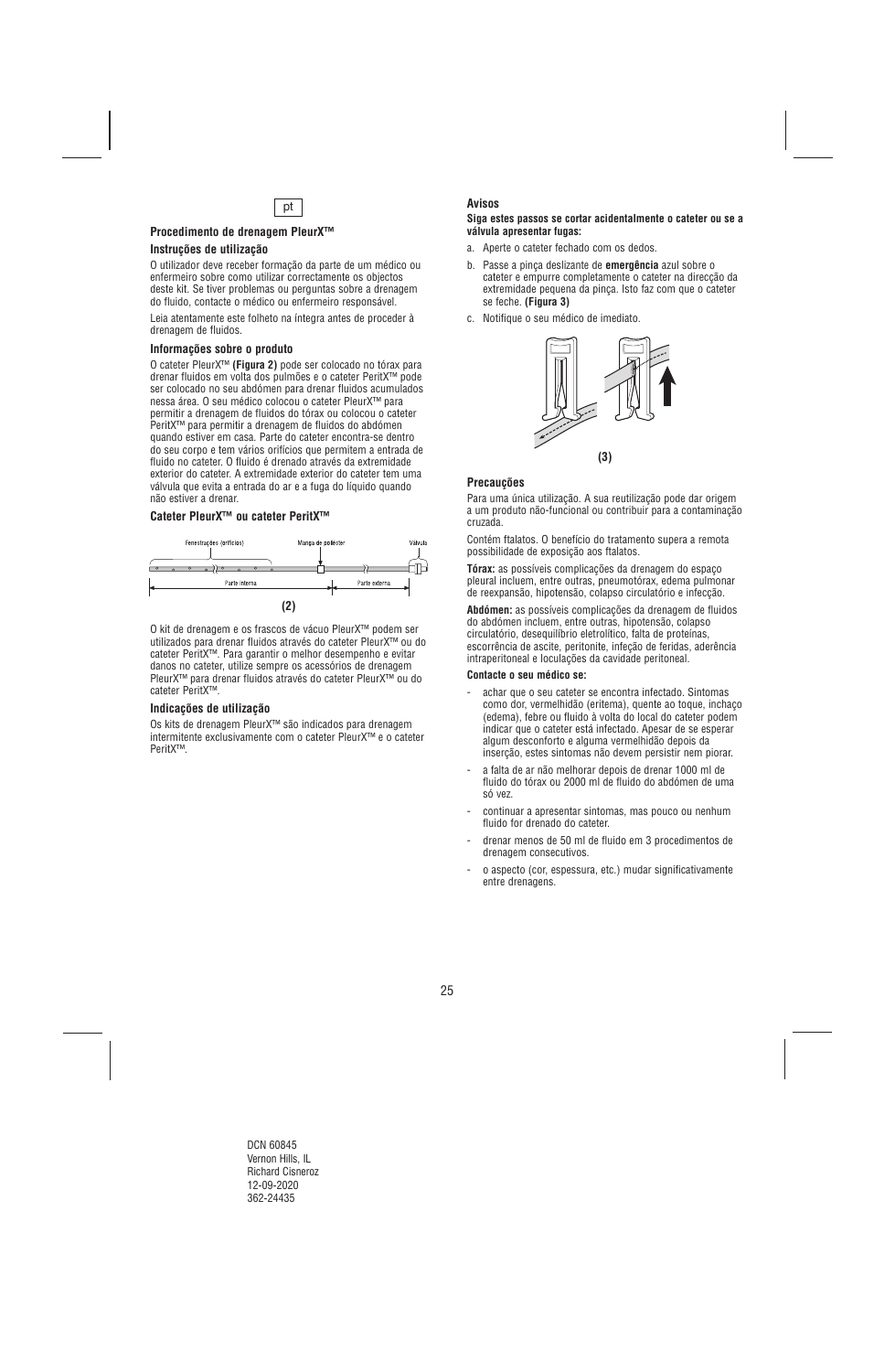## **Esterilidade**

O pacote de procedimento e o frasco de vácuo (com tubo de drenagem) foram esterilizados. O interior do frasco e os respectivos encaixes não estão expostos ao esterilizante. Não deve retirar amostras dos frascos. Estes produtos destinam-se a uma única utilização. Não devem ser re-esterilizados.

Não utilize se a embalagem estiver danificada.

A CareFusion não é responsável por qualquer produto que seja re-esterilizado, nem aceita a devolução ou a troca de qualquer produto que tenha sido aberto, mas não utilizado.

## **Acessórios de drenagem PleurX™**

Os acessórios a seguir indicados são necessários para concluir o procedimento de drenagem: **(Figura 1)**

- 1 frasco de vácuo em plástico com tubo de drenagem fixado
- 1 pacote de procedimento com os seguintes objectos esterilizados:
- 1 penso adesivo **(A)**

Invólucro azul (enrolado à volta dos seguintes objectos) **(B)** 

- 3 compressas embebidas em álcool **(C)**
- 1 par de luvas **(D)**
- 1 tampa da válvula **(E)**
- 1 pinça deslizante de **emergência** azul **(F)**
- 4 compressas de gaze, 10 cm x 10 cm (4" x 4") **(G)**
- 1 compressa de espuma para cateter **(H)**

#### **Como efectuar a drenagem com o frasco de vácuo PleurX™**

Agora que o seu médico ou enfermeiro já lhe ensinou o procedimento de drenagem, poderá seguir estas instruções passo a passo sem problemas. Deve realizar o procedimento de drenagem de acordo com as instruções do seu médico, normalmente todos os dias ou dia sim, dia não. Não altere a frequência nem drene mais fluido do que aquele recomendado pelo seu médico sem o consultar.

## **Preparar a drenagem**

**Aviso:** não utilize tesouras nem outros objectos afiados perto do cateter.

**Nota:** a pinça deslizante de **emergência** azul deve ser utilizada se cortar acidentalmente o cateter. **Consulte os avisos (Figura 3)** 

- 1. Numa mesa ou num balcão, prepare um espaço de trabalho limpo e desimpedido. Mantenha-se perto de uma banca e tenha sempre à mão um caixote do lixo.
- 2. Coloque a quantidade de frascos que planeia utilizar junto ao seu espaço de trabalho.
- 3. Lave bem as mãos com água e sabão durante pelo menos 1 minuto.
- 4. Retire o penso adesivo que cobre o cateter e deite-o fora. Não dê um puxão no cateter: estique a pele enquanto remove o penso adesivo, agarre com cuidado uma das extremidades e vá removendo lentamente o penso adesivo da pele. **(Figura 4a) Nota:** remova cuidadosamente o penso adesivo em vez de o puxar repentinamente da pele para evitar lesões cutâneas. **(Figura 4b)**

**Atenção:** sintomas como dor, vermelhidão (eritema), quente ao toque, inchaço (edema), febre ou fluido à volta do local do cateter podem indicar que o cateter está infectado. Apesar de se esperar algum desconforto e alguma vermelhidão depois da inserção, estes sintomas não devem persistir nem piorar. Se detectar sinais de infecção, termine o procedimento de drenagem e consulte ou seu médico ou enfermeiro.

- 5. Volte a lavar bem as mãos com água e sabão durante pelo menos 1 minuto.
- 6. Abra o saco do kit de drenagem e retire a bolsa com o pacote de procedimento.
- 7. Abra a bolsa com o pacote de procedimento. Ponha de parte o penso adesivo.
- 8. Coloque o pacote com o invólucro azul no seu espaço de trabalho com a aba virada para cima. Abra cuidadosamente o invólucro azul puxando pelo exterior do mesmo. **(Figura 5)** Deixe os objetos fechados no invólucro. Os objetos e o interior do invólucro estão esterilizados. Não toque neles com as mãos sem luvas ou com outros objetos não esterilizados.
- 9. Retire o frasco com o tubo de drenagem da bolsa exterior. Coloque o saco de drenagem perto do invólucro azul e coloque a ponta de acesso no invólucro azul. Se a tampa tiver caído da ponta de acesso, não toque na ponta com as mãos nem com qualquer outro objeto que não esteja esterilizado. É particularmente importante garantir que a ponta de acesso permanece esterilizada.
- 10. Remova a fita de papel do tubo de drenagem e desenrole o tubo de drenagem. Volte a colocar a ponta de acesso no invólucro azul.
- 11. Pegue nas suas luvas pelo punho e vista-as tal como indicado na figura. **(Figura 6)** Ambas as luvas servem nas duas mãos. Tenha cuidado para não deixar que o exterior das luvas toque em algo não esterilizado, como por exemplo a sua pele ou roupa.
- 12. Rasgue para abrir as três compressas embebidas em álcool mas não as retire das respetivas bolsas. Coloque-as no invólucro azul.

**Atenção:** as compressas embebidas em álcool são inflamáveis. Não as exponha a chamas abertas.

#### **Ligar o frasco de drenagem**

**Aviso:** mantenha a válvula do cateter e a ponta de acesso no tubo de drenagem limpas. Mantenha-as afastadas de outros objectos para ajudar a evitar a contaminação.

**Aviso:** não coloque nenhum objecto, excepto a ponta de acesso do tubo de drenagem, na válvula do cateter pois poderá danificar a válvula. Uma válvula danificada pode permitir a entrada de ar no seu corpo ou a saída de fluido através da válvula quando não estiver a drenar.

1. Feche totalmente o regulador de fluxo, rodando a roda na direcção do frasco. **(Figura 7)** 

**Atenção:** o regulador de fluxo no tubo de drenagem deve estar totalmente fechado quando a drenagem não estiver a ser efectuada ou pode ocorrer a perda do vácuo do frasco.

2. Retire a tampa da ponta de acesso rodando-a e puxando-a com cuidado. Deite fora a tampa. Volte a colocar a ponta de acesso no invólucro azul. **(Figura 8)**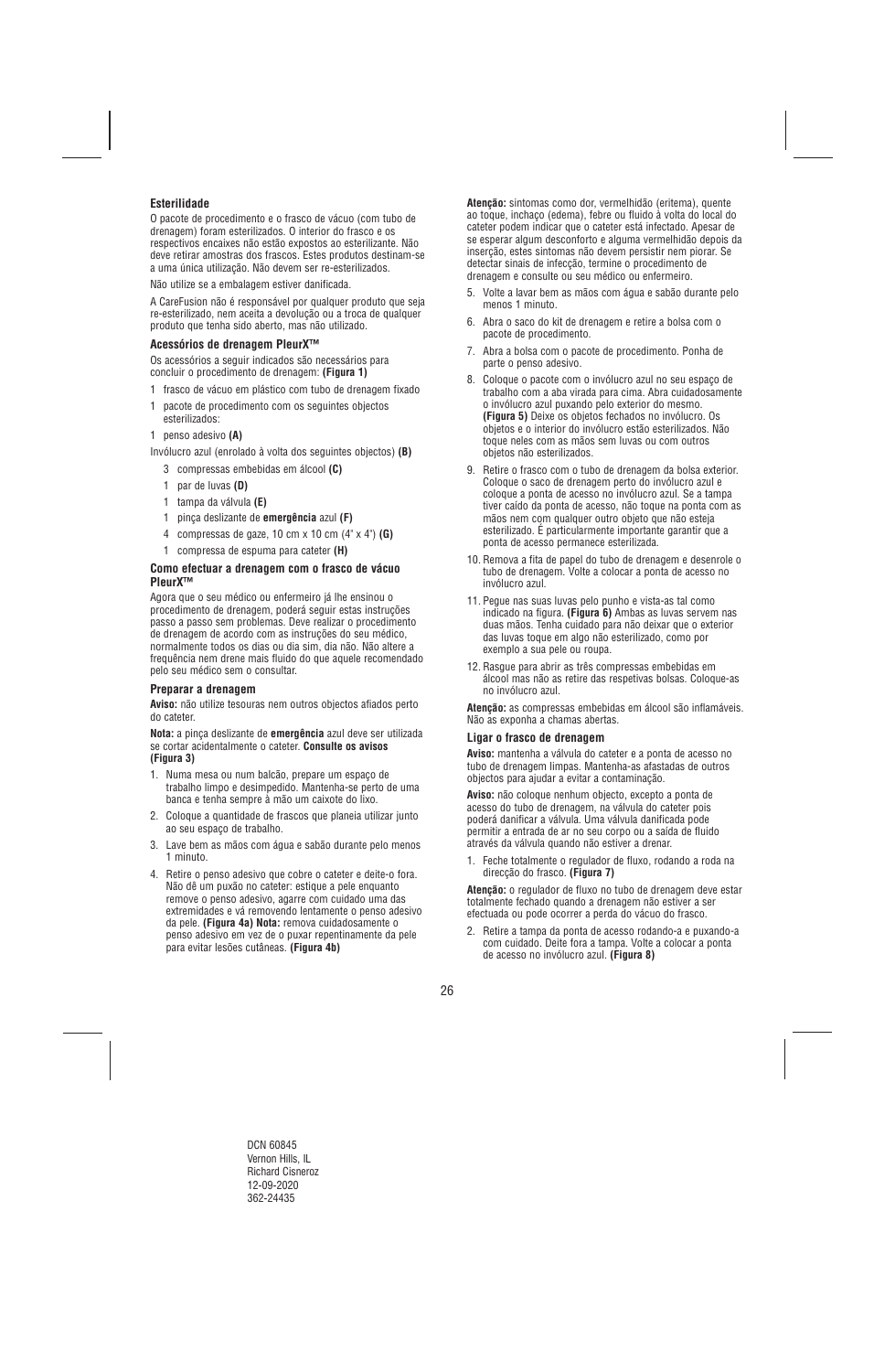- 3. Pegue na base da válvula do cateter e retire a tampa rodando-a para a esquerda e puxando-a com cuidado. **(Figura 9)** Deite fora a tampa.
- 4. Utilize uma compressa embebida em álcool para limpar a área à volta da abertura da válvula. Deite fora a compressa embebida em álcool. **(Figura 10)**
- 5. Introduza firmemente a ponta de acesso na válvula do cateter. Sentirá e ouvirá um clique quando a ponta de acesso e a válvula estiverem firmemente encaixadas. **(Figura 11)**

**Atenção:** certifique-se de que a válvula e a ponta de acesso estão unidas firmemente durante a drenagem. Caso se separem acidentalmente, podem ficar contaminadas. Se isso ocorrer, limpe a válvula com uma compressa embebida em álcool e utilize um novo tubo de drenagem para evitar uma possível contaminação.

**Atenção:** devem ser tomadas precauções para garantir que o tubo de drenagem não é puxado nem arrancado.

#### **Drenar fluido**

**Avisos:** é normal sentir algum desconforto ou dor durante a drenagem de líquido. Se sentir desconforto ou dor durante a drenagem, rode a roda do regulador de fluxo na direcção do frasco para diminuir ou parar o fluxo de fluido durante alguns minutos. Se não se sentir melhor depois de fazer isto ou se sentir muita dor, contacte o seu médico ou enfermeiro. A dor pode ser uma indicação de infecção.

**Avisos:** não drene mais de 1000 ml de fluido do tórax ou 2000 ml de fluido do abdómen de cada vez.

- 1. O clipe de apoio no frasco de vácuo garante que o vedante de vácuo no frasco não é quebrado antes de estar tudo pronto. Retire o clipe de apoio agarrando a parte superior da flange e puxando para fora, na direção da seta. **(Figura 12)**
- 2. Com uma mão segure firmemente o frasco e, com a outra mão, empurre para baixo o êmbolo em "T" branco para perfurar o vedante laminado. O vácuo no frasco irá puxar a tampa flexível para baixo. **(Figura 13)**
- 3. Rode a roda no regulador de fluxo na direcção oposta ao frasco de vácuo para iniciar a drenagem. **(Figura 14)**  Quando o fluido começar a percorrer o tubo de drenagem, pode fechar parcialmente o regulador de fluxo para diminuir o fluxo de fluido rodando a roda na direcção do frasco.
- 4. O fluxo na direcção do frasco pode diminuir quando o fluido tiver sido quase totalmente drenado. Quando o fluxo parar ou o frasco estiver cheio, feche completamente o regulador de fluxo rodando a roda na direcção do frasco. Normalmente, a drenagem demora cerca de 5-15 minutos.

#### **Substituir o frasco de drenagem**

Se, por qualquer motivo, for necessário mudar para um novo frasco, o procedimento é o mesmo.

1. Retire o novo frasco com o tubo de drenagem da bolsa exterior. Coloque o saco de drenagem perto do invólucro azul e coloque a ponta de acesso no invólucro azul. Se a tampa tiver caído da ponta de acesso, não toque na ponta com as mãos nem com qualquer outro objeto que não esteja esterilizado. É particularmente importante garantir que a ponta de acesso permanece esterilizada.

- 2. Remova a fita de papel do tubo de drenagem e desenrole o tubo de drenagem. Coloque a ponta de acesso no invólucro azul.
- 3. Feche totalmente o regulador de fluxo, rodando a roda na direcção do frasco. **(Figura 7)**
- 4. Retire a tampa da ponta de acesso rodando-a e puxando-a com cuidado. Deite fora a tampa. Volte a colocar a ponta de acesso no invólucro azul. **(Figura 8)**
- 5. Para remover o frasco usado, puxe a ponta de acesso do frasco usado para fora da válvula com um movimento firme e suave. Pouse o tubo de drenagem usado.
- 6. Pegue no novo tubo de drenagem e insira a ponta de acesso com firmeza na válvula do cateter. Sentirá e ouvirá um clique quando a ponta de acesso e a válvula estiverem firmemente encaixadas.
- 7. Retome o procedimento seguindo estas instruções de utilização, começando com a **Drenagem de líquido.** Não é necessário limpar a válvula quando substituir o frasco.

#### **Concluir a drenagem**

- 1. Com um movimento firme mas suave, puxe a ponta de acesso para fora da válvula. **(Figura 15)** Pouse o tubo de drenagem usado.
- 2. Limpe a válvula do cateter com uma nova compressa embebida em álcool. Deite fora a compressa embebida em álcool.
- 3. Coloque a nova tampa sobre a válvula do cateter e rode-a para a direita até encaixar na posição de bloqueio. A tampa pode parecer solta até encaixar na posição. **(Figura 16)**

#### **Colocar um novo penso adesivo**

- 1. Utilize uma nova compressa embebida em álcool para limpar a área à volta do cateter. **(Figura 17)**
- 2. Coloque a compressa de espuma para cateter em redor do mesmo. **(Figura 18)**
- 3. Enrole o cateter e coloque-o sobre a compressa de espuma. **(Figura 19)**
- 4. Cubra o cateter com um máximo de quatro (4) compressas de gaze. **(Figura 20)**
- 5. Retire as luvas das mãos.
- 6. O penso adesivo tem três (3) camadas:
	- a. revestimento protector
	- b. penso transparente
	- c. painel central e protecção do rebordo
- 7. Remova o revestimento protector do penso adesivo, expondo a superfície adesiva. **(Figura 21)**
- 8. Centre o penso adesivo por cima das compressas de gaze e pressione-o. **(Figura 22) Nota:** não estique o penso adesivo durante a aplicação.
- 9. Remova e deite fora o painel central da protecção do penso adesivo. **(Figura 23)**
- 10. Remova lentamente o rebordo enquanto alisa as extremidades do penso adesivo. **(Figura 24)**
- 11. Alise toda a superfície do penso adesivo a partir do centro e em direcção às extremidades, exercendo pressão firme para reforçar a aderência.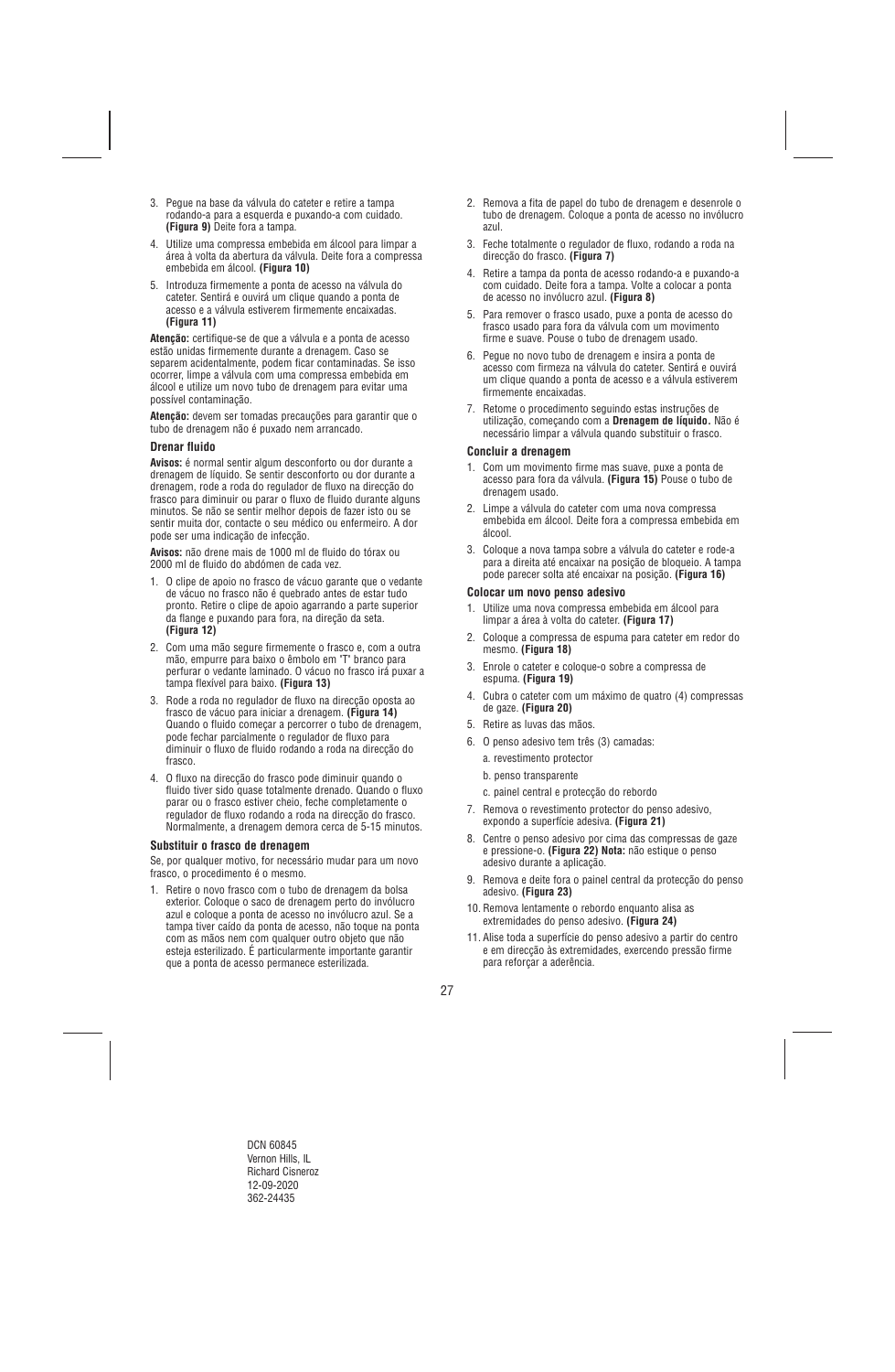## **Eliminar o(s) frasco(s) de drenagem PleurX™**

1. Anote o volume de fluido drenado no gráfico de drenagem.

**Nota:** elimine o líquido drenado e o frasco de drenagem usado de acordo com os regulamentos locais aplicáveis. O produto usado pode representar risco biológico. Não o reutilize.

Se os regulamentos locais aplicáveis indicarem que deve esvaziar o frasco de drenagem, siga os passos 2 a 7 apresentados abaixo.

- 2. Liberte qualquer vácuo existente no frasco rodando a roda no grampo de aperto na direção oposta ao frasco. Feche totalmente o grampo de aperto rodando a roda na direção do frasco.
- 3. Coloque os polegares sob a extremidade arredondada do descapsulador de frascos e o indicador em cima da extremidade oposta. Utilize os polegares para empurrar firmemente para cima, para retirar o descapsulador de frascos e a tampa flexível do frasco. **(Figura 25)**
- 4. Retire o descapsulador de frascos do tubo de drenagem apertando a tampa flexível e puxando-o através do descapsulador de frascos ou elevando o descapsulador de frascos sobre o tubo de drenagem. **(Figura 26)**
- 5. O descapsulador de frascos pode ser utilizado para alargar o orifício no vedante laminado, de modo a ajudar na eliminação de fluidos. Com uma mão, segure firmemente o frasco e, utilizando o polegar, pressione firmemente a extremidade afiada do descapsulador de frascos no orifício do vedante laminado. Após a respetiva inserção, rode o frasco de modo a criar uma abertura maior no vedante laminado. **(Figura 27)**
- 6. Retire o descapsulador de frascos do frasco e esvazie-o na sanita ou na banca.
- 7. Coloque o tubo de drenagem, o descapsulador de frascos e o frasco num saco de plástico, feche-o bem e deite-o fora.

**Atenção:** limpe eventuais derrames de fluido na pele com água e sabão e utilize um agente de limpeza adequado para todas as outras superfícies.

#### **Perguntas frequentes**

- P: Com que frequência devo drenar o fluido do meu tórax ou abdómen?
- R: Deve realizar o procedimento de drenagem de fluido de acordo com as instruções do seu médico, normalmente todos os dias ou dia sim, dia não. Consulte o seu médico antes de alterar a frequência da drenagem.
- Q: E se continuar a sentir falta de ar ou desconforto depois de concluir a drenagem?
- R: Notifique o seu médico se continuar a sentir falta de ar ou desconforto. Não drene mais de 1000 ml de fluido do tórax ou 2000 ml de fluido do abdómen de cada vez.
- P: Como posso saber quando remover o cateter?
- R: Depois de drenar fluido 3 vezes consecutivas e, de cada vez, drenar menos de 50 ml de fluido para o frasco, deve consultar o seu médico para saber se o cateter pode ser removido ou se precisa de ser substituído. (veja a pergunta seguinte).
- P: O que significa se o volume de fluido que drenar diminui ou se não drenar nenhum fluido?
- R: Se o fluido desaparecer de repente ou se a quantidade de drenagem diminuir gradualmente, pode existir uma obstrução no cateter ou no tubo de drenagem. Aperte cuidadosamente o cateter e o tubo de drenagem. Se a drenagem não iniciar, siga as instruções para substituir o frasco. Se a drenagem não iniciar ao utilizar um segundo frasco, contacte o seu médico. Se a quantidade drenada diminuir gradualmente, o fluido pode estar a secar e pode estar na altura de retirar o cateter. Consulte a pergunta "Como posso saber quando remover o cateter?"
- P: O cateter vai ficar no meu tórax ou abdómen durante quanto tempo?
- R: O cateter fica no seu abdómen até que deixe de ser drenado fluido. A quantidade de tempo varia de paciente para paciente. Não é provável que a acumulação de fluido pare no abdómen mas poderá parar no tórax. O cateter pode ficar colocado durante o tempo que for necessário.
- P: O que devo fazer se a cor do fluido sofrer alterações?
- R: Qualquer alteração do aspecto do fluido deve ser comunicada ao seu médico.
- P: Posso tomar banho ou um duche com o cateter colocado?
- R: **Duche:** pode tomar um duche ou um banho com esponja se tiver um penso adesivo, como o incluído no pacote de procedimento, firmemente colocado na pele. O penso adesivo foi concebido para manter o fluido afastado. Certifique-se de que o penso adesivo está total e firmemente colocado e de que o cateter e as compressas de gaze estão por baixo do mesmo. Se a gaze ficar húmida durante o duche, retire imediatamente o penso adesivo, limpe e seque a área e coloque um novo penso adesivo conforme indicado na secção "Colocar um novo penso adesivo".
- R: **Banho:** não permita a imersão do cateter numa banheira, piscina, etc.
- P: O que acontece se o cateter PleurX™ ou o cateter PeritX™ for retirado acidentalmente?
- R: No caso improvável de o cateter ser retirado ou o punho ficar exposto, tape o local de saída com um penso adesivo esterilizado e procure imediatamente assistência médica. O cateter PleurX™ e o cateter PeritX™ têm um punho de poliéster, que normalmente se encontra por baixo da pele, onde o cateter é inserido. O punho e as suturas ajudam a manter o cateter no sítio.
- Como posso saber se o meu cateter está infectado?
- R: Deve contactar imediatamente o seu médico se achar que o seu cateter está infectado. Sintomas como dor, vermelhidão (eritema), quente ao toque, inchaço (edema), febre ou fluido à volta do local do cateter podem indicar que o cateter está infectado. Apesar de se esperar algum desconforto e alguma vermelhidão depois da inserção, estes sintomas não devem persistir nem piorar.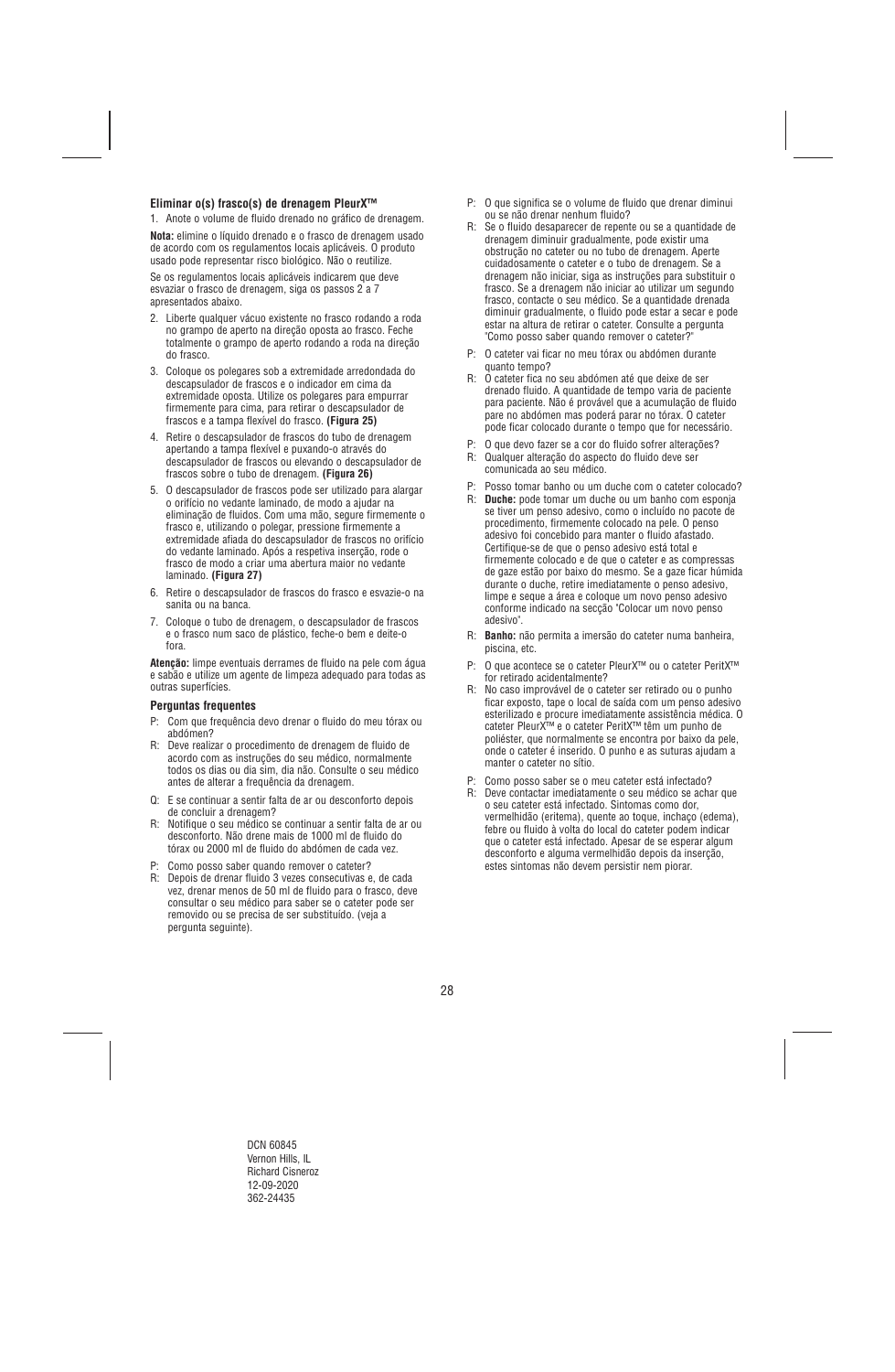## **Glossário**

**Ascite:** líquido que se acumula no abdómen

**Pneumotórax:** ar no espaço entre os pulmões e a parede torácica

**Colapso circulatório:** quebra de tensão repentina; choque

**Eritema:** vermelhidão da pele

**Edema:** inchaço devido ao excesso de fluido

**Desequilíbrio electrolítico:** alteração do nível normal de certos químicos no organismo, como por exemplo sódio ou potássio

**Hipotensão:** tensão baixa

**Peritoneu:** membrana que reveste o interior do abdómen e circunda os órgãos abdominais

**Cavidade peritoneal:** cavidade no abdómen formada pelas membranas interiores e exteriores do peritoneu

**Peritonite:** infecção do peritoneu

**Falta de proteínas:** redução da quantidade de proteínas no sangue

**Edema pulmonar de reexpansão:** acumulação de fluido nos pulmões associada a uma drenagem muito rápida de uma efusão pleural

## **Acessórios**

Tubo de drenagem bloqueável **REF** 50-7245A

Tampa da válvula **REF** 50-7235A

Contacte o seu médico, a sua instituição de cuidados de saúde ou a CareFusion para saber como pode obter os acessórios.

#### **Garantia**

A CareFusion garante que este dispositivo médico não tem defeitos a nível de material nem a nível de fabrico. As garantias acima mencionadas substituem todas as outras garantias, explícitas ou implícitas, incluindo qualquer garantia de comerciabilidade ou adequação para um determinado propósito. A adequação do dispositivo médico para utilização em qualquer procedimento cirúrgico deve ser determinada por um profissional médico devidamente qualificado. A CareFusion não se responsabiliza por danos incidentais ou consequenciais de qualquer tipo.

**Nota:** não fabricado em látex de borracha natural.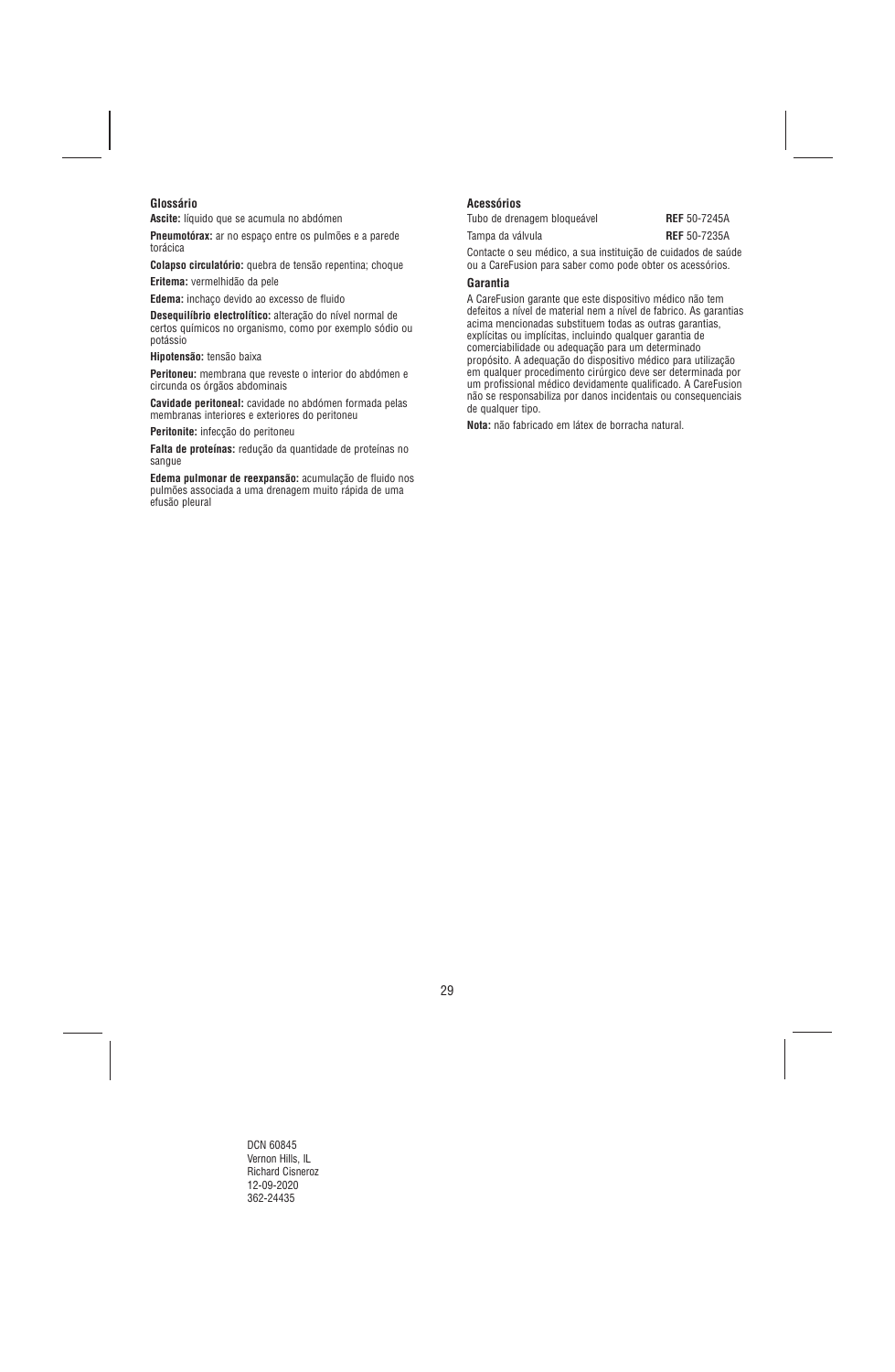

## **PleurX™-drainageprocedure**

## **Gebruiksinstructies**

U moet door een arts of verpleegkundige zijn getraind in het juiste gebruik van de onderdelen in deze set. Neem contact op met uw arts of verpleegkundige indien u problemen of vragen hebt met betrekking tot het draineren van het vocht.

Lees de volledige folder aandachtig door alvorens vocht te draineren.

## **Productinformatie**

De PleurX™-katheter **(afbeelding 2)** kan in uw borst worden geplaatst om vocht rond uw longen af te voeren. De PeritX™ katheter kan in uw buik worden geplaatst om vocht uit dit gebied af te voeren. Uw arts heeft de PleurX™-katheter of de PeritX™-katheter geplaatst zodat u thuis vocht uit uw borst (PleurX™) of buik (PeritX™) kunt afvoeren. Een deel van de katheter bevindt zich in uw lichaam en bevat enkele openingen waardoor het vocht in de katheter kan komen. Het vocht wordt gedraineerd via het buitenste uiteinde van de katheter. Er bevindt zich een klep aan het buitenste uiteinde van de katheter, waardoor er geen lucht binnenkomt en geen vocht naar buiten lekt als u niet aan het draineren bent.

## **PleurX™-katheter of PeritX™-katheter**



De PleurX™-drainagekit en -vacuümflessen kunnen worden gebruikt voor het afvoeren van vocht via de PleurX™-katheter of de PeritX™-katheter. Gebruik voor het beste resultaat en om beschadiging van de katheter te voorkomen altijd de PleurX™ drainageonderdelen bij het afvoeren van vocht via de PleurX™ katheter of de PeritX™-katheter.

#### **Indicaties voor gebruik**

De PleurX™-drainagekits zijn uitsluitend geïndiceerd voor gebruik met de PleurX™-katheter en de PeritX™-katheter voor intermitterende drainage.

#### **Waarschuwingen**

#### **Volg de onderstaande stappen indien de katheter onopzettelijk wordt doorgesneden of de klep lekt:**

- a. Knijp de katheter dicht met uw vingers.
- b. Schuif de blauwe **nood**schuifklem over de katheter en duw de katheter volledig in het smalle uiteinde van de klem. Hierdoor wordt de katheter afgesloten. **(Afbeelding 3)**
- c. Waarschuw onmiddellijk uw arts.



## **Belangrijke opmerkingen**

Uitsluitend voor eenmalig gebruik. Hergebruik kan een nietfunctionerend product tot gevolg hebben of bijdragen aan kruisbesmetting.

Bevat ftalaten. Het voordeel van behandeling weegt zwaarder dan de geringe mogelijkheid van blootstelling aan ftalaten.

**Borst:** mogelijke complicaties van drainage van de pleurale ruimte zijn onder meer pneumothorax, re-expansie van een longoedeem, hypotensie, circulatoire collaps en infectie.

**Buik:** mogelijke complicaties van het afvoeren van vocht uit de buik zijn onder meer hypotensie, circulatoire collaps, elektrolytenonbalans, eiwitdepletie, asciteslekkage, peritonitis, wondinfectie, intraperitoneale adhesie en loculaties van de peritoneale ruimte.

#### **Neem contact op met uw arts indien:**

- u vermoedt dat uw katheter is geïnfecteerd. Pijn, roodheid (erytheem), warm aanvoelen, zwelling (oedeem), koorts en vocht rondom de katheterplaats kunnen indicaties zijn van een geïnfecteerde katheter. Enig ongemak en roodheid na het inbrengen is gebruikelijk, maar dit mag niet aanhouden of erger worden.
- de kortademigheid niet afneemt na het draineren van 1000 ml vocht uit uw borst of 2000 ml vocht uit uw buik.
- de symptomen aanhouden, maar er weinig tot geen vocht uit de katheter loopt.
- minder dan 50 ml vocht wordt gedraineerd tijdens drie (3) opeenvolgende drainageprocedures.
- het vocht er opeens aanzienlijk anders uitziet (kleur, consistentie, enz.) per drainage.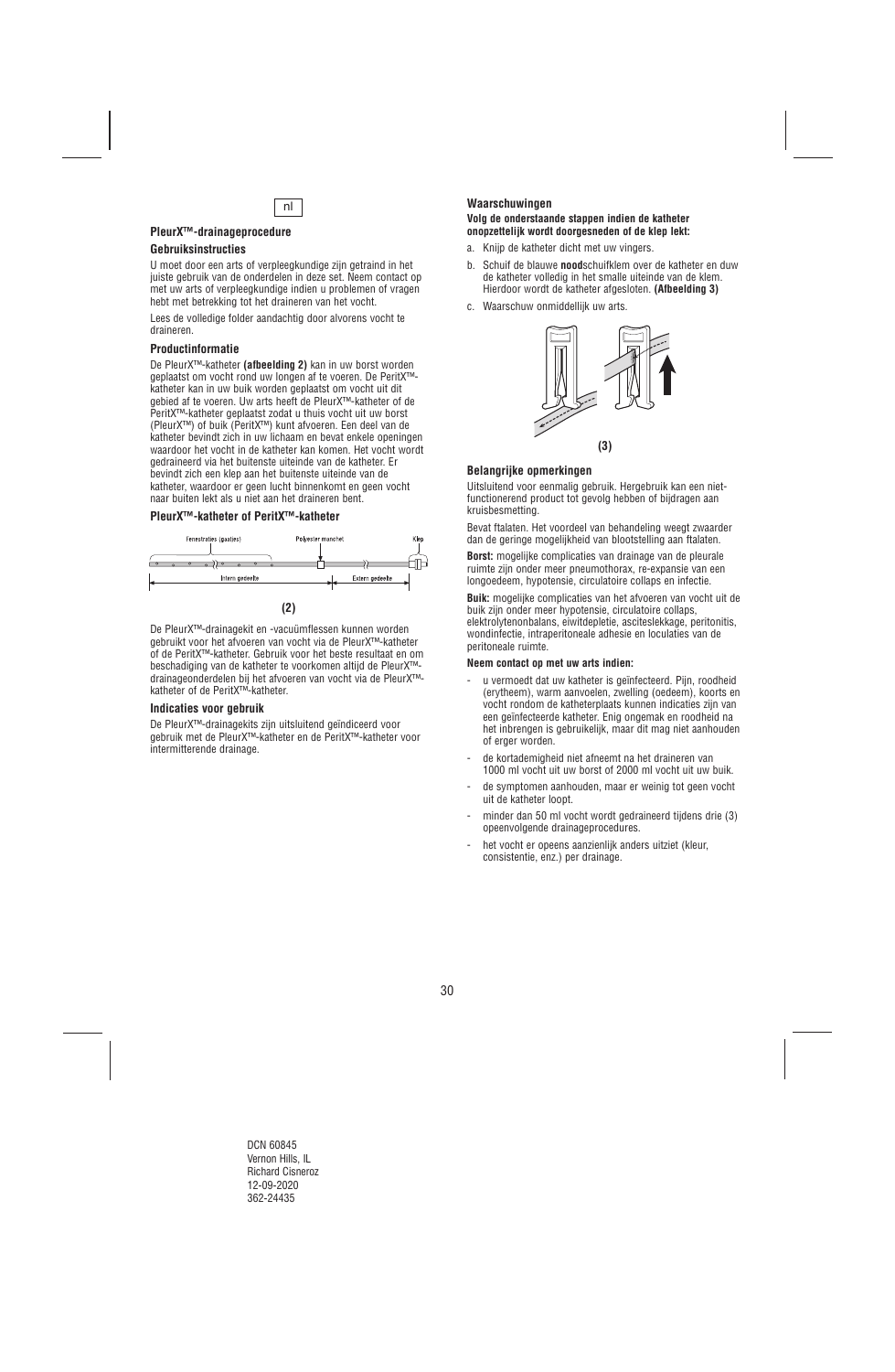## **Steriliteit**

Het procedurepak en de vacuümfles (met drainagelijn) zijn gesteriliseerd. De binnenkant en de verbindingsstukken van de fles worden niet blootgesteld aan sterilisatiemiddelen. Er mogen geen monsters van de flessen worden genomen. Deze producten zijn uitsluitend bestemd voor eenmalig gebruik. Niet opnieuw steriliseren.

Niet gebruiken als de verpakking is beschadigd.

CareFusion is niet verantwoordelijk voor een product dat opnieuw is gesteriliseerd en accepteert geen product dat is geopend, maar niet is gebruikt, voor vergoeding of vervanging.

## **PleurX™-drainageonderdelen**

De volgende onderdelen zijn vereist om een drainageprocedure uit te voeren: **(Afbeelding 1)**

- 1 Plastic vacuümfles met aangesloten drainagelijn
- 1 Procedurepak dat de volgende steriele onderdelen bevat:
- 1 Zelfklevend verband **(A)**

Blauwe folie (om de volgende onderdelen) **(B)** 

- 3 Alcoholdoekjes **(C)**
- 1 Paar handschoenen **(D)**
- 1 Klepdop **(E)**
- 1 Blauwe **nood**schuifklem **(F)**
- 4 Gaasjes: 10,2 cm x 10,2 cm (4 inch x 4 inch) **(G)**
- 1 Schuimrubber katheterkussentje **(H)**

#### **Werkwijze drainage met de PleurX™-vacuümfles**

Nu u door de arts of verpleegkundige bent getraind in de drainageprocedure, zou u deze stapsgewijze instructies zonder moeite moeten kunnen opvolgen. Draineer zoals voorgeschreven door uw arts, doorgaans elke dag of om de dag. Wijk niet af van de door uw arts voorgeschreven frequentie of hoeveelheid vocht zonder uw arts hierover eerst te raadplegen.

#### **Voorbereiding voor drainage**

**Waarschuwing:** gebruik geen schaar of andere scherpe objecten in de buurt van de katheter.

**Opmerking:** de blauwe **nood**schuifklem moet worden gebruikt indien de katheter onopzettelijk wordt doorgesneden. **Zie waarschuwingen (Afbeelding 3)** 

- 1. Creëer een hygiënische werkplek op een tafelblad of werkblad. Zorg ervoor dat u zich in de buurt van een wasbak en een vuilnisbak bevindt.
- 2. Plaats het aantal flessen dat u van plan bent te gebruiken binnen handbereik van uw werkplek.
- 3. Was uw handen gedurende minimaal één minuut grondig met water en zeep.
- 4. Verwijder het zelfklevende verband dat om uw katheter zit en werp dit weg. Trek niet aan de katheter: houd tijdens het verwijderen van het zelfklevende verband één hand ter ondersteuning op de huid, pak met de andere hand voorzichtig één kant van het zelfklevende verband vast en verwijder dit langzaam van de huid. **(Afbeelding 4a) Opmerking:** voorkom huidletsel door het zelfklevende verband langzaam te verwijderen in plaats van het los te trekken van de huid. **(Afbeelding 4b)**

**Let op:** pijn, roodheid (erytheem), warm aanvoelen, zwelling (oedeem), koorts en vocht rondom de katheterplaats kunnen indicaties zijn van een geïnfecteerde katheter. Enig ongemak en roodheid na het inbrengen is gebruikelijk, maar dit mag niet aanhouden of erger worden. Rond de drainageprocedure af en raadpleeg uw arts of verpleegkundige als u tekenen van infectie constateert.

- 5. Was uw handen nogmaals gedurende minimaal één minuut grondig met water en zeep.
- 6. Open de zak met de drainagekit en verwijder de verpakking van het procedurepak.
- 7. Open de verpakking van het procedurepak. Leg het zelfklevende verband aan de kant.
- 8. Plaats het pakket met het blauwe folie op uw werkplek, met de klep aan de bovenkant. Maak het blauwe folie voorzichtig los door aan de buitenkant van het folie te trekken. **(Afbeelding 5)** Laat de bijgesloten onderdelen op het folie zitten. De onderdelen en de binnenkant van het folie zijn steriel. Raak deze niet aan met uw blote handen of met niet-steriele voorwerpen.
- 9. Haal de fles met de drainagelijn uit de buitenste verpakking. Plaats de fles bij het blauwe folie en leg de toegangstip op het blauwe folie. Raak de tip niet met uw handen of nietsteriele materialen aan als de beschermdop van de toegangstip is gevallen. Het is met name belangrijk dat de toegangstip steriel blijft.
- 10. Verwijder de papieren tape van de drainagelijn en rol de drainagelijn af. Plaats de toegangstip terug op het blauwe folie.
- 11. Pak de handschoenen op bij de gevouwen manchet en trek ze aan zoals afgebeeld. **(Afbeelding 6)** De handschoenen passen aan beide handen. Zorg ervoor dat de buitenkant van de handschoen niet in aanraking komt met niet-steriele materialen, zoals uw huid of kleding.
- 12. Scheur de drie verpakkingen met alcoholdoekjes open, maar haal de doekjes er nog niet uit. Plaats deze op het blauwe folie.

**Let op:** de alcoholdoekjes zijn brandbaar. Stel de doekjes niet bloot aan open vuur.

#### **De drainagefles aansluiten**

**Waarschuwing:** houd de klep op uw katheter en de toegangstip op de drainagelijn schoon. Houd ze uit de buurt van andere voorwerpen om verontreiniging te helpen voorkomen.

**Waarschuwing:** stop niets anders dan de toegangstip van de drainagelijn in de klep van de katheter, omdat de klep door andere hulpmiddelen beschadigd kan raken. Bij een beschadigde klep kan lucht in uw lichaam komen of vocht door de klep uit uw lichaam lekken wanneer er geen drainage plaatsvindt.

1. Sluit de rolklem volledig door het wiel op de rolklem in de richting van de fles te draaien. **(Afbeelding 7)** 

**Let op:** de rolklem op de drainagelijn moet volledig zijn gesloten wanneer er niet wordt gedraineerd, omdat het vacuüm in de fles anders verloren kan gaan.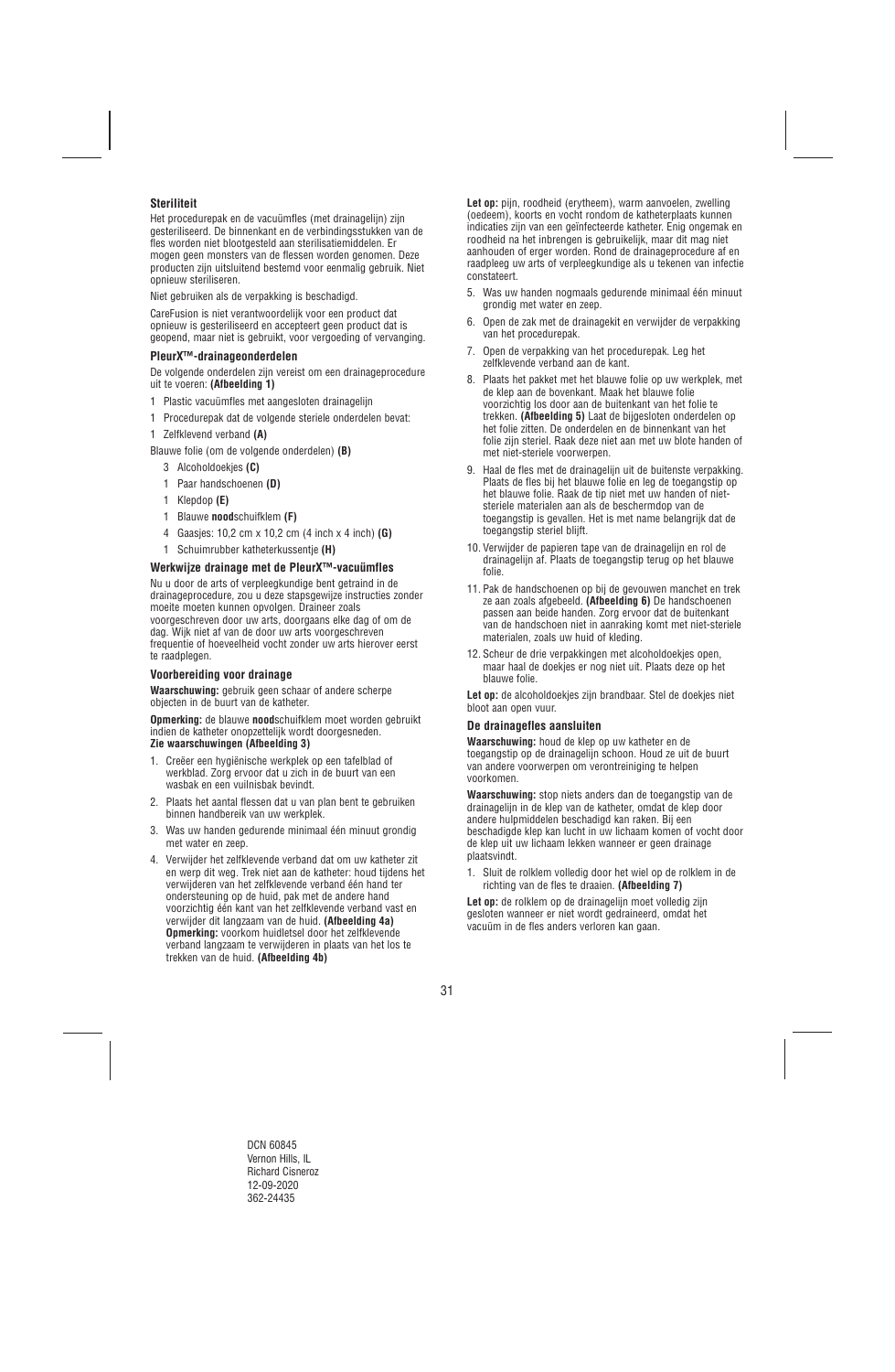- 2. Verwijder de beschermdop van de toegangstip door eraan te draaien en deze voorzichtig los te trekken. Werp de beschermdop weg. Plaats de toegangstip terug op het steriele blauwe folie. **(Afbeelding 8)**
- 3. Houd de onderkant van de katheterklep vast en verwijder de dop door deze linksom te draaien en er voorzichtig aan te trekken. **(Afbeelding 9)** Werp de beschermdop weg.
- 4. Reinig het gebied rondom de klepopening met een alcoholdoekje. Werp het alcoholdoekje weg. **(Afbeelding 10)**
- 5. Breng de toegangstip voorzichtig in de katheterklep in. U zult een klik voelen en horen wanneer de vergrendelbare toegangstip en de klep stevig op elkaar zijn aangesloten. **(Afbeelding 11)**

Let op: zorg ervoor dat de klep en de toegangstip volledig zijn aangesloten tijdens drainage. Als ze per ongeluk worden gescheiden, kunnen ze verontreinigd raken. Reinig de klep als dit gebeurt met een alcoholdoekje en gebruik een nieuwe drainagelijn om mogelijke verontreiniging te voorkomen.

**Let op:** er dienen voorzorgsmaatregelen te worden getroffen om ervoor te zorgen dat de drainagelijn niet wordt uitgerekt en er niet aan wordt getrokken.

## **Vochtdrainage**

**Waarschuwingen:** het is normaal om enig ongemak of pijn te ervaren bij het draineren van vocht. Draai het wiel op de rolklem in de richting van de fles om de stroom vocht gedurende een paar minuten te vertragen of te stoppen indien u ongemak of pijn ervaart tijdens het draineren. Neem contact op met uw arts of verpleegkundige als u zich hierna niet beter gaat voelen of als de pijn erger wordt. Pijn kan duiden op een infectie.

**Waarschuwingen:** draineer nooit in één keer meer dan 1000 ml vocht uit uw borst of 2000 ml vocht uit uw buik.

- 1. De steunklem op de vacuümfles zorgt ervoor dat het vacuümzegel op de fles niet wordt verbroken voordat u klaar bent. Verwijder de steunklem door het bovenste gedeelte van de flens vast te pakken en naar buiten te trekken in de richting van de pijl. **(Afbeelding 12)**
- 2. Houd de fles met één hand stevig vast en druk met de andere hand de witte 'T'-zuiger omlaag om de folieafdichting te perforeren. Het vacuüm in de fles zorgt ervoor dat de flexibele flesdop omlaag wordt getrokken. **(Afbeelding 13)**
- 3. Draai het wiel op de rolklem van de vacuümfles af om met draineren te beginnen. **(Afbeelding 14)** Op het moment dat het vocht door de drainagelijn begint te stromen, kan de rolklem gedeeltelijk worden gesloten om de stroom vocht te vertragen door het wiel op de rolklem in de richting van de fles te draaien.
- 4. De stroom in de fles kan afnemen als het vocht bijna volledig is gedraineerd. Sluit de rolklem volledig door het wiel op de rolklem in de richting van de fles te draaien als de stroom stopt of de fles vol is. Draineren neemt gemiddeld  $5 - 15$  minuten in beslag.

#### **De drainagefles verwisselen**

Volg dezelfde stappen als u om wat voor reden dan ook moet overgaan op een nieuwe fles.

- 1. Haal de nieuwe fles met de drainagelijn uit de buitenste verpakking. Plaats de fles bij het blauwe folie en leg de toegangstip op het blauwe folie. Raak de tip niet met uw handen of niet-steriele materialen aan als de beschermdop van de toegangstip is gevallen. Het is met name belangrijk dat de toegangstip steriel blijft.
- 2. Verwijder de papieren tape van de drainagelijn en rol de drainagelijn af. Plaats de toegangstip op het blauwe folie.
- 3. Sluit de rolklem volledig door het wiel op de rolklem in de richting van de fles te draaien. **(Afbeelding 7)**
- 4. Verwijder de beschermdop van de toegangstip door eraan te draaien en deze voorzichtig los te trekken. Werp de beschermdop weg. Plaats de toegangstip terug op het steriele blauwe folie. **(Afbeelding 8)**
- 5. Trek de toegangstip van de gebruikte fles met een stevige, gelijkmatige beweging uit de klep om de gebruikte fles te verwijderen. Leg de gebruikte drainagelijn neer.
- 6. Pak de nieuwe drainagelijn en breng de toegangstip voorzichtig in de katheterklep in. U zult een klik voelen en horen wanneer de vergrendelbare toegangstip en de klep stevig op elkaar zijn aangesloten.
- 7. Ga verder met de gebruiksinstructies vanaf het kopje **Vocht draineren.** De klep hoeft niet te worden gereinigd na gebruik bij elke fles.

#### **Drainage afronden**

- 1. Trek de toegangstip met een stevige, gelijkmatige beweging uit de klep. **(Afbeelding 15)** Leg de gebruikte drainagelijn neer.
- 2. Reinig de katheterklep met een nieuw alcoholdoekje. Werp het alcoholdoekje weg.
- 3. Plaats de nieuwe dop op de katheterklep en draai deze rechtsom totdat deze in de vergrendelde stand klikt. De dop voelt mogelijk los aan totdat deze in de vergrendelde stand klikt. **(Afbeelding 16)**

#### **Een nieuw zelfklevend verband aanbrengen**

- 1. Reinig het gebied rondom de katheterplaats met een nieuw alcoholdoekje. **(Afbeelding 17)**
- 2. Plaats het schuimrubberen katheterkussentje om de katheter. **(Afbeelding 18)**
- 3. Wikkel de katheter in lussen en plaats die op het schuimrubberen kussentje. **(Afbeelding 19)**
- 4. Bedek de katheter met maximaal vier (4) gaasjes. **(Afbeelding 20)**
- 5. Trek beide handschoenen uit.
- 6. Het zelfklevende verband bestaat uit drie (3) lagen:
	- a. bedrukte laag
	- b. hygiënisch wondverband
	- c. middenpaneel en ondersteund frame
- 7. Haal de bedrukte laag van het zelfklevende verband af, zodat het klevende oppervlak zichtbaar wordt. **(Afbeelding 21)**
- 8. Centreer het zelfklevende verband boven de gaasjes en druk dit vervolgens stevig aan. **(Afbeelding 22) Opmerking:** rek het zelfklevende verband niet op tijdens het aanbrengen.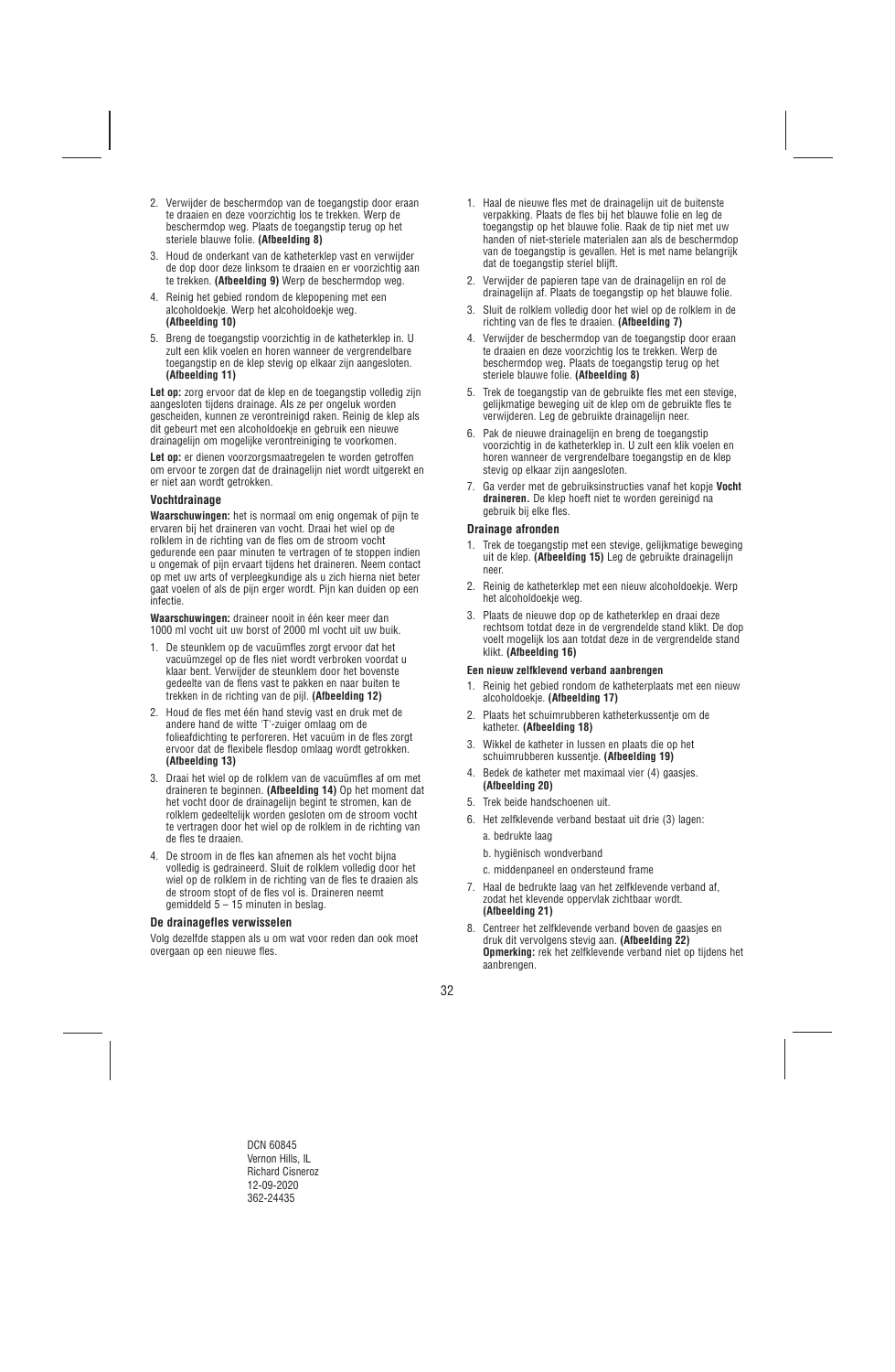- 9. Verwijder het middenpaneel van het ondersteunende frame van het zelfklevende verband en werp dit weg. **(Afbeelding 23)**
- 10. Verwijder het frame langzaam en strijk de zelfklevende verbandhoekjes tegelijkertijd glad. **(Afbeelding 24)**
- 11. Strijk het volledige zelfklevende verband onder stevige druk vanuit het midden naar de hoeken glad voor betere hechting.

#### **De PleurX™ drainagefles(sen) afvoeren**

1. Registreer het volume van het drainagevocht in een drainagetabel.

**Opmerking:** voer de gedraineerde vloeistof en de gebruikte drainagefles af conform de plaatselijke geldende voorschriften. Een gebruikt product kan een biologisch gevaar vormen. Niet opnieuw gebruiken.

Volg stap 2 t/m 7 hieronder om de drainagefles te legen indien dit wordt vereist door de plaatselijke geldende voorschriften.

- 2. Hef eventueel vacuüm op dat zich nog in de fles bevindt door het wiel op de rolklem van de fles af te draaien. Sluit de rolklem vervolgens volledig door het wiel in de richting van de fles te draaien.
- 3. Houd uw duimen onder het afgeronde uiteinde van de flesopener en plaats uw wijsvingers boven op het tegenovergestelde uiteinde. Druk met uw duimen omhoog om de flesopener en de flexibele dop van de fles te verwijderen. **(Afbeelding 25)**
- 4. Haal de flesopener van de drainagelijn af door de flexibele dop vast te pakken en deze door de flesopener te trekken of door de flesopener over de drainagelijn heen te halen. **(Afbeelding 26)**
- 5. De flesopener kan worden gebruikt om de opening in de folieafdichting groter te maken, zodat vloeistoffen gemakkelijker kunnen worden afgevoerd. Houd de fles vast met één hand en gebruik uw duim om het puntige uiteinde van de flesopener stevig in het gat van de folieafdichting te drukken. Draai de fles vervolgens rond, zodat de opening in de folieafdichting groter wordt. **(Afbeelding 27)**
- 6. Haal de flesopener van de fles af en leeg de fles in het toilet of de gootsteen.
- 7. Plaats de drainagelijn, de flesopener en de fles in een plastic zak, sluit de zak goed af en voer deze vervolgens af.

**Let op:** gebruik water en zeep voor het reinigen van huid en een geschikt reinigingsmiddel voor alle andere oppervlakken als er vloeistof is gemorst.

#### **Veelgestelde vragen**

- V: Hoe vaak moet ik vocht uit mijn borst of buik draineren?
- A: U moet draineren zoals voorgeschreven door uw arts, doorgaans elke dag of om de dag. Raadpleeg uw arts alvorens de frequentie van uw drainage te wijzigen.
- V: Wat als ik nog steeds kortademigheid of ongemak ervaar nadat ik ben gestopt met draineren?
- A: Waarschuw uw arts als de kortademigheid of het ongemak aanhoudt. Draineer nooit in één keer meer dan 1000 ml vocht uit uw borst of 2000 ml vocht uit uw buik.
- V: Hoe weet ik wanneer de katheter mag worden verwijderd?
- A: Wanneer u tijdens 3 opeenvolgende drainages vocht probeert af te nemen en er elke keer minder dan 50 ml vocht in de fles stroomt, dient u naar uw arts te gaan om te laten onderzoeken of de katheter kan worden verwijderd of moet worden verplaatst. (Zie volgende vraag.)
- V: Wat betekent het als het volume van het vocht dat ik draineer afneemt of als er helemaal geen vocht wordt gedraineerd?
- A: Als er plotseling geen vocht wordt gedraineerd of de hoeveelheid drainagevocht geleidelijk afneemt, is de katheter of de drainagelijn mogelijk verstopt. Knijp zacht in de katheter en de drainagelijn. Volg de instructies voor het verwisselen van de drainagefles indien de drainage niet begint. Neem contact op met uw arts indien de drainage niet begint bij gebruik van een tweede fles. Bij een geleidelijke afname van de hoeveelheid drainagevocht, is het vocht mogelijk aan het opdrogen en moet de katheter mogelijk worden verwijderd. Zie de vraag: "Hoe weet ik wanneer de katheter mag worden verwijderd?"
- V: Hoe lang blijft de katheter in mijn borst of buik?
- A: De katheter zal daar blijven totdat er geen vocht meer hoeft te worden gedraineerd. De tijdsduur verschilt per patiënt. Vochtophoping in de buik houdt doorgaans niet op, maar in de borst mogelijk wel. De katheter blijft zitten voor zo lang dat nodig is.
- V: Wat moet ik doen als de kleur van het vocht anders is dan de gebruikelijke kleur?
- A: Meld elke verandering in hoe het vocht eruitziet aan uw arts.
- V: Kan ik douchen of in bad gaan met de katheter?
- A: **Douche:** u kunt douchen of een sponsbad nemen indien er een zelfklevend verband zoals dat in het procedurepak stevig op uw huid is bevestigd. Het zelfklevende verband is ontworpen om vocht te weren. Controleer of het zelfklevende verband volledig en stevig is bevestigd en of de katheter en de gaasjes zich volledig onder het verband bevinden. Verwijder het zelfklevende verband onmiddellijk, reinig en droog het gebied, en breng een nieuw zelfklevend verband aan zoals beschreven onder het kopje "Een nieuw zelfklevend verband aanbrengen" als het gaas nat wordt tijdens het douchen.
- A: **Bad:** zorg ervoor dat de katheter in een bad of zwembad niet onder water wordt gedompeld.
- V: Wat gebeurt er als de PleurX™-katheter of de PeritX™ katheter er per ongeluk wordt uitgetrokken?
- A: Bedek de uitgangsplaats met een steriel zelfklevend verband en raadpleeg onmiddellijk een arts in het onwaarschijnlijke geval dat de katheter eruit is getrokken of de manchet bloot is komen te liggen. De PleurX™-katheter of PeritX™-katheter heeft een polyester manchet die zich normaliter onder de huid bevindt waar de katheter is ingebracht. De manchet en de hechtingen helpen de katheter op zijn plaats houden.
- V: Hoe weet ik of mijn katheter is geïnfecteerd?
- A: Neem direct contact op met uw arts als u vermoedt dat uw katheter is geïnfecteerd. Pijn, roodheid (erytheem), warm aanvoelen, zwelling (oedeem), koorts en vocht rondom de katheterplaats kunnen indicaties zijn van een geïnfecteerde katheter. Enig ongemak en roodheid na het inbrengen is gebruikelijk, maar dit mag niet aanhouden of erger worden.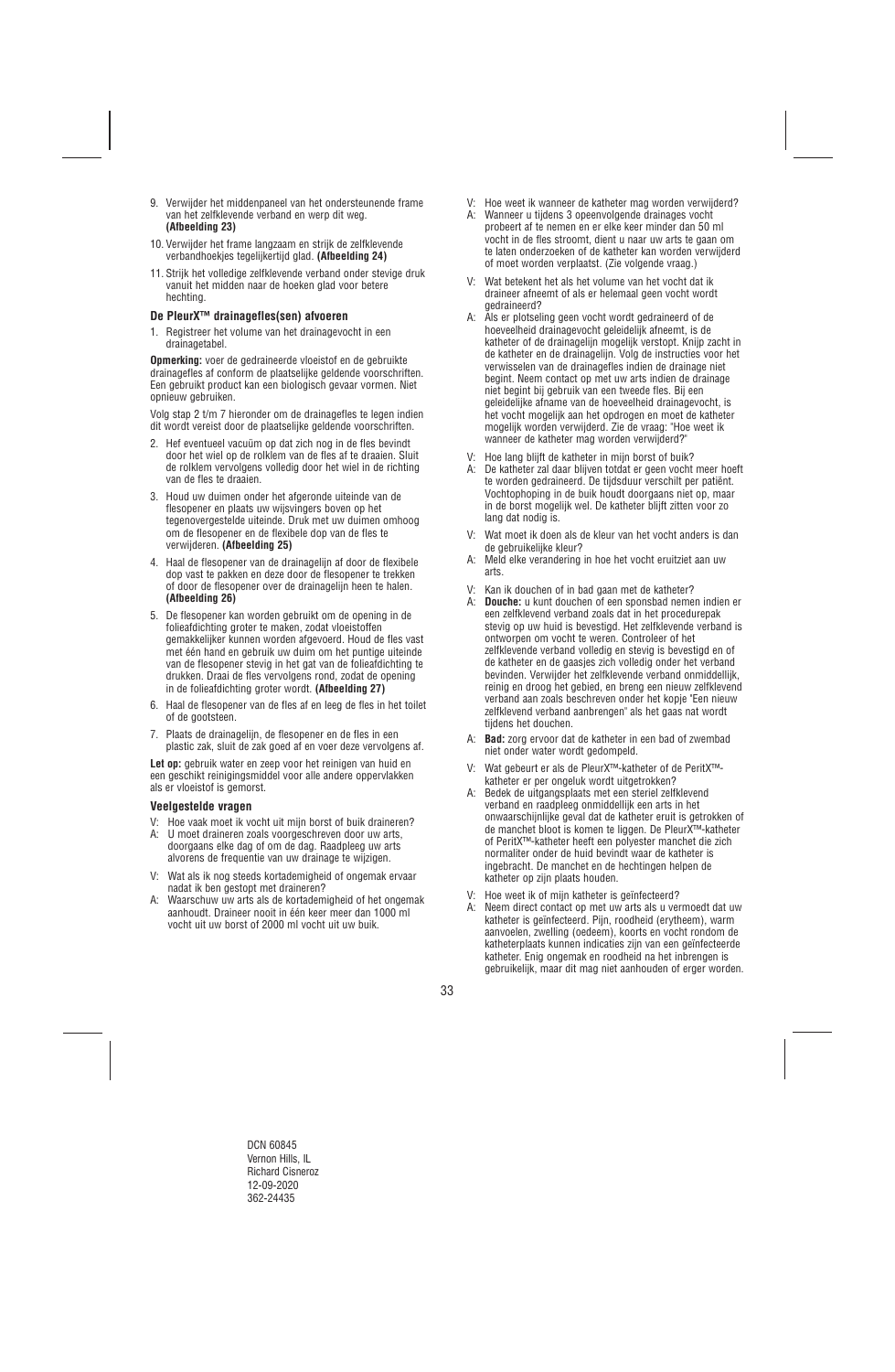## **Verklarende woordenlijst**

**Ascites:** vochtophoping in de buik

**Pneumothorax:** lucht in de ruimte tussen de longen en de borstwand

**Circulatoire collaps:** plotselinge daling van de bloeddruk: shock

**Erytheem:** roodheid van de huid

**Oedeem:** zwelling als gevolg van overmatig vocht

**Elektrolytenonbalans:** verandering in het reguliere niveau van bepaalde chemische stoffen in het lichaam, zoals natrium of kalium

**Hypotensie:** lage bloeddruk

**Peritoneum:** membranen die zich aan de binnenkant van de buik bevinden en de abdominale organen omsluiten

**Peritoneale ruimte:** ruimte in de buik die wordt gevormd door de binnenste en de buitenste membranen van het peritoneum

**Peritonitis:** infectie van het peritoneum

**Eiwitdepletie:** vermindering van de hoeveelheid eiwit in het bloed

**Re-expansie van een longoedeem:** opeenhoping van vocht in de long als gevolg van zeer snelle drainage van een pleurale effusie

### **Accessoires**

Vergrendelbare drainagelijn **REF** 50-7245A

Klepdop **REF** 50-7235A

Neem contact op met uw arts, gezondheidszorginstantie of CareFusion over de aanschaf van onderdelen.

#### **Garantie**

CareFusion garandeert dat dit medische hulpmiddel vrij is van defecten in zowel materialen als uitvoering. De bovenstaande garanties komen in plaats van alle andere garanties, hetzij uitdrukkelijk of impliciet, waaronder alle garanties van verkoopbaarheid of geschiktheid voor een bepaald doel. Geschiktheid voor gebruik van het medische hulpmiddel voor chirurgische procedures dient te worden bepaald door een gekwalificeerd medisch deskundige. CareFusion is niet aansprakelijk voor incidentele schade of gevolgschade van welke aard dan ook.

**Opmerking:** niet vervaardigd van natuurlijk rubber.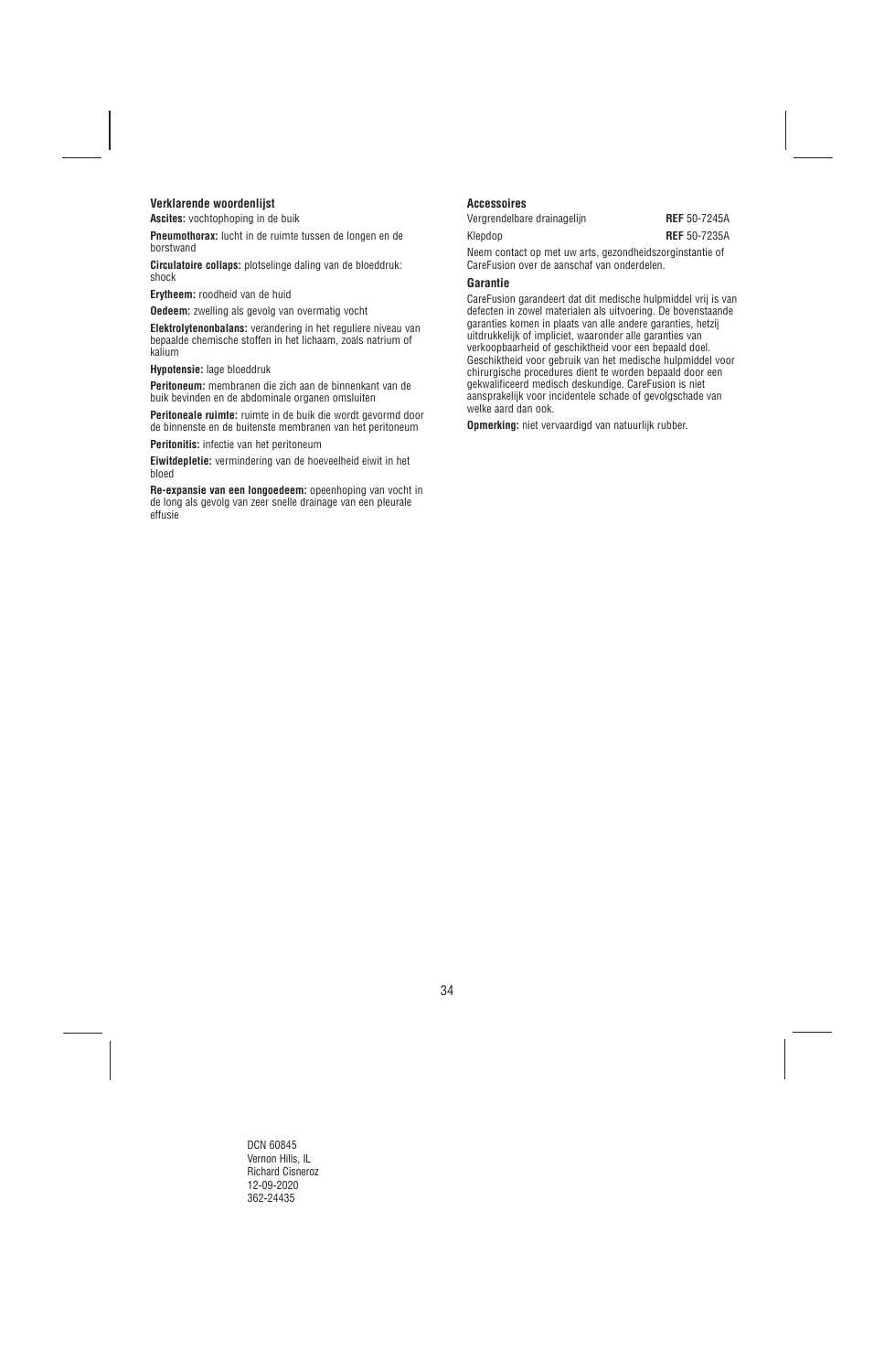

## **PleurX™ dräneringsprocedur**

### **Bruksanvisning**

Du bör ha fått utbildning av en läkare eller sjuksköterska om rätt sätt att använda föremålen i detta kit. Om du har några problem eller frågor om tömning av vätskan, kontakta din läkare eller sjuksköterska.

Läs hela detta häfte noggrant innan du tömmer vätska.

#### **Produktinformation**

PleurX™-katetern **(Figur 2)** kan placeras i bröstet för att tappa av vätska från området runt lungorna eller i buken för att tappa av vätska som ansamlas där. Din läkare har lagt PleurX™ katetern så att du kan tappa av vätska från bröstet eller PeritX™-katetern så att du kan tappa av vätska från buken när du är hemma. En del av katetern är inne i din kropp och har flera hål som gör att vätska kan komma in i katetern. Vätskan töms ut genom den yttre änden på katetern. Det finns en ventil i den yttre änden på katetern som förhindrar att luft kommer in och vätska läcker ut när du inte tömmer.

## **PleurX™-kateter eller PeritX™-kateter**



PleurX™ dräneringssats och vakuumflaskor kan användas för att tappa av vätska genom PleurX™-katetern eller PeritX™ katetern. För att ge bästa möjliga prestanda och undvika skador på katetern, använd alltid förbrukningsmaterial för PleurX™-tömning för att tappa av vätska genom PleurX™ katetern eller PeritX™-katetern.

#### **Indikationer för användning**

PleurX™ dräneringssatser är avsedda att endast användas med PleurX™-katetern och PeritX™-katetern för regelbunden dränering.

#### **Varningar**

#### **Om du råkar klippa katetern eller ventilen läcker, följ dessa steg:**

- a. Kläm katetern mellan fingrarna för att stänga den.
- b. Tryck den blå **akut**glidklämman över katetern och tryck katetern helt in i den lilla änden av klämman. Detta stänger katetern. **(Figur 3)**
- c. Informera omedelbart läkaren.



## **Försiktighetsåtgärder**

Endast för engångsbruk. Återanvändning kan resultera i en obrukbar produkt eller bidra till korskontaminering.

Innehåller ftalater. Fördelen med behandlingen uppväger den ytterst ringa risken för exponering för ftalater.

**Bröst:** Potentiella komplikationer av tömning av pleurautrymmet inkluderar, men är inte nödvändigtvis begränsade till, pneumotorax, lungödem på grund av återexpansion, hypotension, cirkulationskollaps och infektion.

**Buk:** Potentiella komplikationer av att tappa av vätska ur buken omfattar, men är inte nödvändigtvis begränsade till, hypotension, cirkulationskollaps, elektrolytstörning, proteinutarmning, ascitesläckage, peritonit, sårinfektion, intraperitoneal adherens och lokulationer av peritonealutrymmet.

#### **Kontakta läkaren om:**

- Du tror att katetern har infekterats. Smärta, rodnad (erytem), värme vid beröring, svullnad (ödem), feber eller vätska runt kateterstället kan indikera att din kateter har infekterats. En del obehag och rodnad efter insättningen förväntas men bör inte bestå eller förvärras.
- Andfåddhet avhjälps inte efter tömning av 1 000 ml från bröstet eller 2 000 ml vätska i buken på en gång.
- Du fortsätter att uppleva symptom, men litet eller ingen vätska töms ur katetern.
- Mindre än 50 ml tömning i tre tömningar i rad.
- Utseende (färg, tjocklek, etc.) förändras avsevärt mellan tömningar.

#### **Sterilitet**

Procedurpaketet och vakuumflaskan (med tömningsledning) har steriliserats. Insidan av flaskan och flaskans anslutningar utsätts inte för steriliseringsmedel. Prover ska tas inte från flaskorna. Dessa produkter är endast för engångsbruk. Får ej resteriliseras.

Använd inte produkten om förpackningen är skadad.

Carefusion påtar sig inget ansvar för produkter som resteriliseras och kommer heller inte att godkänna återbetalning för eller byte av produkter som öppnats men inte använts.

#### **Förbrukningsmaterial för PleurX™-tömning**

Följande förbrukningsmaterial krävs för att utföra en tömning: **(figur 1)**

- 1 vakuumflaska av plast med ansluten tömningsledning
- 1 procedurpacken innehåller följande sterila artiklar:
- 1 självhäftande omslag **(A)**

Blått omslag (innehåller följande) **(B)** 

- 3 spritkompresser **(C)**
- 1 par handskar **(D)**
- 1 ventillock **(E)**
- 1 blå **akut**glidklämma **(F)**
- 4 gasvävsdynor 10 cm x 10 cm **(G)**
- 1 kateterdyna av skumgummi **(H)**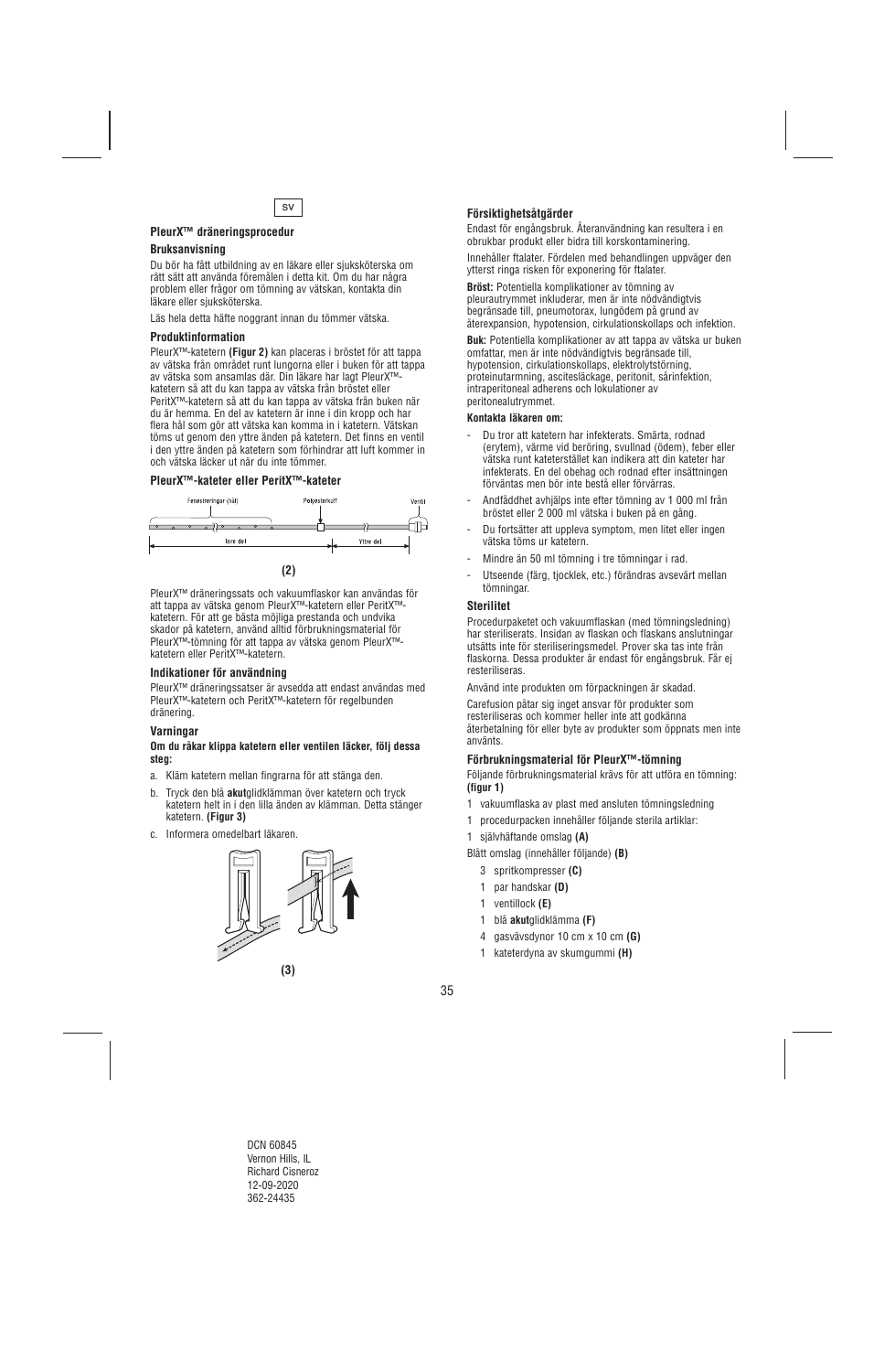## **Så här tömmer du med hjälp av PleurX™ vakuumflaskan**

Nu när din läkare eller sjuksköterska har utbildat dig på tömningsförfarandet bör du finna det lätt att följa dessa stegför-steg-instruktioner. Du bör tömma enligt läkarens instruktioner, vanligen varje eller varannan dag. Ändra inte frekvensen eller töm mer vätska än läkaren har rekommenderat utan att först samråda med läkaren.

## **Förbereda tömning**

**Varning:** Använd inte sax eller andra vassa föremål nära katetern.

**Obs!** Den blå **akut**glidklämman ska användas om du råkar klippa katetern. **Se varningar (Figur 3)** 

- 1. Ordna med en ren, fri arbetsyta på ett bord eller en bänk. Se till att vara i närheten av en diskho och ha en sophink i närheten.
- 2. Placera det antal flaskor som du planerar att använda nära din arbetsplats.
- 3. Tvätta noga händerna med tvål och vatten i minst 1 minut.
- 4. Ta bort det självhäftande omslaget från katetern och släng det. Var noga med att inte dra i katetern: stöd huden medan du tar bort omslaget, fatta försiktigt tag i ena kanten och dra långsamt omslaget från huden. **(Figur 4a) Obs!** Undvik hudtrauma genom att skala omslaget bakåt, snarare än att dra det från huden. **(Figur 4b)**

**Viktigt:** Smärta, rodnad (erytem), värme vid beröring, svullnad (ödem), feber eller vätska runt kateterstället kan indikera att katetern är infekterad. En del obehag och rodnad efter insättningen förväntas men bör inte bestå eller förvärras. Om du ser tecken på infektion, avsluta tömning och rådfråga din läkare eller siuksköterskan.

- 5. Tvätta noga händerna med tvål och vatten i minst 1 minut.
- 6. Öppna tömningskitets påse och ta ut procedurpackens påse.
- 7. Öppna procedurpackens påse. Sätt det självhäftande omslaget åt sidan.
- 8. Lägg paketet med det blå omslaget på arbetsytan med fliksidan vänd uppåt. Veckla försiktigt ut det blå omslaget genom att dra i utsidan av omslaget. **(Figur 5)** Lämna kvar de medföljande föremålen på omslaget. De föremålen och insidan av omslaget är sterila. Ta inte på dem med händerna utan handskar eller andra icke-sterila föremål.
- 9. Ta ut flaskan med dränageslangen från ytterpåsen. Ställ flaskan nära det blå omslaget och placera åtkomstspetsen på det blå omslaget. Om skyddet har fallit bort från åtkomstspetsen, se till att du inte berör spetsen med händerna eller något icke-sterilt. Det är särskilt viktigt att åtkomstspetsen förblir steril.
- 10. Ta bort papperstejpen från dränageslangen och rulla ut dränageslangen. Lägg tillbaka åtkomstspetsen på det blå omslaget.
- 11. Plocka upp handskarna i den vikta manschetten och sätt på så som visas. **(Figur 6)** Både handskarna passar båda händerna. Se till att utsidan av handskarna inte kommer i kontakt med något icke-sterilt, såsom din hud eller dina kläder.

12. Öppna tre spritkompresser, men ta inte ut kompresserna från sina påsar. Placera dem på det blå omslaget.

**Viktigt:** Spritkompresserna är antändliga. Utsätt inte kompresserna för öppen låga.

## **Anslut tömningsflaskan**

**Varning:** Se till att hålla ventilen på katetern och åtkomstspetsen på tömningsledningen rena. Håll dem borta från andra föremål för att undvika kontaminering.

**Varning:** För inte in något annat än den låsbara tömningsledningens åtkomstspets i kateterns ventil eftersom ventilen då kan skadas. En skadad ventil kan släppa in luft i kroppen eller låta vätska läcka ut genom ventilen när tömning inte pågår.

1. Stäng rullklämman helt genom att rulla hjulet på rullklämman mot flaskan. **(Figur 7)** 

**Viktigt:** Rullklämman på tömningsledningen måste vara helt stängd när inte tömning pågår, annars kan vakuumet i flaskan gå förlorat.

- 2. Avlägsna skyddet från åtkomstspetsen genom att vrida det och dra försiktigt. Kassera skyddet. Lägg tillbaka åtkomstspetsen på det sterila blå omslaget. **(Figur 8)**
- 3. Håll i basen på kateterventilen och ta bort locket genom att vrida det moturs och dra försiktigt. **(Figur 9)** Släng locket.
- 4. Rengör runt ventilöppningen med en spritkompress. Släng spritkompressen. **(Figur 10)**
- 5. Sätt in åtkomstspetsen ordentligt i kateterventilen. Du känner och hör ett klick när åtkomstspetsen och ventilen kopplas ordentligt ihop. **(Figur 11)**

**Viktigt:** Se till att ventilen och åtkomstspetsen är säkert ihopkopplade under tömning. Om de råkar lossna från varandra kan de bli kontaminerade. Om detta inträffar ska du rengöra ventilen med en spritkompress och använda en ny tömningsledning för att undvika eventuell kontaminering.

**Viktigt:** Vidta försiktighetsåtgärder så att du inte drar eller rycker i tömningsledningen.

#### **Tappa av vätska**

**Varning:** Det är normalt att känna ett visst obehag eller smärta när vätska töms. Vid obehag eller smärta under tömning, rulla hjulet på rullklämman mot flaskan för att bromsa eller stoppa vätskeflödet under några minuter. Om du inte känner dig bättre efter detta eller om smärtan är kraftig, kontakta läkaren eller sjuksköterskan. Smärta kan vara ett tecken på infektion.

**Varning:** Töm inte mer än 1 000 ml vätska från bröstet eller 2 000 ml vätska i buken på en och samma gång.

- 1. Stödklämman på vakuumflaskan säkerställer att vakuumtätningen på flaskan inte bryts innan du är redo. Ta bort stödklämman genom att ta tag i den övre delen av flänsen och dra utåt i pilens riktning. **(Figur 12)**
- 2. Håll flaskan stadig med ena handen och tryck på den vita "T" kolven nedåt med den andra handen så att folietätningen punkteras. Vakuumet i flaskan drar ned det böjliga flasklocket. **(Figur 13)**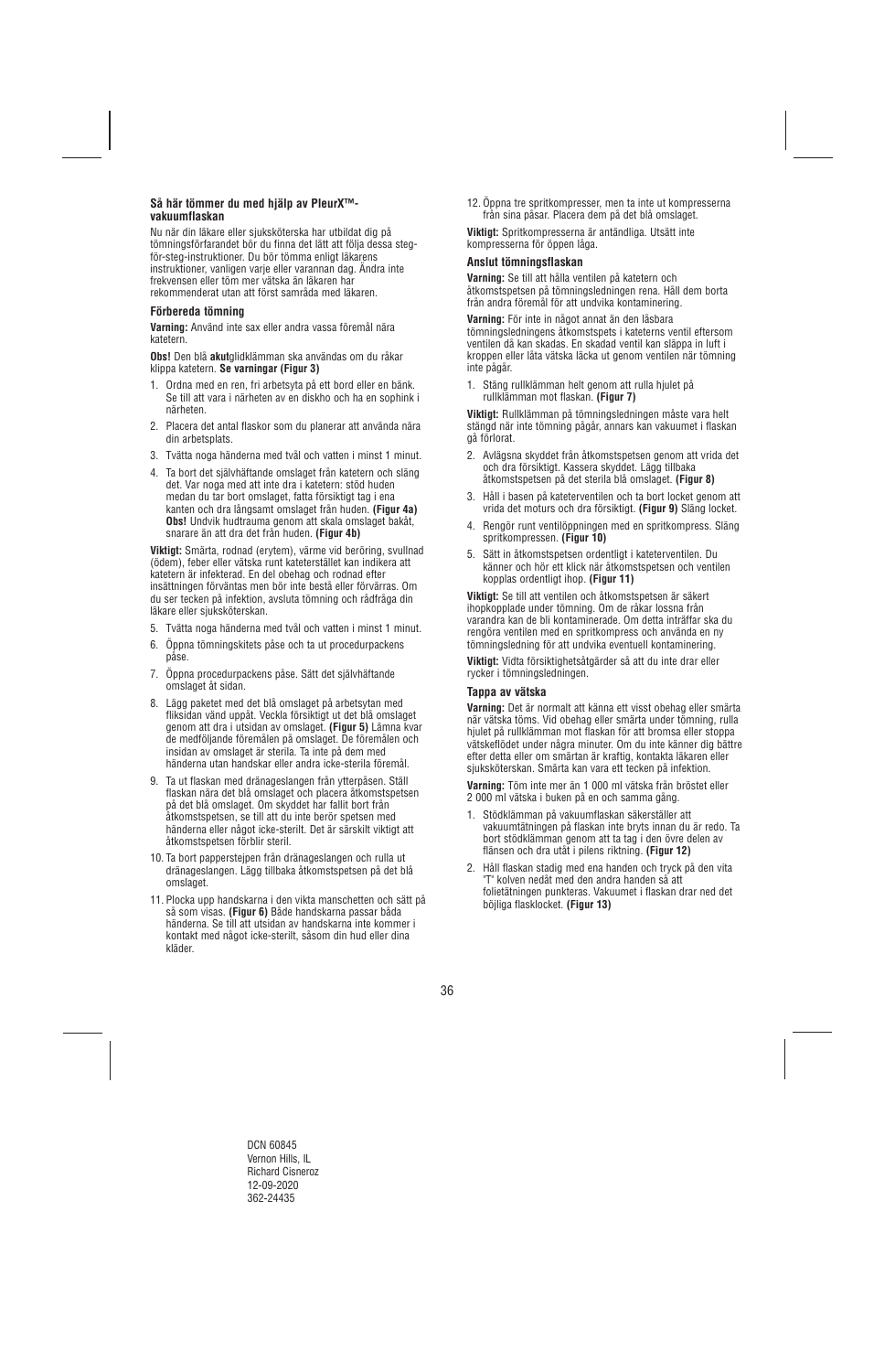- 3. Rulla hjulet på rullklämman bort från vakuumflaskan för att påbörja tömning. **(Figur 14)** När vätskan börjar rinna in i tömningsledningen kan du delvis stänga rullklämman för att bromsa vätskeflödet genom att rulla hjulet på rullklämman mot flaskan.
- 4. Flödet in i flaskan kan saktas ned när vätskan nästan helt har tömts. När flödet avbryts eller flaskan har fyllts, stäng rullklämman helt genom att rulla hjulet på rullklämman mot flaskan. Tömning brukar ta 5-15 minuter.

### **Byta tömningsflaskan**

Om du behöver byta till en ny flaska av någon anledning, följer proceduren samma steg.

- 1. Ta bort den nya flaskan med dränageslangen från den yttre påsen. Ställ flaskan nära det blå omslaget och placera åtkomstspetsen på det blå omslaget. Om skyddet har fallit bort från åtkomstspetsen, se till att du inte berör spetsen med händerna eller något icke-sterilt. Det är särskilt viktigt att åtkomstspetsen förblir steril.
- 2. Ta bort papperstejpen från dränageslangen och rulla ut dränageslangen. Placera åtkomstspetsen på det blå omslaget.
- 3. Stäng helt rullklämman genom att rulla hjulet på rullklämman mot flaskan. **(Figur 7)**
- 4. Avlägsna skyddet från åtkomstspetsen genom att vrida det och dra försiktigt. Kassera skyddet. Lägg tillbaka åtkomstspetsen på det sterila blå omslaget. **(Figur 8)**
- 5. För att ta bort den använda flaskan, dra ut åkomstspetsen på den använda flaskan från ventilen med ett fast, stadig rörelse. Lägg ned den använda tömningsledningen.
- 6. Plocka upp en ny tömningsledning och sätt in åtkomstspetsen ordentligt i kateterventilen. Du känner och hör ett klick när åtkomstspetsen och ventilen kopplas ordentligt ihop.
- 7. Fortsätt följa dessa instruktioner för användning med början med **Tömma ur vätskan.** Du behöver inte rengöra ventilen mellan flaskor.

#### **Avsluta tömning**

- 1. Dra ut åtkomstspetsen ur ventilen med en bestämd, stadig rörelse. **(Figur 15)** Lägg ned den använda tömningsledningen.
- 2. Rengör kateterventilen med en ny spritkompress. Släng spritkompressen.
- 3. Placera det nya locket över kateterventilen och vrid det medurs tills det klickar in i låst läge. Locket kan kännas löst innan det är klickar in i låst läge. **(Figur 16)**

#### **Lägga ett nytt självhäftande omslag**

- 1. Rengör runt kateterstället med en ny spritkompress. **(Figur 17)**
- 2. Placera kateterdynan av skumgummi runt katetern. **(Figur 18)**
- 3. Linda katetern i öglor och placera den över skumgummidynan. **(Figur 19)**
- 4. Täck katetern med upp till fyra (4) gasvävsdynor. **(Figur 20)**
- 5. Ta bort handskarna från båda händerna.
- 6. Det självhäftande omslaget har tre (3) lager: a. tryckt foder
	- b. genomskinligt såromslag
	- c. mittpanelens och ramens baksida
- 7. Dra det tryckta fodret från omslaget så att den vidhäftande ytan blottas. **(Figur 21)**
- 8. Centrera det självhäftande omslaget över gasvävsdynorna och tryck ned på det. **(Figur 22) Obs!** Sträck inte ut omslaget när det sätts på.
- 9. Ta bort och släng mittpanelen från baksidan av det självhäftande omslaget. **(Figur 23)**
- 10. Ta långsamt bort ramen medan du jämnar till omslagets kanter. **(Figur 24)**
- 11. Jämna till hela omslaget från mitten och ut mot kanterna med ett fast tryck för att bättra på vidhäftningen.

#### **Släng PleurX™ tömningsflaskan/-orna**

1. Anteckna volymen på den tömda vätskan på tömningsdiagrammet.

**Obs!** Kassera den tömda vätskan och den använda tömningsflaskan i enlighet med gällande lokala bestämmelser. Den använda produkten kan utgöra en potentiell miljöfara. Får inte återanvändas.

Följ steg 2–7 nedan om tömningsflaskan ska tömmas enligt gällande lokala bestämmelser.

- 2. Frigör eventuellt vakuum som kan finnas kvar i flaskan genom att rulla hjulet på rullklämman bort från vakuumflaskan. Stäng därefter rullklämman helt genom att rulla hjulet mot flaskan.
- 3. Placera tummarna under den rundade änden av flasköppnaren och pekfingrarna ovanpå den motsatta änden. Använd tummarna för att stadigt trycka uppåt för att ta bort flasköppnaren och det böjliga locket från flaskan. **(Figur 25)**
- 4. Ta bort flasköppnaren från dränageslangen genom att klämma på det böjliga locket och dra det igenom flasköppnaren, eller genom att lyfta flasköppnaren över dränageslangen. **(Figur 26)**
- 5. Flasköppnaren kan användas för att förstora hålet i folietätningen för att underlätta vätskekassering. Håll flaskan stadigt med ena handen och använd tummen för att stadigt trycka den spetsiga änden av flasköppnaren in i hålet i folietätningen. När den är infogad roterar du flaskan för att göra en större öppning i folietätningen. **(Figur 27)**
- 6. Ta bort flasköppnaren från flaskan och töm flaskan i toaletten eller avloppet.
- 7. Placera dränageslangen, flasköppnaren och flaskan i en plastpåse. Förslut ordentligt och kassera.

**Viktigt:** Vid spill av vätska, använd tvål och vatten för att tvätta huden och använd lämpligt rengöringsmedel för alla andra ytor.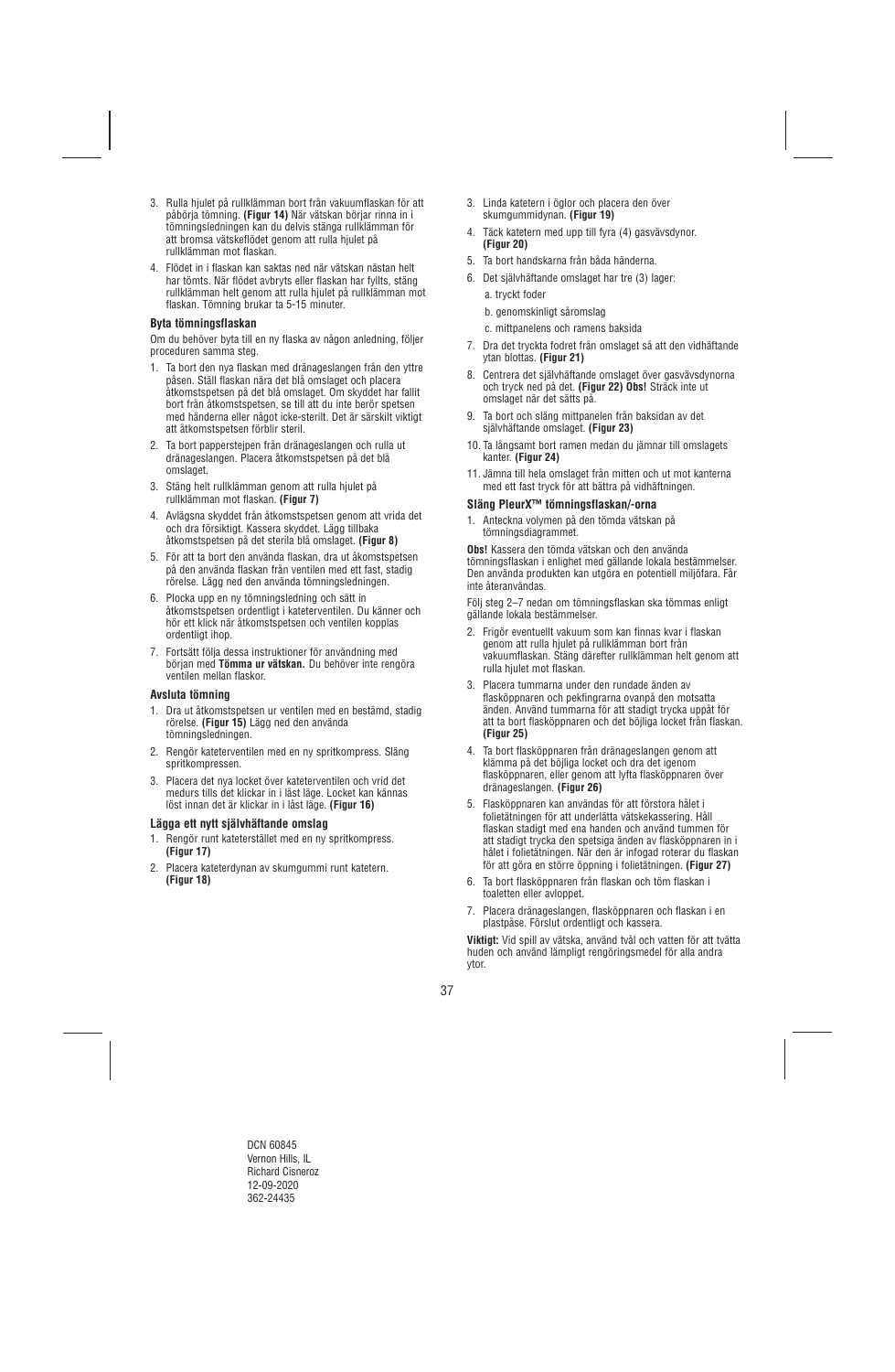## **Vanliga frågor**

- F: Hur ofta ska jag tömma vätska från mitt bröst eller buk?
- S: Du bör tömma vätska läkarens anvisningar, vanligen varje eller varannan dag. Rådfråga din läkare innan du ändrar frekvensen på din tömning.
- F: Vad händer om jag fortfarande känner mig andfådd eller upplever obehag när jag är klar med tömningen?
- S: Meddela läkaren om du fortsätter att känna dig andfådd eller upplever obehag. Töm inte ut mer än 1 000 ml vätska från bröstet eller 2 000 ml vätska från buken på en och samma gång.
- F: När vet jag att katetern kan tas bort?
- S: När du försöker tömma vätska 3 gånger i rad, och varje gång mindre än 50 ml töms ut i flaskan ska du kontakta läkaren för att ta reda på om katetern kan tas bort eller om den behöver bytas ut. (Se nästa fråga.)
- F: Vad innebär det om den vätskevolym jag tömmer minskar eller om jag inte tömmer ut någon vätska alls?
- S: Om vätskan plötsligt försvinner eller om mängden som töms minskar gradvis är det möjligt att katetern eller tömningsledningen kan vara igensatt. Kläm försiktigt på katetern och tömningsledningen. Om tömning inte börjar, följ instruktionerna för att byta till en annan flaska. Om tömningen inte börjar när du använder en andra flaska, kontakta läkaren. Om mängden som töms minskar gradvis kan det vara så att vätskan håller på att torka och det kan vara dags att ta bort katetern. Se frågan "När vet jag att katetern kan tas bort?"
- F: Hur länge kommer katetern att finnas i mitt bröst eller buk?
- S: Katetern kommer att vara kvar tills vätskan slutar tömmas. Tiden varierar från patient till patient. Ansamlingen av vätska upphör sannolikt inte i buken men kan upphöra i bröstet. Katetern kan sitta kvar så länge som du behöver den.
- F: Vad ska jag göra om färgen på vätskan ändras från den vanliga färgen?
- S: Varje förändring i utseendet på vätskan ska rapporteras till läkaren.
- F: Kan jag duscha eller bada med katetern på plats?
- S: **Dusch:** Du kan du duscha eller ta ett svampbad om ett självhäftande omslag som det i procedurpacken finns korrekt anslutet till din hud. Det självhäftande omslaget är utformat för att hålla bort vätskan. Kontrollera att det självhäftande omslaget är helt och ordentligt fastsatt och att katetern och gasvävsdynorna alla befinner sig under det. Om gasväven blir våt i duschen, ta omedelbart bort det självhäftande omslaget, rengör och torka av ytan och sätt på ett nytt självhäftande omslag enligt anvisningarna i avsnittet "Lägga ett nytt självhäftande omslag".
- S: **Bad:** Låt inte katetern ligga i vattnet i ett badkar, en pool eller dylikt.
- F: Vad händer om PleurX™-katetern eller PeritX™-katetern oavsiktligt dras ut?
- S: Skulle katetern mot förmodan dras ut eller manschetten exponeras, täck utgångsstället med ett sterilt självhäftande omslag och uppsök omedelbart läkare. PleurX™-katetern eller PeritX™-katetern har en polyestermanschett som normalt finns under huden där katetern sätts in. Manschetten och suturerna hjälper till att hålla katetern på plats.
- F: Hur vet jag om min kateter är infekterad?
- S: Du bör omedelbart kontakta läkaren om du tror att din kateter är infekterad. Smärta, rodnad (erytem), värme vid beröring, svullnad (ödem), feber eller vätska från runt katetern kan indikera att din kateter är infekterad. En del obehag och rodnad efter insättningen förväntas men bör inte bestå eller förvärras.

## **Ordlista**

**Ascites:** vätska som byggs upp i buken

**Pneumotorax:** luft i utrymmet mellan lungorna och bröstväggen

**Cirkulationskollaps:** plötsligt blodtrycksfall: chock

**Erytem:** rodnad i huden

**Ödem:** svullnad på grund av för mycket vätska

**Elektrolytstörning:** Förändring i normal nivå av vissa kemikalier i kroppen, såsom natrium eller kalium

**Hypotension:** lågt blodtryck

**Peritoneum:** membran som täcker insidan av buken och omger bukens organ

**Peritoneala utrymmet:** utrymme i buken som bildas av peritoneums inre och yttre membran

**Peritonit:** infektion av peritoneum

**Proteinutarmning:** minskning i mängden protein i blodet

**Lungödem på grund av återexpansion:** ansamling av vätska i lungan associerad med mycket snabb tömning av pleural utgjutning

## **Tillbehör**

| Låsbar dränageslang | <b>REF</b> 50-7245A |
|---------------------|---------------------|
| Ventillock          | <b>REF</b> 50-7235A |

Kontakta läkare, hemvårdsföretag eller CareFusion angående hur du ska få förbrukningsartiklar.

## **Garanti**

CareFusion garanterar att denna medicinska anordning är fri från defekter med avseende på både material och utförande. Ovannämnda garanti ersätter alla andra garantier, antingen uttryckta eller underförstådda, inklusive utfästelser om säljbarhet eller allmän lämplighet för något speciellt ändamål. En behörig vårdarbetare får avgöra om den medicinska anordningen lämpar sig för ett kirurgiskt ingrepp. CareFusion ska inte hållas ansvarigt för tillfälliga skador eller följdskador av något slag.

**Obs!** Ej tillverkad med naturligt latexgummi.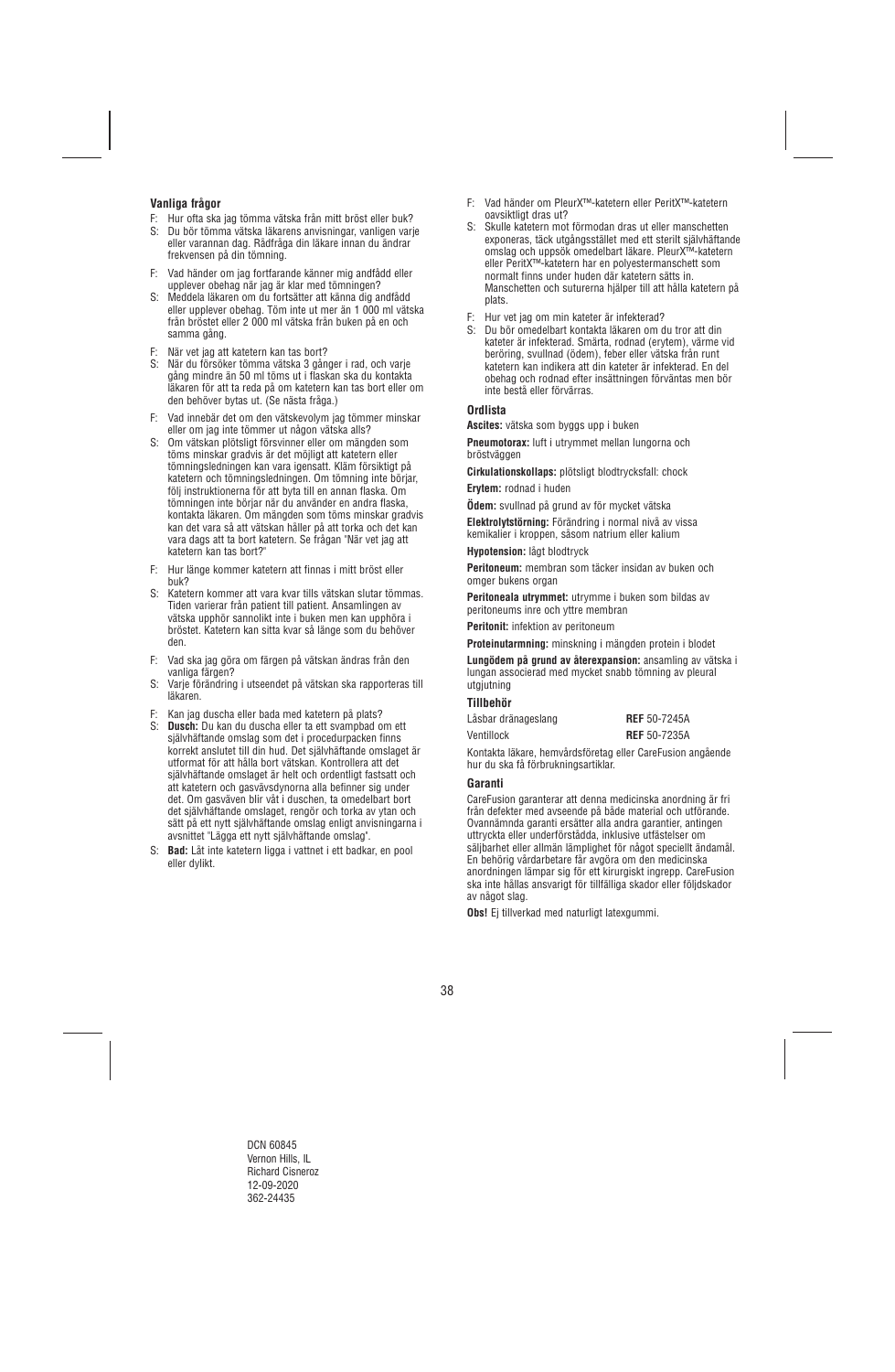

## **PleurX™-dreneeraus**

## **Käyttöohjeet**

Lääkärin tai sairaanhoitajan on opastettava pakkauksessa olevien tarvikkeiden asianmukaisessa käytössä. Jos sinulla on ongelmia tai kysyttävää dreneerauksesta, ota yhteys lääkäriin tai sairaanhoitajaan.

Lue tämä lehtinen kokonaan läpi ennen dreneerausta.

## **Tuotetiedot**

Rintakehään voidaan asettaa PleurX™-katetri **(kuva 2)** keräämään nesteitä keuhkopussinontelosta tai vatsaan voidaan asettaa PeritX™-katetri keräämään nesteitä vatsaontelosta. Lääkäri on asettanut paikalleen PleurX™- tai PeritX™-katetrin, jotta voit dreneerata nestettä rintakehästäsi tai vatsaontelostasi kotona ollessasi. Osa katetrista on kehosi sisällä, ja siinä on useita reikiä, joista neste pääsee sisään. Neste valutetaan ulos katetrin ulkopäästä. Katetrin ulkopäässä on venttiili, joka estää ilman sisäänpääsyn ja nesteen vuotamisen, kun et dreneeraa.

#### **PleurX™- tai PeritX™-katetri**



PleurX™-dreeneeraussarjaa ja -tyhjiöpulloja voi käyttää nesteen valuttamiseen PleurX™- tai PeritX™-katetrin kautta. Jotta katetri toimisi oikein ja vahingoittumatta, käytä aina PleurX™ dreneerausvälineitä valuttaessasi nestettä PleurX™- tai PeritX™-katetrin avulla.

## **Käyttöaiheet**

PleurX™-dreeneeraussarjat on tarkoitettu käytettäväksi vain PleurX™- ja PeritX™-katetrin kanssa ajoittaiseen dreneeraukseen.

#### **Vakavat varoitukset**

#### **Jos katetriin tulee halkeama tai venttiili vuotaa, toimi seuraavasti:**

- a. Purista katetri kiinni sormillasi.
- b. Pujota katetriin **hätäsuljin** ja työnnä katetri kokonaan sulkimen ahtaaseen päähän. Tällöin katetri sulkeutuu. **(Kuva 3)**
- c. Ilmoita asiasta lääkärille välittömästi.





Kertakäyttöinen. Uudelleen käyttäminen voi johtaa tuotteen toimimattomuuteen tai myötävaikuttaa ristikontaminaatioon.

Sisältää ftalaatteja. Hoitokäytöstä saadut hyödyt ovat merkittävämmät kuin vähäinen mahdollisuus altistua ftalaateille.

**Rintakehä:** Nesteen valuttamiseen keuhkopussinontelosta voi liittyä muun muassa seuraavia komplikaatioita: ilmarinta, keuhkon laajentamisen jälkeinen keuhkopöhö, alhainen verenpaine, verenkierron äkillinen romahtaminen ja infektio.

**Vatsa:** vatsaontelon dreneerauksen mahdollisia komplikaatioita ovat mm. seuraavat: matala verenpaine, verenkierron äkillinen romahtaminen, elektrolyyttiepätasapaino, proteiinivaje, askitesvuoto, vatsakalvontulehdus, haavan infektio, vatsakalvon sisäinen kiinnike ja vatsakalvonontelon lokeroituminen.

#### **Ota yhteys lääkäriisi, jos**

- epäilet katetrin kontaminoituneen Kipu, ihon punoitus (eryteema), ihon kuumotus, turvotus (ödeema), kuume tai neste katetrin ympärillä voivat olla merkkejä katetrin kontaminoitumisesta. Vähäistä epämukavuutta ja ihon punoitusta voi esiintyä katetrin asettamisen jälkeen, mutta oireiden ei pitäisi jatkua tai pahentua.
- hengenahdistus ei helpotu, kun vatsaontelosta on kerrallaan dreneerattu 2 000 ml nestettä tai rintakehästä 1 000 ml
- oireet jatkuvat, mutta katetrista virtaa vain vähän tai ei lainkaan nestettä
- kolmessa peräkkäisessä dreneerauksessa nestettä valuu alle 50 ml
- nesteen ulkomuoto (esim. väri tai paksuus) muuttuu huomattavasti dreneerausten välillä.

#### **Steriiliys**

Toimenpidepakkaus ja tyhjiöpullo dreeniletkuineen ovat steriilejä. Pullon sisäpuoli ja pulloliitännät eivät ole steriilejä. Pulloista ei siksi saa ottaa näytteitä. Nämä tuotteet ovat kertakäyttöisiä. Älä steriloi niitä uudelleen.

Ei saa käyttää, jos pakkaus on vahingoittunut.

CareFusion ei vastaa mistään tuotteesta, joka on steriloitu uudelleen, eikä hyvitä tai vaihda mitään tuotetta, joka on käyttämätön mutta avattu.

## **PleurX™-dreneerausvälineet**

Dreneerauksessa tarvitaan seuraavia välineitä **(Kuva 1):** 

- 1 muovinen tyhjiöpullo, jossa on kiinni dreeniletku
- 1 toimenpidepakkaus, jossa on seuraavat steriilit tarvikkeet:
- 1 itsekiinnittyvä sidos **(A)**

sininen kääre (johon on kääritty seuraavat tarvikkeet) **(B)** 

- 3 alkoholipyyhettä **(C)**
- 1 pari käsineitä **(D)**
- 1 venttiilin tulppa **(E)**
- 1 sininen **hätäsuljin (F)**
- 4 harsotyynyä (10 x 10 cm) **(G)**
- 1 vaahtomuovinen katetrityyny **(H)**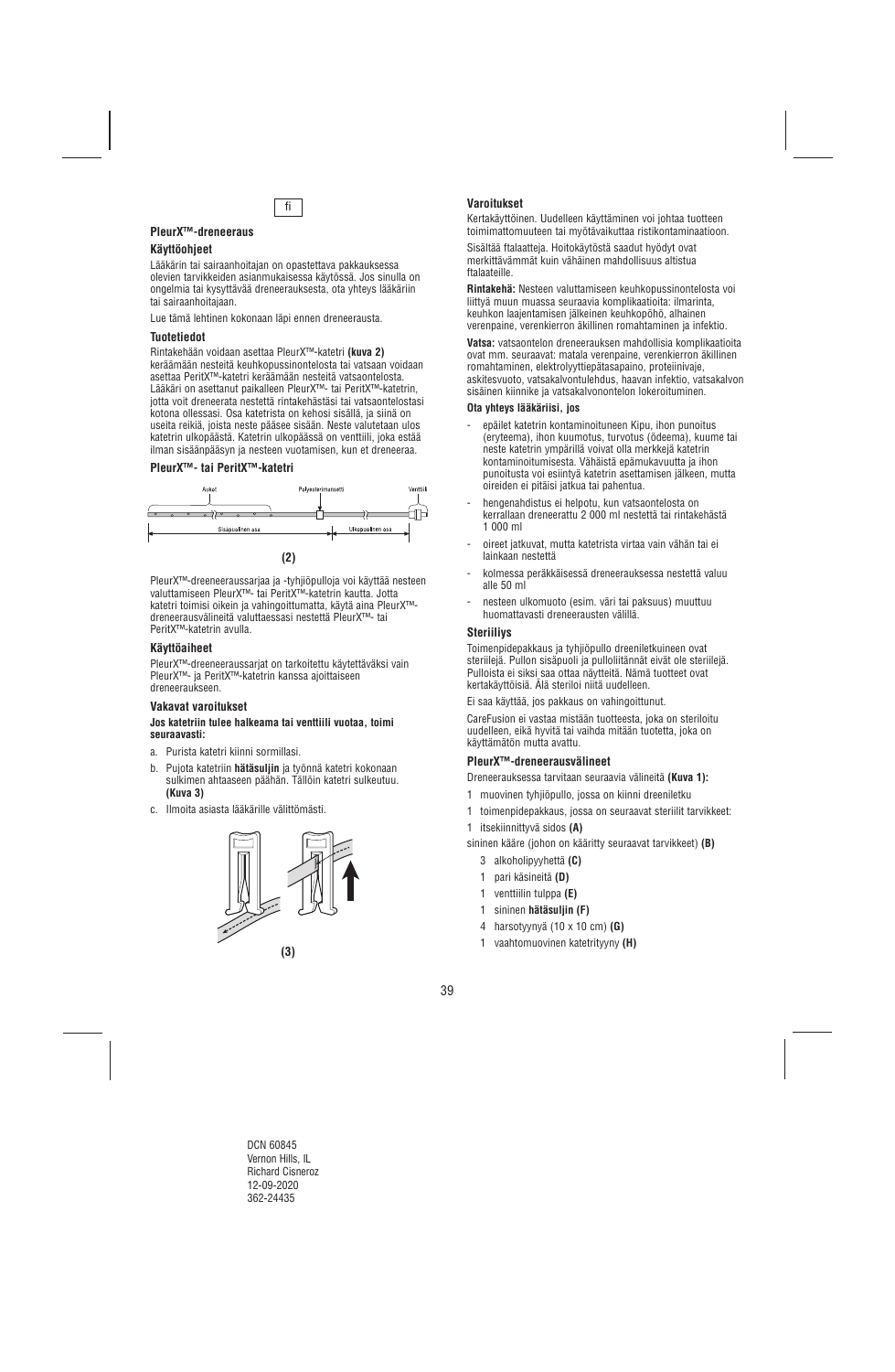## **Dreneeraus PleurX™-tyhjiöpullon avulla**

Kun lääkärisi tai sairaanhoitajasi on opastanut sinua dreneerauksessa, näiden vaiheittaisten ohjeiden noudattaminen on helppoa. Dreneeraa lääkärin ohjeiden mukaan, tavallisesti joka päivä tai joka toinen päivä. Älä muuta dreneerausväliä tai dreneeraa suositeltua enemmän nestettä keskustelematta ensin lääkärisi kanssa.

#### **Dreneerauksen valmisteleminen**

**Vakava varoitus:** Älä käytä saksia tai muita teräviä esineitä katetrin lähettyvillä.

**Huomautus:** Käytä sinistä **hätäsuljinta**, jos katetriin tulee vahingossa viilto. **Katso Vakavat varoitukset (Kuva 3)**

- 1. Järjestä vapaata työtilaa pöydälle tai keittiön työtasolle. Mene lavuaarin lähelle ja ota viereen roska-astia.
- 2. Aseta työpöydälle niin monta pulloa kuin arvelet tarvitsevasi.
- 3. Pese kätesi huolellisesti vedellä ja saippualla (väh. 1 minuutti).
- 4. Irrota katetrin päällä oleva itsekiinnittyvä sidos ja heitä se pois. Varo, ettet vedä katetrista. Paina ihoa irrottaessasi itsekiinnittyvää sidosta. Tartu varovasti sen toiseen reunaan ja kuori sidos varovasti irti ihosta. **(Kuva 4a) Huomautus:** Vältä ihon vahingoittuminen kuorimalla itsekiinnittyvä sidos pois. Älä vedä sitä irti. **(Kuva 4b)**

**Varoitus:** Kipu, ihon punoitus (eryteema), ihon kuumotus, turvotus (ödeema), kuume tai neste katetrin ympärillä voivat olla merkkejä katetrin kontaminoitumisesta. Vähäistä epämukavuutta ja ihon punoitusta voi esiintyä katetrin asettamisen jälkeen, mutta oireiden ei pitäisi jatkua tai pahentua. Jos havaitset merkkejä infektiosta, lopeta dreneeraus ja ota yhteys lääkäriisi tai sairaanhoitajaasi.

- 5. Pese kätesi uudelleen huolellisesti vedellä ja saippualla (väh. 1 minuutti).
- 6. Avaa dreneeraussarjan pussi ja ota sieltä toimenpidepakkauksen pussi.
- 7. Avaa toimenpidepakkauksen pussi. Aseta itsekiinnittyvä sidos sivuun.
- 8. Aseta sininen kääritty paketti työtasolle läppä ylöspäin. Avaa sininen kääre varovasti vetämällä kääreen ulkosyrjästä. **(Kuva 5)** Jätä kääreessä olevat tarvikkeet paikoilleen. Tarvikkeet ja kääreen sisäpuoli ovat steriilejä. Älä koske niihin ilman käsineitä tai steriloimattomilla esineillä.
- 9. Poista pullo ja dreeniletku ulommasta pussista. Aseta pullo sinisen kääreen viereen ja aseta liitinkärki sinisen kääreen päälle. Jos liitinkärjen suojus on pudonnut pois, varmista, ettet koske kärkeä käsilläsi tai steriloimattomilla esineillä. On erittäin tärkeää, että liitinkärki pysyy steriilinä.
- 10. Irrota paperiteippi dreeniletkusta ja pura letku kerältä. Aseta liitinkärki takaisin sinisen kääreen päälle.
- 11. Tartu käsineisiin taitetusta rannekkeesta ja pue ne kuvassa esitetyllä tavalla **(Kuva 6)**. Käsineet sopivat kumpaankin käteen. Varo, ettei käsineiden ulkopinta koske mitään steriloimatonta, kuten ihoasi tai vaatteitasi.

12. Avaa kaikki kolme alkoholipyyhepakkausta mutta älä poista pyyhkeitä pakkauksistaan. Aseta ne sinisen kääreen päälle.

**Varoitus:** Alkoholipyyhkeet ovat syttyviä. Älä vie niitä avoimen tulen lähelle.

#### **Dreenipullon liittäminen**

**Vakava varoitus:** Pidä katetrin venttiili ja dreeniletkun liitinkärki puhtaina. Pidä ne pois muiden esineiden lähettyviltä, jotta ne eivät kontaminoidu.

**Vakava varoitus:** Älä aseta katetrin venttiiliin mitään muuta kuin dreeniletkun liitinkärki, koska kaikki muut laitteet voivat vahingoittaa venttiiliä. Vahingoittunut venttiili saattaa päästää ilmaa elimistöön tai nestettä vuotamaan venttiilin läpi muulloinkin kuin dreneerauksen aikana.

1. Sulje rullasuljin kokonaan liu'uttamalla sitä pulloa kohti. **(Kuva 7)** 

**Varoitus:** Dreeniletkun rullasulkimen on oltava kokonaan kiinni, kun nestettä ei valuteta. Muuten pullon tyhjiö saattaa hävitä.

- 2. Irrota liitinkärjen suojus kiertämällä sitä ja vetämällä varovasti. Heitä suojus pois. Aseta liitinkärki takaisin sinisen kääreen päälle. **(Kuva 8)**
- 3. Pidä kiinni katetriventtiilin tyvestä ja irrota tulppa kiertämällä sitä vastapäivään ja vetämällä varovasti. **(Kuva 9)** Heitä tulppa pois.
- 4. Puhdista venttiiliaukon ympäristö alkoholipyyhkeellä. Heitä pyyhe pois. **(Kuva 10)**
- 5. Työnnä liitinkärki katetriventtiiliin. Voit kuulla ja tuntea naksahduksen, kun liitinkärki ja venttiili liittyvät toisiinsa kunnolla. **(Kuva 11)**

**Varoitus:** Varmista, että venttiili ja liitinkärki on liitetty tiiviisti toisiinsa dreneerauksen aikana. Jos ne irtoavat vahingossa, ne voivat kontaminoitua. Jos näin käy, puhdista venttiili alkoholipyyhkeellä ja käytä uutta dreeniletkua, jotta mahdollista kontaminaatiota ei synny.

**Varoitus:** Varotoimien avulla on varmistettava, että dreeniletkua ei nyitä eikä vedetä.

#### **Dreneeraaminen**

**Vakavat varoitukset:** Nestettä valutettaessa on normaalia tuntea jonkin verran epämukavuutta tai kipua. Jos dreneerauksen aikana tuntuu epämukavuutta tai kipua, hidasta nesteen virtausta tai keskeytä se muutamaksi minuutiksi rullasulkimella. Jos olosi ei kohene tämän jälkeen tai kipu on kovaa, ota yhteys lääkäriisi tai sairaanhoitajaasi. Kipu voi olla merkki infektiosta.

**Vakavat varoitukset:** Dreneeraa rintakehästä kerrallaan enintään 1 000 ml nestettä ja vatsaontelosta enintään 2 000 ml.

- 1. Tyhjiöpullon puristin varmistaa, että tyhjiötiiviste pysyy ehjänä ennen käyttöä. Irrota puristin tarttumalla laipan yläosaan ja vetämällä ulospäin nuolen osoittamaan suuntaan. **(Kuva 12)**
- 2. Pidä pullosta tiukasti kiinni yhdellä kädellä. Riko kalvotiiviste työntämällä valkoinen T-mäntä alas toisella kädellä. Pullossa oleva tyhjiö vetää joustavan pullon tulpan alas. **(Kuva 13)**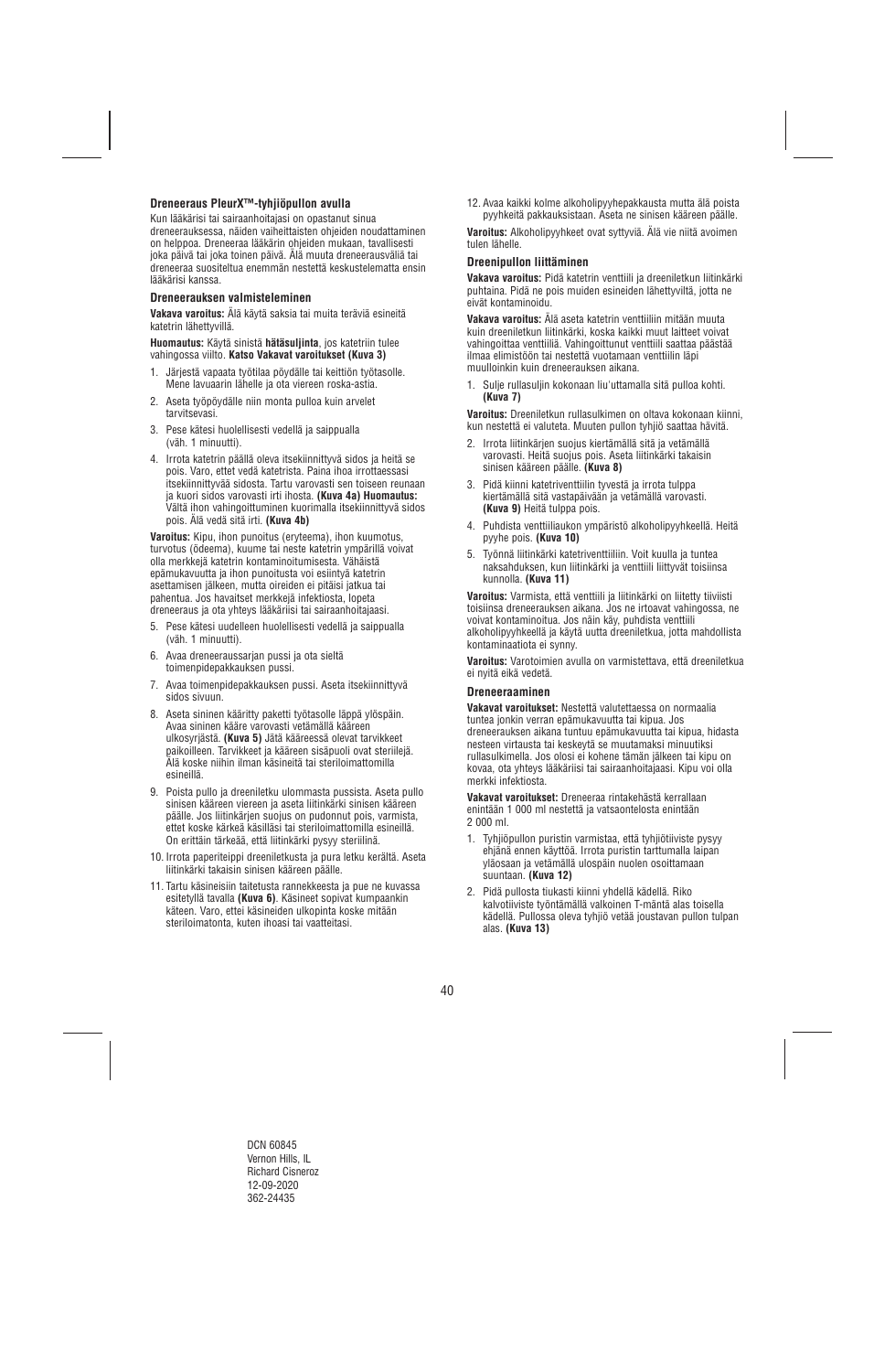- 3. Aloita dreneeraus liu'uttamalla rullasuljinta tyhjiöpullosta poispäin. **(Kuva 14)** Kun dreeniletkussa alkaa virrata nestettä, voit hidastaa nesteen virtausta suljemalla rullasulkimen osittain. Liu'uta rullasuljinta pulloa kohti.
- 4. Nesteen virtaus saattaa hidastua, kun melkein kaikki neste on jo dreneerattu. Kun virtaus loppuu tai pullo on täynnä, sulje rullasuljin kokonaan liu'uttamalla sitä pulloa kohti. Dreneeraus kestää yleensä 5–15 minuuttia.

#### **Dreenipullon vaihtaminen**

Jos sinun on jostakin syystä vaihdettava pullo, toimi samojen ohjeiden mukaisesti.

- 1. Poista uusi pullo ja dreeniletku ulommasta pussista. Aseta pullo sinisen kääreen viereen ja aseta liitinkärki sinisen kääreen päälle. Jos liitinkärjen suojus on pudonnut pois, varmista, ettet koske kärkeä käsilläsi tai steriloimattomilla esineillä. On erittäin tärkeää, että liitinkärki pysyy steriilinä.
- 2. Irrota paperiteippi dreeniletkusta ja pura letku kerältä. Aseta liitinkärki sinisen kääreen päälle.
- 3. Sulje rullasuljin kokonaan liu'uttamalla sitä pulloa kohti. **(Kuva 7)**
- 4. Irrota liitinkärjen suojus kiertämällä sitä ja vetämällä varovasti. Heitä suojus pois. Aseta liitinkärki takaisin sinisen kääreen päälle. **(Kuva 8)**
- 5. Irrota käytetty pullo vetämällä sen liitinkärki irti venttiilistä napakalla, tasaisella liikkeellä. Aseta käytetty dreeniletku työtasolle.
- 6. Tartu uuteen dreeniletkuun ja työnnä liitinkärki katetriventtiiliin. Voit kuulla ja tuntea naksahduksen, kun liitinkärki ja venttiili liittyvät toisiinsa kunnolla.
- 7. Jatka käyttöohjeiden kohdan **Dreneeraaminen** ohjeiden mukaisesti. Venttiiliä ei tarvitse puhdistaa pulloja vaihdettaessa.

#### **Dreneerauksen lopettaminen**

- 1. Vedä liitinkärki ulos venttiilistä napakalla, tasaisella liikkeellä. **(Kuva 15)** Aseta käytetty dreeniletku työtasolle.
- 2. Puhdista katetrin venttiili uudella alkoholipyyhkeellä. Heitä pyyhe pois.
- 3. Aseta uusi tulppa katetrin venttiiliin ja käännä sitä myötäpäivään, kunnes se lukittuu naksahtamalla paikalleen. Tulppa saattaa tuntua löysältä, kunnes se on lukittu paikalleen. **(Kuva 16)**

## **Uuden itsekiinnittyvän sidoksen asettaminen**

- 1. Puhdista katetrin ympäristö uudella alkoholipyyhkeellä. **(Kuva 17)**
- 2. Aseta vaahtomuovinen katetrityyny katetrin ympärille. **(Kuva 18)**
- 3. Kierrä katetri rullalle ja aseta se vaahtomuovityynyn päälle. **(Kuva 19)**
- 4. Peitä katetri enintään neljällä (4) harsotyynyllä. **(Kuva 20)**
- 5. Ota käsineet pois kädestä.
- 6. Itsekiinnittyvässä sidoksessa on kolme (3) kerrosta:
	- a. kuvioitu päällys
	- b. läpinäkyvä haavasidos
	- c. keskiosa ja tausta
- 7. Poista itsekiinnittyvästä sidoksesta kuvioitu päällys, jolloin liimapinta tulee esiin. **(Kuva 21)**
- 8. Aseta itsekiinnittyvä sidos harsotyynyjen keskelle ja paina se tiiviiksi. **(Kuva 22) Huomautus:** Älä venytä itsekiinnittyvää sidosta asettaessasi sitä paikoilleen.
- 9. Irrota itsekiinnittyvän sidoksen pakkauksesta keskimmäinen osa ja heitä se pois. **(Kuva 23)**
- 10. Irrota tausta varovasti ja painele samalla itsekiinnittyvän sidoksen reunoja tasaiseksi. **(Kuva 24)**
- 11. Painele itsekiinnittyvä sidos tasaiseksi keskeltä reunoille päin, jotta sidos pysyy kiinni paremmin.

#### **PleurX™-tyhjiöpullon hävittäminen**

1. Merkitse valutettu nestemäärä dreneeraustaulukkoon.

**Huomautus:** Hävitä neste ja käytetty dreenipullo soveltuvien paikallisten säädösten mukaisesti. Käytetystä tuotteesta voi koitua biologinen vaara. Ei saa käyttää uudelleen.

Jos dreenipullo on tyhjennettävä soveltuvien paikallisten säädösten mukaan, noudata vaiheiden 2–7 ohjeita.

- 2. Poista pullossa oleva alipaine liu'uttamalla rullasuljinta pullosta poispäin. Sulje sitten rullasuljin kokonaan liu'uttamalla sitä pulloa kohti.
- 3. Aseta peukalot pullonavaajan pyöreän pään alle ja etusormet toisen pään päälle. Poista pullonavaaja ja joustava tulppa painamalla peukaloilla napakasti ylöspäin. **(Kuva 25)**
- 4. Poista pullonavaaja dreeniletkusta puristamalla joustavaa tulppaa ja vetämällä se pullonavaajan läpi tai nostamalla pullonavaaja dreeniletkun päälle. **(Kuva 26)**
- 5. Nesteen hävittämistä voi helpottaa suurentamalla kalvotiivisteen aukkoa pullonavaajalla. Pidä pulloa lujasti yhdellä kädellä ja paina pullonavaajan terävää päätä napakasti peukalolla kalvotiivisteen aukkoon. Kun pullonavaaja on asetettu aukkoon, suurenna kalvotiivisteen aukkoa pyörittämällä pulloa. **(Kuva 27)**
- 6. Poista pullonavaaja ja kaada pullon sisältö viemäriin.
- 7. Aseta dreeniletku, pullonavaaja ja pullo muovipussiin. Sulje se tiiviisti ja hävitä.

**Varoitus:** Jos nestettä pääsee roiskumaan, pese iho vedellä ja saippualla. Käytä kaikille pinnoille niille sopivaa puhdistusainetta.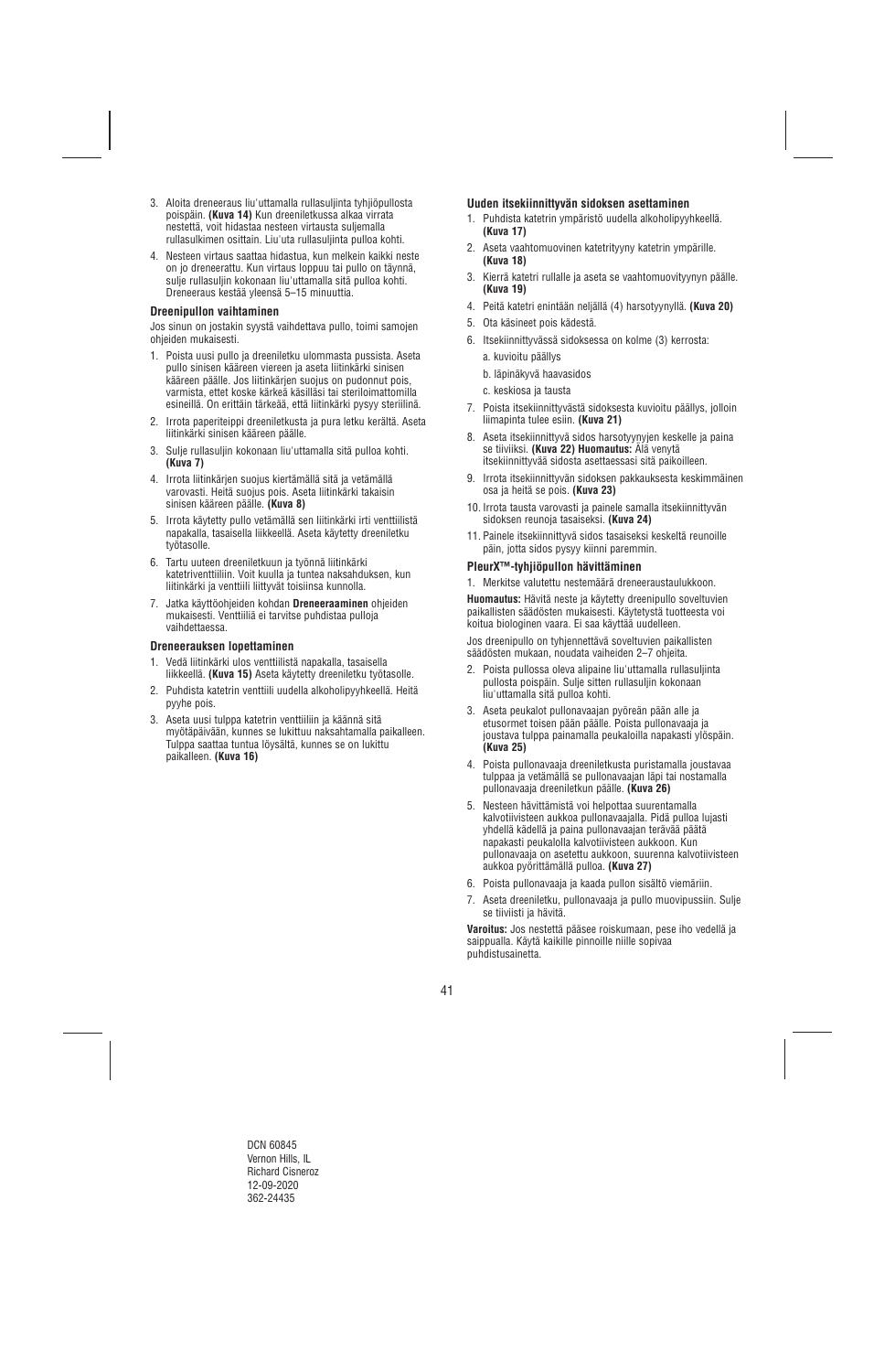## **Usein kysyttyjä kysymyksiä**

- K: Kuinka usein nestettä on valutettava rintakehästä tai vatsaontelosta?
- V: Dreneeraa lääkärin ohjeiden mukaan, tavallisesti joka päivä tai joka toinen päivä. Keskustele lääkärisi kanssa ennen dreneerausvälin muuttamista.
- K: Mitä jos tunnen hengenahdistusta tai epämukavuutta dreneerauksen jälkeenkin?
- V: Jos hengenahdistus jatkuu tai tunnet olosi epämukavaksi, ota yhteys lääkäriisi. Dreneeraa rintakehästä kerrallaan enintään 1 000 ml nestettä ja vatsaontelosta enintään 2 000 ml.
- K: Mistä tiedän, milloin katetrin voi poistaa?
- V: Kun yrität dreneerata 3 kertaa peräkkäin ja joka kerta pulloon valuu alle 50 ml nestettä, ota yhteys lääkäriisi, joka selvittää, onko katetri poistettava tai vaihdettava. (Katso seuraava kysymys.)
- K: Mitä se merkitsee, jos dreeninestettä valuu aiempaa vähemmän tai ei lainkaan?
- V: Jos nesteen tulo lakkaa äkillisesti tai määrä pienenee vähitellen, katetri tai dreeniletku on ehkä tukkeutunut. Purista katetria ja dreeniletkua varovasti. Jos nestettä ei ala valua, vaihda pullo ohjeiden mukaisesti. Jos nestettä ei ala valua pullon vaihdon jälkeenkään, ota yhteys lääkäriisi. Jos nesteen määrä pienenee vähitellen, kudosnestettä ei ehkä enää muodostu ja katetrin voi poistaa. Katso kysymys Mistä tiedän, milloin katetrin voi poistaa?
- K: Miten kauan katetria pidetään rintakehässäni tai vatsassani?
- V: Katetri on paikoillaan siihen asti, kunnes dreeninestettä ei enää valu. Aika on potilaskohtainen. Nesteen kerääntyminen rintakehään saattaa loppua, toisin kuin vatsaonteloon. Katetri voi olla paikoillaan niin kauan kuin tarvitset sitä.
- K: Mitä pitää tehdä, jos dreeninesteen väri muuttuu epätavalliseksi?
- V: Ilmoita kaikista värin muutoksista lääkärillesi.
- K: Voinko mennä suihkuun tai kylpyyn, kun katetri on paikoillaan?
- V: **Suihku:** Voit mennä suihkuun tai pestä itsesi pesusienellä, jos olet asettanut ihollesi itsekiinnittyvän sidoksen (esim. toimenpidepakkauksen sidoksen). Itsekiinnittyvä sidos pitää katetrin kuivana. Varmista, että itsekiinnittyvä sidos on tiiviisti paikoillaan ja että katetri ja harsotyynyt ovat sen alla. Jos harsotyynyt kastuvat, irrota itsekiinnittyvä sidos välittömästi, puhdista ja kuivaa iho ja aseta uusi itsekiinnittyvä sidos kohdan Uuden itsekiinnittyvän sidoksen asettaminen mukaisesti.
- V: **Kylpy:** Älä upota katetria veden alle esim. kylvyssä tai uima-altaassa.
- K: Mitä tapahtuu, jos PleurX™- tai PeritX™-katetri irtoaa vahingossa?
- V: Siinä epätodennäköisessä tapauksessa, että katetri tulee pois ihon alta tai mansetti tulee näkyviin, peitä ulostulokohta steriilillä itsekiinnittyvällä sidoksella ja mene välittömästi lääkäriin. PleurX™- tai PeritX™-katetrissa on polyesterimansetti, joka on tavallisesti ihon alla kohdassa, josta katetri on asetettu sisään. Mansetti ja ompeleet pitävät katetrin paikallaan.
- K: Mistä tiedän, onko katetri kontaminoitunut?
- V: Ota välittömästi yhteys lääkäriisi, jos epäilet katetrin kontaminoituneen. Kipu, ihon punoitus (eryteema), ihon kuumotus, turvotus (ödeema), kuume tai neste katetrin ympärillä voivat olla merkkejä katetrin kontaminoitumisesta. Vähäistä epämukavuutta ja ihon punoitusta voi esiintyä katetrin asettamisen jälkeen, mutta oireiden ei pitäisi jatkua tai pahentua.

## **Sanasto**

**Askitesneste:** vatsaonteloon kerääntyvä neste

**Ilmarinta:** tila, jossa keuhkojen ja rintakehän seinämän välissä on ilmaa

**Verenkierron äkillinen romahtaminen:** verenpaineen nopea lasku: shokki

**Eryteema:** ihon punoitus

**Ödeema:** nestekertymän aiheuttama turvotus

**Elektrolyyttiepätasapaino:** muutos kehon tiettyjen kemikaalien, kuten natriumin tai kaliumin, pitoisuudessa

**Hypotensio:** alhainen verenpaine

**Vatsakalvo:** vatsaontelon sisäpinnalla olevat vatsaontelon elimiä ympäröivät kalvot

**Peritoneaalitila:** sisempien ja ulompien vatsakalvojen muodostama tila

**Peritoniitti:** vatsakalvontulehdus

**Proteiinivaje:** veren proteiinipitoisuuden väheneminen

**Keuhkon laajentamisen jälkeinen keuhkopöhö:** keuhkoihin kerääntyy nestettä, kun keuhkopussinonteloa dreneerataan nopeasti

#### **Lisävarusteet**

| Lukittava dreeniletku                                   | <b>REF</b> 50-7245A |
|---------------------------------------------------------|---------------------|
| Venttiilin tulppa                                       | <b>REF</b> 50-7235A |
| l isätietoja välineiden hankkimisesta saat lääkäriltäsi |                     |

Lisätietoja välineiden hankkimisesta saat lääkäriltäsi, kotihoidosta tai CareFusionilta.

#### **Takuu**

CareFusion takaa, ettei tässä lääkinnällisessä laitteessa ole materiaali- tai valmistusvirheitä. Yllä olevat takuut korvaavat kaikki muut suorat tai epäsuorat takuut, mukaan lukien markkinoitavuutta tai soveltuvuutta tiettyyn käyttötarkoitukseen koskevat takuut. Terveydenhuollon ammattilainen määrittää lääkinnällisen laitteen soveltuvuuden leikkaustoimenpiteisiin. CareFusion ei ole vastuussa mistään tahattomista tai välillisistä vahingoista.

**Huomautus:** Valmistuksessa ei ole käytetty luonnonkumilateksia.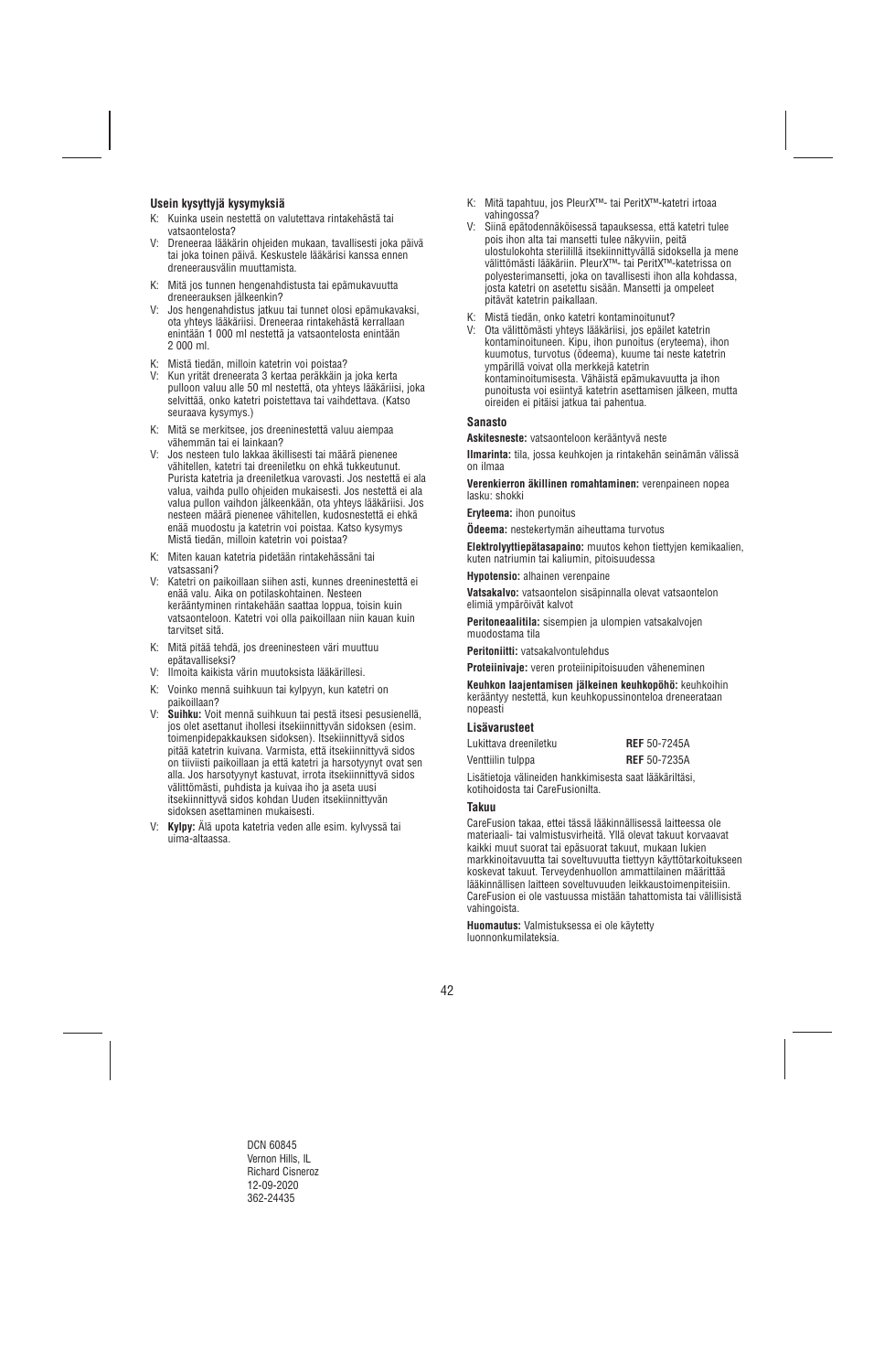

## **Prosedyre for PleurX™-drenasje**

## **Bruksanvisning**

Du bør ha fått opplæring i riktig bruk av delene i dette settet av en lege eller sykepleier. Kontakt legen eller sykepleieren i tilfelle problemer eller spørsmål angående drenasje av væsken.

Les hele dette heftet nøye før drenasje av væske.

### **Produktinformasjon**

PleurX™-kateteret **(Figur 2)** kan settes i brystet for drenasje av væske fra området rundt lungene, eller PeritX™-kateteret kan settes i abdomen for drenasje av væske som samler seg i det området. Legen din har satt inn PleurX™-kateteret for drenasje av væske fra brystet eller PeritX™-kateteret for drenasje av væske fra abdomen når du er hjemme. En del av kateteret er inne i kroppen og har flere hull som slipper væske inn i kateteret. Væsken dreneres gjennom den ytre enden av kateteret. Det er en ventil i den ytre enden av kateteret som hindrer at det kommer luft inn eller lekker væske ut når du ikke drenerer.

## **PleurX™-kateter eller PeritX™-kateter**



PleurX™-drenasjesettet og -vakuumflaskene kan brukes til å drenere væske gjennom PleurX™-kateteret eller PeritX™ kateteret. For best mulig ytelse og for å unngå skade på kateteret skal det alltid brukes PleurX™-drenasjetilbehør for drenasje av væske gjennom PleurX™-kateteret eller PeritX™ kateteret.

#### **Indikasjoner for bruk**

PleurX™-drenasjesettene er bare indisert for bruk med PleurX™-kateteret og PeritX™-kateteret for periodisk drenasje.

#### **Advarsler**

#### **Hvis du ved et uhell kutter kateteret, eller hvis ventilen lekker, følger du disse trinnene:**

- a. Klyp kateteret mellom fingrene slik at det lukkes.
- b. Skyv den blå skyveklemmen for **nødssituasjoner** over kateteret, og skyv kateteret helt inn i den lille enden av klemmen. Dette vil stenge kateteret. **(Figur 3)**
- c. Varsle legen din umiddelbart.



## **Forholdsregler**

Bare til engangsbruk. Gjenbruk kan føre til krysskontaminasjon eller at produktet svikter.

Inneholder ftalater. Fordelen ved behandlingen oppveier den lille muligheten for eksponering for ftalater.

**Bryst:** Potensielle komplikasjoner ved drenasje av plevrahulen omfatter, men er ikke begrenset til, pneumotoraks, utvidet lungeødem, hypotensjon, sirkulasjonssvikt og infeksjon.

**Abdomen:** Potensielle komplikasjoner ved drenasje av væske fra abdomen omfatter, men er ikke begrenset til, hypotensjon, sirkulasjonssvikt, elektrolyttubalanse, proteinutarming, asciteslekkasje, peritonitt, sårinfeksjon, intraperitoneal adhesjon og huledannelser i peritonealhulen.

#### **Kontakt legen din hvis**

- Du tror at kateteret er infisert. Smerte, rødhet (erytem), varme ved berøring, hevelse (ødem), feber eller væske rundt kateterstedet kan indikere at kateteret er infisert. Det kan forventes noe ubehag og rødhet etter innsetting, men det bør ikke vedvare eller forverres.
- Kortpustethet ikke lindres etter kontinuerlig drenasje av 1000 ml fra brystet eller 2000 ml fra abdomen.
- Du fortsetter å oppleve symptomer, men lite eller ingen væske dreneres fra kateteret.
- Det dreneres mindre enn 50 ml i tre (3) drenasjeprosedyrer på rad.
- Utseendet (farge, tykkelse osv.) endres betydelig mellom drenasier.

## **Sterilitet**

Prosedyrepakken og vakuumflasken (med drenasjeslange) har blitt sterilisert. Innsiden av flasken og flasketilkoblingene har ikke blitt eksponert for steriliseringsmiddel. Det skal ikke tas prøver fra flaskene. Disse produktene er bare til engangsbruk. Ikke steriliser på nytt.

Ikke bruk produktet hvis emballasjen er skadet.

CareFusion skal ikke holdes ansvarlig for et produkt som har blitt sterilisert på nytt, og vil ikke godta et produkt som har blitt åpnet, men ikke brukt som grunnlag for erstatning eller kreditt.

## **PleurX™-drenasjetilbehør**

Følgende tilbehør er nødvendige for å utføre en drenasjeprosedyre: **(figur 1)**

- 1 vakuumflaske i plast med tilkoblet drenasjeslange
- 1 prosedyrepakke med følgende sterile deler:
- 1 selvklebende bandasje **(A)**
- Blått omslag (pakket rundt følgende deler) **(B)** 
	- 3 alkoholputer **(C)**
	- 1 par hansker **(D)**
	- 1 ventilhette **(E)**
	- 1 skyveklemme for **nødssituasjoner (F)**
	- 4 gasbind på 10 x 10 cm (4 x 4 tommer) **(G)**
	- 1 kateterpute av skumgummi **(H)**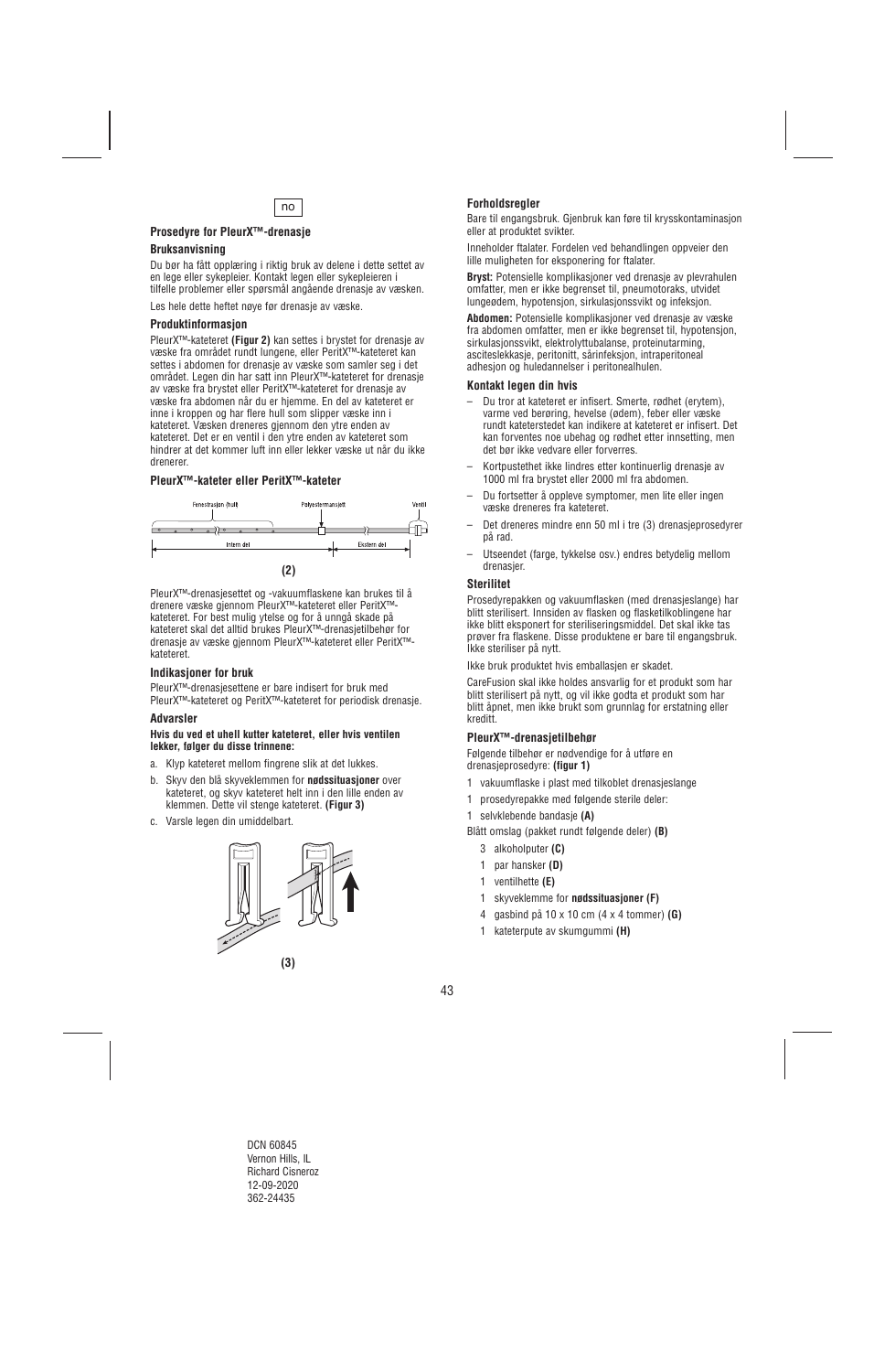## **Drenere ved hjelp av PleurX™-vakuumflasken**

Nå som legen eller sykepleieren har gitt deg opplæring i drenasjeprosedyren, bør det være enkelt for deg å følge disse trinnvise instruksjonene. Du skal drenere som anvist av legen, vanligvis hver eller annenhver dag. Ikke endre hyppigheten eller drener mer væske enn legen har anbefalt, uten først å konsultere legen.

### **Klargjøring for drenasje**

**Advarsel:** Ikke bruk saks eller andre skarpe gjenstander nær kateteret.

**Merk:** Den blå skyveklemmen for **nødssituasjoner** skal brukes hvis du ved et uhell kutter kateteret. **Se Advarsler (Figur 3)**

- 1. Organiser et rent og ryddig arbeidsområde på et bord eller en benk. Sørg for å være i nærheten av en vask og ha en søppelbøtte i nærheten.
- 2. Plasser det antallet flasker som du har tenkt å bruke, i arbeidsområdet.
- 3. Vask hendene grundig med såpe og vann i minst ett minutt.
- 4. Fjern den selvklebende bandasjen over kateteret, og kast den. Pass på ikke å rykke i kateteret: Støtt huden mens du fjerner den selvklebende bandasjen. Grip den ene kanten forsiktig, og dra den selvklebende bandasjen sakte av huden. **(Figur 4a) Merk:** Unngå hudskade ved å dra sakte i den selvklebende bandasjen i stedet for å rykke den av huden. **(Figur 4b)**

**Forsiktig:** Smerte, rødhet (erytem), varme ved berøring, hevelse (ødem), feber eller væske rundt kateterstedet kan indikere at kateteret er infisert. Det kan forventes noe ubehag og rødhet etter innsetting, men det bør ikke vedvare eller forverres. Fullfør drenasjeprosedyren og kontakt legen eller sykepleieren hvis du ser tegn på infeksjon.

- 5. Vask hendene grundig med såpe og vann jojen i minst ett minutt.
- 6. Åpne drenasjesettposen, og ta ut prosedyrepakkeposen.
- 7. Åpne prosedyrepakkeposen. Legg den selvklebende bandasjen til side.
- 8. Plasser pakken med blått omslag i arbeidsområdet med klaffsiden opp. Vikle forsiktig ut det blå omslaget ved å trekke på utsiden av omslaget. **(Figur 5)** La de lukkede delene på omslaget være. Delene og innsiden av omslaget er sterile. Ikke berør dem uten hansker eller med andre ikke-sterile objekter.
- 9. Ta flasken med drenasjeslangen ut av ytterposen. Sett flasken nær det blå omslaget, og plasser tilgangsspissen på det blå omslaget. Hvis dekslet har falt av tilgangsspissen, må du passe på å ikke berøre spissen med hendene eller noe annet ikke-sterilt. Det er spesielt viktig at tilgangsspissen forblir steril.
- 10. Fiern papirbåndet fra drenasieslangen, og vikle ut drenasjeslangen. Plasser tilgangsspissen på det blå omslaget igjen.
- 11. Grip hanskene etter den foldede mansjetten, og ta dem på som vist **(figur 6)**. Begge hanskene passer til begge hendene. Pass på at utsiden av hanskene ikke kommer i kontakt med noe som ikke er sterilt, for eksempel hud eller klær.

12. Riv åpne de tre alkoholputene, men ikke fjern putene fra lommene. Plasser dem på det blå omslaget.

**Forsiktig:** Alkoholputene er brennbare. Ikke utsett putene for åpen ild.

## **Koble til drenasjeflasken**

**Forsiktig:** Hold ventilen på kateteret og tilgangsspissen på drenasjeslangen rene. Hold disse delene unna andre gjenstander for å bidra til å unngå kontaminering.

**Advarsel:** Ikke sett noe annet enn tilgangsspissen til drenasjeslangen inn i kateterventilen, siden andre enheter kan skade ventilen. En skadet ventil kan slippe luft inn i kroppen eller føre til at det lekker væske ut gjennom ventilen når du ikke drenerer.

1. Lukk rulleklemmen fullstendig ved å rulle hjulet på rulleklemmen mot flasken. **(Figur 7)** 

**Forsiktig:** Rulleklemmen på drenasjeslangen må være lukket fullstendig når det ikke dreneres, ellers kan vakuumet i flasken forsvinne.

- 2. Fjern dekslet fra tilgangsspissen ved å vri det og trekke forsiktig. Kast dekslet. Sett tilgangsspissen på det sterile, blå omslaget igjen. **(Figur 8)**
- 3. Hold i sokkelen til kateterventilen, og fjern hetten ved å vri den mot klokken og trekke forsiktig. **(Figur 9)** Kast hetten.
- 4. Rengjør rundt ventilåpningen med en alkoholpute. Kast alkoholputen. **(Figur 10)**
- 5. Sett tilgangsspissen helt inn i kateterventilen. Du vil føle og høre et klikk når tilgangsspissen og ventilen er festet riktig til hverandre. **(Figur 11)**

**Forsiktig:** Sørg for at ventilen og tilgangsspissen er riktig sammenkoblet ved drenasje. Hvis disse delene separeres utilsiktet, kan de bli kontaminert. Hvis dette skjer, skal ventilen rengjøres med en alkoholpute, og det skal brukes et nytt sett med drenasjeslange, slik at kontaminasjon unngås.

**Forsiktig:** Det må tas forholdsregler for å sikre at det ikke rykkes eller dras i drenasjeslangen.

#### **Drenere væske**

**Advarsel:** Det er normalt å føle litt ubehag eller smerte ved drenasje av væske. Hvis du opplever ubehag eller smerte under drenasie, kan du rulle hiulet på rulleklemmen mot flasken for å bremse eller stoppe væskestrømmen i noen minutter. Kontakt legen eller sykepleieren hvis du ikke føler deg bedre etter å ha gjort dette, eller hvis smertene er alvorlige. Smerte kan være en indikasjon på infeksjon.

**Advarsel:** Ikke drener mer enn 1000 ml væske fra brystet eller 2000 ml væske fra abdomen på én gang.

- 1. Støtteklemmen på vakuumflasken sikrer at vakuumforseglingen på flasken ikke brytes før du er klar. Fjern støtteklemmen ved å gripe øvre del av flensen og trekke utover i pilens retning. **(Figur 12)**
- 2. Hold flasken stødig med én hånd, og skyv det hvite T-stempelet ned med den andre hånden for å punktere folieforseglingen. Vakuumet i flasken trekker den fleksible flaskehetten ned. **(Figur 13)**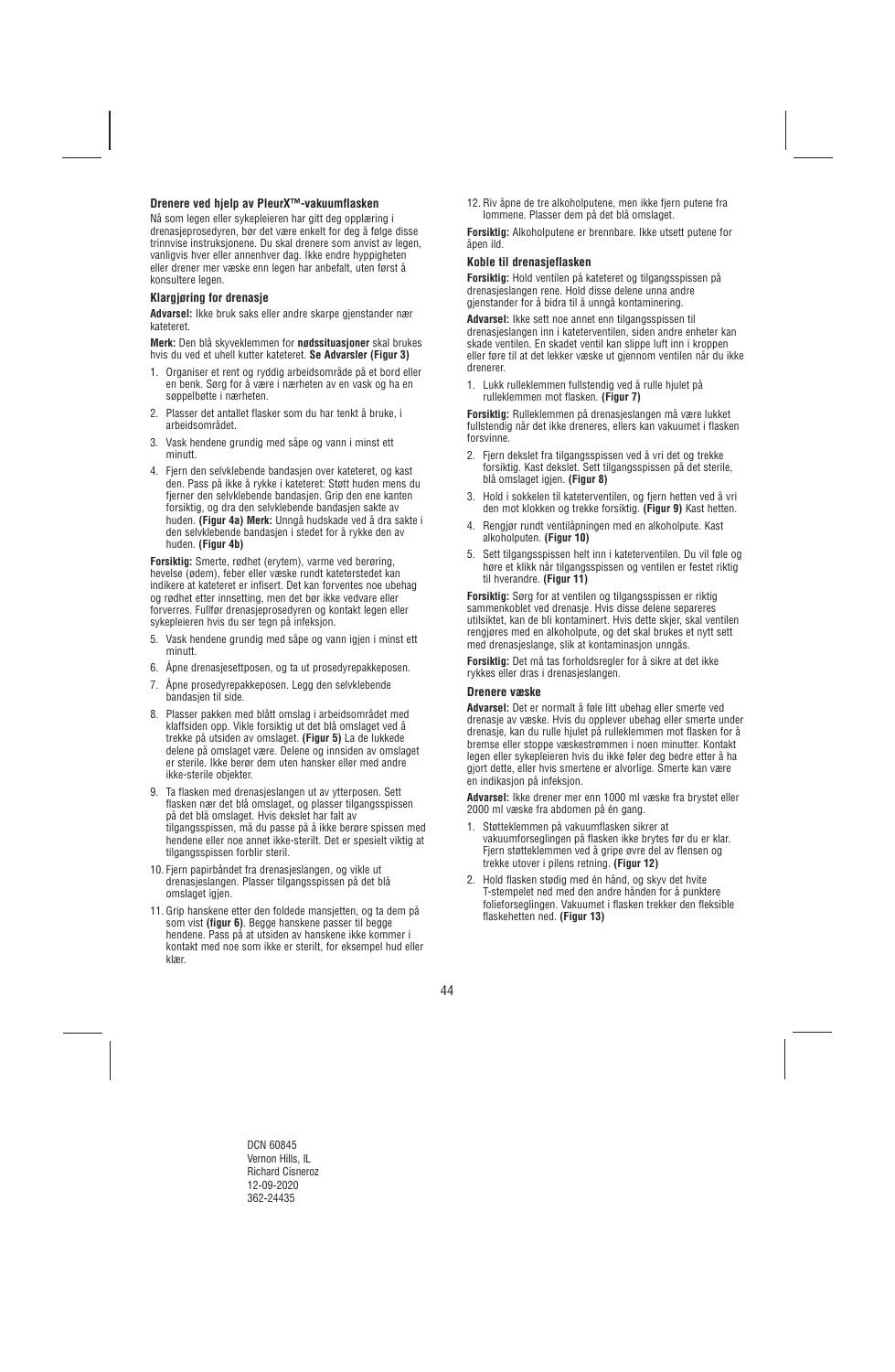- 3. Rull hjulet på rulleklemmen bort fra vakuumflasken for å starte drenasje. **(Figur 14)** Når det begynner å strømme væske inn i drenasjeslangen, kan du stenge rulleklemmen delvis for å bremse væskestrømmen, ved å rulle hjulet på rulleklemmen mot flasken.
- 4. Strømmen inn i flasken kan gå saktere når væsken er drenert nesten fullstendig. Når strømmen stopper eller flasken er full, lukker du rulleklemmen fullstendig ved å rulle hjulet på rulleklemmen mot flasken. Drenasje tar vanligvis 5–15 minutter.

#### **Bytte drenasjeflasken**

Hvis du av en eller annen grunn trenger å bytte til en ny flaske, består prosedyren av de samme trinnene.

- 1. Ta den nye flasken med drenasjeslangen ut av ytterposen. Sett flasken nær det blå omslaget, og plasser tilgangsspissen på det blå omslaget. Hvis dekslet har falt av tilgangsspissen, må du passe på å ikke berøre spissen med hendene eller noe annet ikke-sterilt. Det er spesielt viktig at tilgangsspissen forblir steril.
- 2. Fjern papirbåndet fra drenasjeslangen, og vikle ut drenasjeslangen. Plasser tilgangsspissen på det blå omslaget.
- 3. Lukk rulleklemmen fullstendig ved å rulle hjulet på rulleklemmen mot flasken. **(Figur 7)**
- 4. Fjern dekslet fra tilgangsspissen ved å vri det og trekke forsiktig. Kast dekslet. Sett tilgangsspissen på det sterile, blå omslaget igjen. **(Figur 8)**
- 5. Når du skal fjerne den brukte flasken, trekker du tilgangsspissen til den brukte flasken ut av ventilen i en fast, jevn bevegelse. Sett den brukte drenasjeslangen ned.
- 6. Ta opp den nye drenasjeslangen, og sett tilgangsspissen helt inn i kateterventilen. Du vil føle og høre et klikk når tilgangsspissen og ventilen er festet riktig til hverandre.
- 7. Fortsett med denne bruksanvisningen fra og med **Drenere væske.** Du trenger ikke å rengjøre ventilen mellom flasker.

#### **Fullføre drenasje**

- 1. Trekk tilgangsspissen ut av ventilen med en bestemt, jevn bevegelse. **(Figur 15)** Sett den brukte drenasjeslangen ned.
- 2. Rengjør kateterventilen med en ny alkoholpute. Kast alkoholputen.
- 3. Sett den nye hetten over kateterventilen, og vri den med klokken til den klikker på plass i den låste stillingen. Hetten kan føles løs til den låses på plass. **(Figur 16)**

#### **Sette på en ny selvklebende bandasje**

- 1. Rengjør rundt kateterstedet med en ny alkoholpute. **(Figur 17)**
- 2. Plasser kateterputen av skumgummi rundt kateteret. **(Figur 18)**
- 3. Kveil opp kateteret, og plasser det over skumgummiputen. **(Figur 19)**
- 4. Dekk kateteret med opptil fire (4) gasbind. **(Figur 20)**
- 5. Ta av begge hanskene.
- 6. Den selvklebende bandasjen har tre (3) lag:
	- a. innlegg med trykk
	- b. klar bandasje
	- c. midtstykke og ramme
- 7. Trekk innlegget med trykk av den selvklebende bandasjen, slik at den selvklebende flaten avdekkes. **(Figur 21)**
- 8. Sentrer den selvklebende bandasjen over gasbindene, og trykk den ned. **(Figur 22) Merk:** Ikke strekk den selvklebende bandasjen under påføring.
- 9. Fjern midtstykket fra rammen på den selvklebende bandasjen, og kast det. **(Figur 23)**
- 10. Fjern langsomt rammen mens du glatter ut kantene på den selvklebende bandasjen. **(Figur 24)**
- 11. Glatt ut hele den selvklebende bandasjen fra midten og ut mot kantene med et fast trykk for å forbedre fastklebingen.

#### **Kast PleurX™-drenasjeflasken(e)**

1. Registrer mengden drenert væsken i drenasjejournalen.

**Merk:** Kast den drenerte væsken og den brukte drenasjeflasken i samsvar med lokale forskrifter. Brukte produkter kan utgjøre en biologisk fare. Må ikke gjenbrukes.

Hvis lokale forskrifter krever at du tømmer drenasjeflasken, følger du trinn 2–7 nedenfor.

- 2. Frigjør eventuelt vakuum som kan være igjen i flasken ved å rulle hjulet på rulleklemmen bort fra flasken. Lukk deretter rulleklemmen fullstendig ved å rulle hjulet mot flasken.
- 3. Plasser tomlene under den avrundede enden på flaskeåpneren og pekefingrene på toppen av den motsatte enden. Bruk tomlene til å dytte hardt oppover for å fjerne flaskeåpneren og den fleksible korken fra flasken. **(Figur 25)**
- 4. Fjern flaskeåpneren fra drenasjeslangen ved å klemme den fleksible korken og trekke den gjennom flaskeåpneren, eller løfte flaskeåpneren over drenasjeslangen. **(Figur 26)**
- 5. Flaskeåpneren kan brukes til å forstørre hullet i folieforseglingen for å hjelpe til med kassering av væske. Hold flasken stødig med én hånd og bruk tommelen til å presse den spisse enden av flaskeåpneren godt i hullet på folieforseglingen. Når den er satt inn, dreier du på flasken for å lage en større åpning i folieforseglingen. **(Figur 27)**
- 6. Fjern flaskeåpneren fra flasken, og tøm flasken i toalettet eller vasken.
- 7. Legg drenasjeslangen, flaskeåpneren og flasken i en plastpose. Forsegle posen skikkelig, og kast den.

**Forsiktig:** I tilfelle væskesøl må du vaske huden med såpe og vann og rengjøre alle andre overflater med et egnet rengjøringsmiddel.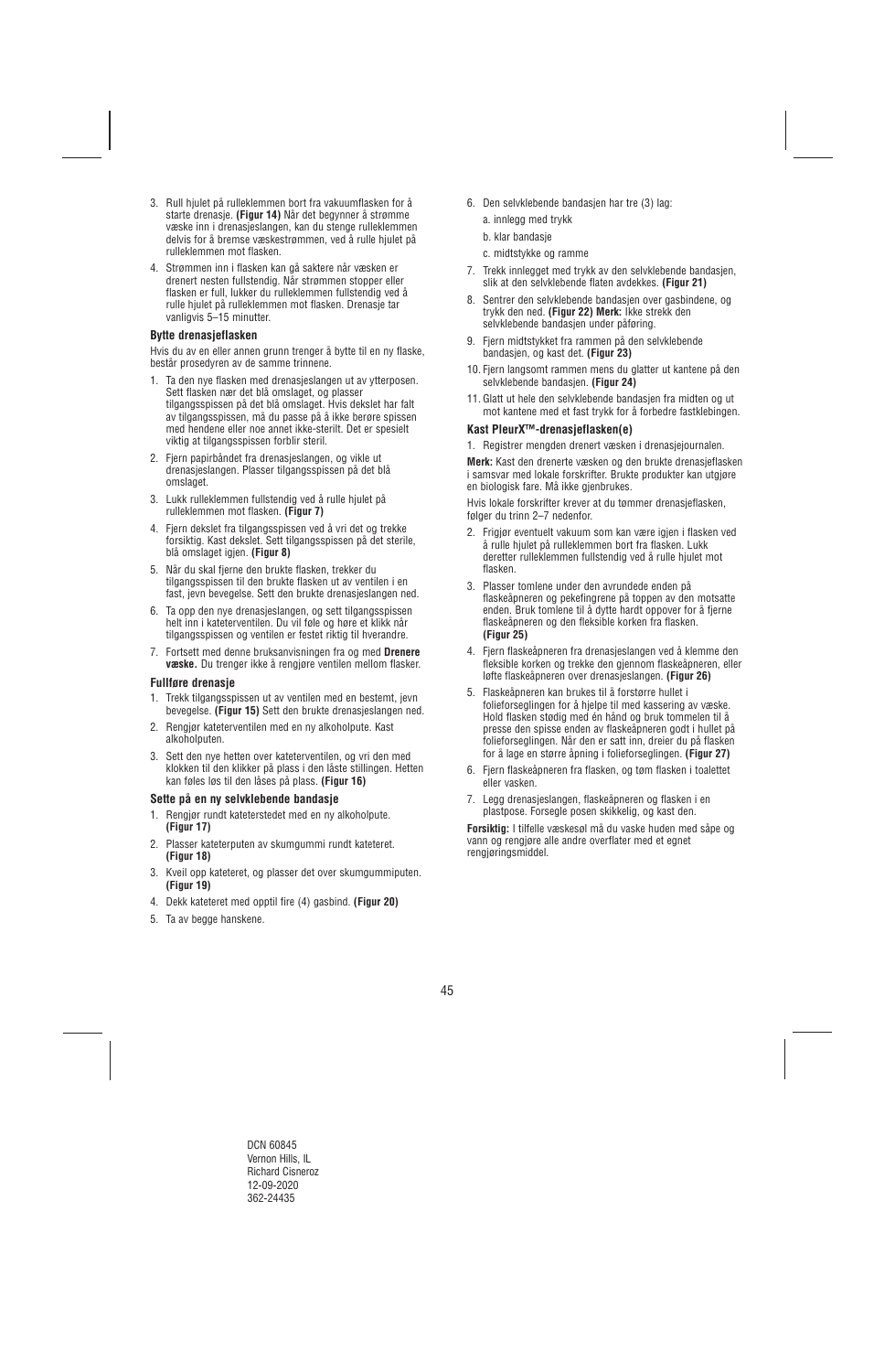## **Ofte stilte spørsmål**

- Sp: Hvor ofte skal jeg drenere væske fra bryst eller abdomen?
- Sv: Du skal drenere væske som anvist av legen, vanligvis hver eller hver annen dag. Snakk med legen før du endrer drenasjehyppigheten.
- Sp: Hva om jeg fremdeles er kortpustet eller opplever ubehag når jeg er ferdig med å drenere?
- Sv: Varsle legen hvis du fremdeles er kortpustet eller opplever ubehag. Ikke drener mer enn 1000 ml væske fra brystet eller 2000 ml væske fra abdomen på én gang.
- Sp: Hvordan vet jeg når kateteret kan fjernes?
- Sv: Når du prøver å drenere væske tre ganger på rad og det dreneres mindre enn 50 ml til flasken hver gang, bør du kontakte legen for å finne ut om kateteret kan fjernes, eller om det må byttes. (Se neste spørsmål.)
- Sp: Hva betyr det at væskemengden jeg drenerer, minker, eller at jeg ikke drenerer noe væske?
- Sv: Hvis det plutselig er slutt på væske, eller hvis drenasjemengden synker gradvis, er det mulig at kateteret eller drenasjeslangen er tett. Klem forsiktig på kateteret og drenasjeslangen. Hvis drenasjen ikke starter, følger du instruksjonene for å bytte til en annen flaske. Kontakt legen hvis drenasjen ikke starter etter at du har byttet flaske. Hvis drenasjemengden synker gradvis, kan det hende at væsken holder på å tørke ut. Da kan det være på tide fjerne kateteret. Se spørsmålet Hvordan vet jeg når kateteret kan fjernes?
- Sp: Hvor lenge skal jeg ha kateteret i brystet eller abdomen?
- Sv: Kateteret skal sitte til det ikke dreneres væske lenger. Tiden vil variere fra pasient til pasient. Væskeansamling i abdomen vil sannsynligvis ikke stoppe, mens væskeansamling i brystet kan gjøre det. Kateteret kan være på plass så lenge du trenger det.
- Sp: Hva skal jeg gjøre hvis fargen på væsken avviker fra den vanlige fargen?
- Sv: Enhver endring i utseendet på væsken skal rapporteres til legen.
- Sp: Kan jeg dusje eller bade med kateteret på plass?
- Sv: **Dusj:** Du kan ta en dusj eller vaske deg med en svamp hvis en selvklebende bandasje som den som finnes i prosedyrepakken, er festet godt på huden. Den selvklebende bandasjen er utformet for å holde væske ute. Kontroller at den selvklebende bandasjen er festet godt til huden hele veien rundt, og at kateteret og gasbindene befinner seg under den. Hvis gasbindene blir våte når du dusjer, må du umiddelbart fjerne den selvklebende bandasjen, rengjøre og tørke området og sette på en ny selvklebende bandasje slik det er beskrevet i avsnittet Sette på en ny selvklebende bandasje.
- Sv: **Bad:** Ikke senk kateteret i vann.
- Sp: Hva skjer hvis PleurX™-kateteret eller PeritX™-kateteret utilsiktet blir trukket ut?
- Sv: Hvis det usannsynlige skjer at kateteret trekkes ut eller mansjetten avdekkes, må du umiddelbart dekke utgangsstedet med en steril, selvklebende bandasje og kontakte medisinsk personell. PleurX™-kateteret eller PeritX™-kateteret har en polyestermansjett som normalt befinner seg under huden der kateteret er satt inn. Mansjetten og suturene bidrar til å holde kateteret på plass.
- Sp: Hvordan kan jeg vite om kateteret er infisert?
- Sv: Du bør umiddelbart kontakte legen din hvis du tror at kateteret er infisert. Smerte, rødhet (erytem), varme ved berøring, hevelse (ødem), feber eller væske fra området rundt kateterstedet kan indikere at kateteret er infisert. Det kan forventes noe ubehag og rødhet etter innsetting, men det bør ikke vedvare eller forverres.

## **Ordliste**

**Ascites:** væske som samler seg i abdomen

**Pneumotoraks:** luft i området mellom lungene og brystveggen

**Sirkulasjonssvikt:** plutselig blodtrykksfall: sjokk

**Erytem:** rødlig hud

**Ødem:** hevelse på grunn av overskuddsvæske

**Elektrolyttubalanse:** endring i det normale nivået av bestemte kjemikalier i kroppen, for eksempel natrium eller kalium

**Hypotensjon:** lavt blodtrykk

**Peritoneum:** membraner på innsiden av abdomen som omgir de abdominale organene

**Peritonealhule:** tomrom i abdomen dannet av de indre og ytre membranene i peritoneum

**Peritonitt:** infeksjon i peritoneum

**Proteinutarming:** reduksjon i mengden proteiner i blodet

**Utvidet lungeødem:** væskeansamling i lungene forbundet med svært rask drenasje av en plevral effusjon

#### **Tilbehør**

| Låsbar drenasjeslange | <b>REF</b> 50-7245A |
|-----------------------|---------------------|
| Ventilhette           | <b>REF</b> 50-7235A |

Kontakt legen din, hjemmesykepleien eller CareFusion angående anskaffelse av tilbehør.

#### **Garanti**

CareFusion garanterer at denne medisinske enheten er fri for material- og produksjonsfeil. Garantiene ovenfor erstatter alle andre garantier, enten uttrykte eller underforståtte, inkludert enhver garanti om salgbarhet eller egnethet til et spesifikt formål. Den medisinske enhetens egnethet for en kirurgisk prosedyre skal fastsettes av kvalifisert medisinsk personell. CareFusion skal ikke holdes ansvarlig for tilfeldige skader eller følgeskader av noe slag.

**Merk:** Ikke fremstilt med naturlig gummilateks.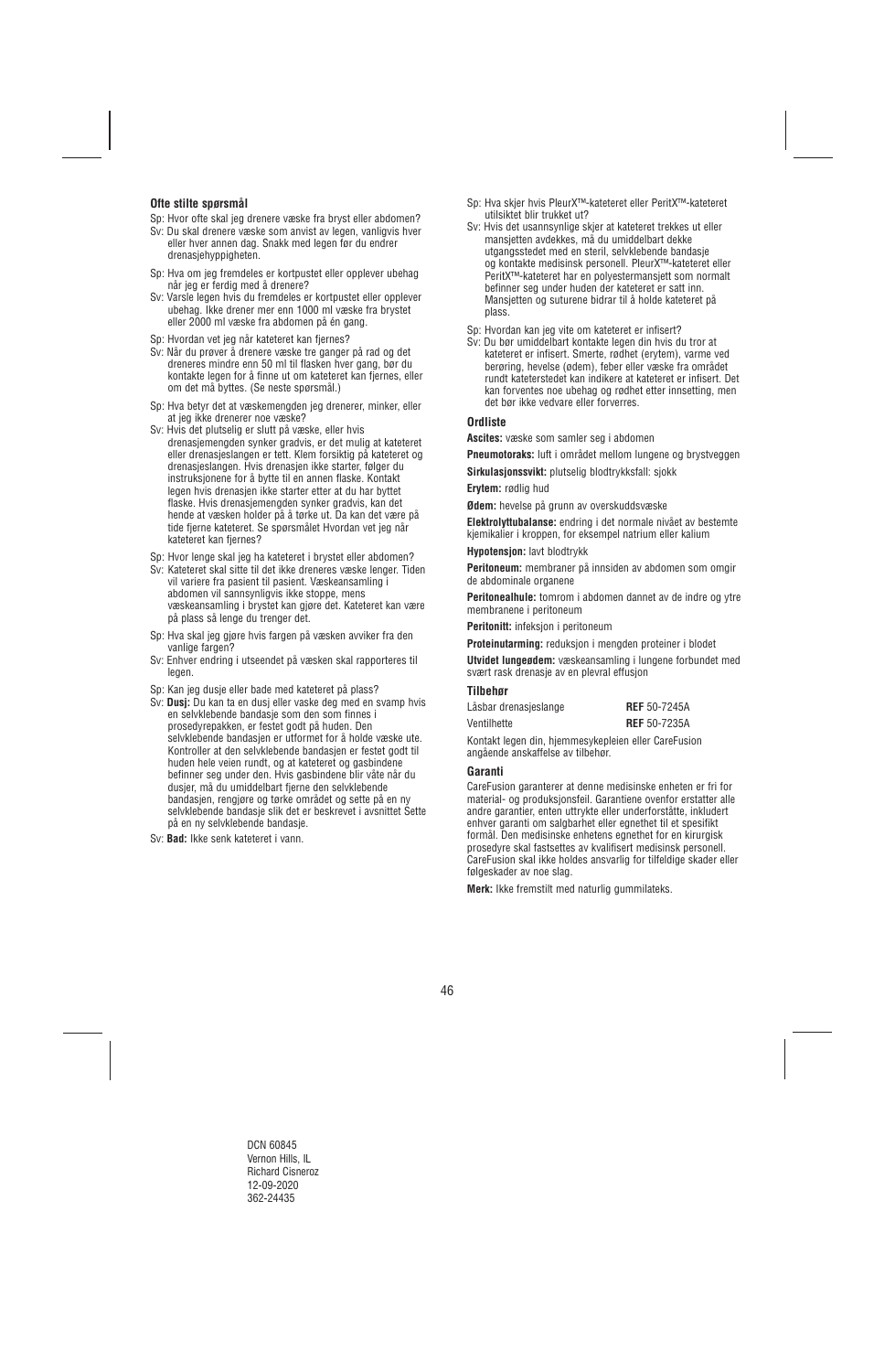

#### **Procedure for dræning med PleurX™ Brugsanvisning**

Du bør have fået undervisning i den korrekte brug af sættets dele af en læge eller sygeplejerske. Hvis du har problemer eller spørgsmål om dræning af væske, skal du kontakte din læge eller sygeplejerske.

Læs hele folderen grundigt før dræning af væske.

## **Produktoplysninger**

PleurX™-kateteret **(Figur 2)** kan være anlagt i dit bryst for at dræne væske fra området omkring dine lunger, eller PeritX™ kateteret kan være anlagt i din mave for at dræne væske, der samler sig i det område. Din læge har anlagt et PleurX™ kateter for at muliggøre dræning af væske fra dit bryst eller et PeritX™-kateter for at muliggøre dræning af væske fra din mave, mens du er hjemme. En del af kateteret er inde i din krop og har flere huller, så væsken kan trænge ind i kateteret. Væsken drænes igennem den yderste ende af kateteret. Der er en ventil på den ydre del af kateteret, som forhindrer luft i at trænge ind og væske i at sive ud, når du ikke dræner.

## **PleurX™-kateter eller PeritX™-kateter**



PleurX™-dræningssæt og vakuumflasker kan bruges til dræning af væske via PleurX™-kateteret eller PeritX™-kateteret. Anvend altid PleurX™-dræningsartikler til dræning af væske via PleurX™-kateteret eller PeritX™-kateteret for at opnå det bedst mulige resultat og undgå at beskadige kateteret.

## **Indikationer for brug**

PleurX™-dræningssættene er udelukkende indiceret til brug med PleurX™-kateteret og PeritX™-kateteret til periodisk dræning.

#### **Advarsler**

#### **Hvis du ved et uheld kommer til at skære i kateteret eller ventilen lækker, skal du gøre følgende:**

- a. Afklem kateteret med fingrene.
- b. Skyd den blå glideklemme til **nødsituationer** over kateteret, og skub kateteret helt ind i klemmens lille ende. Dette lukker kateteret. **(Figur 3)**
- c. Underret omgående lægen.



## **Forsigtighedsregler**

Kun beregnet til engangsbrug. Genbrug kan resultere i et ikkeoperationsdygtigt produkt eller kan medvirke til krydskontaminering.

Indeholder phthalater. Fordelen ved behandlingen opvejer den lille risiko for eksponering for phthalater.

**Thorax:** Potentielle komplikationer ved dræning af pleurarummet omfatter, men er ikke nødvendigvis begrænset til, pneumothorax, fornyet udvikling af lungeødem, hypotension, kredsløbskollaps og infektion.

**Maven:** Potentielle komplikationer ved dræning af væske fra abdomen omfatter, men er ikke nødvendigvis begrænset til hypotension, kredsløbskollaps, elektrolytubalance, proteinnedbrydning, udsivning af ascites, peritonitis, sårinfektion, intraperitoneal adhæsion og lommedannelser i peritonealrummet.

#### **Kontakt lægen, hvis:**

- Du mener, dit kateter er inficeret. Smerter, rødmen (erytem), varme, hævelse (ødem), feber og væske i området omkring kateterstedet kan alle være symptomer på, at kateteret er inficeret. Du kan forvente noget ubehag og rødmen efter anlæggelse, men det bør ikke vare ved eller forværres.
- Hvis stakåndethed ikke er afhjulpet efter dræning af 1.000 ml fra brystet eller 2.000 ml væske fra maven på én gang.
- Du fortsat har symptomer, men der drænes lidt eller ingen væske fra kateteret.
- Hvis der drænes under 50 ml væske ved 3 på hinanden følgende dræninger.
- Hvis væskens udseende (farve, tykkelse osv.) ændres markant mellem dræninger.

## **Sterilitet**

Procedurepakken og vakuumflasken (med drænslangen) er blevet steriliseret. Indersiden af flasken og flasketilslutningerne udsættes ikke for steriliseringsmiddel. Der bør ikke tages prøver fra flaskerne. Disse produkter er kun til engangsbrug. Må ikke gensteriliseres.

Må ikke anvendes, hvis emballagen er beskadiget.

CareFusion påtager sig intet ansvar for produkter, der gensteriliseres, og krediterer og ombytter ikke produkter, der er blevet åbnet, men ikke anvendt.

## **PleurX™-dræningsartikler**

Følgende artikler er nødvendige for at kunne udføre en dræningsprocedure: **(Figur 1)** 

- 1 vakuumflaske af plast med monteret drænslange
- 1 procedurepakke med følgende sterile emner:
- 1 selvklæbende forbinding **(A)**

Blå indpakning (viklet omkring følgende emner) **(B)** 

- 3 spritservietter **(C)**
- 1 par handsker **(D)**
- 1 ventilhætte **(E)**
- 1 blå glideklemme til **nødsituationer (F)**
- 4 gazekompresser 10 cm x 10 cm (4" x 4") **(G)**
- 1 skumkateterpude **(H)**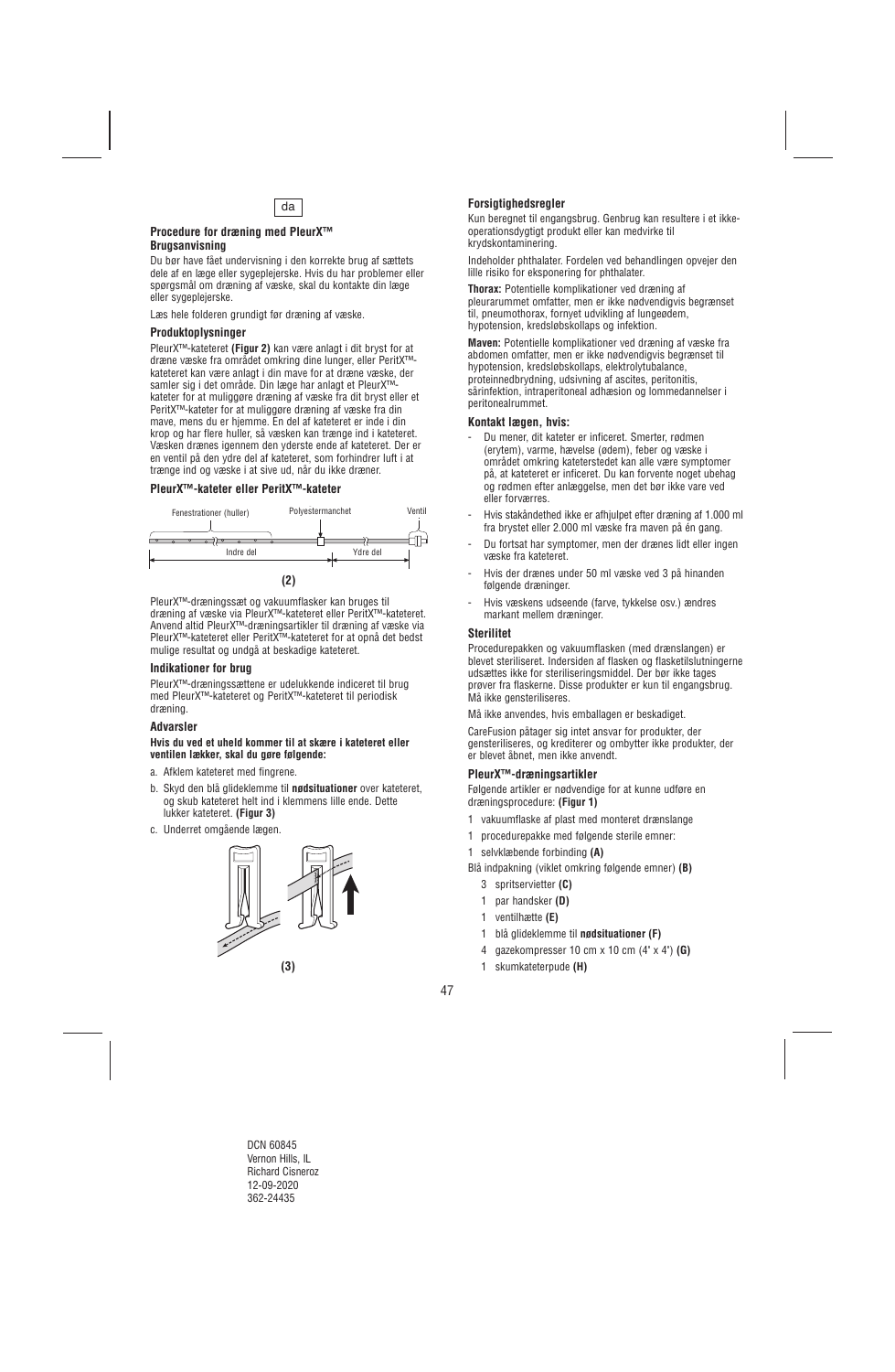## **Sådan udføres dræning med en PleurX™-vakuumflaske**

Nu hvor din læge eller sygeplejerske har undervist dig i dræningsproceduren, bør det være let for dig at følge disse trinvise instruktioner. Du skal udføre dræningen i henhold til lægens anvisninger, normalt hver eller hver anden dag. Lav ikke om på lægens anbefaling til, hvor ofte du skal dræne og hvor meget, der skal drænes, uden først at tale med lægen.

### **Klargøring til dræning**

**Advarsel:** Brug ikke sakse eller andre skarpe genstande i nærheden af kateteret.

**Bemærk:** Den blå glideklemme til **nødsituationer** skal anvendes, hvis du ved et uheld kommer til at klippe i kateteret. **Se Advarsler (Figur 3)** 

- 1. Klargør et rent, ryddeligt arbejdsområde på et bord eller lignende. Sørg for at være i nærheden af en vask, og at der er en skraldespand i nærheden.
- 2. Anbring det antal flasker, du planlægger at bruge, i nærheden af dit arbejdsområde.
- 3. Vask hænderne grundigt med vand og sæbe i mindst 1 minut.
- 4. Fjern den selvklæbende forbinding over dit kateter, og smid den ud. Pas på ikke at komme til at trække i kateteret: Støt huden, mens den selvklæbende forbinding fjernes, grib fat i den ene kant, og træk langsomt den selvklæbende forbinding væk fra huden. **(Figur 4a) Bemærk:** Undgå skader på huden ved at folde den selvklæbende forbinding tilbage, snarere end at trække den af huden. **(Figur 4b)**

**Forsigtig:** Smerter, rødmen (erytem), varme, hævelse (ødem), feber og væske i området omkring kateterstedet kan alle være symptomer på, at kateteret er inficeret. Du kan forvente noget ubehag og rødmen efter anlæggelse, men det bør ikke vare ved eller forværres. Hvis du ser tegn på infektion, skal du afslutte dræningsproceduren og kontakte din læge eller sygeplejerske.

- 5. Vask hænderne grundigt med vand og sæbe i mindst 1 minut.
- 6. Åbn posen med dræningssættet, og tag posen med procedurepakken frem.
- 7. Åbn posen med procedurepakken. Læg den selvklæbende forbinding til side.
- 8. Anbring pakken med blå indpakning på arbejdsområdet med siden med flappen opad. Fjern forsigtigt den blå indpakning ved at trække i ydersiden af indpakningen. Lad indholdet ligge på indpakningen. Indholdet og indersiden af indpakningen er sterile. Rør ikke ved dem med bare hænder, dvs. uden handsker, eller med andre ikke-sterile emner. **(Figur 5)**
- 9. Tag flasken med drænslangen ud af den ydre pose. Sæt flasken i nærheden af den blå indpakning, og anbring adgangsspidsen på den blå indpakning. Hvis beskyttelsen er røget af adgangsspidsen, må du ikke røre ved den med hænderne eller andre ikke-sterile genstande. Det er især vigtigt, at adgangsspidsen forbliver steril.
- 10. Fiern klæbebåndet af papir fra drænslangen, og rul drænslangen ud. Anbring adgangsspidsen på den blå indpakning.
- 11. Saml handskerne op ved den foldede manchet, og tag dem på som vist. **(Figur 6)** Begge handsker passer til begge hænder. Pas på ikke at lade ydersiden af handskerne røre ved ikke-sterile genstande, f.eks. din hud eller tøj.
- 12. Riv tre pakker med spritservietter op, men lad servietterne blive i posen. Anbring dem på den blå indpakning.

**Forsigtig:** Spritservietter er brændbare. De må ikke udsættes for åben ild.

## **Tilslut dræningsflasken**

**Advarsel:** Hold ventilen på kateteret og adgangsspidsen på drænslangen rene. Hold dem væk fra andre objekter for at undgå kontaminering.

**Advarsel:** Før ikke noget andet end drænslangens adgangsspids ind i kateterventilen, da enhver anden anordning vil kunne beskadige ventilen. Hvis ventilen er beskadiget, er der risiko for, at der trænger luft ind i kroppen, eller at der siver væske ud via ventilen, når der ikke drænes.

1. Luk rulleklemmen helt ved at rulle hjulet på rulleklemmen mod flasken. **(Figur 7)** 

**Forsigtig:** Rulleklemmen på drænslangen skal være helt lukket, når der ikke drænes væske, da vakuummet i flasken ellers kan gå tabt.

- 2. Fjern beskyttelsen fra adgangsspidsen ved at dreje den og trække forsigtigt. Bortskaf beskyttelsen. Læg adgangsspidsen tilbage på den sterile blå indpakning. **(Figur 8)**
- 3. Hold om bunden af kateterventilen, og fjern hætten ved at dreje den mod uret og trække forsigtigt. **(Figur 9)** Smid hætten bort.
- 4. Rens området omkring ventilåbningen med en spritserviet. Bortskaf spritservietten. **(Figur 10)**
- 5. Sæt adgangsspidsen ind i kateterventilen, så den sidder godt fast. Du kan mærke og høre et klik, når adgangsspidsen og ventilen er tilsluttet korrekt. **(Figur 11)**

**Forsigtig:** Sørg for, at ventilen og adgangsspidsen er forsvarligt tilsluttet ved dræning. De kan blive kontamineret, hvis de adskilles ved et uheld. Hvis det sker, skal ventilen renses med en spritserviet, og der skal bruges en ny drænslange for at undgå potentiel kontaminering.

**Forsigtig:** Der skal tages forholdsregler for at sikre, at der ikke hives eller trækkes i drænslangen.

#### **Dræn væske**

**Advarsler:** Det er normalt at føle en smule ubehag eller smerte ved dræning af væske. Hvis du føler ubehag eller smerte ved dræning, skal hjulet på rulleklemmen rulles mod flasken for at sænke eller standse flowet i et par minutter. Hvis du ikke føler dig bedre efter dette, eller du har stærke smerter, skal du kontakte din læge eller sygeplejerske. Smerter kan være tegn på en infektion.

**Advarsler:** Dræn maks. 1.000 ml væske fra brystet eller maks. 2.000 ml væske fra maven på én gang.

1. Støtteclipsen på vakuumflasken sikrer, at vakuumforseglingen på flasken ikke brydes, før du er klar. Støtteclipsen fjernes ved at tage fat i flangens øverste del og trække udad i pilens retning. **(Figur 12)**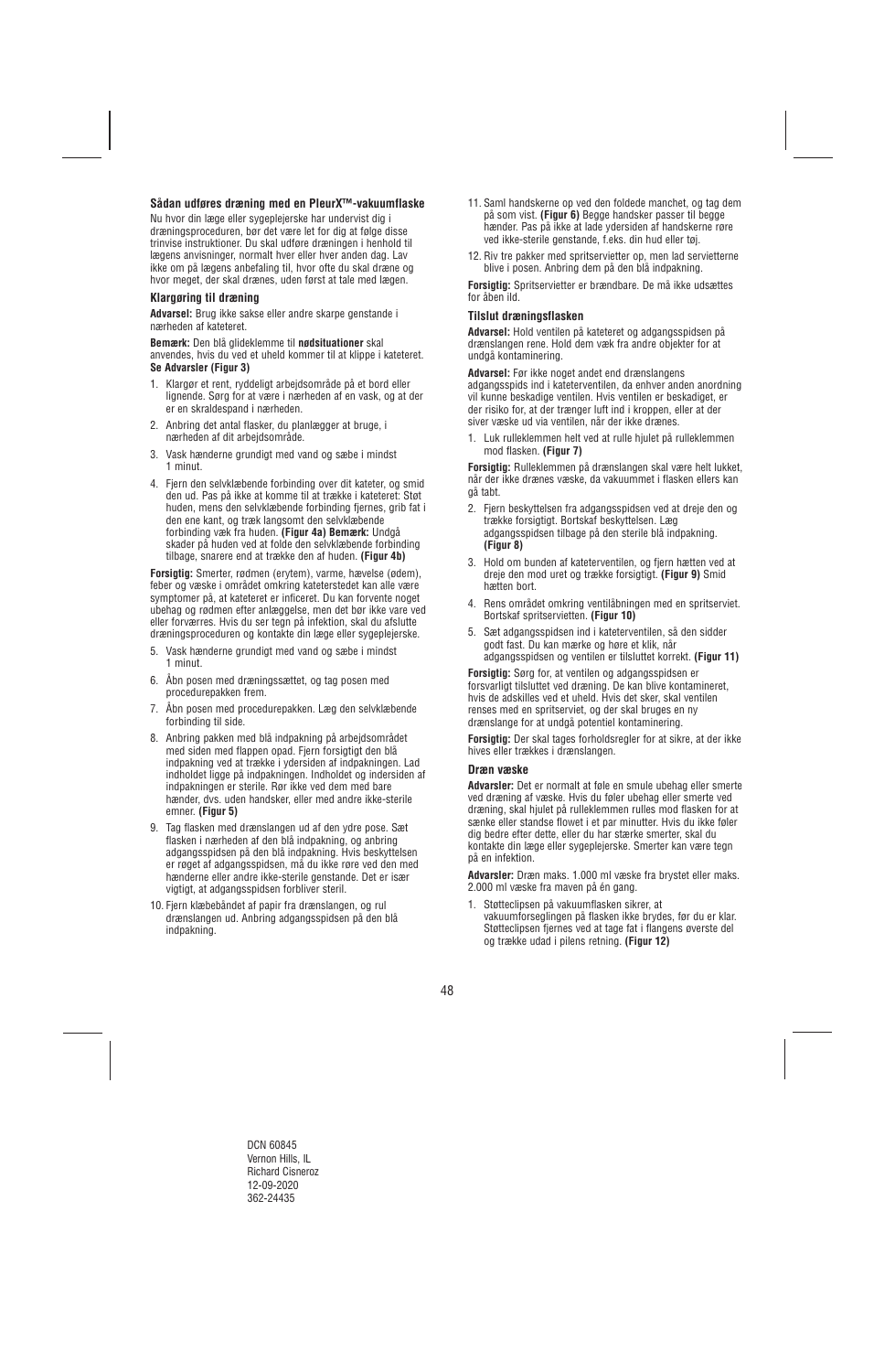- 2. Hold flasken fast med den ene hånd, og skub det hvide "T"-stempel ned med den anden hånd for at punktere folieforseglingen. Vakuummet i flasken trækker det fleksible flaskelåg ned. **(Figur 13)**
- 3. Rul hjulet på rulleklemmen væk fra vakuumflasken for at påbegynde dræningen. **(Figur 14)** Når væsken begynder at flyde ind i drænslangen, kan rulleklemmen lukkes delvist ved at rulle hjulet på rulleklemmen mod flasken for at bremse væskeflowet.
- 4. Flowet ind i flasken kan blive langsommere, når næsten al væsken er drænet. Når flowet stopper, eller flasken er fyldt, lukkes rulleklemmen fuldstændigt ved at rulle hjulet på rulleklemmen mod flasken. Dræningen tager normalt 5-15 minutter.

## **Udskiftning af dræningsflaske**

Hvis det er nødvendigt at skifte til en ny flaske uanset årsagen, skal du udføre den samme procedure.

- 1. Tag den nye flaske med drænslangen ud af den ydre pose. Sæt flasken i nærheden af den blå indpakning, og anbring adgangsspidsen på den blå indpakning. Hvis beskyttelsen er røget af adgangsspidsen, må du ikke røre ved den med hænderne eller andre ikke-sterile genstande. Det er især vigtigt, at adgangsspidsen forbliver steril.
- 2. Fjern klæbebåndet af papir fra drænslangen, og rul drænslangen ud. Anbring adgangsspidsen på den blå indpakning.
- 3. Luk rulleklemmen helt ved at rulle hjulet på rulleklemmen mod flasken. **(Figur 7)**
- 4. Fjern beskyttelsen fra adgangsspidsen ved at dreje den og trække forsigtigt. Bortskaf beskyttelsen. Læg adgangsspidsen tilbage på den sterile blå indpakning. **(Figur 8)**
- 5. For at fjerne den brugte flaske trækkes adgangsspidsen på den brugte flasken ud af ventilen i en fast, jævn bevægelse. Læg den brugte drænslange ned.
- 6. Tag den nye drænslange, og indsæt adgangsspidsen sikkert i kateterventilen. Du kan mærke og høre et klik, når adgangsspidsen og ventilen er tilsluttet korrekt.
- 7. Fortsæt med at følge denne vejledning, og begynd med **Dræning af væske**. Du behøver ikke at rense ventilen mellem flaskerne.

#### **Afslut dræningen**

- 1. Træk adgangsspidsen ud af ventilen med en fast, jævn bevægelse. **(Figur 15)** Læg den brugte drænslange ned.
- 2. Rens kateterventilen med en ny spritserviet. Bortskaf spritservietten.
- 3. Sæt en ny hætte over kateterventilen, og drej den med uret, indtil den klikker på plads i den låste position. Hætten kan føles løs, indtil den er låst på plads. **(Figur 16)**

#### **Anlæg en ny selvklæbende forbinding**

- 1. Rens området omkring kateterstedet med en ny spritserviet. **(Figur 17)**
- 2. Læg skumkateterpuden omkring kateteret. **(Figur 18)**
- 3. Rul kateteret op, og læg det over skumpuden. **(Figur 19)**
- 4. Dæk kateteret med op til fire (4) gazekompresser. **(Figur 20)**
- 5. Tag begge handsker af.
- 6. Den selvklæbende forbinding har tre (3) lag:
	- a. beskyttelseslag med tryk
	- b. klar sårforbinding
	- c. bagside med midterpanel og ramme
- 7. Træk beskyttelseslaget med tryk af den selvklæbende forbinding, så den klæbende overflade bliver blottet. **(Figur 21)**
- 8. Placer den selvklæbende forbinding midt på gazekompresserne, og tryk den ned. **(Figur 22) Bemærk:**  Undgå at strække den selvklæbende forbinding under anlæggelsen.
- 9. Fjern og bortskaf midterpanelet fra den selvklæbende forbindings bagside. **(Figur 23)**
- 10. Fjern langsomt rammen, mens den selvklæbende forbindings kanter glattes ud. **(Figur 24)**
- 11. Glat hele den selvklæbende forbinding fra midten ud mod kanterne ved brug af et fast tryk for at forbedre klæbeevnen.

## **Bortskaffelse af PleurX™-drænflaske(r)**

1. Notér mængden af drænet væske på drænskemaet.

**Bemærk:** Bortskaf den drænede væske og den brugte drænflaske i overensstemmelse med de gældende lokale bestemmelser. Brugte produkter kan udgøre en potentiel biologisk risiko. Må ikke genbruges.

Hvis du i henhold til de gældende lokale bestemmelser skal tømme drænflasken, skal du følge trin 2-7 nedenfor.

- 2. Eventuelt vakuum, der måtte være tilbage i flasken, fjernes ved at rulle hjulet på rulleklemmen væk fra flasken. Luk derefter rulleklemmen helt ved at rulle hjulet mod flasken.
- 3. Anbring tommelfingrene under flaskeåbnerens afrundede ende og pegefingrene oven på den modsatte ende. Med et fast tryk opad med tommelfingrene fjernes flaskeåbneren og det fleksible låg fra flasken. **(Figur 25)**
- 4. Fjern flaskeåbneren fra drænslangen ved at klemme det fleksible låg og trække det gennem flaskeåbneren eller ved at løfte flaskeåbneren over drænslangen. **(Figur 26)**
- 5. Flaskeåbneren kan bruges til at forstørre hullet i folieforseglingen for at lette bortskaffelsen af væske. Hold flasken i ro med den ene hånd, og pres den spidse ende af flaskeåbneren ind i hullet på folieforseglingen med et fast tryk med tommelfingeren. Når den spidse ende er inde, skal du dreje flasken for at gøre åbningen i folieforseglingen større. **(Figur 27)**
- 6. Fjern flaskeåbneren fra flasken, og tøm flasken i toilettet eller i en håndvask.
- 7. Læg drænslangen, flaskeåbneren og flasken i en plastikpose, luk posen forsvarligt, og bortskaf den.

**Forsigtig:** Hvis der spildes væske, skal der anvendes vand og sæbe til rengøring af huden og passende rengøringsmiddel til rengøring af andre overflader.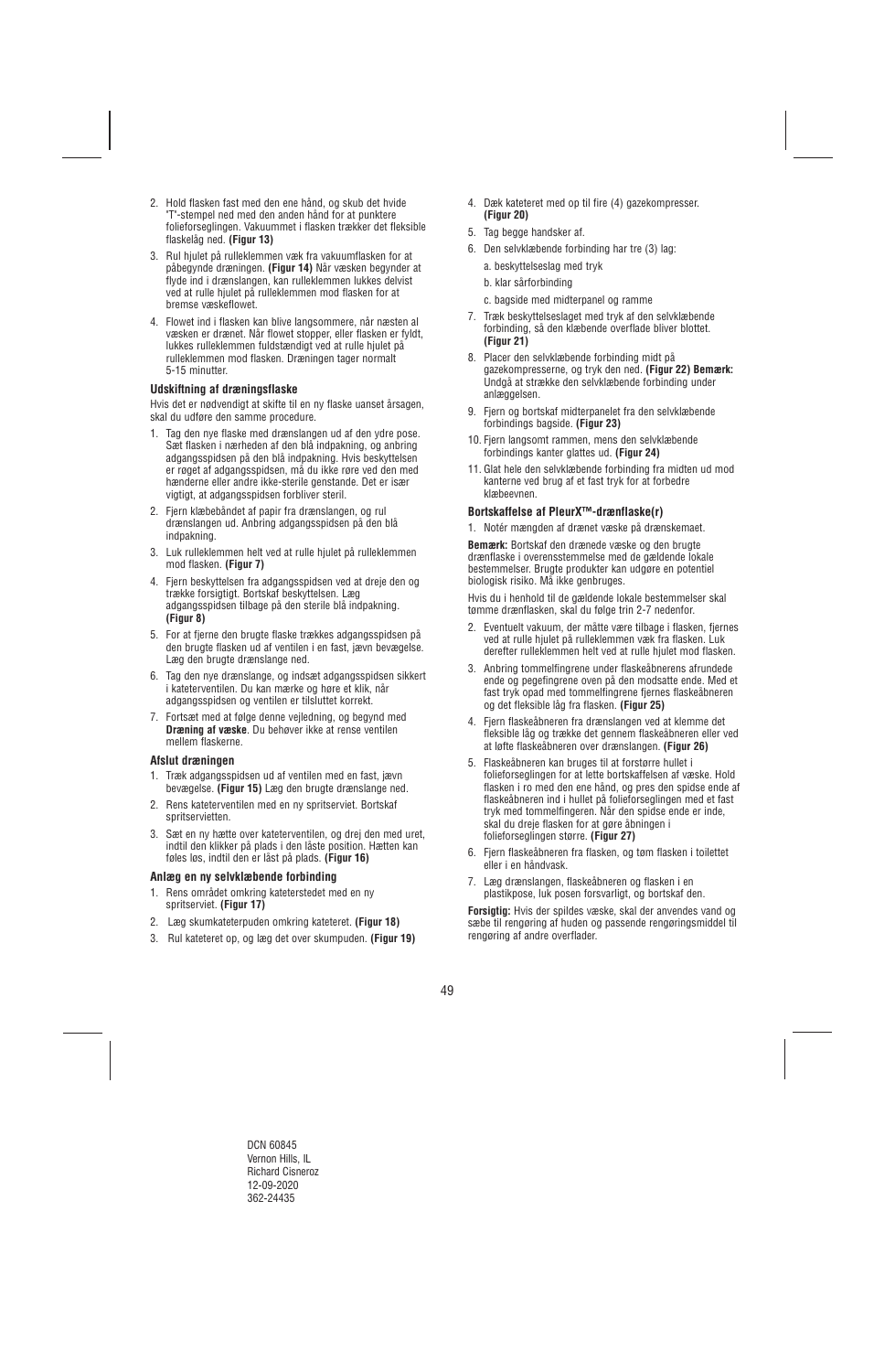## **Ofte stillede spørgsmål**

**Spørgsmål:** Hvor ofte skal jeg dræne væske fra mit bryst eller min mave?

**Svar:** Du bør dræne væske i henhold til din læges anvisninger, som regel hver eller hver anden dag. Tal med din læge, inden du laver om på hyppigheden af dræning.

**Spørgsmål:** Hvad hvis jeg stadig føler mig stakåndet eller føler ubehag efter dræningen?

**Svar:** Du skal informere lægen, hvis du fortsat er stakåndet eller føler ubehag. Dræn maks. 1.000 ml væske fra brystet eller maks. 2.000 ml væske fra maven på én gang.

**Spørgsmål:** Hvordan kan jeg vide, hvornår kateteret kan fiernes?

**Svar:** Hvis du forsøger at dræne væske 3 gange i træk, og der hver gang løber mindre end 50 ml væske ud i flasken, skal du kontakte lægen for at høre, om kateteret kan fjernes eller skal skiftes. (Se næste spørgsmål).

**Spørgsmål:** Hvad betyder det, hvis der drænes mindre og mindre væske, eller der slet ikke kommer noget væske? **Svar:** Hvis væsken pludseligt forsvinder eller mængden gradvist aftager, kan det være, at kateteret eller drænslangen er tilstoppet. Klem forsigtigt om kateteret og drænslangen. Hvis dræningen ikke starter, skal du følge proceduren for udskiftning af flasken. Kontakt lægen, hvis dræningen ikke starter, selvom du har udskiftet flasken. Hvis væskemængden gradvist aftager, kan det være, at væsken er ved at være udtømt, så det måske er tid til at fjerne kateteret. Se spørgsmål "Hvordan kan jeg vide, hvornår kateteret kan fjernes?".

**Spørgsmål:** Hvor længe skal jeg have kateteret siddende i mit bryst eller min mave?

**Svar:** Kateteret skal blive siddende, indtil der ikke længere er noget væske. Hvor lang tid, der går, svinger fra patient til patient. Det er ikke sandsynligt, at der ikke længere samles væske i din mave, men det kan godt ske i brystet. Kateteret kan blive siddende, lige så længe du har brug for det.

**Spørgsmål:** Hvad skal jeg gøre, hvis væsken skifter farve i forhold til den normale farve?

**Svar:** Du skal informere lægen om alle ændringer i væskens udseende.

**Spørgsmål:** Må jeg gå i bad, mens jeg har kateteret siddende? **Svar: Brusebad:** Du må gå i brusebad og etagevaske dig, så længe en selvklæbende forbinding, som den der ligger i procedurepakken, er forsvarligt fastgjort til din hud. Den selvklæbende forbinding er designet til at holde væske ude. Sørg for, at den selvklæbende forbinding er helt og forsvarligt fastgjort, samt at kateteret og alle gazekompresserne ligger under den. Hvis gazen bliver våd under brusebadet, skal du omgående fjerne forbindingen, rense og tørre området og lægge en ny forbinding i henhold til anvisningerne i afsnittet "Læg en ny selvklæbende forbinding".

**Svar: Badning:** Kateteret må ikke nedsænkes i vand i badekar, swimmingpool el. lign.

**Spørgsmål:** Hvad sker der, hvis PleurX™-kateteret eller PeritX™-kateteret bliver trukket ud ved et uheld? **Svar:** Hvis kateteret mod forventning skulle blive trukket ud eller manchetten kommer til syne, skal du dække udgangsstedet med en steril, selvklæbende forbinding og omgående kontakte en læge. PleurX™-kateteret eller PeritX™ kateteret har en polyestermanchet, som normalt sidder under huden, der hvor kateteret er anlagt. Manchetten og suturer medvirker til at holde kateteret på plads.

**Spørgsmål:** Hvordan kan jeg vide, om mit kateter er inficeret? **Svar:** Du skal omgående kontakte en læge, hvis du tror, at kateteret er inficeret. Smerter, rødmen (erytem), varme, hævelse (ødem), feber og væske i området omkring kateterstedet kan alle være symptomer på, at kateteret er inficeret. Du kan forvente noget ubehag og rødmen efter anlæggelse, men det bør ikke vare ved eller forværres.

## **Ordliste**

**Ascites:** Væske, der samler sig i maven

**Pneumothorax:** Luft i rummet mellem lungerne og brystvæggen

**Kredsløbskollaps:** Et pludseligt fald i blodtrykket: Shock

**Erytem:** Rødmen af huden

**Ødem:** Hævelse pga. store mængder væske

**Elektrolytubalance:** En ændring i kroppens normale niveau af visse kemikalier, f.eks. natrium og kalium

**Hypotension:** Lavt blodtryk

**Peritoneum (bughinden):** De membraner, der sidder på indersiden af maven og omkranser organerne i maven

**Peritonealrum:** Rum, eller lommer, i maven mellem den inderste og den yderste bughindemembran

**Peritonitis:** Bughindebetændelse

**Proteinnedbrydning:** Reducering af mængden af protein i blodet

**Fornyet udvikling af lungeødem:** Ophobning af væske i lungen (vand i lungerne), der skyldes meget hurtig dræning af lungehindevæske

#### **Tilbehør til**

| Aflåselig drænslange | <b>REF</b> 50-7245A |
|----------------------|---------------------|
| Ventilhætte          | <b>REF</b> 50-7235A |

Kontakt lægen, hjemmeplejen eller CareFusion for oplysninger om indkøb af udstyr.

#### **Garanti**

CareFusion garanterer, at dette medicinske udstyr er fri for defekter i materialer og udførelse. Foranstående garanti erstatter alle andre garantier, udtalte eller underforståede, herunder andre garantier for salgbarhed eller egnethed til et bestemt formål. Det medicinske udstyrs anvendelsesegnethed til et givent kirurgisk indgreb skal fastlægges af kvalificeret læge. CareFusion påtager sig intet ansvar for indirekte skader eller følgeskader af nogen art.

**Bemærk:** Ikke fremstillet med naturlig gummilatex.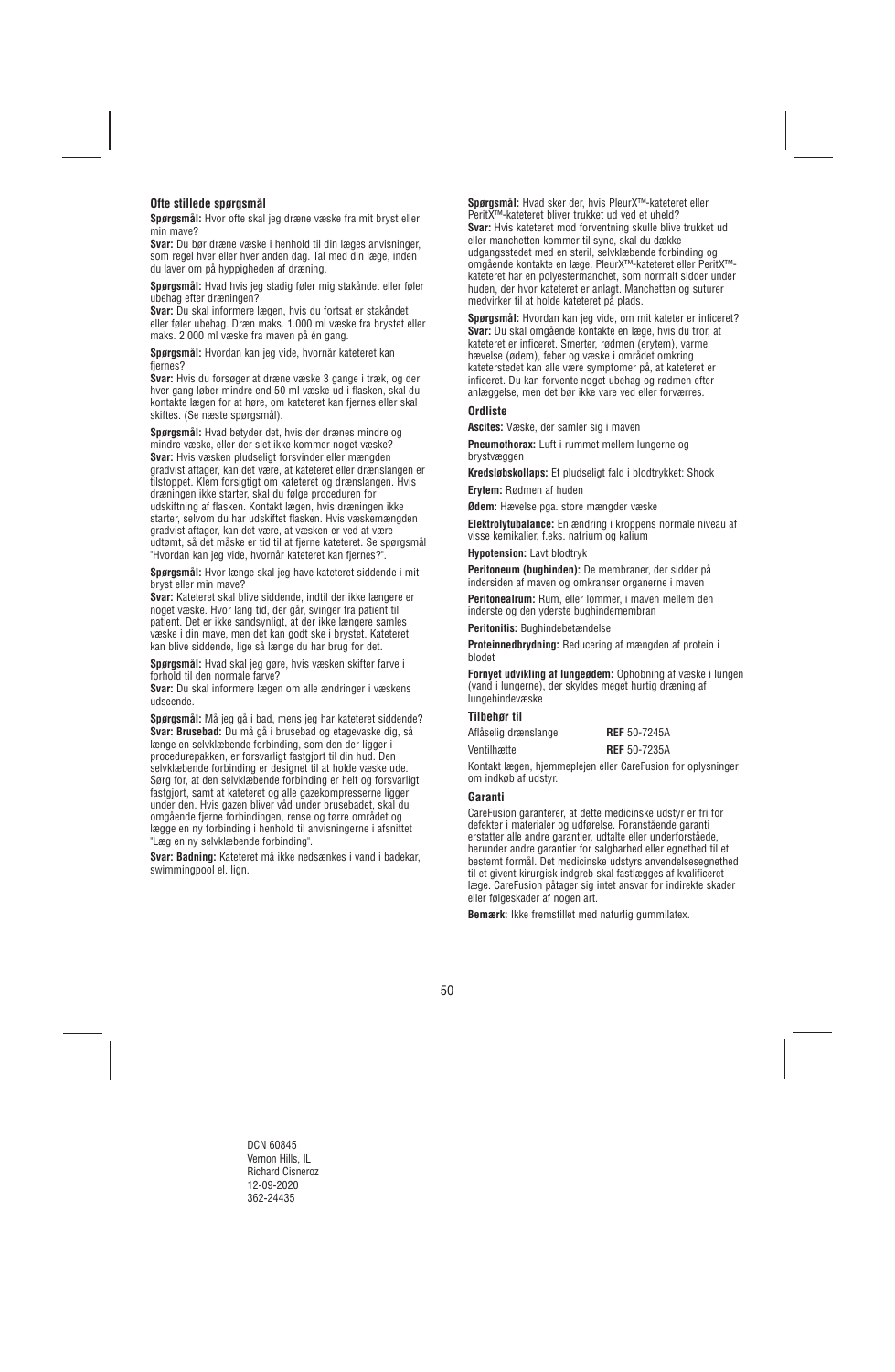

#### **Διαδικασία παροχέτευσης PleurX™ Οδηγίες χρήσης**

Θα πρέπει να έχετε λάβει εκπαίδευση από έναν ιατρό ή νοσηλευτή ως προς τον σωστό τρόπο χρήσης των στοιχείων που περιλαμβάνονται σε αυτό το κιτ. Εάν αντιμετωπίζετε προβλήματα ή έχετε ερωτήσεις σχετικά με την παροχέτευση του υγρού, επικοινωνήστε με τον ιατρό ή το νοσηλευτή σας.

Διαβάστε προσεκτικά ολόκληρο αυτό το φυλλάδιο, πριν από την παροχέτευση υγρού.

#### **Πληροφορίες προϊόντος**

Ο Καθετήρας PleurX™ **(Εικόνα 2)** μπορεί να τοποθετηθεί στον θώρακά σας για την παροχέτευση υγρού από την περιοχή των πνευμόνων σας ή μπορεί να τοποθετηθεί ο Καθετήρας PeritX™ στην κοιλιακή σας χώρα για την παροχέτευση υγρού που συσσωρεύεται στη συγκεκριμένη περιοχή. Ο ιατρός σας τοποθέτησε τον Καθετήρα PleurX™ ώστε να καθιστά δυνατή την παροχέτευση υγρού από τον θώρακα ή τον Καθετήρα PeritX™ για την παροχέτευση υγρού από την κοιλιακή σας χώρα όταν είστε στο σπίτι. Ένα τμήμα του καθετήρα βρίσκεται μέσα στο σώμα σας και διαθέτει αρκετές οπές που επιτρέπουν την είσοδο του υγρού στον καθετήρα. Το υγρό παροχετεύεται δια μέσου του εξωτερικού άκρου του καθετήρα. Υπάρχει μια βαλβίδα στο εξωτερικό άκρο του καθετήρα, η οποία αποτρέπει την είσοδο αέρα και τη διαρροή υγρού όταν δεν πραγματοποιείται παροχέτευση.

#### **Καθετήρας PleurX™ ή Καθετήρας PeritX™**



Το Κιτ παροχέτευσης PleurX™ και οι Φιάλες κενού μπορούν να χρησιμοποιηθούν για την παροχέτευση υγρού δια μέσου του Καθετήρα PleurX™ ή του Καθετήρα PeritX™. Για βέλτιστη απόδοση και αποφυγή πρόκλησης ζημιάς στον καθετήρα, πρέπει πάντα να χρησιμοποιείτε τα Αναλώσιμα παροχέτευσης PleurX™ για την παροχέτευση υγρού δια μέσου του Καθετήρα PleurX™ ή του Καθετήρα PeritX™.

## **Ενδείξεις χρήσης**

Τα Κιτ παροχέτευσης PleurX™ ενδείκνυνται για χρήση μόνο με τον Καθετήρα PleurX™ και τον Καθετήρα PeritX™ για διακοπτόμενη παροχέτευση.

## el **Προειδοποιήσεις**

#### **Εάν κόψετε ακούσια τον καθετήρα ή εάν η βαλβίδα παρουσιάζει διαρροή, ακολουθήστε τα εξής βήματα:**

- α. Πιέστε τον καθετήρα με τα δάχτυλά σας, ώστε να κλείσει.
- β. Περάστε τον μπλε σφιγκτήρα ολίσθησης **έκτακτης ανάγκης** επάνω από τον καθετήρα και πιέστε τον καθετήρα εντελώς μέσα στο μικρό άκρο του σφιγκτήρα. Με τον τρόπο αυτό, θα κλείσει ο καθετήρας. **(Εικόνα 3)**
- γ. Ειδοποιήστε αμέσως τον ιατρό σας.



## **Συστάσεις προσοχής**

Μόνο για εφάπαξ χρήση. Η επαναχρησιμοποίηση ενδέχεται να οδηγήσει σε μη λειτουργικό προϊόν ή να συμβάλει σε επιμόλυνση.

Περιέχει φθαλικές ενώσεις. Τα οφέλη της αγωγής υπερτερούν του ελάχιστου ενδεχόμενου κινδύνου έκθεσης σε φθαλικές ενώσεις.

**Θώρακας:** Οι πιθανές επιπλοκές της παροχέτευσης από τον υπεζωκοτικό χώρο περιλαμβάνουν, ενδεικτικά, τα ακόλουθα: πνευμονοθώρακα, πνευμονικό οίδημα από απότομη έκπτυξη, υπόταση, κυκλοφορική καταπληξία και λοίμωξη.

**Κοιλιακή χώρα:** Οι πιθανές επιπλοκές της παροχέτευσης υγρού από την κοιλιακή χώρα περιλαμβάνουν, ενδεικτικά, τα ακόλουθα: υπόταση, κυκλοφορική καταπληξία, ανισορροπία ηλεκτρολυτών, μείωση πρωτεϊνών, διαρροή ασκίτη, περιτονίτιδα, λοίμωξη τραύματος, ενδοπεριτοναϊκή σύμφυση και εγκυστώσεις του περιτοναϊκού χώρου.

#### **Επικοινωνήστε με τον ιατρό σας, εάν:**

- ‐ Πιστεύετε ότι ο καθετήρας έχει μολυνθεί. Άλγος, ερυθρότητα (ερύθημα), ζεστή αίσθηση κατά το άγγιγμα, πρήξιμο (οίδημα), πυρετός ή υγρό στην περιοχή γύρω από το σημείο του καθετήρα ενδέχεται να υποδεικνύουν ότι ο καθετήρας έχει μολυνθεί. Κάποια δυσφορία και ερυθρότητα μετά την εισαγωγή είναι αναμενόμενη, αλλά δεν θα πρέπει να παραμείνει ή να επιδεινωθεί.
- ‐ Η δύσπνοια δεν ανακουφίζεται μετά την παροχέτευση 1.000 ml από το θώρακα ή 2.000 ml υγρού από την κοιλία κάθε φορά.
- ‐ Εξακολουθείτε να παρουσιάζετε συμπτώματα, αλλά παροχετεύεται λίγο ή καθόλου υγρό από τον καθετήρα.
- ‐ Παροχετεύονται λιγότερα από 50 ml υγρού σε 3 διαδοχικές διαδικασίες παροχέτευσης.
- ‐ Η εμφάνιση (το χρώμα, η πυκνότητα κ.λπ.) αλλάξει σημαντικά μεταξύ παροχετεύσεων.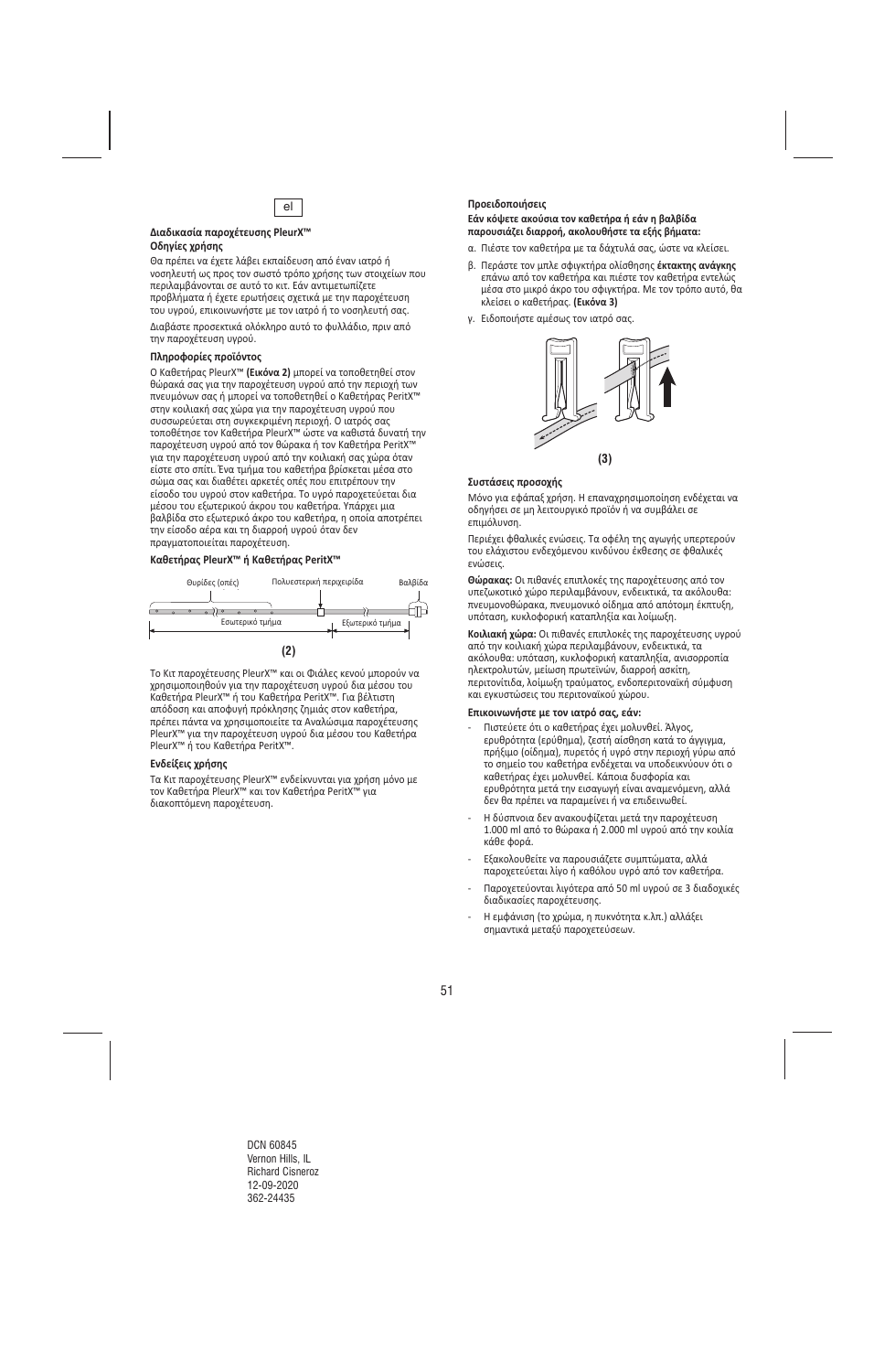## **Αποστείρωση**

Το Πακέτο εξαρτημάτων διαδικασίας και η Φιάλη κενού (με γραμμή παροχέτευσης) είναι αποστειρωμένα. Το εσωτερικό μέρος της φιάλης και οι συνδέσεις της φιάλης δεν είναι εκτεθειμένα σε αποστειρωτική ουσία. Δεν θα πρέπει να λαμβάνονται δείγματα από τις φιάλες. Αυτά τα προϊόντα προορίζονται μόνο για εφάπαξ χρήση. Μην επαναποστειρώνετε.

Μην χρησιμοποιείτε το προϊόν εάν η συσκευασία έχει υποστεί ζημιά.

Η CareFusion δεν θα είναι υπεύθυνη για προϊόντα που έχουν αποστειρωθεί εκ νέου και δεν θα αποδεχθεί να προσφέρει πίστωση ή να αλλάξει προϊόν που έχει ανοιχθεί αλλά δεν έχει χρησιμοποιηθεί.

#### **Αναλώσιμα παροχέτευσης PleurX™**

Για την ολοκλήρωση μιας διαδικασίας παροχέτευσης απαιτούνται τα ακόλουθα αναλώσιμα: **(Εικόνα 1)** 

- 1 Πλαστική φιάλη κενού με προσαρτημένη γραμμή παροχέτευσης
- 1 Πακέτο εξαρτημάτων διαδικασίας που περιέχει τα ακόλουθα αποστειρωμένα στοιχεία:
- 1 Αυτοκόλλητο επίθεμα **(A)**

Μπλε υλικό περιτύλιξης (Τυλιγμένο γύρω από τα ακόλουθα στοιχεία) **(B)** 

- 3 Επιθέματα αλκοόλης **(C)**
- 1 Ζευγάρι γάντια **(D)**
- 1 Πώμα βαλβίδας **(E)**
- 1 Μπλε σφιγκτήρας ολίσθησης έκτακτης ανάγκης **(F)**
- 4 Επιθέματα γάζας 10 cm x 10 cm (4" x 4") **(G)**
- 1 Αφρώδες επίθεμα καθετήρα **(H)**

#### **Τρόπος παροχέτευσης με τη Φιάλη κενού PleurX™**

Τώρα που έχετε λάβει εκπαίδευση από τον ιατρό ή το νοσηλευτή σας αναφορικά με τη διαδικασία παροχέτευσης, θα πρέπει να ακολουθήσετε με ευκολία αυτές τις αναλυτικές οδηγίες. Θα πρέπει να πραγματοποιείτε την παροχέτευση σύμφωνα με τις οδηγίες του ιατρού σας, συνήθως ανά 1‐2 ημέρες. Μην αλλάζετε τη συχνότητα και μην παροχετεύετε περισσότερο υγρό από τη σύσταση του ιατρού σας χωρίς πρώτα να τον συμβουλευτείτε.

#### **Προετοιμασία για παροχέτευση**

**Προειδοποίηση:** Μην χρησιμοποιείτε ψαλίδια ή άλλα αιχμηρά αντικείμενα κοντά στον Καθετήρα.

**Σημείωση:** Εάν κόψετε ακούσια τον καθετήρα, θα πρέπει να χρησιμοποιηθεί ο μπλε σφιγκτήρας ολίσθησης **έκτακτης ανάγκης. Ανατρέξτε στις Προειδοποιήσεις (Εικόνα 3)** 

- 1. Διαμορφώστε έναν καθαρό χώρο εργασίας επάνω σε ένα τραπέζι ή πάγκο. Φροντίστε να βρίσκεστε κοντά σε νεροχύτη και στα απορρίμματα.
- 2. Τοποθετήστε τον αριθμό των φιαλών που σκοπεύετε να χρησιμοποιήσετε κοντά στο χώρο εργασίας σας.
- 3. Πλύνετε σχολαστικά τα χέρια σας με σαπουνόνερο για τουλάχιστον 1 λεπτό.

4. Αφαιρέστε το αυτοκόλλητο επίθεμα επάνω από τον καθετήρα σας και απορρίψτε το. Φροντίστε να μην τραβήξετε τον καθετήρα: Στηρίξτε το δέρμα ενώ αφαιρείτε το αυτοκόλλητο επίθεμα, πιάστε προσεκτικά το ένα άκρο και αποσπάστε αργά το αυτοκόλλητο επίθεμα από το δέρμα. **(Εικόνα 4α) Σημείωση:** Αποφύγετε τον τραυματισμό του δέρματος αποσπώντας το αυτοκόλλητο επίθεμα προς τα πίσω και όχι τραβώντας το από το δέρμα. **(Εικόνα 4β)** 

**Προσοχή:** Άλγος, ερυθρότητα (ερύθημα), ζεστή αίσθηση κατά το άγγιγμα, πρήξιμο (οίδημα), πυρετός ή υγρό στην περιοχή γύρω από το σημείο του καθετήρα ενδέχεται να υποδεικνύουν ότι ο καθετήρας έχει μολυνθεί. Κάποια δυσφορία και ερυθρότητα μετά την εισαγωγή είναι αναμενόμενη, αλλά δεν θα πρέπει να παραμείνει ή να επιδεινωθεί. Εάν παρατηρήσετε σημάδια λοίμωξης, ολοκληρώστε τη διαδικασία παροχέτευσης και επικοινωνήστε με τον ιατρό ή το νοσηλευτή σας.

- 5. Πλύνετε σχολαστικά τα χέρια σας ξανά με σαπουνόνερο για τουλάχιστον 1 λεπτό.
- 6. Ανοίξτε το σάκο του Κιτ παροχέτευσης και αφαιρέστε τη θήκη του Πακέτου εξαρτημάτων διαδικασίας.
- 7. Ανοίξτε τη θήκη του Πακέτου εξαρτημάτων διαδικασίας. Τοποθετήστε στην άκρη το αυτοκόλλητο επίθεμα.
- 8. Τοποθετήστε το πακέτο με το μπλε υλικό περιτύλιξης επάνω στο χώρο εργασίας σας, με την ανοιγόμενη πλευρά προς τα επάνω. Ξεδιπλώστε προσεκτικά το μπλε υλικό περιτύλιξης, τραβώντας το εξωτερικό μέρος του. Αφήστε τα εσωκλειόμενα στοιχεία μέσα στο υλικό περιτύλιξης. Τα στοιχεία και το εσωτερικό μέρος του υλικού περιτύλιξης είναι αποστειρωμένα. Μην τα αγγίξετε με τα χέρια σας, εάν δεν φοράτε γάντια, ή με άλλα μη αποστειρωμένα στοιχεία. **(Εικόνα 5)**
- 9. Αφαιρέστε τη φιάλη με τη γραμμή παροχέτευσης από την εξωτερική θήκη. Τοποθετήστε τη φιάλη κοντά στο μπλε υλικό περιτύλιξης και το άκρο πρόσβασης επάνω στο μπλε υλικό περιτύλιξης. Εάν το κάλυμμα βγει από το άκρο πρόσβασης, φροντίστε να μην αγγίξετε το άκρο με τα χέρια σας ή με οτιδήποτε μη αποστειρωμένο. Είναι ιδιαίτερα σημαντικό το άκρο πρόσβασης να παραμείνει αποστειρωμένο.
- 10. Αφαιρέστε τη χαρτοταινία από τη γραμμή παροχέτευσης και ξετυλίξτε τη γραμμή παροχέτευσης. Τοποθετήστε το άκρο πρόσβασης ξανά επάνω στο μπλε υλικό περιτύλιξης.
- 11. Πιάστε τα γάντια από τη διπλωμένη περιχειρίδα και τοποθετήστε τα όπως απεικονίζεται. **(Εικόνα 6)** Και τα δύο γάντια μπορούν να τοποθετηθούν σε οποιοδήποτε χέρι. Προσέξτε να μην αφήσετε το εξωτερικό μέρος των γαντιών να έρθει σε επαφή με τίποτα μη αποστειρωμένο, όπως το δέρμα ή τα ρούχα σας.
- 12. Ανοίξτε τα τρία επιθέματα αλκοόλης, αλλά μην αφαιρέσετε τα επιθέματα από τις θήκες τους. Τοποθετήστε τα επάνω στο μπλε υλικό περιτύλιξης.

**Προσοχή:** Τα επιθέματα αλκοόλης είναι εύφλεκτα. Μην εκθέτετε τα επιθέματα σε ακάλυπτη φλόγα.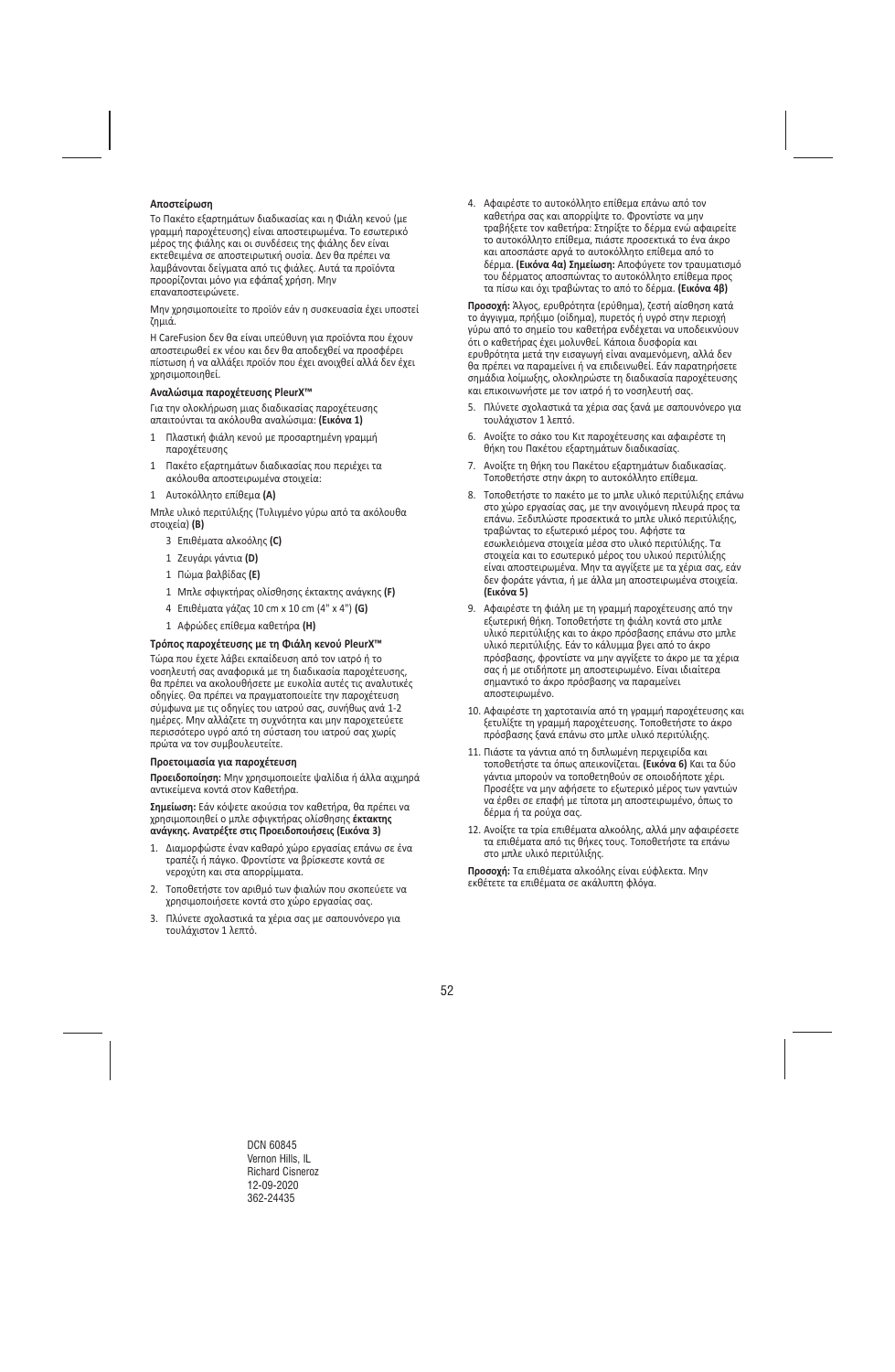## **Σύνδεση της φιάλης παροχέτευσης**

**Προειδοποίηση:** Διατηρήστε καθαρά τη βαλβίδα στον Καθετήρα και το άκρο πρόσβασης στη γραμμή παροχέτευσης. Φυλάξτε τα μακριά από άλλα αντικείμενα, προκειμένου να μην προκληθεί μόλυνση.

**Προειδοποίηση:** Μην τοποθετείτε τίποτα, εκτός από το άκρο πρόσβασης της γραμμής παροχέτευσης, μέσα στη βαλβίδα Καθετήρα, καθώς οποιαδήποτε άλλη συσκευή μπορεί να προκαλέσει ζημιά στη βαλβίδα. Εάν προκληθεί ζημιά στη βαλβίδα, ενδέχεται να διέλθει αέρας στο σώμα σας ή να διαρρεύσει υγρό έξω από τη βαλβίδα όταν δεν πραγματοποιείται παροχέτευση.

1. Κλείστε εντελώς τον κυλιόμενο σφιγκτήρα, κινώντας τον τροχίσκο στον κυλιόμενο σφιγκτήρα προς τη φιάλη. **(Εικόνα 7)** 

**Προσοχή:** Ο κυλιόμενος σφιγκτήρας στη γραμμή παροχέτευσης πρέπει να είναι εντελώς κλειστός όταν δεν πραγματοποιείται παροχέτευση, διαφορετικά είναι δυνατή η απώλεια του κενού στη φιάλη.

- 2. Αφαιρέστε το κάλυμμα από το άκρο πρόσβασης, περιστρέφοντάς το και τραβώντας το προσεκτικά. Απορρίψτε το κάλυμμα. Τοποθετήστε το άκρο πρόσβασης ξανά επάνω στο αποστειρωμένο μπλε υλικό περιτύλιξης. **(Εικόνα 8)**
- 3. Κρατήστε τη βάση της βαλβίδας καθετήρα και αφαιρέστε το πώμα, περιστρέφοντάς το αριστερόστροφα και τραβώντας το προσεκτικά. **(Εικόνα 9)** Απορρίψτε το πώμα.
- 4. Καθαρίστε την περιοχή γύρω από το άνοιγμα της βαλβίδας με ένα επίθεμα αλκοόλης. Απορρίψτε το επίθεμα αλκοόλης. **(Εικόνα 10)**
- 5. Εισαγάγετε σωστά το άκρο πρόσβασης μέσα στη βαλβίδα καθετήρα. Όταν το άκρο πρόσβασης και η βαλβίδα συνδεθούν σωστά, θα αισθανθείτε και θα ακούσετε ένα χαρακτηριστικό ήχο ("κλικ"). **(Εικόνα 11)**

**Προσοχή:** Βεβαιωθείτε ότι η βαλβίδα και το άκρο πρόσβασης είναι συνδεδεμένα σωστά κατά την παροχέτευση. Εάν διαχωριστούν ακούσια, ενδέχεται να μολυνθούν. Σε αυτήν την περίπτωση, καθαρίστε τη βαλβίδα με ένα επίθεμα αλκοόλης και χρησιμοποιήστε μια καινούργια γραμμή παροχέτευσης, προκειμένου να μην προκληθεί μόλυνση.

**Προσοχή:** Θα πρέπει να λαμβάνονται προφυλάξεις, προκειμένου να διασφαλιστεί ότι η γραμμή παροχέτευσης δεν θα τραβηχτεί.

#### **Παροχέτευση υγρού**

**Προειδοποίηση:** Είναι φυσιολογικό να γίνει αισθητή κάποια δυσφορία ή άλγος κατά την παροχέτευση υγρού. Εάν γίνει αισθητή δυσφορία ή άλγος κατά την παροχέτευση, κινήστε τον τροχίσκο στον κυλιόμενο σφιγκτήρα προς τη φιάλη, για να επιβραδύνετε ή να διακόψετε τη ροή για λίγα λεπτά. Εάν δεν αισθανθείτε καλύτερα μετά από αυτή τη διαδικασία ή σε περίπτωση έντονου άλγους, επικοινωνήστε με τον ιατρό ή το νοσηλευτή σας. Το άλγος ενδέχεται να αποτελεί ένδειξη λοίμωξης.

**Προειδοποίηση:** Μην παροχετεύετε περισσότερα από 1.000 ml υγρού από το θώρακα ή 2.000 ml υγρού από την κοιλία κάθε φορά.

- 1. Το κλιπ στήριξης στη φιάλη κενού διασφαλίζει ότι η σφράγιση κενού στη φιάλη δεν έχει σπάσει πριν να είστε έτοιμοι. Αφαιρέστε το κλιπ στήριξης, πιάνοντας το επάνω τμήμα της φλάντζας και τραβώντας το προς τα έξω και προς την κατεύθυνση του βέλους. **(Εικόνα 12)**
- 2. Κρατήστε σταθερά τη φιάλη με το ένα χέρι σας και πιέστε το λευκό έμβολο σχήματος "T" προς τα κάτω με το άλλο χέρι σας, προκειμένου να τρυπήσετε το φύλλο σφράγισης. Το κενό στο εσωτερικό της φιάλης θα τραβήξει το εύκαμπτο πώμα της φιάλης προς τα κάτω. **(Εικόνα 13)**
- 3. Κινήστε τον τροχίσκο στον κυλιόμενο σφιγκτήρα προς την αντίθετη κατεύθυνση από τη φιάλη κενού, για να ξεκινήσει η παροχέτευση. **(Εικόνα 14)** Όταν το υγρό αρχίσει να ρέει μέσα στη γραμμή παροχέτευσης, μπορείτε να κλείσετε εν μέρει τον κυλιόμενο σφιγκτήρα για να επιβραδύνετε τη ροή του υγρού, κινώντας τον τροχίσκο του κυλιόμενου σφιγκτήρα προς τη φιάλη.
- 4. Όταν η παροχέτευση του υγρού έχει σχεδόν ολοκληρωθεί, η ροή μέσα στη φιάλη ενδέχεται να επιβραδυνθεί. Όταν σταματήσει η ροή ή γεμίσει η φιάλη, κλείστε εντελώς τον κυλιόμενο σφιγκτήρα, κινώντας τον τροχίσκο στον κυλιόμενο σφιγκτήρα προς τη φιάλη. Η παροχέτευση συνήθως διαρκεί 5 –15 λεπτά.

#### **Αλλαγή της φιάλης παροχέτευσης**

Εάν πρέπει να αλλάξετε τη φιάλη για οποιονδήποτε λόγο, η διαδικασία περιλαμβάνει τα ίδια βήματα.

- 1. Αφαιρέστε τη νέα φιάλη με τη γραμμή παροχέτευσης από την εξωτερική θήκη. Τοποθετήστε τη φιάλη κοντά στο μπλε υλικό περιτύλιξης και το άκρο πρόσβασης επάνω στο μπλε υλικό περιτύλιξης. Εάν το κάλυμμα βγει από το άκρο πρόσβασης, φροντίστε να μην αγγίξετε το άκρο με τα χέρια σας ή με οτιδήποτε μη αποστειρωμένο. Είναι ιδιαίτερα σημαντικό το άκρο πρόσβασης να παραμείνει αποστειρωμένο.
- 2. Αφαιρέστε τη χαρτοταινία από τη γραμμή παροχέτευσης και ξετυλίξτε τη γραμμή παροχέτευσης. Τοποθετήστε το άκρο πρόσβασης επάνω στο μπλε υλικό περιτύλιξης.
- 3. Κλείστε εντελώς τον κυλιόμενο σφιγκτήρα, κινώντας τον τροχίσκο στον κυλιόμενο σφιγκτήρα προς τη φιάλη. **(Εικόνα 7)**
- 4. Αφαιρέστε το κάλυμμα από το άκρο πρόσβασης, περιστρέφοντάς το και τραβώντας το προσεκτικά. Απορρίψτε το κάλυμμα. Τοποθετήστε το άκρο πρόσβασης ξανά επάνω στο αποστειρωμένο μπλε υλικό περιτύλιξης. **(Εικόνα 8)**
- 5. Για να αφαιρέσετε τη χρησιμοποιημένη φιάλη, τραβήξτε το άκρο πρόσβασης της χρησιμοποιημένης φιάλης έξω από τη βαλβίδα με σταθερή, ομαλή κίνηση. Τοποθετήστε σε κάποιο σημείο τη χρησιμοποιημένη γραμμή παροχέτευσης.
- 6. Πιάστε τη νέα γραμμή παροχέτευσης και εισαγάγετε σωστά το άκρο πρόσβασης μέσα στη βαλβίδα καθετήρα. Όταν το άκρο πρόσβασης και η βαλβίδα συνδεθούν σωστά, θα αισθανθείτε και θα ακούσετε ένα χαρακτηριστικό ήχο ("κλικ").
- 7. Συνεχίστε να ακολουθείτε αυτές τις οδηγίες χρήσης, ξεκινώντας με το **Υγρό παροχέτευσης**. Δεν χρειάζεται να καθαρίζετε τη βαλβίδα όταν αλλάζετε φιάλες.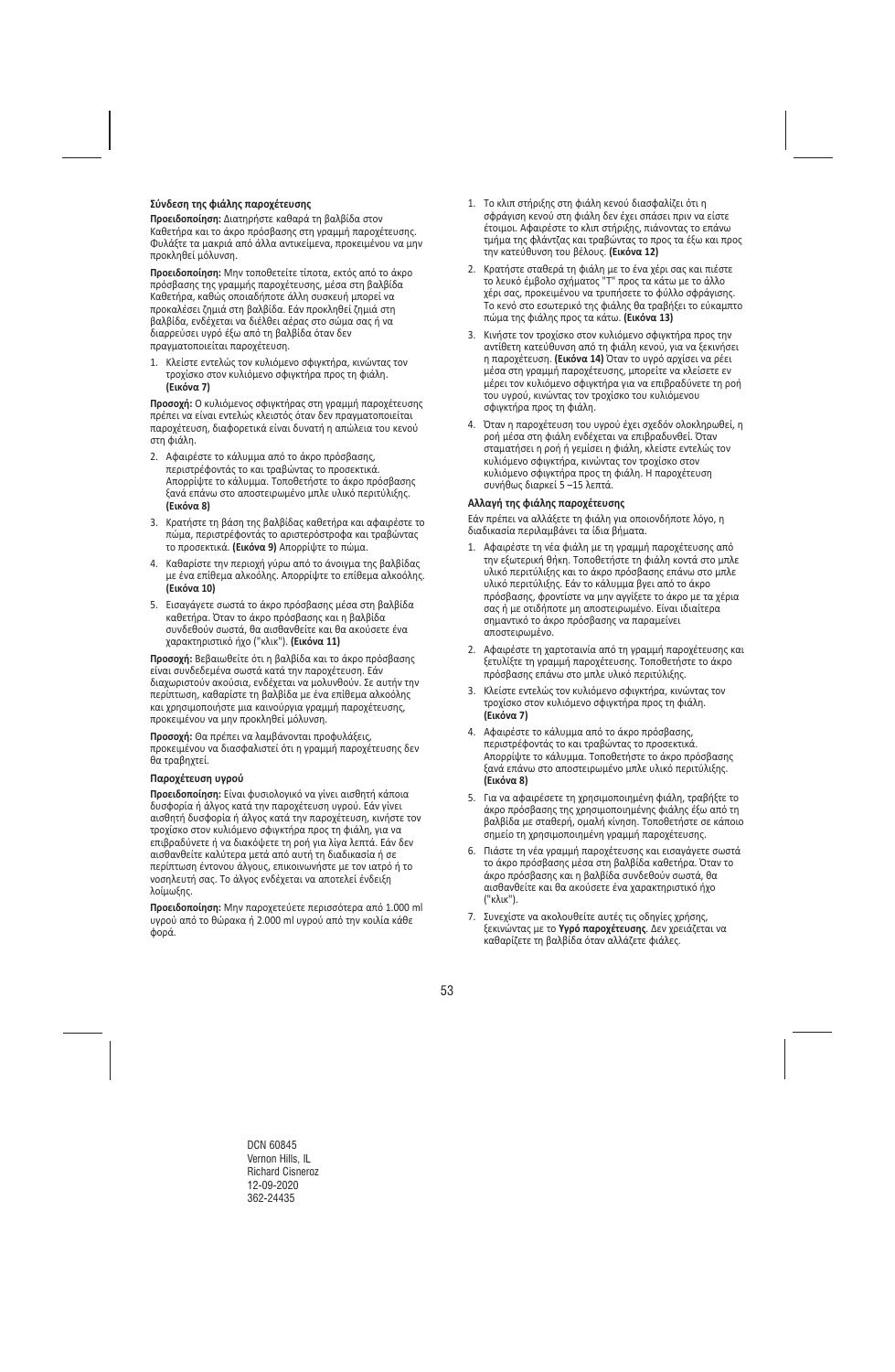## **Ολοκλήρωση παροχέτευσης**

- 1. Τραβήξτε το άκρο πρόσβασης έξω από τη βαλβίδα με μια σταθερή, ομαλή κίνηση. **(Εικόνα 15)** Τοποθετήστε σε κάποιο σημείο τη χρησιμοποιημένη γραμμή παροχέτευσης.
- 2. Καθαρίστε τη βαλβίδα καθετήρα με ένα καινούργιο επίθεμα αλκοόλης. Απορρίψτε το επίθεμα αλκοόλης.
- 3. Τοποθετήστε το νέο πώμα επάνω στη βαλβίδα καθετήρα και περιστρέψτε το δεξιόστροφα, έως ότου να ασφαλίσει στην ασφαλισμένη θέση του. Ενδέχεται να αισθάνεστε ότι το πώμα είναι χαλαρό, έως ότου να ασφαλίσει στη θέση του. **(Εικόνα 16)**

#### **Τοποθέτηση νέου αυτοκόλλητου επιθέματος**

- 1. Καθαρίστε την περιοχή γύρω από το σημείο του καθετήρα με ένα καινούργιο επίθεμα αλκοόλης. **(Εικόνα 17)**
- 2. Τοποθετήστε το αφρώδες επίθεμα καθετήρα γύρω από τον καθετήρα. **(Εικόνα 18)**
- 3. Τυλίξτε τον καθετήρα σε βρόχους και τοποθετήστε τον επάνω από το αφρώδες επίθεμα. **(Εικόνα 19)**
- 4. Καλύψτε τον καθετήρα με έως και τέσσερα (4) επιθέματα γάζας. **(Εικόνα 20)**
- 5. Αφαιρέστε τα γάντια και από τα δύο χέρια σας.
- 6. Το αυτοκόλλητο επίθεμα έχει τρεις (3) στρώσεις:
	- α. Τυπωμένη επένδυση
	- β. Διάφανο επίθεμα τραύματος
	- γ. Κεντρικό φύλλο και επένδυση πλαισίου
- 7. Αποσπάστε την τυπωμένη επένδυση από το αυτοκόλλητο επίθεμα, αποκαλύπτοντας την αυτοκόλλητη επιφάνεια. **(Εικόνα 21)**
- 8. Κεντράρετε το αυτοκόλλητο επίθεμα επάνω από τα επιθέματα γάζας και πιέστε το προς τα κάτω. **(Εικόνα 22) Σημείωση:** Μην τεντώνετε το αυτοκόλλητο επίθεμα κατά την εφαρμογή.
- 9. Αφαιρέστε και απορρίψτε το κεντρικό φύλλο από την επένδυση του αυτοκόλλητου επιθέματος. **(Εικόνα 23)**
- 10. Αφαιρέστε αργά το πλαίσιο ενώ ισιώνετε τα άκρα του αυτοκόλλητου επιθέματος. **(Εικόνα 24)**
- 11. Ισιώστε ολόκληρο το αυτοκόλλητο επίθεμα από το κέντρο προς τα άκρα ασκώντας πίεση, για ενίσχυση της προσκόλλησης.

#### **Απόρριψη Φιαλών παροχέτευσης PleurX™**

1. Καταγράψτε τον όγκο του παροχετευμένου υγρού στον πίνακα παροχέτευσης.

**Σημείωση:** Η απόρριψη του υγρού που έχει παροχετευθεί και της χρησιμοποιημένης φιάλης παροχέτευσης θα πρέπει να γίνεται σύμφωνα με τους ισχύοντες τοπικούς κανονισμούς. Το χρησιμοποιημένο προϊόν ενδέχεται να αποτελεί βιολογικό κίνδυνο. Μην επαναχρησιμοποιείτε.

Σε περίπτωση που σύμφωνα με τους ισχύοντες τοπικούς κανονισμούς θα πρέπει να αδειάσετε τη φιάλη παροχέτευσης, ακολουθήστε τα βήματα 2‐7 παρακάτω.

2. Απελευθερώστε τυχόν κενό που ενδέχεται να έχει απομείνει στη φιάλη κινώντας τον τροχίσκο στον κυλιόμενο σφιγκτήρα προς την αντίθετη κατεύθυνση από τη φιάλη. Στη συνέχεια, Κλείστε εντελώς τον κυλιόμενο σφιγκτήρα, κινώντας τον τροχίσκο προς τη φιάλη.

- 3. Τοποθετήστε τους αντίχειρές σας κάτω από το στρογγυλεμένο άκρο του ανοιχτηριού φιάλης και τους δείκτες σας επάνω από το αντίθετο άκρο. Χρησιμοποιήστε τους αντίχειρες για να πιέσετε σταθερά προς τα επάνω και να αφαιρέσετε το ανοιχτήρι φιάλης και το εύκαμπτο πώμα από τη φιάλη. **(Εικόνα 25)**
- 4. Αφαιρέστε το ανοιχτήρι φιάλης από τη γραμμή παροχέτευσης πιέζοντας το εύκαμπτο πώμα και τραβώντας το μέσα από το ανοιχτήρι φιάλης ή ανασηκώνοντας το ανοιχτήρι φιάλης επάνω από τη γραμμή παροχέτευσης. **(Εικόνα 26)**
- 5. Μπορείτε να χρησιμοποιήσετε το ανοιχτήρι φιάλης για να διευρύνετε την οπή στο φύλλο σφράγισης ώστε να διευκολυνθεί η απόρριψη υγρών. Κρατήστε τη φιάλη σταθερή με το ένα χέρι και χρησιμοποιήστε τον αντίχειρα για να πιέσετε σταθερά το αιχμηρό άκρο του ανοιχτηριού φιάλης μέσα στην οπή του φύλλου σφράγισης. Μόλις τοποθετηθεί, περιστρέψτε τη φιάλη για να δημιουργηθεί μεγαλύτερο άνοιγμα στο φύλλο σφράγισης. **(Εικόνα 27)**
- 6. Αφαιρέστε το ανοιχτήρι φιάλης από τη φιάλη και αδειάστε τη φιάλη στην τουαλέτα ή τον νεροχύτη.
- 7. Τοποθετήστε τη γραμμή παροχέτευσης, το ανοιχτήρι φιάλης και τη φιάλη μέσα σε μια πλαστική σακούλα, σφραγίστε την ερμητικά και απορρίψτε τη.

**Προσοχή:** Σε περίπτωση διαρροής υγρού, χρησιμοποιήστε σαπουνόνερο για τον καθαρισμό του δέρματος και κατάλληλο καθαριστικό μέσο για όλες τις υπόλοιπες επιφάνειες.

#### **Συχνές ερωτήσεις**

- **Ε:** Πόσο συχνά θα πρέπει να παροχετεύω το υγρό από το θώρακα ή την κοιλία μου;
- **Α:** Θα πρέπει να παροχετεύετε το υγρό σύμφωνα με τις οδηγίες του ιατρού σας, συνήθως ανά 1‐2 ημέρες. Συμβουλευτείτε τον ιατρό σας πριν από την αλλαγή της συχνότητας της παροχέτευσης.
- **Ε:** Τι πρέπει να κάνω εάν εξακολουθώ να αισθάνομαι δύσπνοια ή δυσφορία μετά την ολοκλήρωση της παροχέτευσης;
- **Α:** Εάν εξακολουθείτε να αισθάνεστε δύσπνοια ή δυσφορία, ειδοποιήστε τον ιατρό σας. Μην παροχετεύετε περισσότερα από 1.000 ml υγρού από το θώρακα ή 2.000 ml υγρού από την κοιλία κάθε φορά.
- **Ε:** Πώς θα καταλάβω ότι ο καθετήρας μπορεί να αφαιρεθεί;
- **Α:** Όταν προσπαθήσετε να παροχετεύσετε υγρό 3 διαδοχικές φορές και κάθε φορά παροχετεύονται λιγότερα από 50 ml στη φιάλη, θα πρέπει να δείτε τον ιατρό σας, για να μάθετε εάν ο καθετήρας μπορεί να αφαιρεθεί ή εάν πρέπει να αντικατασταθεί. (Ανατρέξτε στην επόμενη ερώτηση.)
- **Ε:** Τι σημαίνει εάν ο όγκος του υγρού παροχέτευσης μειώνεται ή εάν δεν παροχετεύεται καθόλου υγρό;
- **Α:** Εάν το υγρό σταματήσει ξαφνικά ή εάν ο όγκος παροχέτευσης μειώνεται σταδιακά, υπάρχει περίπτωση ο καθετήρας ή η γραμμή παροχέτευσης να είναι φραγμένα. Πιέστε προσεκτικά τον καθετήρα και τη γραμμή παροχέτευσης. Εάν δεν ξεκινήσει η παροχέτευση, ακολουθήστε τις οδηγίες αντικατάστασης της φιάλης. Εάν η παροχέτευση δεν ξεκινήσει όταν χρησιμοποιήσετε μια δεύτερη φιάλη, επικοινωνήστε με τον ιατρό σας. Εάν ο όγκος παροχέτευσης μειώνεται σταδιακά, το υγρό ενδέχεται να εξαντλείται και να έχει έρθει η ώρα να αφαιρεθεί ο καθετήρας. Ανατρέξτε στην ερώτηση "Πώς θα καταλάβω ότι ο καθετήρας μπορεί να αφαιρεθεί;".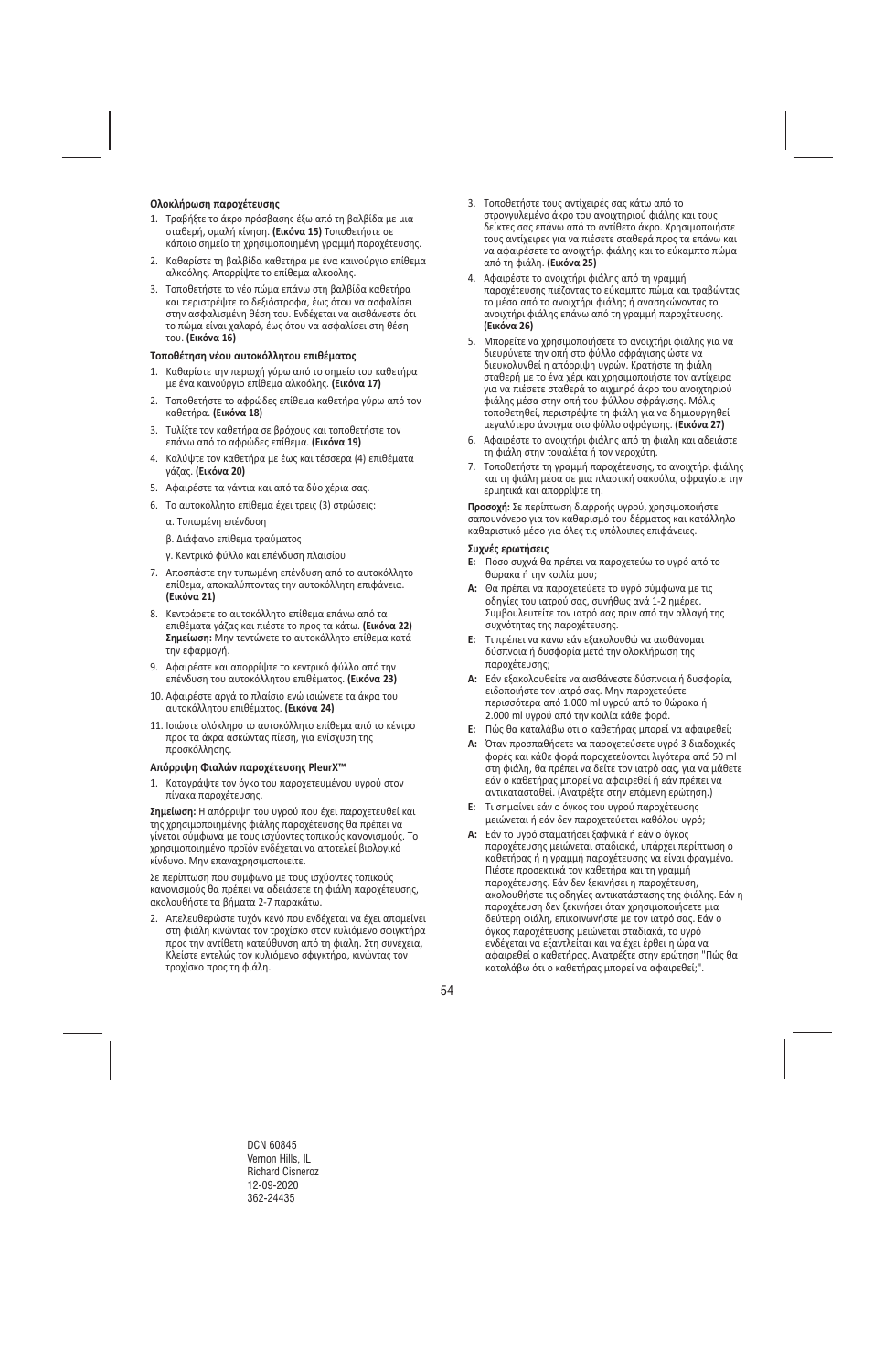- **Ε:** Για πόσο καιρό θα βρίσκεται ο καθετήρας στο θώρακα ή την κοιλία μου;
- **Α:** Ο καθετήρας θα βρίσκεται μέσα στο σώμα σας έως ότου να σταματήσει η παροχέτευση του υγρού. Το χρονικό διάστημα διαφέρει μεταξύ ασθενών. Η συσσώρευση υγρού δεν είναι πιθανό να σταματήσει στην κοιλία, αλλά ενδέχεται να σταματήσει στο θώρακα. Ο καθετήρας μπορεί να παραμείνει στη θέση του για όσο διάστημα είναι απαραίτητο.
- **Ε:** Τι θα πρέπει να κάνω εάν το χρώμα του υγρού αλλάξει από το συνηθισμένο;
- **Α:** Οποιαδήποτε αλλαγή στην εμφάνιση του υγρού θα πρέπει να αναφερθεί στον ιατρό σας.
- **Ε:** Μπορώ να κάνω ντους ή μπάνιο με τον καθετήρα στη θέση του;
- **Α: Ντους:** Μπορείτε να κάνετε ντους ή να πλύνετε το σώμα σας με σφουγγάρι, εάν έχει τοποθετηθεί σωστά στο δέρμα σας ένα αυτοκόλλητο επίθεμα, όπως αυτό που περιλαμβάνεται στο Πακέτο εξαρτημάτων διαδικασίας. Το αυτοκόλλητο επίθεμα έχει σχεδιαστεί για να μην επιτρέπει την είσοδο υγρών. Βεβαιωθείτε ότι το αυτοκόλλητο επίθεμα έχει τοποθετηθεί πλήρως και σωστά και ότι ο καθετήρας και τα επιθέματα γάζας βρίσκονται όλα κάτω από αυτό. Εάν η γάζα βραχεί στο ντους, αφαιρέστε αμέσως το αυτοκόλλητο επίθεμα, καθαρίστε και στεγνώστε την περιοχή και τοποθετήστε ένα νέο αυτοκόλλητο επίθεμα, σύμφωνα με τις οδηγίες στην ενότητα "Τοποθέτηση νέου αυτοκόλλητου επιθέματος".
- **Α: Μπάνιο:** Ο καθετήρας δεν πρέπει να εμβυθίζεται σε μπανιέρα, πισίνα κ.λπ.
- **Ε:** Τι θα συμβεί εάν ο Καθετήρας PleurX™ ή ο Καθετήρας PeritX™ τραβηχτεί ακούσια προς τα έξω;
- **Α:** Στην απίθανη περίπτωση που ο καθετήρας τραβηχτεί προς τα έξω ή που εκτεθεί η περιχειρίδα, καλύψτε το σημείο εξόδου με ένα αποστειρωμένο αυτοκόλλητο επίθεμα και ζητήστε άμεση ιατρική φροντίδα. Ο Καθετήρας PleurX™ ή ο Καθετήρας PeritX™ διαθέτει μια πολυεστερική περιχειρίδα, η οποία φυσιολογικά βρίσκεται κάτω από το δέρμα, στο σημείο εισαγωγής του καθετήρα. Η περιχειρίδα και τα ράμματα βοηθούν στη διατήρηση του καθετήρα στη θέση του.
- **Ε:** Πώς θα καταλάβω εάν ο καθετήρας έχει μολυνθεί;
- **Α:** Εάν πιστεύετε ότι ο καθετήρας έχει μολυνθεί, θα πρέπει να επικοινωνήσετε αμέσως με τον ιατρό σας. Άλγος, ερυθρότητα (ερύθημα), ζεστή αίσθηση κατά το άγγιγμα, πρήξιμο (οίδημα), πυρετός ή υγρό από την περιοχή γύρω από το σημείο του καθετήρα ενδέχεται να υποδεικνύουν ότι ο καθετήρας έχει μολυνθεί. Κάποια δυσφορία και ερυθρότητα μετά την εισαγωγή είναι αναμενόμενη, αλλά δεν θα πρέπει να παραμείνει ή να επιδεινωθεί.

#### **Γλωσσάριο όρων**

**Ασκίτης:** υγρό που συσσωρεύεται στην κοιλία

**Πνευμονοθώρακας:** αέρας στο χώρο ανάμεσα στους πνεύμονες και το θωρακικό τοίχωμα

**Κυκλοφορική καταπληξία:** αιφνίδια μείωση της αρτηριακής πίεσης: καταπληξία

**Ερύθημα:** ερυθρότητα του δέρματος

**Οίδημα:** πρήξιμο λόγω υπερβολικού υγρού

**Ανισορροπία ηλεκτρολυτών:** αλλαγή στο φυσιολογικό επίπεδο συγκεκριμένων χημικών ουσιών στο σώμα, όπως το νάτριο ή το κάλιο

**Υπόταση:** χαμηλή αρτηριακή πίεση

**Περιτόναιο:** μεμβράνες που καλύπτουν το εσωτερικό μέρος της κοιλίας και περιβάλλουν τα όργανα της κοιλίας

**Περιτοναϊκός χώρος:** χώρος στην κοιλία που σχηματίζεται από τις εσωτερικές και εξωτερικές μεμβράνες του περιτοναίου

**Περιτονίτιδα:** λοίμωξη του περιτοναίου

**Μείωση πρωτεϊνών:** μείωση της ποσότητας των πρωτεϊνών στο αίμα

**Πνευμονικό οίδημα από απότομη έκπτυξη:** συσσώρευση υγρού στον πνεύμονα, η οποία σχετίζεται με πολύ γρήγορη παροχέτευση ενός πλευριτικού εξιδρώματος

#### **Εξαρτήματα**

| Γραμμή παροχέτευσης με |                     |
|------------------------|---------------------|
| δυνατότητα ασφάλισης   | <b>REF 50-7245A</b> |
| Πώμα βαλβίδας          | <b>REF 50-7235A</b> |

Επικοινωνήστε με τον ιατρό σας, την εταιρεία κατ' οίκον περίθαλψης ή την CareFusion, για να ενημερωθείτε σχετικά με τον τρόπο λήψης αναλώσιμων.

#### **Εγγύηση**

Η CareFusion παρέχει διαβεβαίωση στον πελάτη πως αυτή η ιατρική συσκευή δεν έχει ελαττώματα στα υλικά και την κατασκευή της. Η παραπάνω εγγύηση αντικαθιστά κάθε άλλη εγγύηση, ρητή ή σιωπηρή, συμπεριλαμβανομένης οποιασδήποτε εγγύησης εμπορευσιμότητας ή καταλληλότητας για συγκεκριμένο σκοπό. Η καταλληλότητα για τη χρήση της ιατρικής συσκευής για οποιαδήποτε χειρουργική διαδικασία θα καθοριστεί από έναν εξειδικευμένο επαγγελματία του κλάδου υγείας. Η CareFusion δεν θα φέρει ευθύνη για τυχαίες ή παρεπόμενες ζημιές, οποιουδήποτε τύπου.

**Σημείωση:** Δεν παρασκευάζεται με φυσικό λάτεξ.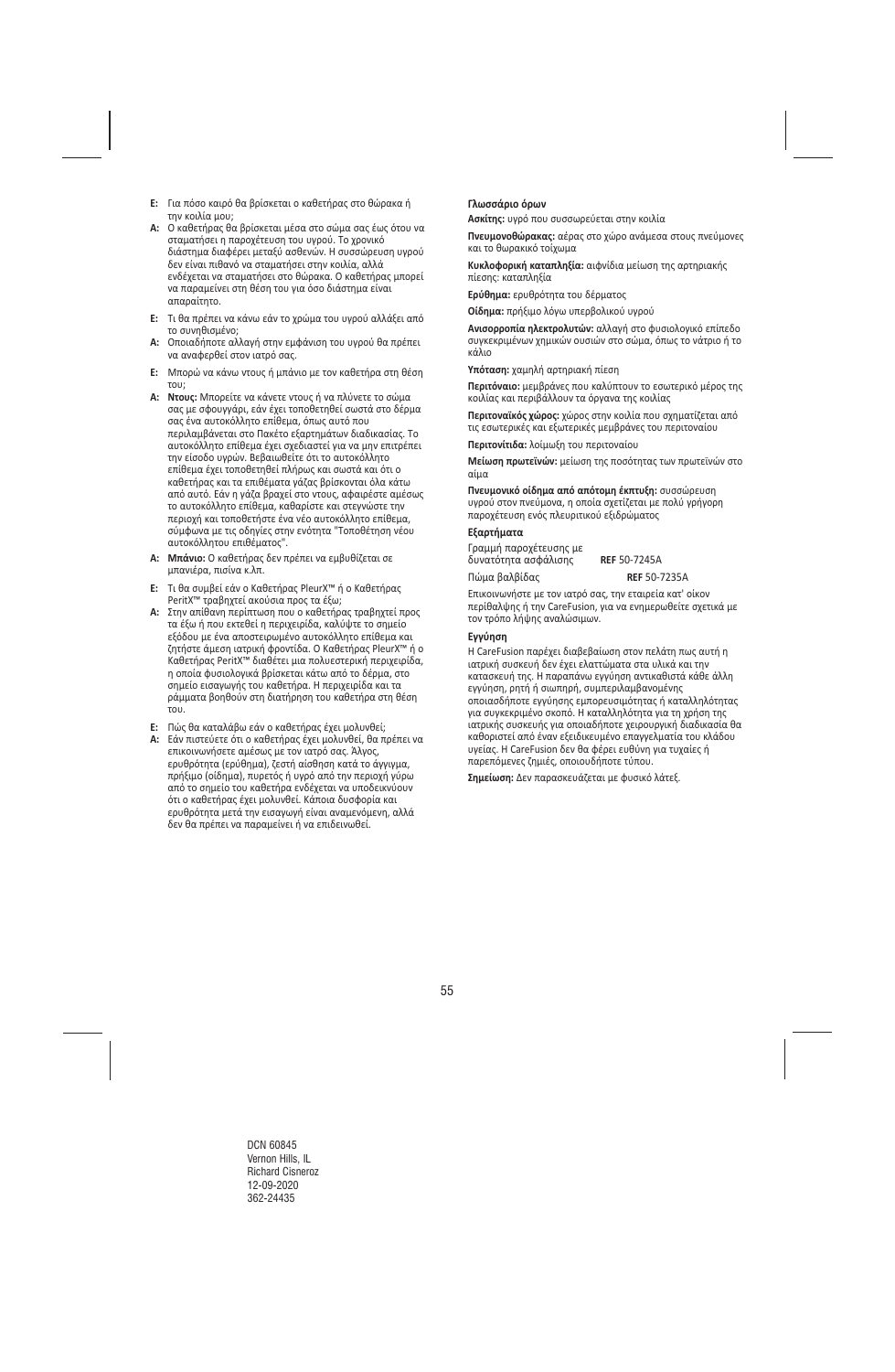

#### **PleurX™ Drenaj Prosedürü Kullanım Talimatları**

Bu kitteki bileşenlerin doğru kullanımı hakkında bir doktor veya hemşireden eğitim almanız gerekir. Sıvı drenajı ile ilgili soru veya sorunlarınız için lütfen doktorunuz ya da hemşireniz ile irtibat kurun.

Sıvı drenajı yapmadan önce bu broşürün tamamını okuyun.

#### **Ürün Bilgileri**

PleurX™ Kateter **(Şekil 2)**, akciğerlerinizde biriken sıvıya drenaj yapmak üzere göğsünüze yerleştirilebilir ya da PeritX™ Kateter abdomeninize yerleştirilerek bu alanda biriken sıvılara drenaj yapmak üzere kullanılabilir. Doktorunuz, evinizde göğsünüzdeki sıvılara drenaj yapabilmeniz için PleurX™ Kateter veya abdomen bölgenizdeki sıvılara drenaj yapabilmeniz için PeritX™ Kateter yerleştirmiştir. Kateter kısmen vücudunuzun içindedir ve sıvıların katetere girmesini sağlayan birkaç delik bulunmaktadır. Sıvı, kateterin dış ucu aracılığıyla drenajla atılır. Kateterin dış ucunda, drenaj yapılmazken hava girmesini ve sıvıların sızmasını engelleyen bir valf bulunur.

#### **PleurX™ Kateter veya PeritX™ Kateter**



PleurX™ Drenaj Kiti ve Vakum Şişeleri; PleurX™ Kateter veya PeritX™ Kateter yoluyla sıvı drenajı yapmak için kullanılabilir. En iyi performansı elde etmek ve kateterin zarar görmesini önlemek için PleurX™ Kateter veya PeritX™ Kateter yoluyla sıvı drenajı yaparken her zaman PleurX™ Drenaj Sarf Malzemelerini kullanın.

#### **Kullanım Endikasyonları**

PleurX™ Drenaj Kitleri, aralıklı drenaj amacıyla yalnızca PleurX™ Kateter veya PeritX™ Kateter ile birlikte kullanılmak üzere tasarlanmıştır.

#### **Uyarılar**

#### **Yanlışlıkla kateteri keserseniz ya da valf sızdırıyorsa şu adımları izleyin:**

- a. Kateteri parmaklarınızın arasında sıkıştırın.
- b. Mavi kızaklı **acil durum** klempini kateterin üzerine kaydırın ve kateteri klempin küçük ucuna tamamen sokun. Bu, kateteri kapatacaktır. **(Şekil 3)**
- c. Derhal doktorunuzu bilgilendirin.



## tr **Dikkat Notları**

Tek kullanımlıktır. Tekrar kullanımda ürün çalışmayabilir ya da çapraz kontaminasyona neden olabilir.

Ftalatlar içerir. Tedavinin faydaları, ftalatlara maruz kalma uzak olasılığına ağır basmaktadır.

**Göğüs:** Plevral boşluktan drenaj yapmanın muhtemel komplikasyonları şunları içerir (ancak yalnız bunlarla sınırlı olmayabilir): pnömotoraks, reekspansiyon pulmoner ödem, hipotansiyon, sirkülatuvar kollaps ve enfeksiyon.

**Abdomen:** Abdomenden sıvı drenajı ile ilişkili olası komplikasyonlar şunları içerir ancak bunlarla sınırlı kalmayabilir: hipotansiyon, dolaşım kollapsı, elektrolit dengesizliği, protein kaybı, assit sızıntısı, peritonit, yara enfeksiyonu, intraperitoneal adezyon ve periton boşluğunda lokülasyonlar.

#### **Şu durumlarda doktorunuzla irtibat kurun:**

- ‐ Kateterinizin enfekte olduğuna inanıyorsanız. Kateterin etrafında ağrı, kızarıklık (eritem), sıcaklık, şişlik (ödem), ateş veya sıvı olması kateterinizin enfekte olduğu anlamına gelebilir. Yerleştirme işleminden sonra bir miktar rahatsızlık ve kızarıklık olması beklenir; fakat bu uzun sürmemeli veya kötüye gitmemelidir.
- ‐ Bir defada göğsünüzden 1000 ml ya da abdomeninizden 2000 ml sıvı drenajı yapıldıktan sonra nefes darlığı hafiflemezse.
- ‐ Semptomlarınızın devam etmesine rağmen kateterden çok az sıvıya drenaj yapılıyorsa ya da hiç drenaj yapılmıyorsa.
- ‐ Arka arkaya 3 drenaj prosedüründe 50 ml'den daha az sıvıya drenaj yapıldıysa.
- ‐ Görünüm (renk, kıvam vb.) drenajlar arasında önemli ölçüde değişiyorsa.

#### **Sterilite**

Prosedür Paketi ve Vakum Şişesi (drenaj hatlı) sterilize edilmiştir. Şişenin ve şişe bağlantılarının iç kısmı sterilant uygulanmamıştır. Şişelerden numune alınmamalıdır. Bu ürünler tek kullanımlıktır. Yeniden sterilize etmeyin.

Ambalajı hasarlı ürünleri kullanmayın.

CareFusion, yeniden sterilize edilen ürünlerden sorumlu değildir ve açılan fakat kullanılmayan hiçbir ürün için para iadesi yapmaz ya da ürünü değiştirmez.

#### **PleurX™ Drenaj Sarf Malzemeleri**

Drenaj prosedürünü tamamlamak için aşağıdaki sarf malzemeleri gerekir: **(Şekil 1)** 

- 1 Drenaj Hattı takılı Plastik Vakum Şişesi
- 1 Aşağıdaki steril bileşenleri içeren Prosedür Paketi:
- 1 Kendinden Yapışkanlı Bant **(A)**

Sterilizasyon Sargısı (Aşağıdaki Bileşenlerin etrafına sarılıdır) **(B)** 

- 3 Alkollü Tampon **(C)**
- 1 Çift Eldiven **(D)**
- 1 Valf Kapağı **(E)**
- 1 Mavi Kızaklı **Acil Durum** Klempi **(F)**
- 4 Gazlı Bez 10 cm x 10 cm (4 inç x 4 inç) **(G)**
- 1 Köpük Kateter Tamponu **(H)**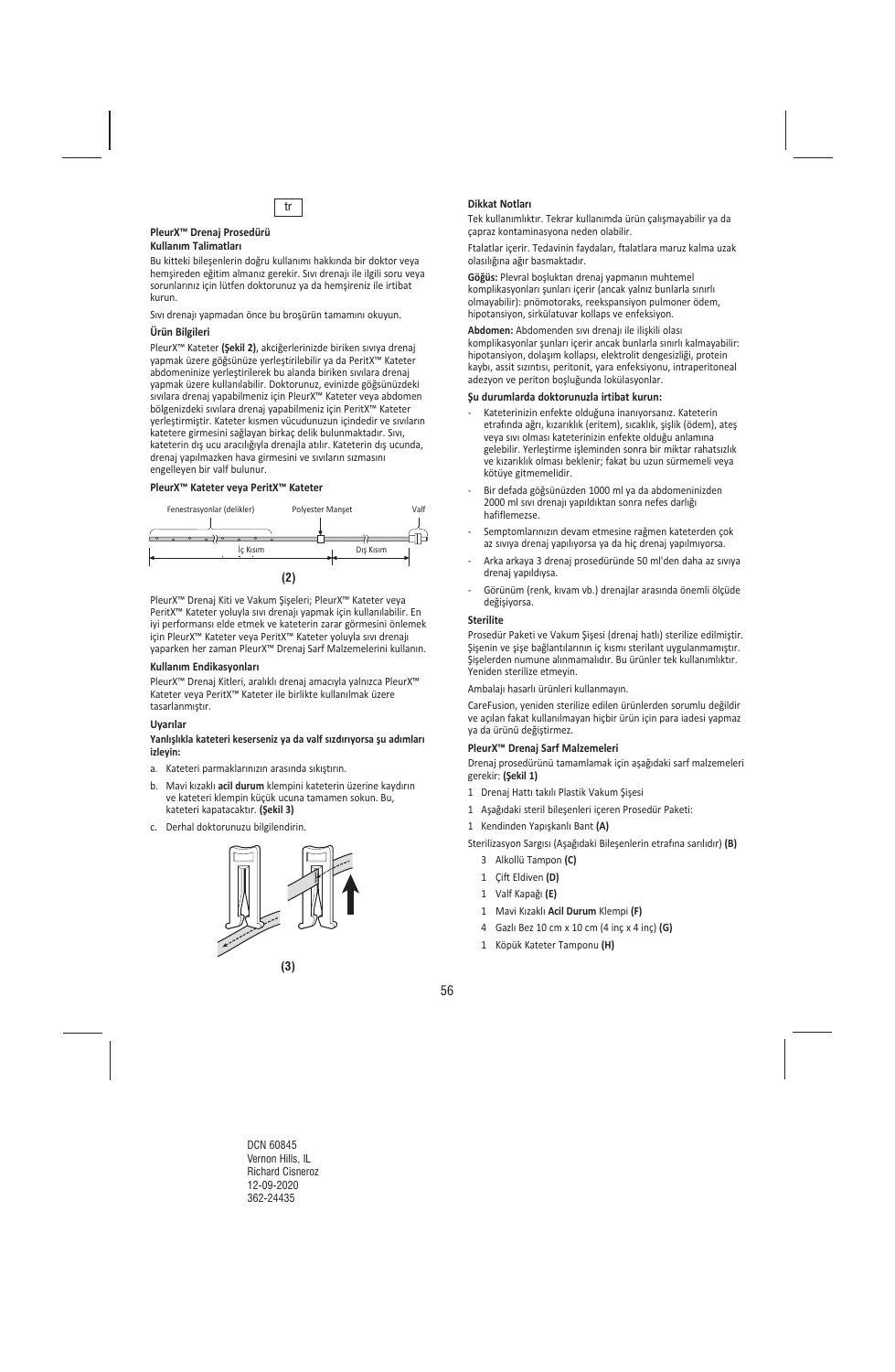#### **PleurX™ Vakum Şişesini Kullanarak Drenaj Yapma**

Doktorunuz ya da hemşirenizden drenaj prosedürü konusunda eğitim almış olarak artık bu talimatları kolaylıkla adım adım uygulayabilirsiniz. Hastaya doktor tarafından belirtilen şekilde, genellikle günlük olarak ya da iki günde bir drenaj uygulamalısınız. İlk önce doktorunuza danışmadan uygulama sıklığını değiştirmeyin ya da doktorunuzun önerdiğinden fazla sıvıya drenaj yapmayın.

#### **Drenaj Hazırlığı**

**Uyarı:** Kateter yakınında makas veya benzeri keskin nesneler kullanmayın.

**Not:** Yanlışlıkla kateteri keserseniz mavi kızaklı **acil durum** klempi kullanılmalıdır. **Uyarılara Bakın (Şekil 3)** 

- 1. Masa veya tezgah üzerinde temiz, düzenli bir çalışma alanı oluşturun. Bir lavaboya ve bir çöp kutusuna yakın olduğunuzdan emin olun.
- 2. Kullanmayı planladığınız sayıda şişeyi çalışma alanınızın yakınına koyun.
- 3. Sabun ve su kullanarak ellerinizi en az bir 1 dakika iyice yıkayın.
- 4. Kendinden yapışkanlı bandı kateterinizin üzerinden çıkarın ve çöpe atın. Kateteri çekmediğinizden emin olun: Kendinden yapışkanlı bandı kaldırırken cildi destekleyin, bandın bir kenarından hafifçe tutup ciltten yavaşça çıkarın. **(Şekil 4a) Not:** Kendinden yapışkanlı bandı çekip çıkarmak yerine yavaşça kaldırarak ciltte travma oluşmasını engelleyin. **(Şekil 4b)**

**Dikkat:** Kateterin etrafında ağrı, kızarıklık (eritem), sıcaklık, şişlik (ödem), ateş veya sıvı olması kateterinizin enfekte olduğu anlamına gelebilir. Yerleştirme işleminden sonra bir miktar rahatsızlık ve kızarıklık olması beklenir; fakat bu uzun sürmemeli veya kötüye gitmemelidir. Enfeksiyon belirtileri görürseniz drenaj prosedürünü bitirin ve doktorunuza veya hemşirenize danışın.

- 5. Sabun ve su kullanarak ellerinizi tekrar en az bir 1 dakika iyice yıkayın.
- 6. Drenaj Kiti çantanızı açın ve Prosedür Paketi torbasını çıkarın.
- 7. Prosedür Paketi torbasını açın. Kendinden yapışkanlı bandı bir kenara koyun.
- 8. Sterilizasyon sargılı paketi kanatçık tarafı yukarı bakacak şekilde çalışma alanınızın üzerine koyun. Sterilizasyon sargısını dışından çekerek dikkatlice açın. Sargının içindeki öğeleri çıkarmayın. Öğeler ve sargının iç kısmı sterildir. Bunlara eldivensiz ellerle ya da diğer steril olmayan nesnelerle dokunmayın. **(Şekil 5)**
- 9. Drenaj hatlı şişeyi dış torbadan çıkarın. Şişeyi sterilizasyon sargısının yakınına koyun ve giriş ucunu sterilizasyon sargısının üzerine yerleştirin. Giriş ucunun kapağı düşmüşse uca ellerinizle ya da diğer steril olmayan nesnelerle dokunmadığınızdan emin olun. Özellikle giriş ucunun steril kalması önemlidir.
- 10. Kağıt bandı drenaj hattından çıkarın ve drenaj hattını çözün. Giriş ucunu sterilizasyon sargısının üzerine geri koyun.
- 11. Eldivenleri katlı manşet kısmından tutarak alın ve gösterildiği gibi takın. **(Şekil 6)** Eldivenler her iki ele de uygundur. Eldivenlerin dış yüzeyinin, cildiniz ya da elbiseleriniz gibi steril olmayan hiçbir şeyle temas etmediğinden emin olun.
- 12. Üç adet alkollü tampon paketini yırtarak açın; fakat tamponları torbalarından çıkarmayın. Sterilizasyon sargısının üzerine yerleştirin.

**Dikkat:** Alkollü tamponlar yanıcıdır. Tamponları açık aleve maruz bırakmayın.

#### **Drenaj Şişesini Bağlama**

**Uyarı:** Kateterinizin üzerindeki valfi ve drenaj hattı üzerindeki giriş ucunu temiz tutun. Kontaminasyonun önlenmesine yardımcı olmak için diğer nesnelerden uzak tutun.

**Uyarı:** Başka bir cihaz valfe zarar verebileceği için kateter valfine drenaj hattının giriş ucu dışında hiçbir şey yerleştirmeyin. Hasarlı valfler, vücudunuza hava girmesine ya da drenaj yapmıyorken valften dışarı sıvı sızmasına neden olabilir.

1. Makara klempinin üzerindeki tekerleği şişeye doğru yuvarlayarak makara klempini tamamen kapatın. **(Şekil 7)** 

**Dikkat:** Drenaj yapılmazken drenaj hattı üzerindeki makara klempi tamamen kapatılmalıdır, aksi takdirde şişedeki vakum kaybolabilir.

- 2. Kapağı döndürerek ve hafifçe çekerek giriş ucundan çıkarın. Kapağı atın. Giriş ucunu sterilizasyon sargısının üzerine tekrar yerleştirin. **(Şekil 8)**
- 3. Kateter valfi tabanını tutun ve kapağı saat yönünün tersine döndürüp hafifçe çekerek çıkarın. **(Şekil 9)** Kapağı atın.
- 4. Valf açıklığının etrafını alkollü bir tamponla temizleyin. Alkollü tamponu çöpe atın. **(Şekil 10)**
- 5. Giriş ucunu emniyetli bir şekilde kateter valfinin içine yerleştirin. Giriş ucu ve valf birbirine bağlandığında bir klik duyulur ve hissedilir. **(Şekil 11)**

**Dikkat:** Drenaj sırasında valfin ve giriş ucunun sıkıca bağlandığından emin olun. Yanlışlıkla ayrılırlarsa kontaminasyon oluşabilir. Bu durumda, alkollü bir tamponla valfi temizleyin ve potansiyel kontaminasyonu önlemek için yeni bir drenaj hattı kullanın.

**Dikkat:** Drenaj hattının aniden gerilmesini ya da çekilmesini önlemek için önlemler alınmalıdır.

#### **Sıvıya Drenaj Yapma**

**Uyarılar:** Sıvı drenajı sırasında bir miktar rahatsızlık veya ağrı hissedilmesi normaldir. Drenaj yapılırken rahatsızlık veya ağrı hissediliyorsa sıvı akışını birkaç dakika boyunca yavaşlatmak veya durdurmak için makara klempinin üzerindeki tekerleği şişeye doğru yuvarlayın. Bunu yaptıktan sonra kendinizi daha iyi hissetmiyorsanız ya da ağrı şiddetliyse doktorunuz ya da hemşireniz ile irtibat kurun. Ağrı bir enfeksiyona işaret edebilir.

**Uyarılar:** Göğsünüzden 1000 ml'den fazla sıvıya ya da abdomeninizden 2000 ml'den fazla sıvıya bir defada drenaj yapmayın.

1. Vakum şişesindeki destek klipsi, şişedeki vakum mührünün siz hazır olana kadar bozulmamasını sağlar. Flanşın üst kısmını tutup ok yönünde dışarı doğru çekerek destek klipsini çıkarın. **(Şekil 12)**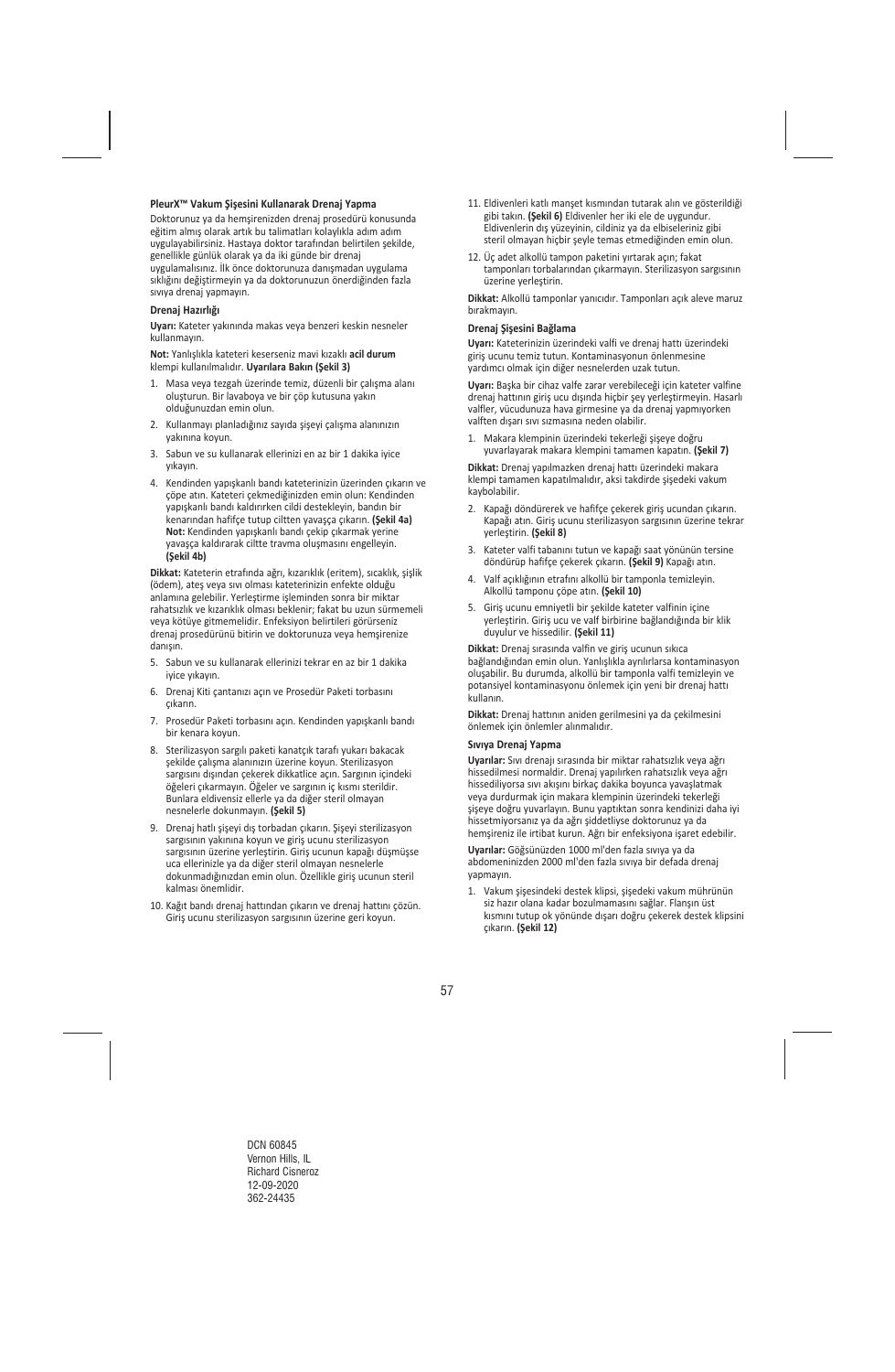- 2. Bir elinizle şişeyi sabit tutun ve diğer elinizle beyaz "T" pistonunu aşağıya doğru bastırarak folyo kapağı delin. Şişedeki vakum, esnek şişe kapağını aşağıya doğru çekecektir. **(Şekil 13)**
- 3. Drenajı başlatmak için makara klempinin üzerindeki tekerleği vakum şişesinden uzağa doğru yuvarlayın. **(Şekil 14)** Sıvı, drenaj hattının içine akmaya başladığında sıvının akışını yavaşlatmak için makara klempinin üzerindeki tekerleği şişeye doğru yuvarlayarak makara klempini kısmen kapatabilirsiniz.
- 4. Sıvıya tamamen drenaj yapıldığında şişeye giren akış yavaşlayabilir. Akış durduğunda veya şişe dolduğunda makara klempinin üzerindeki tekerleği şişeye doğru yuvarlayarak makara klempini tamamen kapatın. Drenaj genellikle 5 ‐ 15 dakika sürer.

#### **Drenaj Şişesini Değiştirme**

Hangi nedenle olursa olsun, şişeyi yenisiyle değiştirmeniz gerektiğinde aynı prosedür adımlarını uygulamanız gerekir.

- 1. Drenaj hatlı yeni şişeyi dış torbadan çıkarın. Şişeyi sterilizasyon sargısının yakınına koyun ve giriş ucunu sterilizasyon sargısının üzerine yerleştirin. Giriş ucunun kapağı düşmüşse uca ellerinizle ya da diğer steril olmayan nesnelerle dokunmadığınızdan emin olun. Özellikle giriş ucunun steril kalması önemlidir.
- 2. Kağıt bandı drenaj hattından çıkarın ve drenaj hattını çözün. Giriş ucunu sterilizasyon sargısının üzerine koyun.
- 3. Makara klempinin üzerindeki tekerleği şişeye doğru yuvarlayarak makara klempini tamamen kapatın. **(Şekil 7)**
- 4. Kapağı döndürerek ve hafifçe çekerek giriş ucundan çıkarın. Kapağı atın. Giriş ucunu sterilizasyon sargısının üzerine tekrar yerleştirin. **(Şekil 8)**
- 5. Kullanılmış şişeyi çıkarmak için kullanılmış şişenin giriş ucunu güçlü, akıcı bir hareketle valften çekerek çıkarın. Kullanılmış drenaj hattını aşağıya bırakın.
- 6. Yeni drenaj hattını tutun ve giriş ucunu kateter valfine sıkıca takın. Giriş ucu ve valf birbirine bağlandığında bir klik duyulur ve hissedilir.
- 7. Bu kullanma talimatlarını **Sıvı Drenajı** işleminden başlayarak izlemeye devam edin. Şişe değişimi sırasında valfi temizlemeniz gerekmez.

#### **Drenajı Bitirme**

- 1. Giriş ucunu güçlü, akıcı bir hareketle valften çekerek çıkarın. **(Şekil 15)** Kullanılmış drenaj hattını aşağıya bırakın.
- 2. Alkollü yeni bir tampon kullanarak kateter valfini temizleyin. Alkollü tamponu çöpe atın.
- 3. Yeni kapağı kateter valfinin üzerine yerleştirin ve kilitli konumuna oturana kadar saat yönünde çevirin. Kapak yerine kilitlenene kadar gevşek durabilir. **(Şekil 16)**

## **Yeni bir Kendinden Yapışkanlı Bant Yapıştırma**

- 1. Alkollü yeni bir tampon kullanarak kateter bölgesi etrafını temizleyin. **(Şekil 17)**
- 2. Kateterin etrafına köpük kateter tamponunu yerleştirin. **(Şekil 18)**
- 3. Kateteri sarın ve köpük tamponun üzerine koyun. **(Şekil 19)**
- 4. Kateteri dört (4) adede kadar gazlı bezle kaplayın. **(Şekil 20)**
- 5. Her iki elinizden eldivenleri çıkarın.
- 6. Kendinden yapışkanlı bant üç (3) katmandan oluşur:
	- a. Baskılı astar
	- b. Şeffaf yara bandı
	- c. Orta Panel ve Çerçeve Desteği
- 7. Baskılı astarı kendinden yapışkanlı banttan çıkararak yapışkanlı yüzeyi açığa çıkarın. **(Şekil 21)**
- 8. Kendinden yapışkanlı bandı gazlı bezlerin üzerine ortalayın ve aşağıya doğru bastırın. **(Şekil 22) Not:** Kendinden yapışkanlı bandı yapıştırırken germeyin.
- 9. Orta paneli kendinden yapışkanlı bandın arkasından çıkarın ve çöpe atın. **(Şekil 23)**
- 10. Kendinden yapışkanlı bandın kenarlarını bastırarak düzleştirirken çerçeveyi yavaşça çıkarın. **(Şekil 24)**
- 11. Kendinden yapışkanlı bandın daha iyi yapışması için ortadan kenarlara doğru kuvvetlice baskı uygulayarak bandı düzleştirin.

#### **PleurX™ Drenaj Şişelerini Çöpe Atma**

1. Drenaj yapılan sıvı hacmini drenaj tablosuna kaydedin.

**Not:** Drenaj yapılan sıvıyı ve kullanılmış drenaj şişesini yürürlükteki yerel yönetmeliklere uygun şekilde bertaraf edin. Kullanılmış ürün, potansiyel bir biyolojik tehlike teşkil edebilir. Yeniden kullanmayın.

Yürürlükteki yerel yönetmelikler gereği drenaj şişesini boşaltmanız gerekiyorsa aşağıdaki 2‐7 adımlarını izleyin.

- 2. Makara klempinin üzerindeki çarkı şişeden uzağa doğru çevirerek şişede kalmış olabilecek vakumu serbest bırakın. Ardından çarkı şişeye doğru çevirerek makara klempini tamamen kapatın.
- 3. Başparmaklarınızı şişe açacağının yuvarlak ucunun altına ve işaret parmağınızı diğer ucun üst kısmına yerleştirin. Şişe açacağını ve esnek kapağı başparmaklarınızla sıkıca kaldırarak şişeden çıkarın. **(Şekil 25)**
- 4. Esnek kapağı sıkıp şişe açacağının içinden çekerek veya şişe açıcıyı drenaj hattı üzerinden kaldırarak şişe açıcıyı drenaj hattından çıkarın. **(Şekil 26)**
- 5. Sıvı drenajını kolaylaştırmak için folyo kapaktaki deliği genişletmek üzere şişe açacağı kullanılabilir. Şişeyi bir elinizle sabit tutun ve başparmağınızla şişe açıcının sivri ucunu sıkıca bastırarak folyo kapağın deliğine yerleştirin. Sivri ucu yerleştirdikten sonra şişeyi çevirerek folyo kapakta daha geniş bir açıklık oluşturun. **(Şekil 27)**
- 6. Şişe açacağını şişeden çıkarın ve şişeyi klozete ya da lavaboya boşaltın.
- 7. Drenaj hattını, şişe açacağını ve şişeyi bir plastik torbaya koyun, ağzını iyice kapatın ve atın.

**Dikkat:** Sıvı dökülürse cildi temizlemek için su ve sabun kullanın ve diğer tüm yüzeyler için uygun temizlik maddesi kullanın.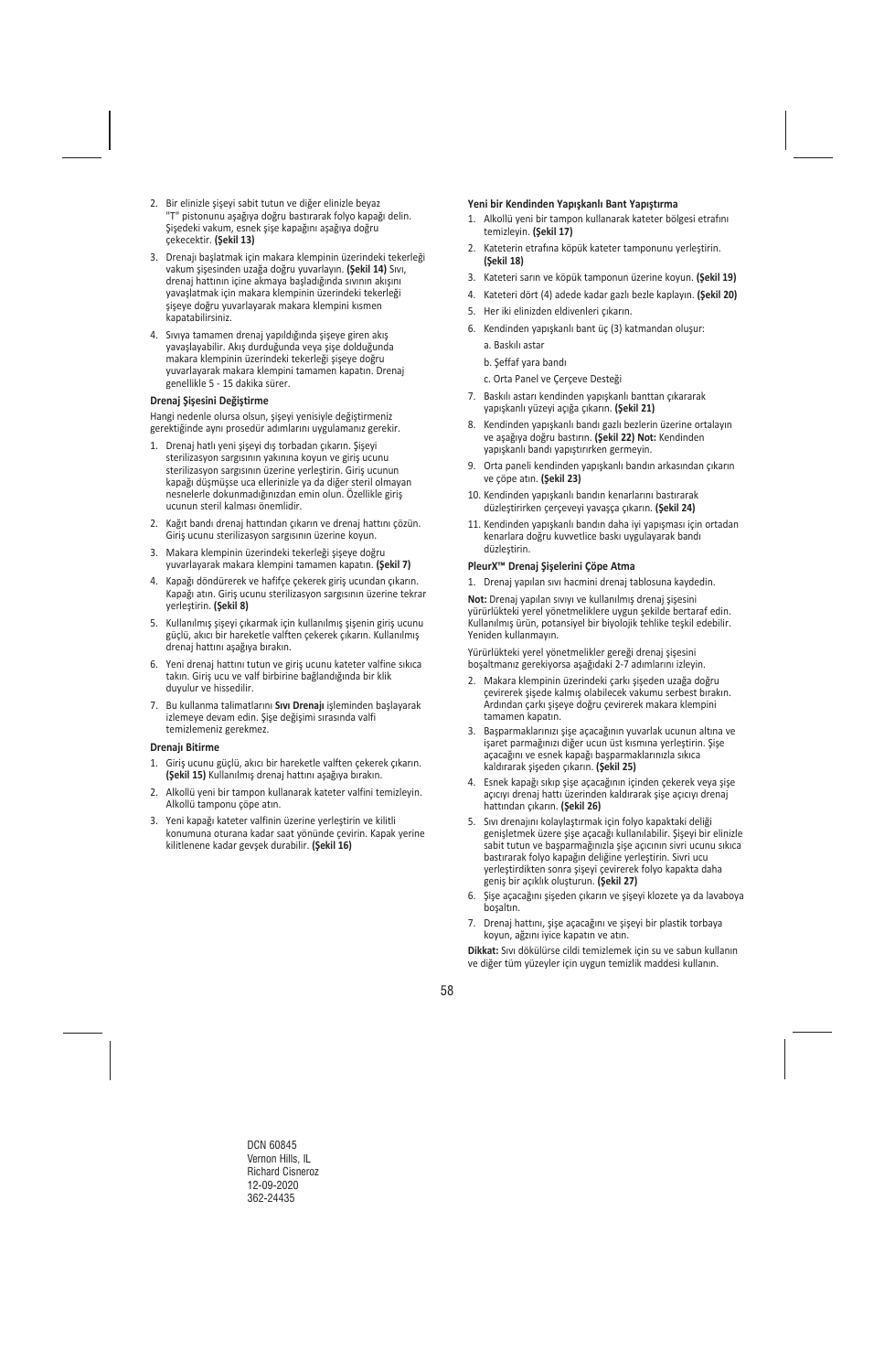#### **Sık Sorulan Sorular**

- **S:** Göğüs veya abdomen bölgemdeki sıvıya ne sıklıkla drenaj yapmam gerekiyor?
- **C:** Sıvıya doktor tarafından belirtilen şekilde, genellikle her gün ya da iki günde bir drenaj yapmalısınız. Drenaj sıklığını değiştirmeden önce doktorunuza başvurun.
- **S:** Drenajı tamamladıktan sonra nefes darlığı çekersem ya da kendimi rahatsız hissedersem ne yapmalıyım?
- **C:** Nefes darlığı çekmeye ya da rahatsızlık hissetmeye devam ederseniz doktorunuzu bilgilendirin. Göğsünüzden 1000 ml'den fazla sıvıya ya da abdomeninizden 2000 ml'den fazla sıvıya bir defada drenaj yapmayın.
- **S:** Kateterin ne zaman çıkarılabileceğini nasıl anlarım?
- **C:** Arka arkaya 3 kez sıvı drenajı yapmaya çalışmanıza rağmen her defasında şişede 50 ml'den daha az sıvı toplanıyorsa doktorunuzla görüşerek kateterin çıkarılıp çıkarılamayacağını ya da değiştirilmesinin gerekip gerekmediğini öğrenin. (Sonraki soruya bakın.)
- **S:** Drenaj yaptığım sıvı hacminin azalması ya da hiç drenaj yapılamaması ne anlama geliyor?
- **C:** Sıvı aniden gidiyorsa ya da drenaj miktarı kademeli olarak düşüyorsa kateter ya da drenaj hattı tıkanmış olabilir. Kateteri ve drenaj hattını hafifçe sıkın. Drenaj başlamıyorsa talimatları izleyerek şişeyi başka bir şişeyle değiştirin. İkinci bir şişe kullanmanıza rağmen drenaj başlamıyorsa doktorunuzu arayın. Drenaj miktarı kademeli olarak düşüyorsa sıvı tükeniyor olabilir ve kateterin çıkarılma vakti gelmiş olabilir. "Kateterin ne zaman çıkarılabileceğini nasıl anlarım?" sorusuna bakın.
- **S:** Kateter göğüs veya abdomen bölgemde ne kadar kalacak?
- **C:** Kateter sıvı drenajı durana kadar kalacaktır. Bu süre, hastadan hastaya değişir. Sıvı birikiminin abdomende durmama ihtimali vardır ancak göğüs bölgesinde durabilir. Kateter, ihtiyaç duyduğunuz sürece yerinde kalacaktır.
- **S:** Sıvı rengi her zamankinden farklı hale gelirse ne yapmalıyım?
- **C:** Sıvı görünümündeki her türlü değişiklik doktorunuza bildirilmelidir.
- **S:** Kateter takılıyken duş veya banyo yapabilir miyim?
- **C: Duş:** Prosedür Paketinde bulunan bant gibi kendinden yapışkanlı bir bant cildinize sıkıca yapıştırılmışsa duş alabilir ya da vücudunuzu süngerle temizleyebilirsiniz. Kendinden yapışkanlı bant sıvıyı dışarıda tutacak şekilde tasarlanmıştır. Kendinden yapışkanlı bandın tamamen ve sıkıca yapıştırıldığından ve kateter ile gazlı bezlerin tamamının bunun altında kaldığından emin olun. Duş alırken gazlı bez ıslanırsa kendinden yapışkanlı bandı derhal çıkarın, bölgeyi temizleyip kurulayın ve "Yeni bir Kendinden Yapışkanlı Bant Yapıştırma" bölümünde açıklandığı gibi yeni bir kendinden yapışkanlı bant yapıştırın.
- **C: Banyo:** Kateterin küvette, banyoda, havuzda vb. su altında kalmasına izin vermeyin.
- **S:** PleurX™ Kateter veya PeritX™ Kateter yanlışlıkla çıkarılırsa ne yapılmalıdır?
- **C:** Düşük bir ihtimal olmasına karşın kateterin çıkması ya da manşetin açığa çıkması halinde, çıkış bölgesini kendinden yapışkanlı steril bir bantla örtün ve derhal tıbbi yardım alın. PleurX™ Kateterde veya PeritX™ Kateterde, normalde kateterin yerleştirildiği bölgede deri altında bulunan polyester bir manşet vardır. Manşet ve sütürler kateterin yerinde kalmasını sağlar.
- **S:** Kateterimin enfekte olup olmadığını nasıl anlarım?
- **C:** Kateterinizin enfekte olduğundan şüpheleniyorsanız derhal doktorunuzla irtibat kurmalısınız. Kateter bölgesindeki ağrı, kızarıklık (eritem), sıcaklık, şişlik (ödem), ateş veya sıvı; kateterinizin enfekte olduğunu gösterebilir. Yerleştirme işleminden sonra bir miktar rahatsızlık ve kızarıklık olması beklenir; fakat bu uzun sürmemeli veya kötüye gitmemelidir.

#### **Terim Sözlüğü**

**Assit:** abdomende biriken sıvı

**Pnömotoraks:** akciğerler ile göğüs duvarı arasındaki alanda bulunan hava

**Dolaşım kollapsı:** kan basıncında ani düşüş: şok

**Eritem:** ciltte kızarıklık

**Ödem:** sıvı fazlalığından kaynaklanan şişlik

**Elektrolit dengesizliği:** sodyum veya potasyum gibi vücutta bulunan belirli kimyasal maddelerin normal düzeyinin değişmesi

**Hipotansiyon:** düşük kan basıncı

**Periton:** abdomen içinde bulunan ve abdominal organları çevreleyen membranlar

**Periton boşluğu:** peritonun iç ve dış membranlarının abdomen içinde oluşturduğu alan

**Peritonit:** periton enfeksiyonu

**Protein kaybı:** kandaki protein miktarında azalma

**Reekspansiyon pulmoner ödem:** plevral efüzyona çok hızlı drenaj yapılmasıyla ilişkilendirilen akciğerde sıvı birikimi

#### **Aksesuarlar**

| Kilitlenebilir Drenaj Hattı | <b>REF 50-7245A</b> |
|-----------------------------|---------------------|
| Valf Kapağı                 | <b>REF 50-7235A</b> |

Sarf malzemelerinin tedarik edilmesi hakkında bilgi için doktorunuz, sağlık kuruluşunuz veya CareFusion ile irtibat kurun.

#### **Garanti**

CareFusion, bu tıbbi cihazın malzeme ve işçilik kusuru içermediğini garanti eder. Yukarıdaki garanti, belirli bir amaca uygunluk ve satılabilirlik garantileri dahil olmak üzere açık veya var olan diğer tüm garantilerin yerine geçer. Tıbbi cihazın bir cerrahi prosedürde kullanıma uygun olup olmadığı, uzman bir sağlık çalışanı tarafından belirlenecektir. CareFusion, hiçbir tesadüfi veya sonuç niteliğindeki zarardan sorumlu tutulamaz.

**Not:** Doğal kauçuk lateks kullanılmamıştır.

Becton Dickinson İth. İhr. Ltd. Şti Rüzgarlıbahçe Mah. Ş.Sinan Eroğlu Cad. No:6 Akel İş Merkezi K:‐3 Kavacık İstanbul 34805